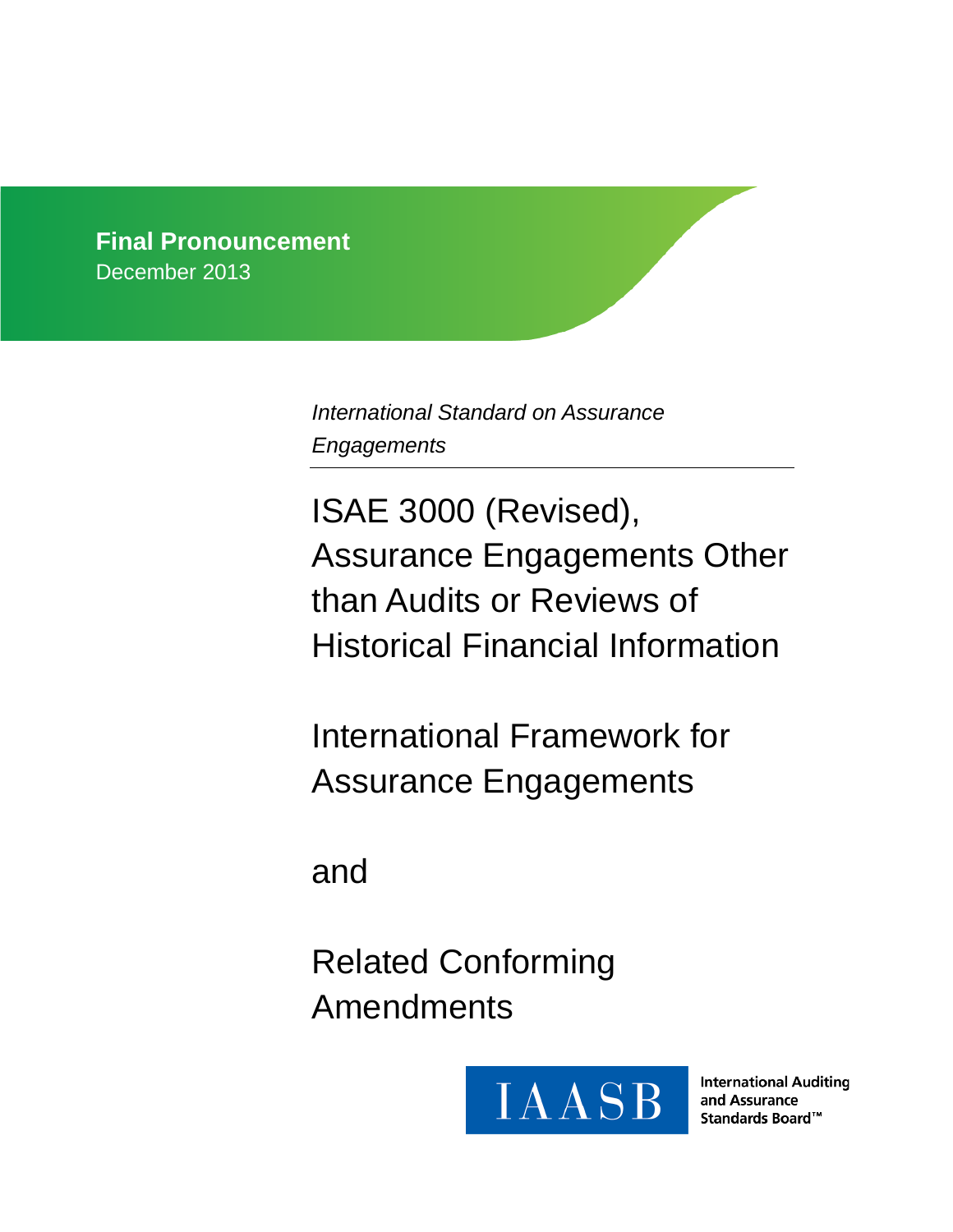

**International Auditing** and Assurance Standards Board<sup>™</sup>

This document was developed and approved by the International Auditing and Assurance Standards Board (IAASB).

This IAASB develops auditing and assurance standards and guidance for use by all professional accountants under a shared standard-setting process involving the Public Interest Oversight Board, which oversees the activities of the IAASB, and the IAASB Consultative Advisory Group, which provides public interest input into the development of the standards and guidance.

The objective of the IAASB is to serve the public interest by setting high-quality auditing, assurance, and other related standards and by facilitating the convergence of international and national auditing and assurance standards, thereby enhancing the quality and consistency of practice throughout the world and strengthening public confidence in the global auditing and assurance profession.

The structures and processes that support the operations of the IAASB are facilitated by the International Federation of Accountants (IFAC).

Copyright © December 2013 by the International Federation of Accountants (IFAC). For copyright, trademark, and permissions information, please see [page](#page-138-0) 139.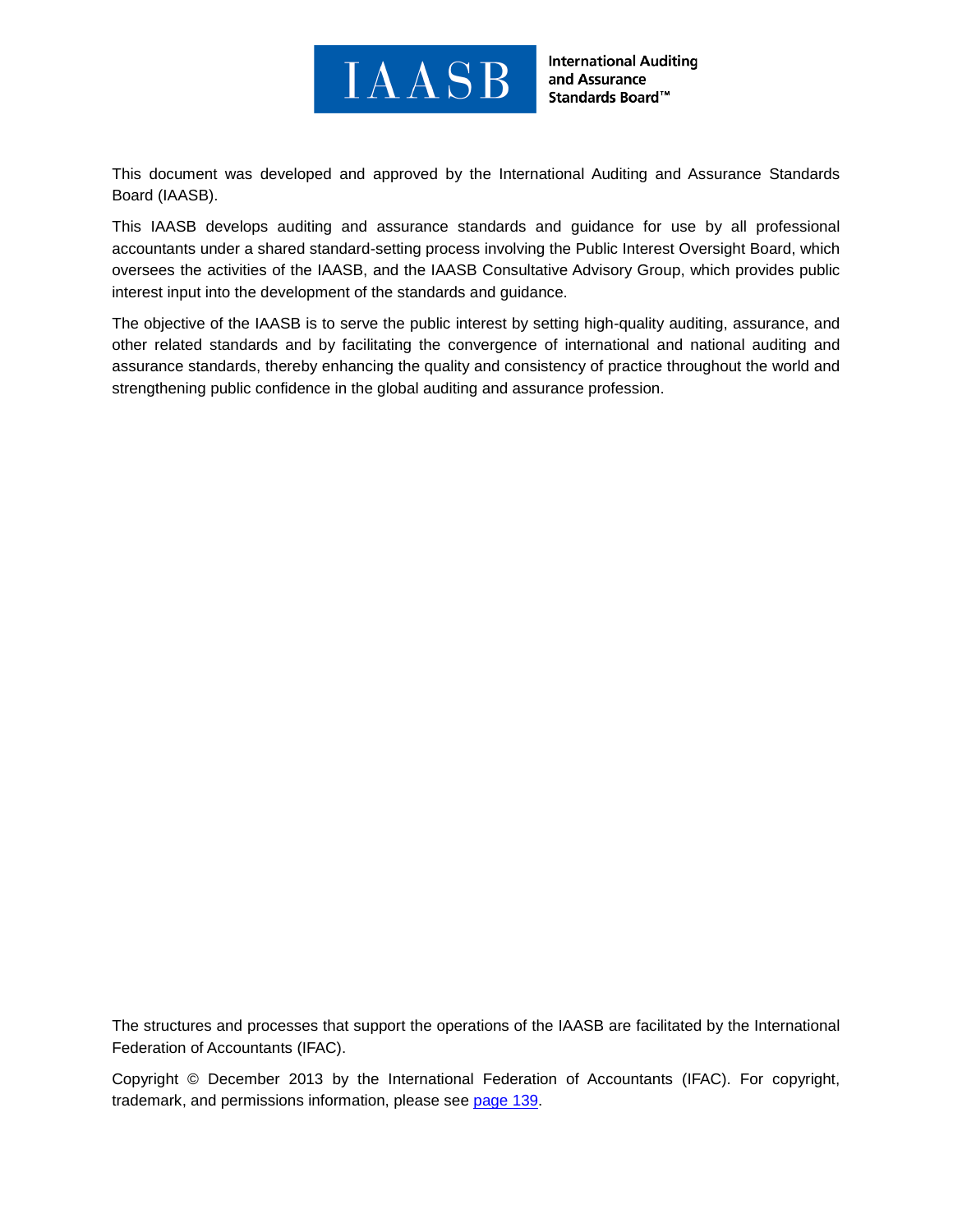# INTERNATIONAL STANDARD ON ASSURANCE ENGAGEMENTS 3000 (REVISED)

# ASSURANCE ENGAGEMENTS OTHER THAN AUDITS OR REVIEWS OF HISTORICAL FINANCIAL INFORMATION

(Effective for assurance reports dated on or after December 15, 2015)

# **CONTENTS**

|                                                                                     | Paragraph      |
|-------------------------------------------------------------------------------------|----------------|
|                                                                                     | $1 - 4$        |
|                                                                                     | $5 - 8$        |
|                                                                                     | 9              |
|                                                                                     | $10 - 11$      |
|                                                                                     | $12 - 13$      |
| <b>Requirements</b>                                                                 |                |
|                                                                                     | $14 - 19$      |
|                                                                                     | 20             |
|                                                                                     | $21 - 30$      |
|                                                                                     | $31 - 36$      |
| Professional Skepticism, Professional Judgment, and Assurance Skills and Techniques | $37 - 39$      |
|                                                                                     | $40 - 47$      |
|                                                                                     | $48 - 60$      |
|                                                                                     | 61             |
|                                                                                     | 62             |
|                                                                                     | 63             |
|                                                                                     | 64-66          |
|                                                                                     | $67 - 71$      |
|                                                                                     | $72 - 77$      |
|                                                                                     | 78             |
|                                                                                     | 79-83          |
| <b>Application and Other Explanatory Material</b>                                   |                |
|                                                                                     | A1             |
|                                                                                     | A <sub>2</sub> |
|                                                                                     | $A3 - A20$     |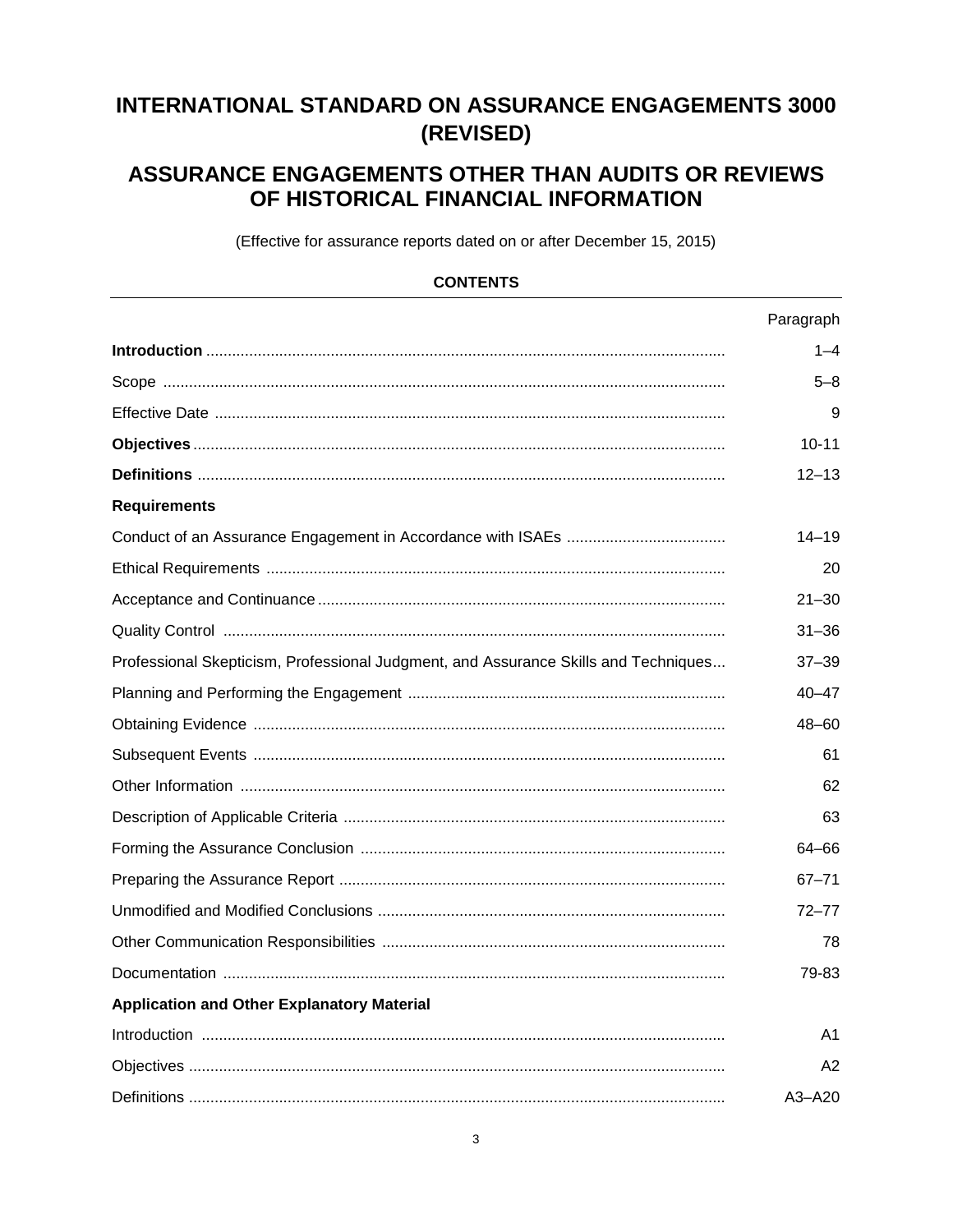#### ASSURANCE ENGAGEMENTS OTHER THAN AUDITS OR REVIEWS OF HISTORICAL FINANCIAL INFORMATION

|                                      | $A21 - A29$ |
|--------------------------------------|-------------|
|                                      | A30-A34     |
|                                      | A35-A59     |
|                                      | A60-A75     |
|                                      | A76-A85     |
|                                      | A86-A107    |
|                                      | A108-A139   |
|                                      | A140-A141   |
|                                      | A142        |
|                                      | A143-A145   |
|                                      | A146-A157   |
|                                      | A158-A187   |
|                                      | A188-A191   |
|                                      | A192        |
|                                      | A193-A200   |
| Appendix: Roles and Responsibilities |             |

International Standard on Assurance Engagements (ISAE) 3000 (Revised), *Assurance Engagements other than Audits or Reviews of Historical Financial Information*, should be read in conjunction with the *Preface to the International Standards on Quality Control, Auditing, Review, Other Assurance and Related Services Pronouncements*.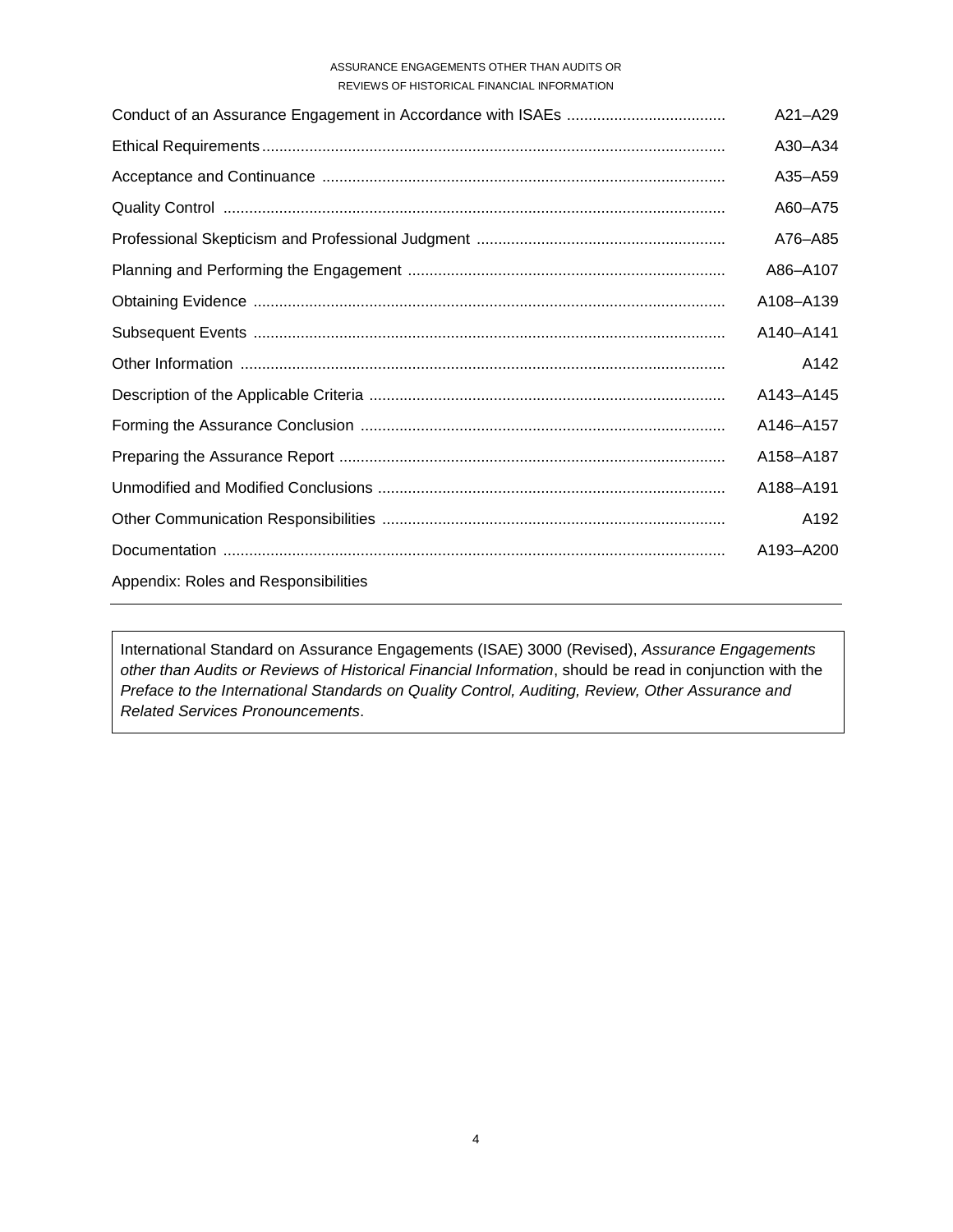# **Introduction**

- 1. This International Standard on Assurance Engagements (ISAE) deals with assurance engagements other than audits or reviews of historical financial information, which are dealt with in International Standards on Auditing (ISAs) and International Standards on Review Engagements (ISREs), respectively. (Ref: Para. A21–A22)
- 2. Assurance engagements include both attestation engagements, in which a party other than the practitioner measures or evaluates the underlying subject matter against the criteria, and direct engagements, in which the practitioner measures or evaluates the underlying subject matter against the criteria. This ISAE contains requirements and application and other explanatory material specific to reasonable and limited assurance attestation engagements. This ISAE may also be applied to reasonable and limited assurance direct engagements, adapted and supplemented as necessary in the engagement circumstances.
- 3. This ISAE is premised on the basis that:
	- (a) The members of the engagement team and the engagement quality control reviewer (for those engagements where one has been appointed) are subject to Parts A and B of the *Code of Ethics for Professional Accountants* issued by the International Ethics Standards Board for Accountants (IESBA Code) related to assurance engagements, or other professional requirements, or requirements in law or regulation, that are at least as demanding; and (Ref: Para. A30–A34)
	- (b) The practitioner who is performing the engagement is a member of a firm that is subject to ISQC  $1,1$  $1,1$ <sup>t</sup> or other professional requirements, or requirements in law or regulation, regarding the firm's responsibility for its system of quality control, that are at least as demanding as ISQC 1. (Ref: Para. A61–A66)
- 4. Quality control within firms that perform assurance engagements, and compliance with ethical principles, including independence requirements, are widely recognized as being in the public interest and an integral part of high-quality assurance engagements. Professional accountants in public practice will be familiar with such requirements. If a competent practitioner other than a professional accountant in public practice chooses to represent compliance with this or other ISAEs, it is important to recognize that this ISAE includes requirements that reflect the premise in the preceding paragraph.

# **Scope**

5. This ISAE covers assurance engagements other than audits or reviews of historical financial information, as described in the *International Framework for Assurance Engagements* (Assurance Framework). Where a subject-matter specific ISAE is relevant to the subject matter of a particular engagement, that ISAE applies in addition to this ISAE. (Ref: Para. A21–A22)

<span id="page-4-0"></span> $\mathbf{1}$ <sup>1</sup> International Standard on Quality Control (ISQC) 1, *Quality Control for Firms that Perform Audits and Reviews of Financial Statements, and Other Assurance and Related Services Engagements*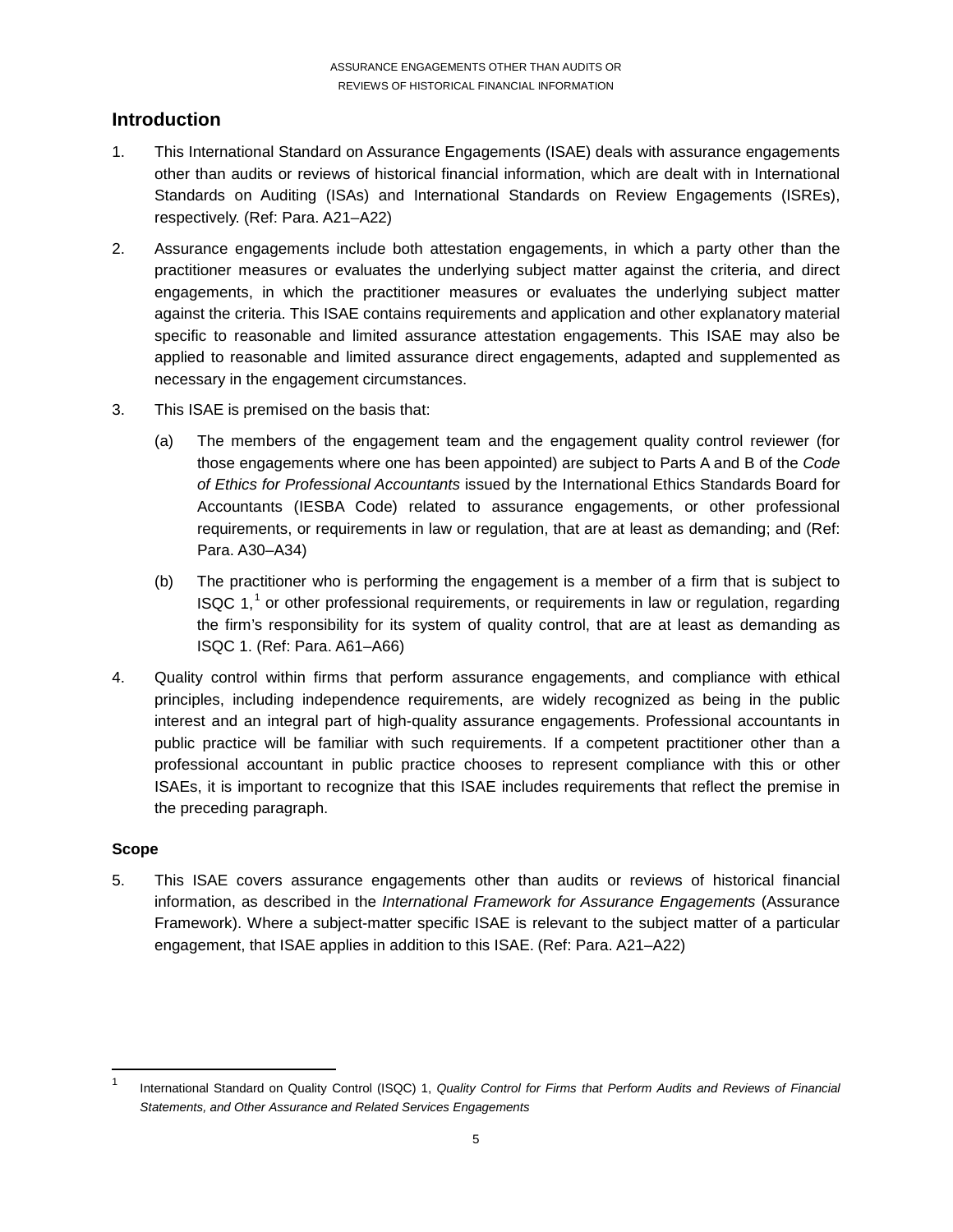- 6. Not all engagements performed by practitioners are assurance engagements. Other frequently performed engagements that are not assurance engagements, as defined by paragraph 12(a) (and therefore are not covered by the ISAEs) include:
	- (a) Engagements covered by International Standards on Related Services (ISRS), such as agreed-upon procedure and compilation engagements; $<sup>2</sup>$  $<sup>2</sup>$  $<sup>2</sup>$ </sup>
	- (b) The preparation of tax returns where no assurance conclusion is expressed; and
	- (c) Consulting (or advisory) engagements, such as management and tax consulting. (Ref: Para. A1)
- 7. An assurance engagement performed under the ISAEs may be part of a larger engagement. In such circumstances, the ISAEs are relevant only to the assurance portion of the engagement.
- 8. The following engagements, which may be consistent with the description in paragraph 12(a), are not considered assurance engagements in terms of the ISAEs:
	- (a) Engagements to testify in legal proceedings regarding accounting, auditing, taxation or other matters; and
	- (b) Engagements that include professional opinions, views or wording from which a user may derive some assurance, if all of the following apply:
		- (i) Those opinions, views or wording are merely incidental to the overall engagement;
		- (ii) Any written report issued is expressly restricted for use by only the intended users specified in the report;
		- (iii) Under a written understanding with the specified intended users, the engagement is not intended to be an assurance engagement; and
		- (iv) The engagement is not represented as an assurance engagement in the professional accountant's report.

# **Effective Date**

9. This ISAE is effective for assurance engagements where the assurance report is dated on or after December 15, 2015.

# **Objectives**

- 10. In conducting an assurance engagement, the objectives of the practitioner are:
	- (a) To obtain either reasonable assurance or limited assurance, as appropriate, about whether the subject matter information is free from material misstatement;
	- (b) To express a conclusion regarding the outcome of the measurement or evaluation of the underlying subject matter through a written report that conveys either a reasonable assurance or a limited assurance conclusion and describes the basis for the conclusion; (Ref: Para. A2) and
	- (c) To communicate further as required by this ISAE and any other relevant ISAEs.

<span id="page-5-0"></span> $\overline{2}$ <sup>2</sup> ISRS 4400, *Engagements to Perform Agreed-Upon Procedures Regarding Financial Information*, and ISRS 4410*, Compilation Engagements*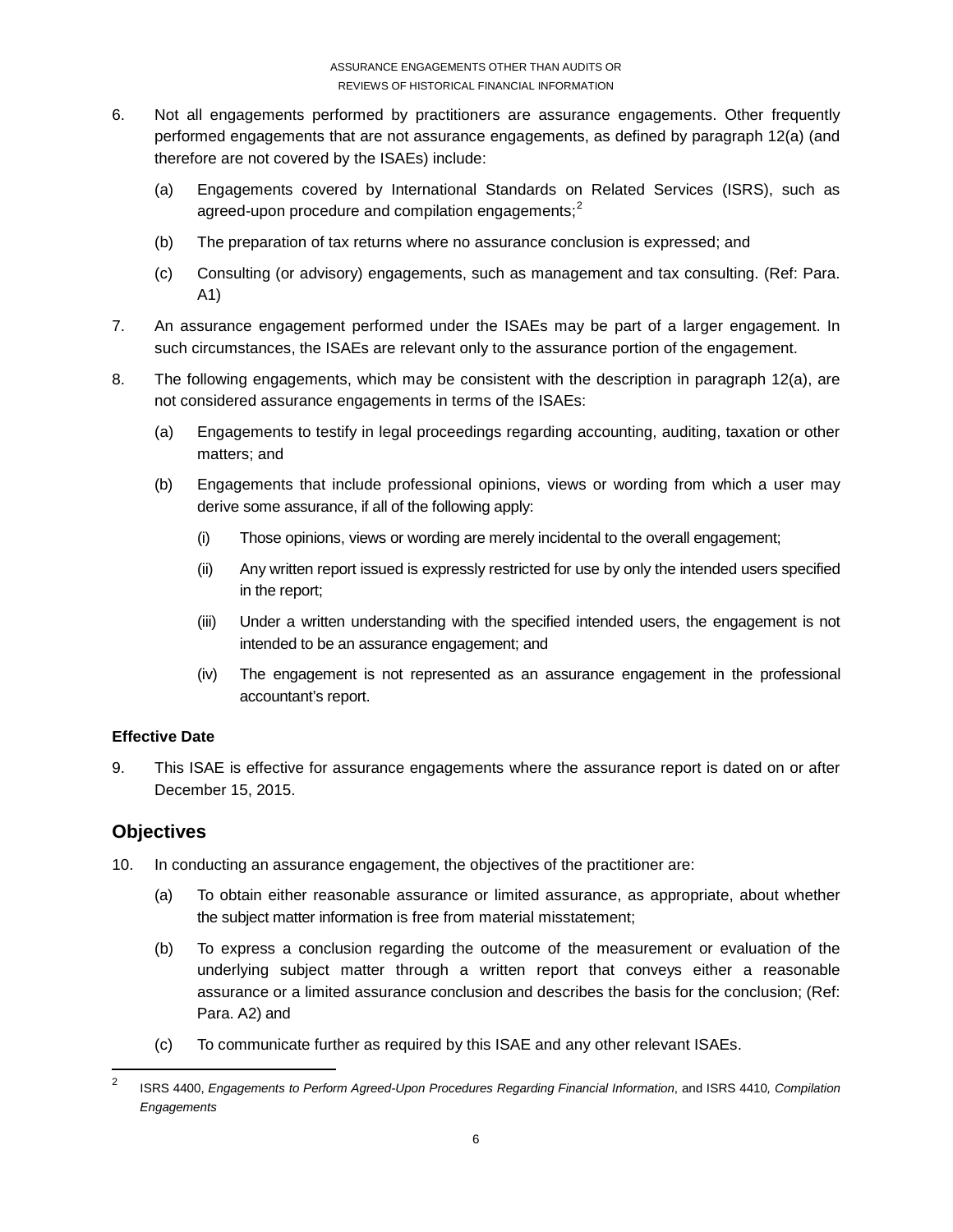11. In all cases when reasonable assurance or limited assurance, as appropriate, cannot be obtained and a qualified conclusion in the practitioner's assurance report is insufficient in the circumstances for purposes of reporting to the intended users, this ISAE requires that the practitioner disclaim a conclusion or withdraw (or resign) from the engagement, where withdrawal is possible under applicable law or regulation.

# **Definitions**

- 12. For purposes of this ISAE and other ISAEs, unless indicated to the contrary, the following terms have the meanings attributed below. (Ref: Para. A27)
	- (a) Assurance engagement―An engagement in which a practitioner aims to obtain sufficient appropriate evidence in order to express a conclusion designed to enhance the degree of confidence of the intended users other than the responsible party about the subject matter information (that is, the outcome of the measurement or evaluation of an underlying subject matter against criteria). Each assurance engagement is classified on two dimensions: (Ref: Para. A3)
		- (i) Either a reasonable assurance engagement or a limited assurance engagement:
			- a. Reasonable assurance engagement―An assurance engagement in which the practitioner reduces engagement risk to an acceptably low level in the circumstances of the engagement as the basis for the practitioner's conclusion. The practitioner's conclusion is expressed in a form that conveys the practitioner's opinion on the outcome of the measurement or evaluation of the underlying subject matter against criteria.
			- b. Limited assurance engagement―An assurance engagement in which the practitioner reduces engagement risk to a level that is acceptable in the circumstances of the engagement but where that risk is greater than for a reasonable assurance engagement as the basis for expressing a conclusion in a form that conveys whether, based on the procedures performed and evidence obtained, a matter(s) has come to the practitioner's attention to cause the practitioner to believe the subject matter information is materially misstated. The nature, timing, and extent of procedures performed in a limited assurance engagement is limited compared with that necessary in a reasonable assurance engagement but is planned to obtain a level of assurance that is, in the practitioner's professional judgment, meaningful. To be meaningful, the level of assurance obtained by the practitioner is likely to enhance the intended users' confidence about the subject matter information to a degree that is clearly more than inconsequential. (Ref: Para. A3–A7)
		- (ii) Either an attestation engagement or a direct engagement: (Ref: Para. A8)
			- a. Attestation engagement―An assurance engagement in which a party other than the practitioner measures or evaluates the underlying subject matter against the criteria. A party other than the practitioner also often presents the resulting subject matter information in a report or statement. In some cases, however, the subject matter information may be presented by the practitioner in the assurance report. In an attestation engagement, the practitioner's conclusion addresses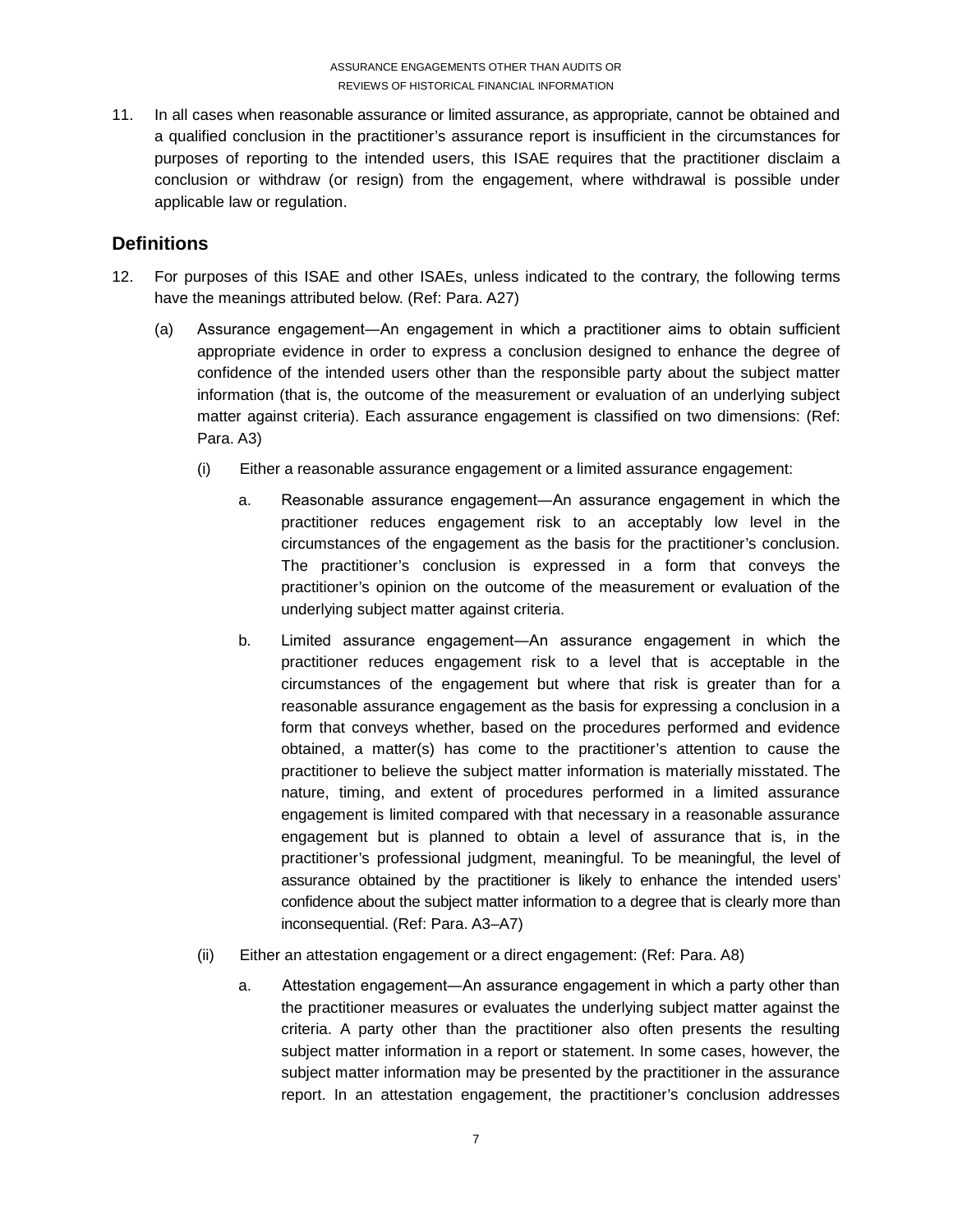whether the subject matter information is free from material misstatement. The practitioner's conclusion may be phrased in terms of: (Ref: Para. A178, A180)

- (i) The underlying subject matter and the applicable criteria;
- (ii) The subject matter information and the applicable criteria; or
- (iii) A statement made by the appropriate party.
- b. Direct engagement―An assurance engagement in which the practitioner measures or evaluates the underlying subject matter against the applicable criteria and the practitioner presents the resulting subject matter information as part of, or accompanying, the assurance report. In a direct engagement, the practitioner's conclusion addresses the reported outcome of the measurement or evaluation of the underlying subject matter against the criteria*.*
- (b) Assurance skills and techniques―Those planning, evidence gathering, evidence evaluation, communication and reporting skills and techniques demonstrated by an assurance practitioner that are distinct from expertise in the underlying subject matter of any particular assurance engagement or its measurement or evaluation. (Ref: Para. A9)
- (c) Criteria―The benchmarks used to measure or evaluate the underlying subject matter. The "applicable criteria" are the criteria used for the particular engagement. (Ref: Para. A10)
- (d) Engagement circumstances―The broad context defining the particular engagement, which includes: the terms of the engagement; whether it is a reasonable assurance engagement or a limited assurance engagement, the characteristics of the underlying subject matter; the measurement or evaluation criteria; the information needs of the intended users; relevant characteristics of the responsible party, the measurer or evaluator, and the engaging party and their environment; and other matters, for example events, transactions, conditions and practices, that may have a significant effect on the engagement.
- (e) Engagement partner―The partner or other person in the firm who is responsible for the engagement and its performance, and for the assurance report that is issued on behalf of the firm, and who, where required, has the appropriate authority from a professional, legal or regulatory body. "Engagement partner" should be read as referring to its public sector equivalents where relevant.
- (f) Engagement risk―The risk that the practitioner expresses an inappropriate conclusion when the subject matter information is materially misstated. (Ref: Para. A11–A14)
- (g) Engaging party―The party(ies) that engages the practitioner to perform the assurance engagement. (Ref: Para. A15)
- (h) Engagement team―All partners and staff performing the engagement, and any individuals engaged by the firm or a network firm who perform procedures on the engagement. This excludes a practitioner's external expert engaged by the firm or a network firm.
- (i) Evidence―Information used by the practitioner in arriving at the practitioner's conclusion. Evidence includes both information contained in relevant information systems, if any, and other information. For purposes of the ISAEs: (Ref: Para. A146–A152)
	- (i) Sufficiency of evidence is the measure of the quantity of evidence.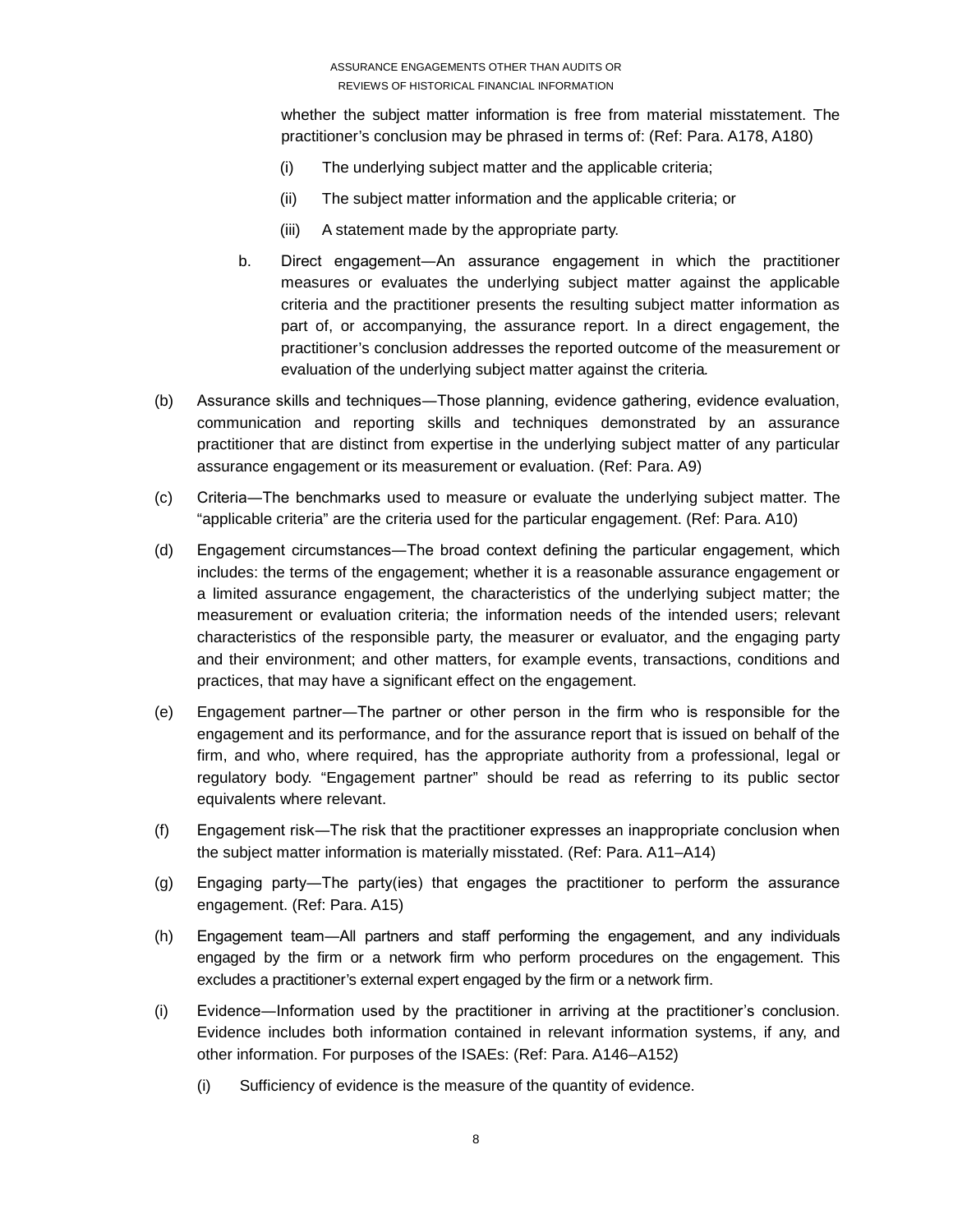- (ii) Appropriateness of evidence is the measure of the quality of evidence.
- (j) Firm―A sole practitioner, partnership or corporation or other entity of individual practitioners. "Firm" should be read as referring to its public sector equivalents where relevant.
- (k) Historical financial information―Information expressed in financial terms in relation to a particular entity, derived primarily from that entity's accounting system, about economic events occurring in past time periods or about economic conditions or circumstances at points in time in the past.
- (l) Internal audit function A function of an entity that performs assurance and consulting activities designed to evaluate and improve the effectiveness of the entity's governance, risk management and internal control processes.
- (m) Intended users―The individual(s) or organization(s), or group(s) thereof that the practitioner expects will use the assurance report. In some cases, there may be intended users other than those to whom the assurance report is addressed. (Ref: Para. A16–A18, A37))
- (n) Measurer or evaluator―The party(ies) who measures or evaluates the underlying subject matter against the criteria. The measurer or evaluator possesses expertise in the underlying subject matter. (Ref: Para. A37, A39)
- (o) Misstatement―A difference between the subject matter information and the appropriate measurement or evaluation of the underlying subject matter in accordance with the criteria. Misstatements can be intentional or unintentional, qualitative or quantitative, and include omissions.
- (p) Misstatement of fact (with respect to other information)―Other information that is unrelated to matters appearing in the subject matter information or the assurance report that is incorrectly stated or presented. A material misstatement of fact may undermine the credibility of the document containing the subject matter information.
- (q) Other information―Information (other than the subject matter information and the assurance report thereon) which is included, either by law, regulation or custom, in a document containing the subject matter information and the assurance report thereon.
- (r) Practitioner―The individual(s) conducting the engagement (usually the engagement partner or other members of the engagement team, or, as applicable, the firm). Where this ISAE expressly intends that a requirement or responsibility be fulfilled by the engagement partner, the term "engagement partner" rather than "practitioner" is used. (Ref: Para. A37)
- (s) Practitioner's expert―An individual or organization possessing expertise in a field other than assurance, whose work in that field is used by the practitioner to assist the practitioner in obtaining sufficient appropriate evidence. A practitioner's expert may be either a practitioner's internal expert (who is a partner or staff, including temporary staff, of the practitioner's firm or a network firm), or a practitioner's external expert.
- (t) Professional judgment―The application of relevant training, knowledge and experience, within the context provided by assurance and ethical standards, in making informed decisions about the courses of action that are appropriate in the circumstances of the engagement.
- (u) Professional skepticism―An attitude that includes a questioning mind, being alert to conditions which may indicate possible misstatement, and a critical assessment of evidence.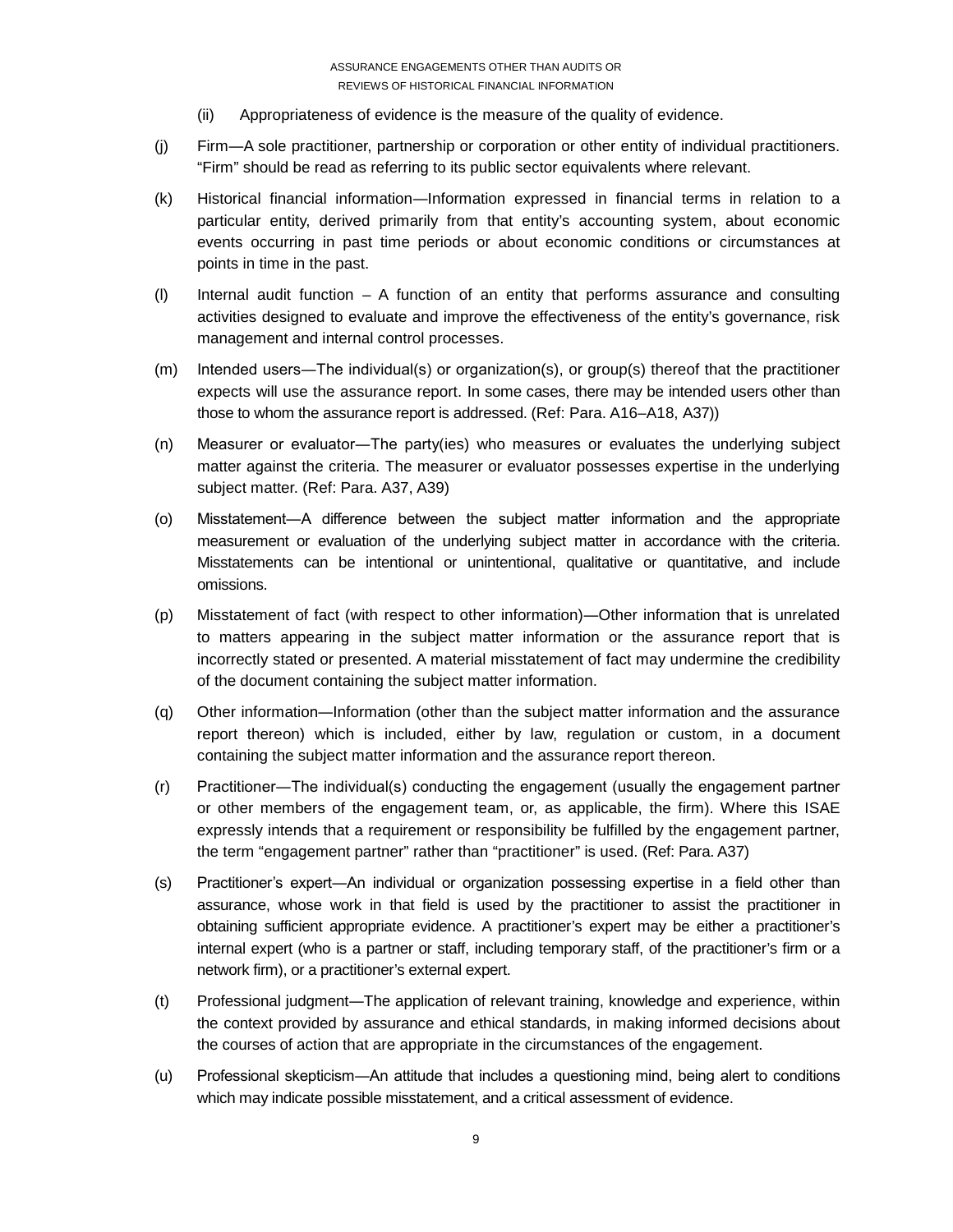- (v) Responsible party―The party(ies) responsible for the underlying subject matter. (Ref: Para. A37)
- (w) Risk of material misstatement―The risk that the subject matter information is materially misstated prior to the engagement.
- (x) Subject matter information―The outcome of the measurement or evaluation of the underlying subject matter against the criteria, i.e., the information that results from applying the criteria to the underlying subject matter. (Ref: Para. A19)
- (y) Underlying subject matter―The phenomenon that is measured or evaluated by applying criteria.
- 13. For the purposes of this ISAE and other ISAEs, references to "appropriate party(ies)" should be read hereafter as "the responsible party, the measurer or evaluator, or the engaging party, as appropriate." (Ref: Para. A20, A37)

# **Requirements**

# **Conduct of an Assurance Engagement in Accordance with ISAEs**

*Complying with Standards that are Relevant to the Engagement* 

- 14. The practitioner shall comply with this ISAE and any subject matter-specific ISAEs relevant to the engagement.
- 15. The practitioner shall not represent compliance with this or any other ISAE unless the practitioner has complied with the requirements of this ISAE and any other ISAE relevant to the engagement. (Ref: Para. A21–A22, A170)

# *Text of an ISAE*

16. The practitioner shall have an understanding of the entire text of an ISAE, including its application and other explanatory material, to understand its objectives and to apply its requirements properly. (Ref: Para. A23–A28)

# *Complying with Relevant Requirements*

- 17. Subject to the following paragraph, the practitioner shall comply with each requirement of this ISAE and of any relevant subject matter-specific ISAE unless, in the circumstances of the engagement the requirement is not relevant because it is conditional and the condition does not exist. Requirements that apply to only limited assurance or reasonable assurance engagements have been presented in a columnar format with the letter "L" (limited assurance) or "R" (reasonable assurance) after the paragraph number. (Ref: Para. A29)
- 18. In exceptional circumstances, the practitioner may judge it necessary to depart from a relevant requirement in an ISAE. In such circumstances, the practitioner shall perform alternative procedures to achieve the aim of that requirement. The need for the practitioner to depart from a relevant requirement is expected to arise only where the requirement is for a specific procedure to be performed and, in the specific circumstances of the engagement, that procedure would be ineffective in achieving the aim of the requirement.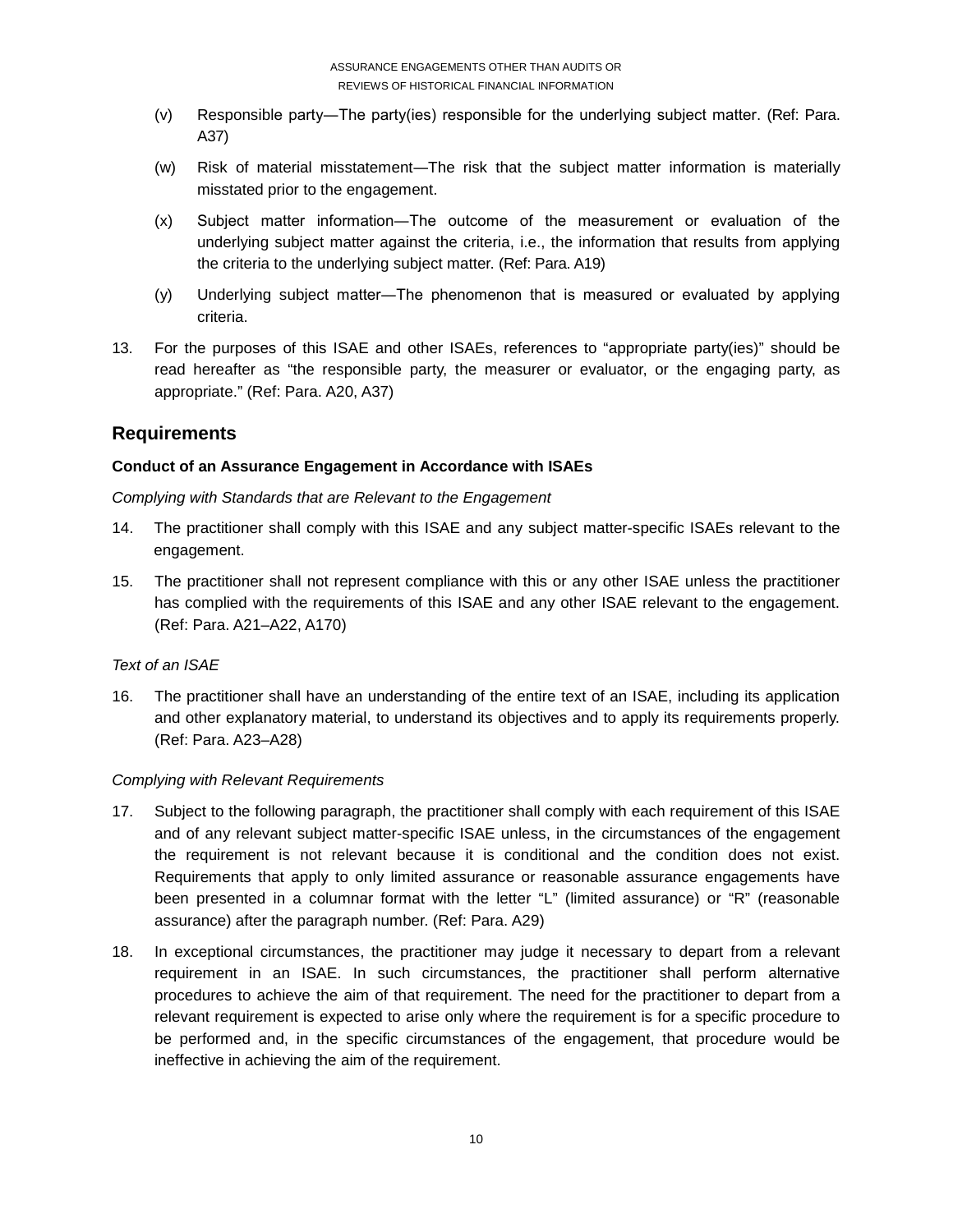#### *Failure to Achieve an Objective*

19. If an objective in this ISAE or a relevant subject matter-specific ISAE cannot be achieved, the practitioner shall evaluate whether this requires the practitioner to modify the practitioner's conclusion or withdraw from the engagement (where withdrawal is possible under applicable law or regulation). Failure to achieve an objective in a relevant ISAE represents a significant matter requiring documentation in accordance with paragraph 79 of this ISAE.

# **Ethical Requirements**

20. The practitioner shall comply with Parts A and B of the IESBA Code related to assurance engagements, or other professional requirements, or requirements imposed by law or regulation, that are at least as demanding. (Ref: Para. A30–A34, A60)

# **Acceptance and Continuance**

- 21. The engagement partner shall be satisfied that appropriate procedures regarding the acceptance and continuance of client relationships and assurance engagements have been followed by the firm, and shall determine that conclusions reached in this regard are appropriate.
- 22. The practitioner shall accept or continue an assurance engagement only when: (Ref: Para. A30– A34)
	- (a) The practitioner has no reason to believe that relevant ethical requirements, including independence, will not be satisfied;
	- (b) The practitioner is satisfied that those persons who are to perform the engagement collectively have the appropriate competence and capabilities (see also paragraph 32); and
	- (c) The basis upon which the engagement is to be performed has been agreed, through:
		- (i) Establishing that the preconditions for an assurance engagement are present (see also paragraphs 24–26); and
		- (ii) Confirming that there is a common understanding between the practitioner and the engaging party of the terms of the engagement, including the practitioner's reporting responsibilities.
- 23. If the engagement partner obtains information that would have caused the firm to decline the engagement had that information been available earlier, the engagement partner shall communicate that information promptly to the firm, so that the firm and the engagement partner can take the necessary action.

#### *Preconditions for the Assurance Engagement*

- 24. In order to establish whether the preconditions for an assurance engagement are present, the practitioner shall, on the basis of a preliminary knowledge of the engagement circumstances and discussion with the appropriate party(ies), determine whether: (Ref: Para. A35–A36)
	- (a) The roles and responsibilities of the appropriate parties are suitable in the circumstances; and (Ref: Para. A37–A39)
	- (b) The engagement exhibits all of the following characteristics:
		- (i) The underlying subject matter is appropriate; (Ref: Para. A40–A44)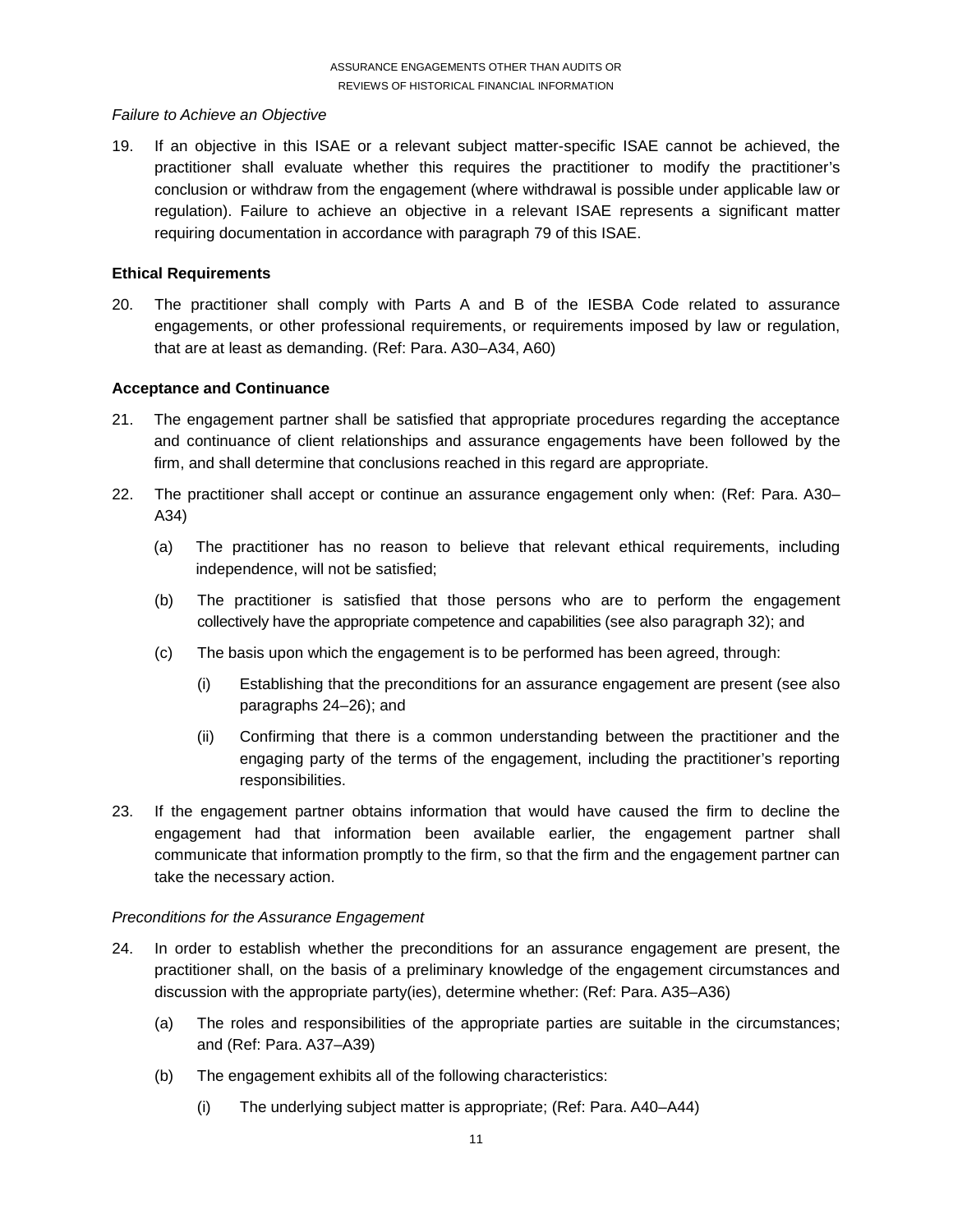- (ii) The criteria that the practitioner expects to be applied in the preparation of the subject matter information are suitable for the engagement circumstances, including that they exhibit the following characteristics: (Ref: Para. A45–A50)
	- a. Relevance.
	- b. Completeness.
	- c. Reliability.
	- d. Neutrality.
	- e. Understandability.
- (iii) The criteria that the practitioner expects to be applied in the preparation of the subject matter information will be available to the intended users. (Ref: Para. A51–A52)
- (iv) The practitioner expects to be able to obtain the evidence needed to support the practitioner's conclusion; (Ref: Para. A53–A55
- (v) The practitioner's conclusion, in the form appropriate to either a reasonable assurance engagement or a limited assurance engagement, is to be contained in a written report; and
- (vi) A rational purpose including, in the case of a limited assurance engagement, that the practitioner expects to be able to obtain a meaningful level of assurance. (Ref: Para. A56)
- 25. If the preconditions for an assurance engagement are not present, the practitioner shall discuss the matter with the engaging party. If changes cannot be made to meet the preconditions, the practitioner shall not accept the engagement as an assurance engagement unless required by law or regulation to do so. However, an engagement conducted under such circumstances does not comply with ISAEs. Accordingly, the practitioner shall not include any reference within the assurance report to the engagement having been conducted in accordance with this ISAE or any other ISAE(s).

# *Limitation on Scope Prior to Acceptance of the Engagement*

26. If the engaging party imposes a limitation on the scope of the practitioner's work in the terms of a proposed assurance engagement such that the practitioner believes the limitation will result in the practitioner disclaiming a conclusion on the subject matter information, the practitioner shall not accept such an engagement as an assurance engagement, unless required by law or regulation to do so. (Ref: Para. A155(c))

# *Agreeing on the Terms of the Engagement*

- 27. The practitioner shall agree the terms of the engagement with the engaging party. The agreed terms of the engagement shall be specified in sufficient detail in an engagement letter or other suitable form of written agreement, written confirmation, or in law or regulation. (Ref: Para. A57– A58)
- 28. On recurring engagements, the practitioner shall assess whether circumstances require the terms of the engagement to be revised and whether there is a need to remind the engaging party of the existing terms of the engagement.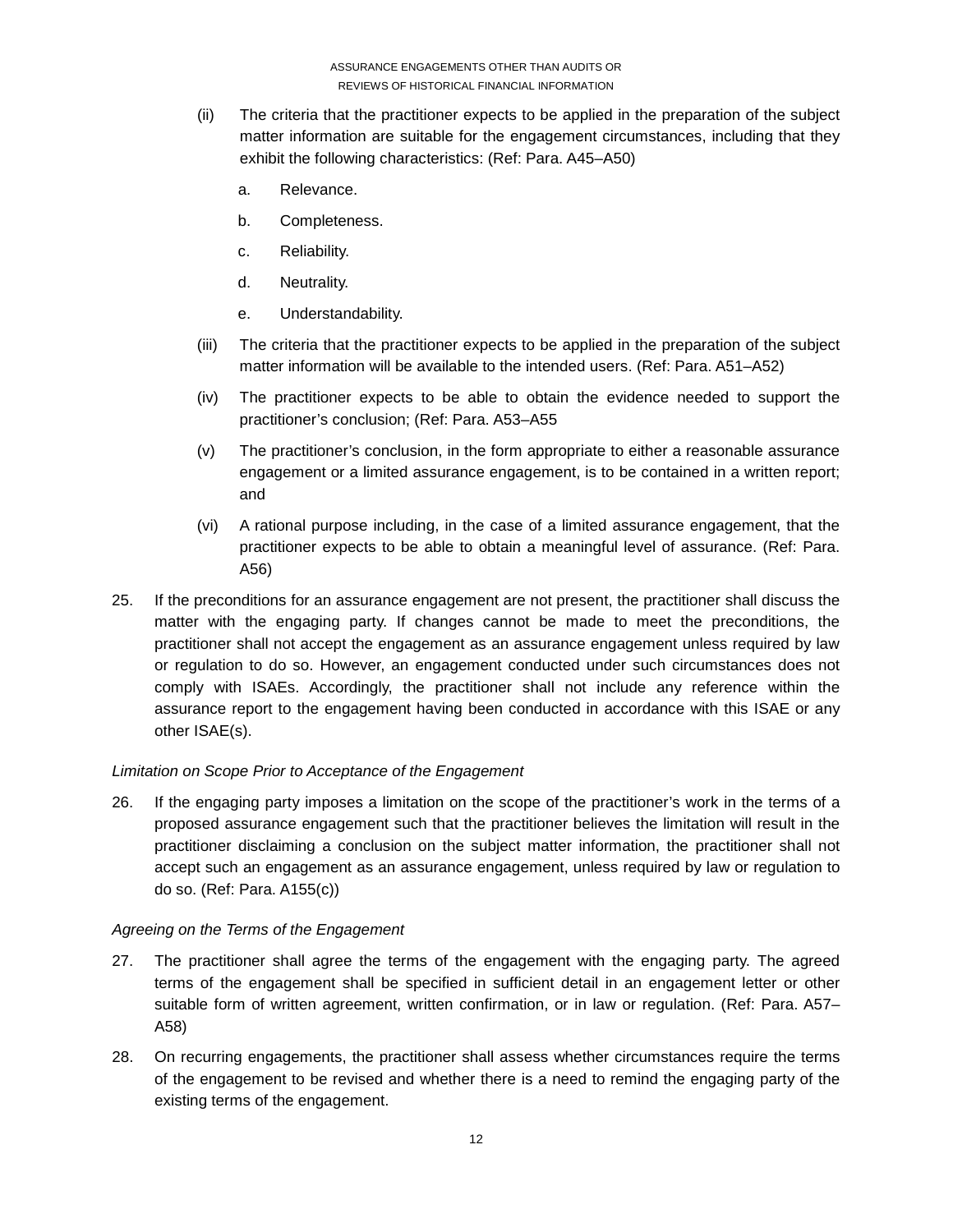# *Acceptance of a Change in the Terms of the Engagement*

29. The practitioner shall not agree to a change in the terms of the engagement where there is no reasonable justification for doing so. If such a change is made, the practitioner shall not disregard evidence that was obtained prior to the change. (Ref: Para. A59)

# *Assurance Report Prescribed by Law or Regulation*

- 30. In some cases, law or regulation of the relevant jurisdiction prescribe the layout or wording of the assurance report. In these circumstances, the practitioner shall evaluate:
	- (a) Whether intended users might misunderstand the assurance conclusion; and
	- (b) If so, whether additional explanation in the assurance report can mitigate possible misunderstanding.

If the practitioner concludes that additional explanation in the assurance report cannot mitigate possible misunderstanding, the practitioner shall not accept the engagement, unless required by law or regulation to do so. An engagement conducted in accordance with such law or regulation does not comply with ISAEs. Accordingly, the practitioner shall not include any reference within the assurance report to the engagement having been conducted in accordance with this ISAE or any other ISAE(s) (see also paragraph 71).

# **Quality Control**

# *Characteristics of the Engagement Partner*

- 31. The engagement partner shall:
	- (a) Be a member of a firm that applies ISQC 1, or other professional requirements, or requirements in law or regulation, that are at least as demanding as ISQC 1; (Ref: Para. A60–A66)
	- (b) Have competence in assurance skills and techniques developed through extensive training and practical application; and (Ref: Para. A60)
	- (c) Have sufficient competence in the underlying subject matter and its measurement or evaluation to accept responsibility for the assurance conclusion. (Ref: Para. A67–A68)

#### *Assignment of the Team*

- 32. The engagement partner shall: (Ref: Para. A69)
	- (a) Be satisfied that those persons who are to perform the engagement collectively have the appropriate competence and capabilities to: (Ref: Para. A70–A71)
		- (i) Perform the engagement in accordance with relevant standards and applicable legal and regulatory requirements; and
		- (ii) Enable an assurance report that is appropriate in the circumstances to be issued.
	- (b) Be satisfied that the practitioner will be able to be involved in the work of:
		- (i) A practitioner's expert where the work of that expert is to be used; and (Ref: Para. A70–A71)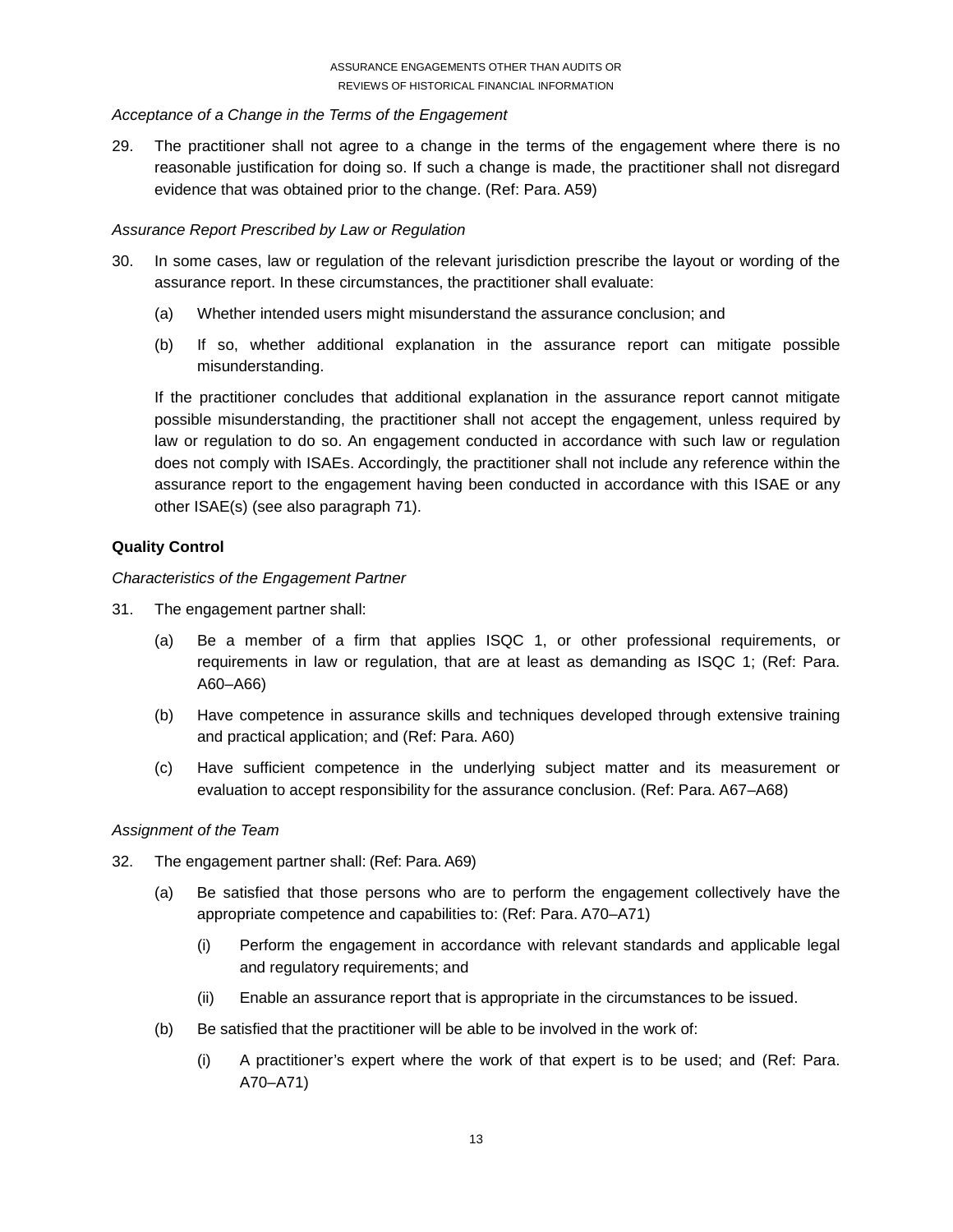(ii) Another practitioner, not part of the engagement team, where the assurance work of that practitioner is to be used, (Ref: Para. A72–A73)

to an extent that is sufficient to accept responsibility for the assurance conclusion on the subject matter information.

#### *Responsibilities of the Engagement Partner*

- 33. The engagement partner shall take responsibility for the overall quality on the engagement. This includes responsibility for:
	- (a) Appropriate procedures being performed regarding the acceptance and continuance of client relationships and engagements;
	- (b) The engagement being planned and performed (including appropriate direction and supervision) to comply with professional standards and applicable legal and regulatory requirements;
	- (c) Reviews being performed in accordance with the firm's review policies and procedures, and reviewing the engagement documentation on or before the date of the assurance report; (Ref: Para. A74)
	- (d) Appropriate engagement documentation being maintained to provide evidence of achievement of the practitioner's objectives, and that the engagement was performed in accordance with relevant ISAEs and relevant legal and regulatory requirements; and
	- (e) Appropriate consultation being undertaken by the engagement team on difficult or contentious matters.
- 34. Throughout the engagement, the engagement partner shall remain alert, through observation and making inquiries as necessary, for evidence of non-compliance with relevant ethical requirements by members of the engagement team. If matters come to the engagement partner's attention through the firm's system of quality control or otherwise that indicate that members of the engagement team have not complied with relevant ethical requirements, the engagement partner, in consultation with others in the firm, shall determine the appropriate action.
- 35. The engagement partner shall consider the results of the firm's monitoring process as evidenced in the latest information circulated by the firm and, if applicable, other network firms and whether deficiencies noted in that information may affect the assurance engagement.

# *Engagement Quality Control Review*

- 36. For those engagements, if any, for which a quality control review is required by law or regulation or for which the firm has determined that an engagement quality control review is required:
	- (a) The engagement partner shall take responsibility for discussing significant matters arising during the engagement with the engagement quality control reviewer, and not date the assurance report until completion of that review; and
	- (b) The engagement quality control reviewer shall perform an objective evaluation of the significant judgments made by the engagement team, and the conclusions reached in formulating the assurance report. This evaluation shall involve: (Ref: Para. A75)
		- (i) Discussion of significant matters with the engagement partner;
		- (ii) Review of the subject matter information and the proposed assurance report;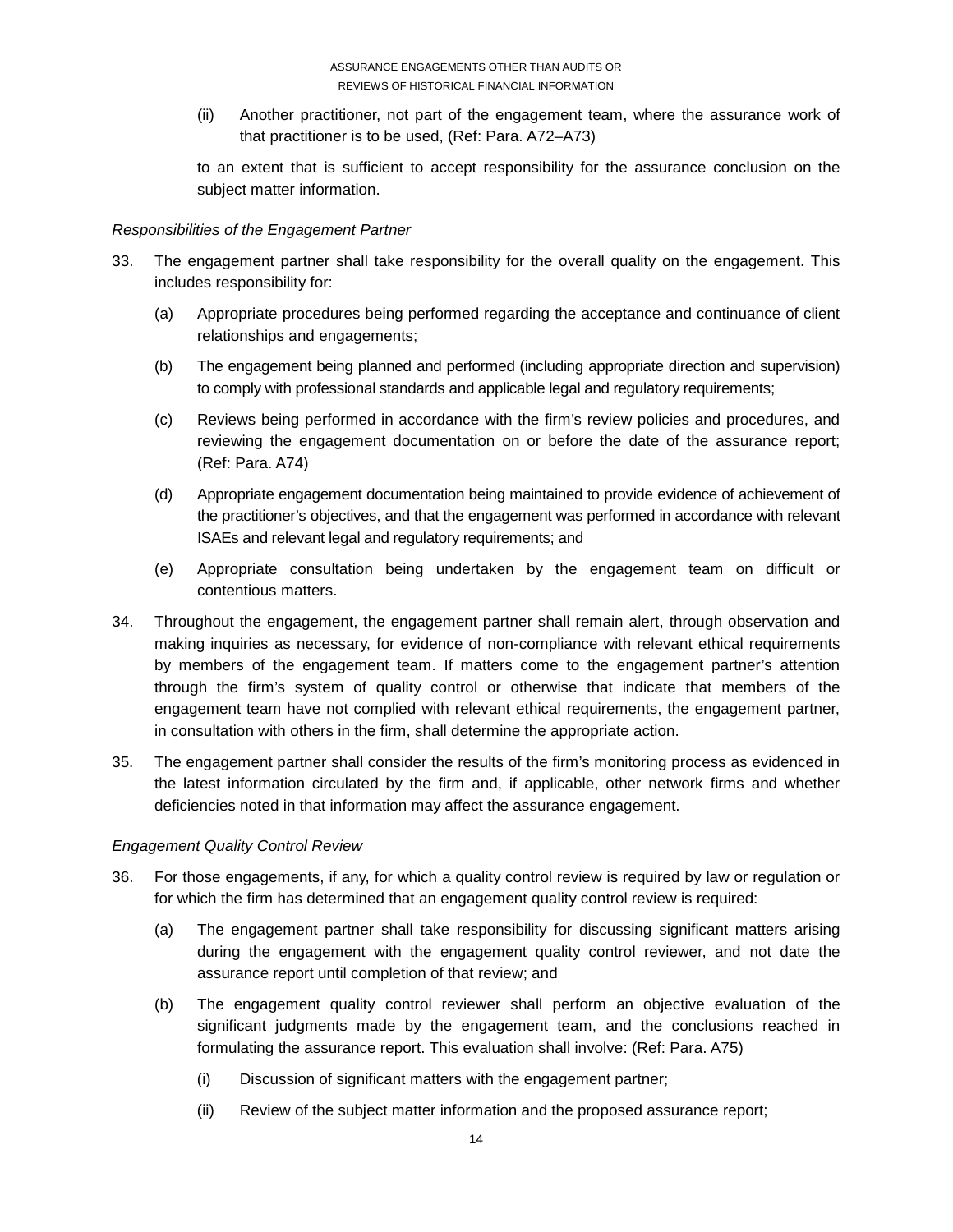- (iii) Review of selected engagement documentation relating to the significant judgments the engagement team made and the conclusions it reached; and
- (iv) Evaluation of the conclusions reached in formulating the assurance report and consideration of whether the proposed assurance report is appropriate.

#### **Professional Skepticism, Professional Judgment, and Assurance Skills and Techniques**

- 37. The practitioner shall plan and perform an engagement with professional skepticism, recognizing that circumstances may exist that cause the subject matter information to be materiality misstated. (Ref: Para. A76–A80)
- 38. The practitioner shall exercise professional judgment in planning and performing an assurance engagement, including determining the nature, timing and extent of procedures. (Ref: Para. A81– A85)
- 39. The practitioner shall apply assurance skills and techniques as part of an iterative, systematic engagement process.

# **Planning and Performing the Engagement**

#### *Planning*

- 40. The practitioner shall plan the engagement so that it will be performed in an effective manner, including setting the scope, timing and direction of the engagement, and determining the nature, timing and extent of planned procedures that are required to be carried out in order to achieve the objective of the practitioner. (Ref: Para. A86–A89)
- 41. The practitioner shall determine whether the criteria are suitable for the engagement circumstances, including that they exhibit the characteristics identified in paragraph 24(b)(ii).
- 42. If it is discovered after the engagement has been accepted that one or more preconditions for an assurance engagement is not present, the practitioner shall discuss the matter with the appropriate party(ies), and shall determine:
	- (a) Whether the matter can be resolved to the practitioner's satisfaction;
	- (b) Whether it is appropriate to continue with the engagement; and
	- (c) Whether and, if so, how to communicate the matter in the assurance report.
- 43. If it is discovered after the engagement has been accepted that some or all of the applicable criteria are unsuitable or some or all of the underlying subject matter is not appropriate for an assurance engagement, the practitioner shall consider withdrawing from the engagement, if withdrawal is possible under applicable law or regulation. If the practitioner continues with the engagement, the practitioner shall express a qualified or adverse conclusion, or disclaimer of conclusion, as appropriate in the circumstances. (Ref: Para. A90–A91)

#### *Materiality*

- 44. The practitioner shall consider materiality when: (Ref: Para. A92–A100)
	- (a) Planning and performing the assurance engagement, including when determining the nature, timing and extent of procedures; and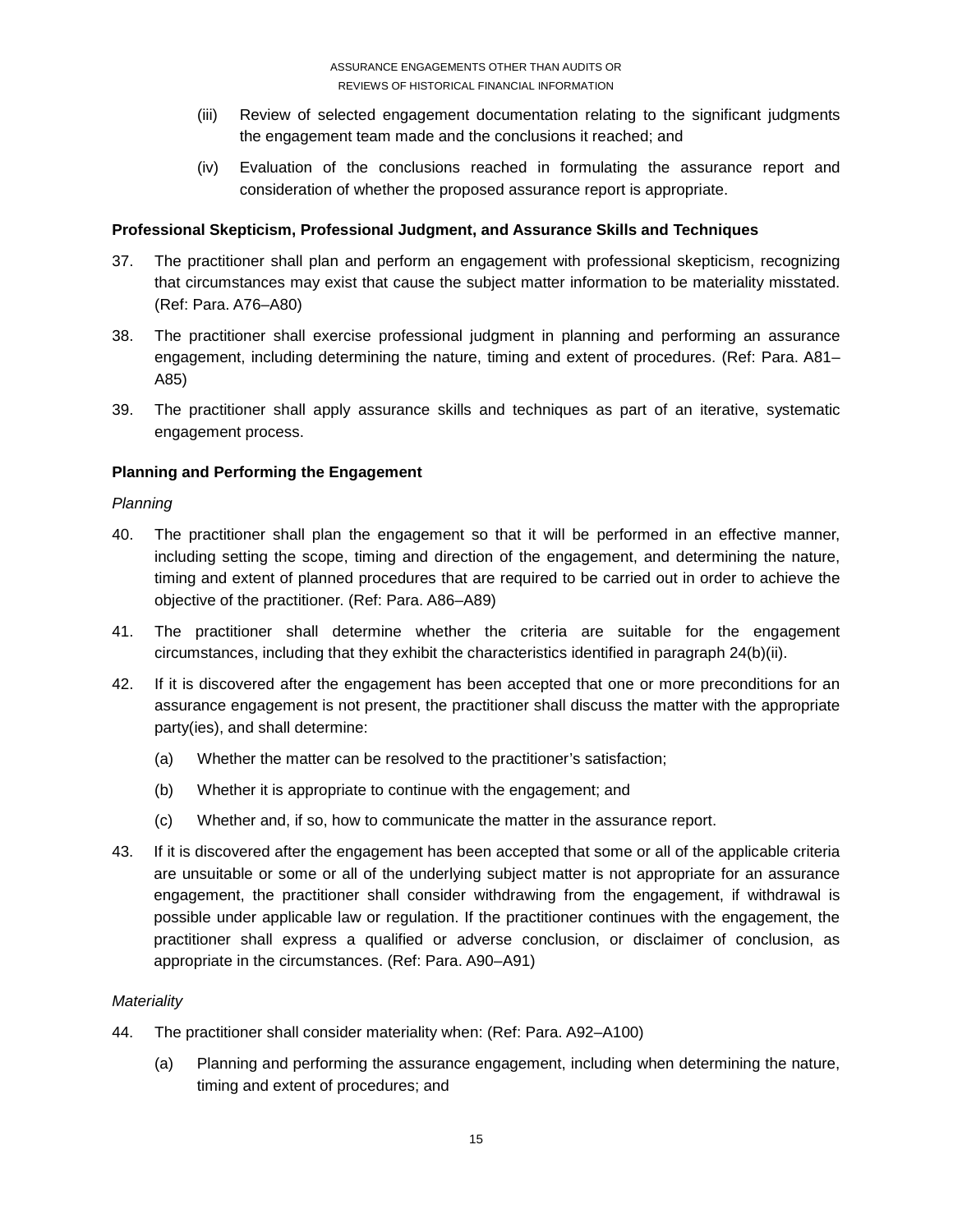(b) Evaluating whether the subject matter information is free from material misstatement.

*Understanding the Underlying Subject Matter and Other Engagement Circumstances*

- 45. The practitioner shall make inquiries of the appropriate party(ies) regarding:
	- (a) Whether they have knowledge of any actual, suspected or alleged intentional misstatement or non-compliance with laws and regulations affecting the subject matter information; (Ref: Para. A101)
	- (b) Whether the responsible party has an internal audit function and, if so, make further inquiries to obtain an understanding of the activities and main findings of the internal audit function with respect to the subject matter information; and
	- (c) Whether the responsible party has used any experts in the preparation of the subject matter information.

<span id="page-15-0"></span>

| <b>Limited Assurance</b> |                                                                                                                                                                                                                                                                               | <b>Reasonable Assurance</b>                                                                                                                                                                                                                                                                                                                                                                                                                                                                                                                                                                                             |
|--------------------------|-------------------------------------------------------------------------------------------------------------------------------------------------------------------------------------------------------------------------------------------------------------------------------|-------------------------------------------------------------------------------------------------------------------------------------------------------------------------------------------------------------------------------------------------------------------------------------------------------------------------------------------------------------------------------------------------------------------------------------------------------------------------------------------------------------------------------------------------------------------------------------------------------------------------|
| 46L. The                 | practitioner<br>shall<br>obtain<br>an<br>understanding of the underlying subject<br>other<br>and<br>matter<br>engagement<br>circumstances sufficient to:                                                                                                                      | 46R. The<br>practitioner<br>shall<br>obtain<br>an<br>understanding of the underlying subject<br>other<br>and<br>matter<br>engagement<br>circumstances sufficient to:                                                                                                                                                                                                                                                                                                                                                                                                                                                    |
|                          | Enable the practitioner to identify<br>(a)<br>areas where a material misstatement<br>of the subject matter information is<br>likely to arise; and                                                                                                                             | Enable the practitioner to identify<br>(a)<br>and assess the risks of material<br>misstatement in the subject matter<br>information; and                                                                                                                                                                                                                                                                                                                                                                                                                                                                                |
|                          | (b)<br>Thereby,<br>provide<br>for<br>a<br>basis<br>designing<br>performing<br>and<br>procedures to address the areas<br>identified in paragraph 45L(a) and to<br>obtain limited assurance to support<br>the practitioner's conclusion. (Ref:<br>Para. A101-A104, A107)        | Thereby,<br>(b)<br>provide<br>for<br>basis<br>a<br>designing<br>performing<br>and<br>the<br>procedures<br>to<br>respond<br>to<br>risks<br>and<br>obtain<br>assessed<br>to<br>reasonable assurance to support the<br>practitioner's conclusion. (Ref: Para.<br>A101-A103, A107)                                                                                                                                                                                                                                                                                                                                          |
|                          | 47L. In obtaining an understanding of the<br>subject<br>matter and<br>underlying<br>other<br>circumstances<br>under<br>engagement<br>paragraph 46L, the practitioner<br>shall<br>consider the process used to prepare the<br>subject matter information. (Ref: Para.<br>A106) | 47R. In obtaining an understanding of the<br>underlying subject matter<br>other<br>and<br>circumstances<br>under<br>engagement<br>paragraph 46R, the practitioner shall obtain<br>an understanding of internal control over<br>the preparation of the subject matter<br>information relevant to the engagement.<br>This includes evaluating the design of<br>those controls relevant to the engagement<br>and determining whether they have been<br>implemented by performing procedures in<br>addition to inquiry of the personnel<br>the<br>responsible<br>for<br>subject<br>matter<br>information. (Ref: Para. A105) |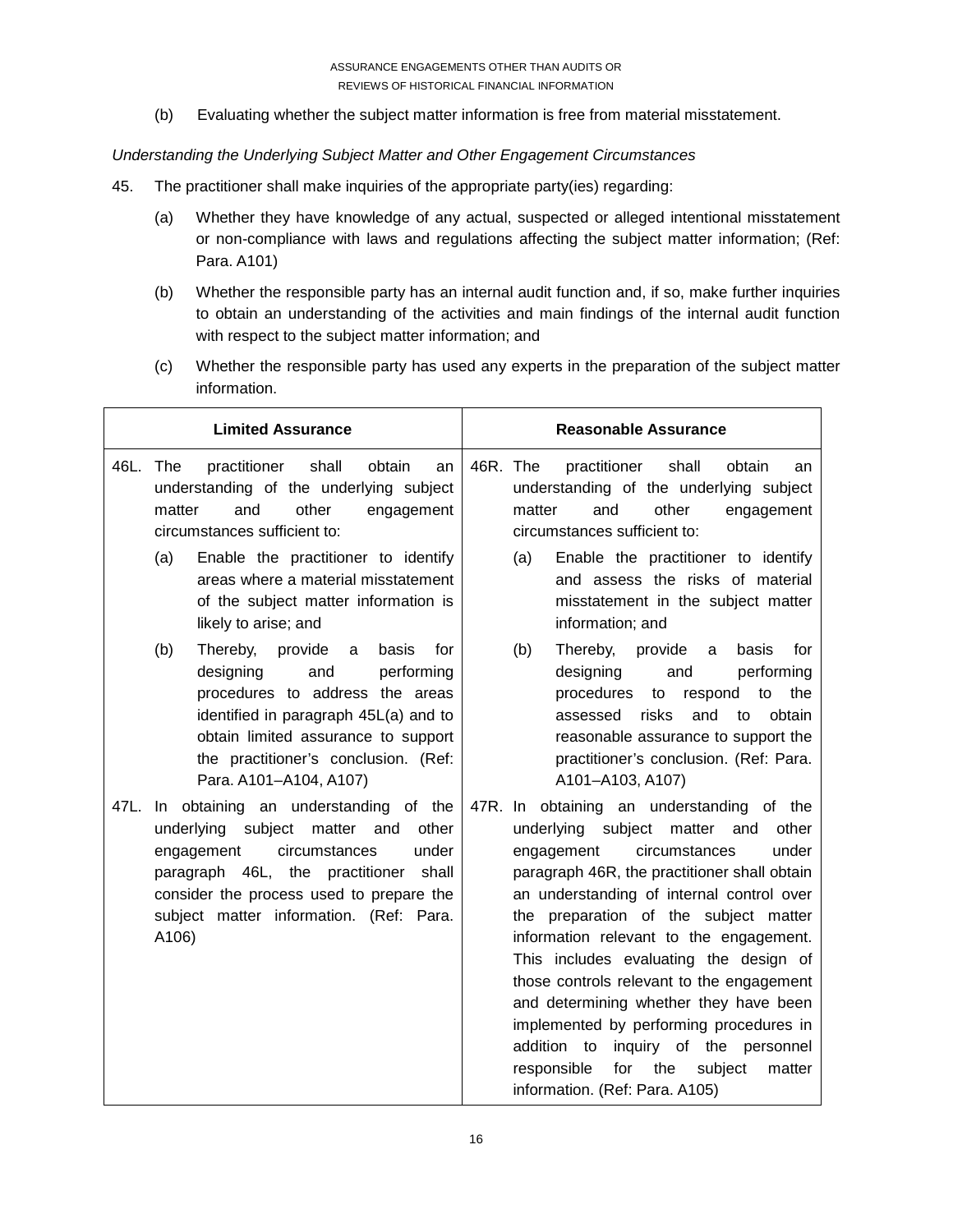# **Obtaining Evidence**

*Risk Consideration and Responses to Risks*

| <b>Limited Assurance</b>                                                                                                                                                                                                                                                                                                                                                                                                                                                            | <b>Reasonable Assurance</b>                                                                                                                                                                                                                                                                                                                                                                                                                                                                                                                                                                                                                                                                                                                                                                    |
|-------------------------------------------------------------------------------------------------------------------------------------------------------------------------------------------------------------------------------------------------------------------------------------------------------------------------------------------------------------------------------------------------------------------------------------------------------------------------------------|------------------------------------------------------------------------------------------------------------------------------------------------------------------------------------------------------------------------------------------------------------------------------------------------------------------------------------------------------------------------------------------------------------------------------------------------------------------------------------------------------------------------------------------------------------------------------------------------------------------------------------------------------------------------------------------------------------------------------------------------------------------------------------------------|
| 48L. Based on the practitioner's understanding<br>(see paragraph 46L), the practitioner shall:<br>(Ref: Para. A108-A112)                                                                                                                                                                                                                                                                                                                                                            | 48R. Based on the practitioner's understanding<br>(see paragraph 46R) the practitioner shall:<br>(Ref: Para. A108-A110)                                                                                                                                                                                                                                                                                                                                                                                                                                                                                                                                                                                                                                                                        |
| Identify areas<br>where<br>material<br>(a)<br>a<br>misstatement of the subject matter<br>information is likely to arise;                                                                                                                                                                                                                                                                                                                                                            | (a)<br>Identify and assess the risks<br>of<br>material misstatement in the subject<br>matter information; and                                                                                                                                                                                                                                                                                                                                                                                                                                                                                                                                                                                                                                                                                  |
| Design and perform procedures to<br>(b)<br>the<br>identified<br>address<br>areas<br>in.<br>paragraph 48L(a) and to obtain limited<br>assurance to support the practitioner's<br>conclusion.                                                                                                                                                                                                                                                                                         | Design and perform procedures to<br>(b)<br>respond to the assessed risks and to<br>obtain reasonable assurance to support<br>the practitioner's conclusion. In addition<br>to any other procedures on the subject<br>matter information that are appropriate in<br>the engagement circumstances, the<br>practitioner's procedures shall include<br>obtaining sufficient appropriate evidence<br>as to the operating effectiveness of<br>relevant controls over the subject matter<br>information when:<br>(i)<br>The practitioner's assessment of<br>the risks of material misstatement<br>includes<br>expectation<br>that<br>an<br>controls are operating effectively,<br>or<br>(ii)<br>Procedures other than testing of<br>controls cannot alone provide<br>sufficient appropriate evidence. |
| Determining Whether Additional Procedures Are                                                                                                                                                                                                                                                                                                                                                                                                                                       | Revision of Risk Assessment in a Reasonable                                                                                                                                                                                                                                                                                                                                                                                                                                                                                                                                                                                                                                                                                                                                                    |
| Necessary in a Limited Assurance Engagement                                                                                                                                                                                                                                                                                                                                                                                                                                         | Assurance Engagement                                                                                                                                                                                                                                                                                                                                                                                                                                                                                                                                                                                                                                                                                                                                                                           |
| 49L. If the practitioner becomes aware of a<br>matter(s) that causes the practitioner to<br>believe that the subject matter information<br>may be materially misstated, the practitioner<br>and<br>perform<br>additional<br>shall<br>design<br>procedures to obtain further evidence until<br>the practitioner is able to: (Ref: Para. A112-<br>A117)<br>(a)<br>Conclude that the matter is not likely to<br>cause the subject matter information to<br>be materially misstated; or | 49R. The practitioner's assessment of the risks of<br>material misstatement in the subject matter<br>information may change during the course of<br>the engagement as additional evidence is<br>obtained. In circumstances<br>where<br>the<br>evidence<br>practitioner<br>obtains<br>which<br><b>is</b><br>inconsistent with the evidence on which the<br>practitioner originally based the assessment<br>of the risks of material misstatement, the<br>practitioner shall revise the assessment and<br>modify the planned procedures accordingly.                                                                                                                                                                                                                                             |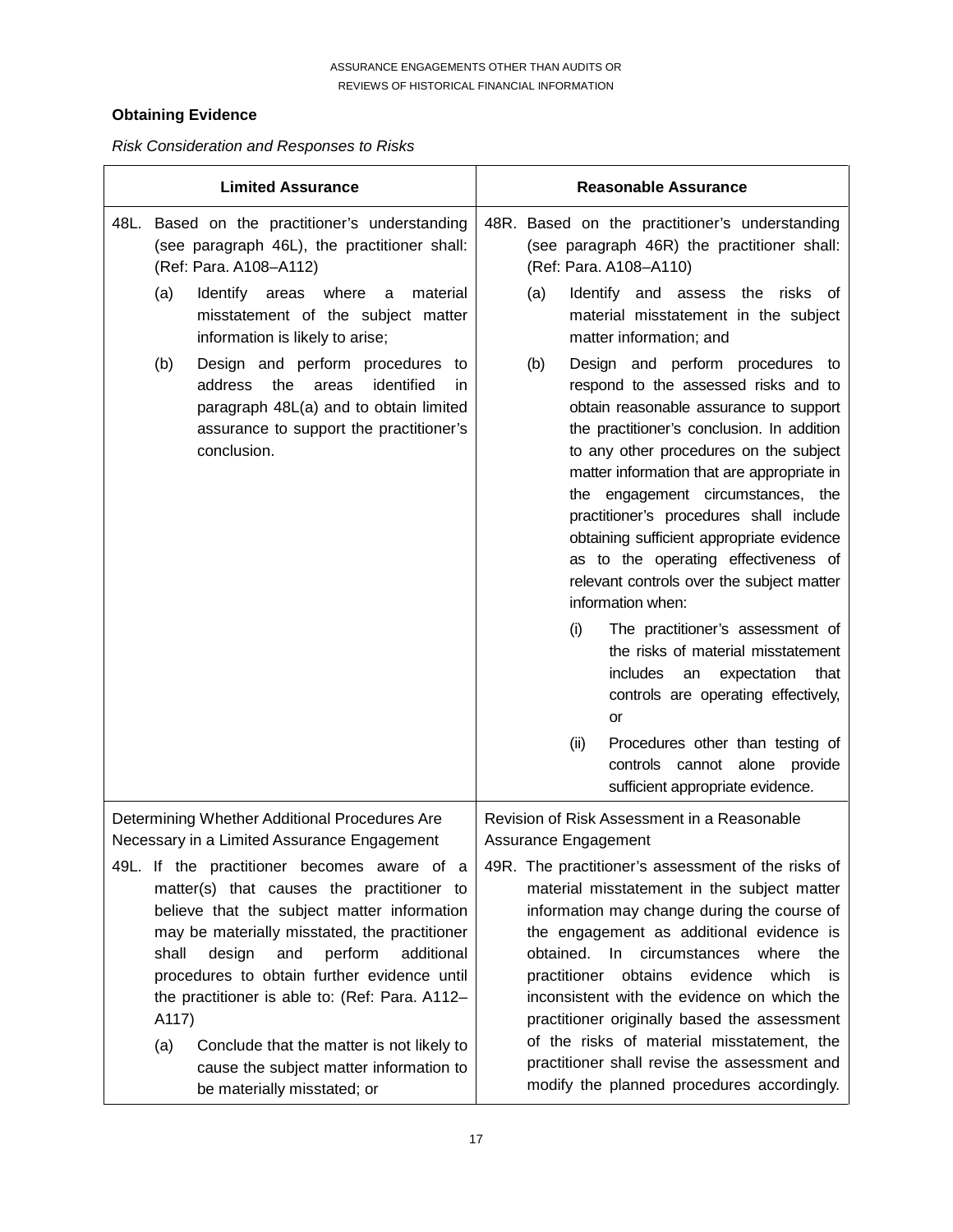| Determine that the matter(s) causes<br>(b) | (Ref: Para. A112) |
|--------------------------------------------|-------------------|
| the subject matter information to be       |                   |
| materially misstated.                      |                   |

- 50. When designing and performing procedures, the practitioner shall consider the relevance and reliability of the information to be used as evidence. If:
	- (a) Evidence obtained from one source is inconsistent with that obtained from another; or
	- (b) The practitioner has doubts about the reliability of information to be used as evidence,

the practitioner shall determine what changes or additions to procedures are necessary to resolve the matter, and shall consider the effect of the matter, if any, on other aspects of the engagement.

51. The practitioner shall accumulate uncorrected misstatements identified during the engagement other than those that are clearly trivial. (Ref: Para. A118–A119)

# *Work Performed by a Practitioner's Expert*

- 52. When the work of a practitioner's expert is to be used, the practitioner shall also: (Ref: Para. A120– A124)
	- (a) Evaluate whether the practitioner's expert has the necessary competence, capabilities and objectivity for the practitioner's purposes. In the case of a practitioner's external expert, the evaluation of objectivity shall include inquiry regarding interests and relationships that may create a threat to that expert's objectivity; (Ref: Para. A125–A128)
	- (b) Obtain a sufficient understanding of the field of expertise of the practitioner's expert; (Ref: Para. A129–A130)
	- (c) Agree with the practitioner's expert on the nature, scope and objectives of that expert's work; and (Ref: Para. A131–A132)
	- (d) Evaluate the adequacy of the practitioner's expert's work for the practitioner's purposes. (Ref: Para. A133–A134)

Work Performed by Another Practitioner, a Responsible Party's or Measurer's or Evaluator's Expert, or an Internal Auditor (Ref: Para. A135)

- 53. When the work of another practitioner is to be used, the practitioner shall evaluate whether that work is adequate for the practitioner's purposes*.*
- 54. If information to be used as evidence has been prepared using the work of a responsible party's or a measurer's or evaluator's expert, the practitioner shall, to the extent necessary having regard to the significance of that expert's work for the practitioner's purposes:
	- (a) Evaluate the competence, capabilities and objectivity of that expert;
	- (b) Obtain an understanding of the work of that expert; and
	- (c) Evaluate the appropriateness of that expert's work as evidence.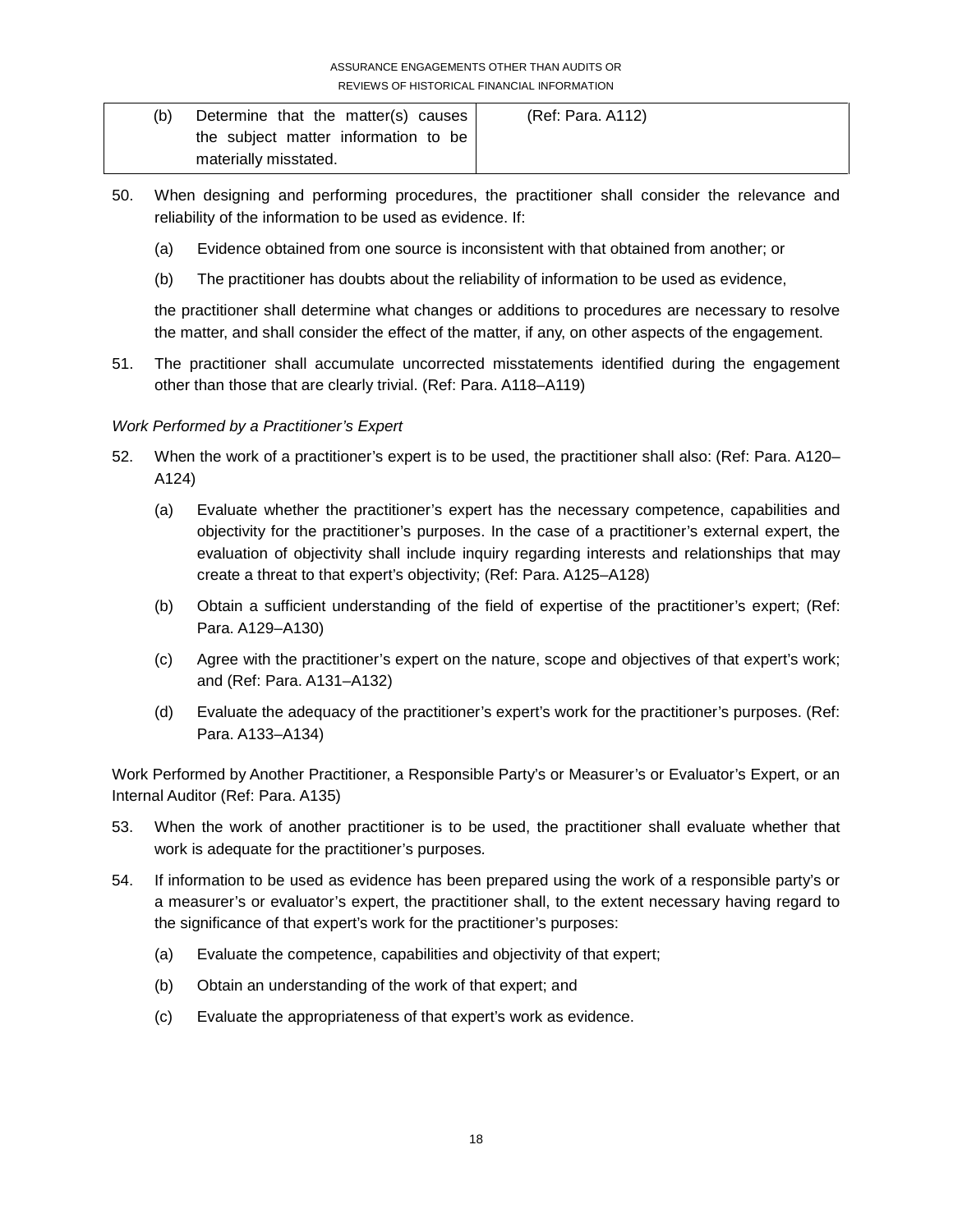- 55. If the practitioner plans to use the work of the internal audit function, the practitioner shall evaluate the following:
	- (a) The extent to which the internal audit function's organizational status and relevant policies and procedures support the objectivity of the internal auditors;
	- (b) The level of competence of the internal audit function;
	- (c) Whether the internal audit function applies a systematic and disciplined approach, including quality control; and
	- (d) Whether the work of the internal audit function is adequate for the purposes of the engagement.

# *Written Representations*

- 56. The practitioner shall request from the appropriate party(ies) a written representation:
	- (a) That it has provided the practitioner with all information of which the appropriate party(ies) is aware that is relevant to the engagement. (Ref: Para. A54–A55 and A136–A138)
	- (b) Confirming the measurement or evaluation of the underlying subject matter against the applicable criteria, including that all relevant matters are reflected in the subject matter information.
- 57. If, in addition to required representations, the practitioner determines that it is necessary to obtain one or more written representations to support other evidence relevant to the subject matter information, the practitioner shall request such other written representations.
- 58. When written representations relate to matters that are material to the subject matter information, the practitioner shall:
	- (a) Evaluate their reasonableness and consistency with other evidence obtained, including other representations (oral or written); and
	- (b) Consider whether those making the representations can be expected to be well-informed on the particular matters.
- 59. The date of the written representations shall be as near as practicable to, but not after, the date of the assurance report.

# Requested Written Representations Not Provided or Not Reliable

- 60. If one or more of the requested written representations are not provided or the practitioner concludes that there is sufficient doubt about the competence, integrity, ethical values, or diligence of those providing the written representations, or that the written representations are otherwise not reliable, the practitioner shall: (Ref: Para. A139)
	- (a) Discuss the matter with the appropriate party(ies);
	- (b) Reevaluate the integrity of those from whom the representations were requested or received and evaluate the effect that this may have on the reliability of representations (oral or written) and evidence in general; and
	- (c) Take appropriate actions, including determining the possible effect on the conclusion in the assurance report.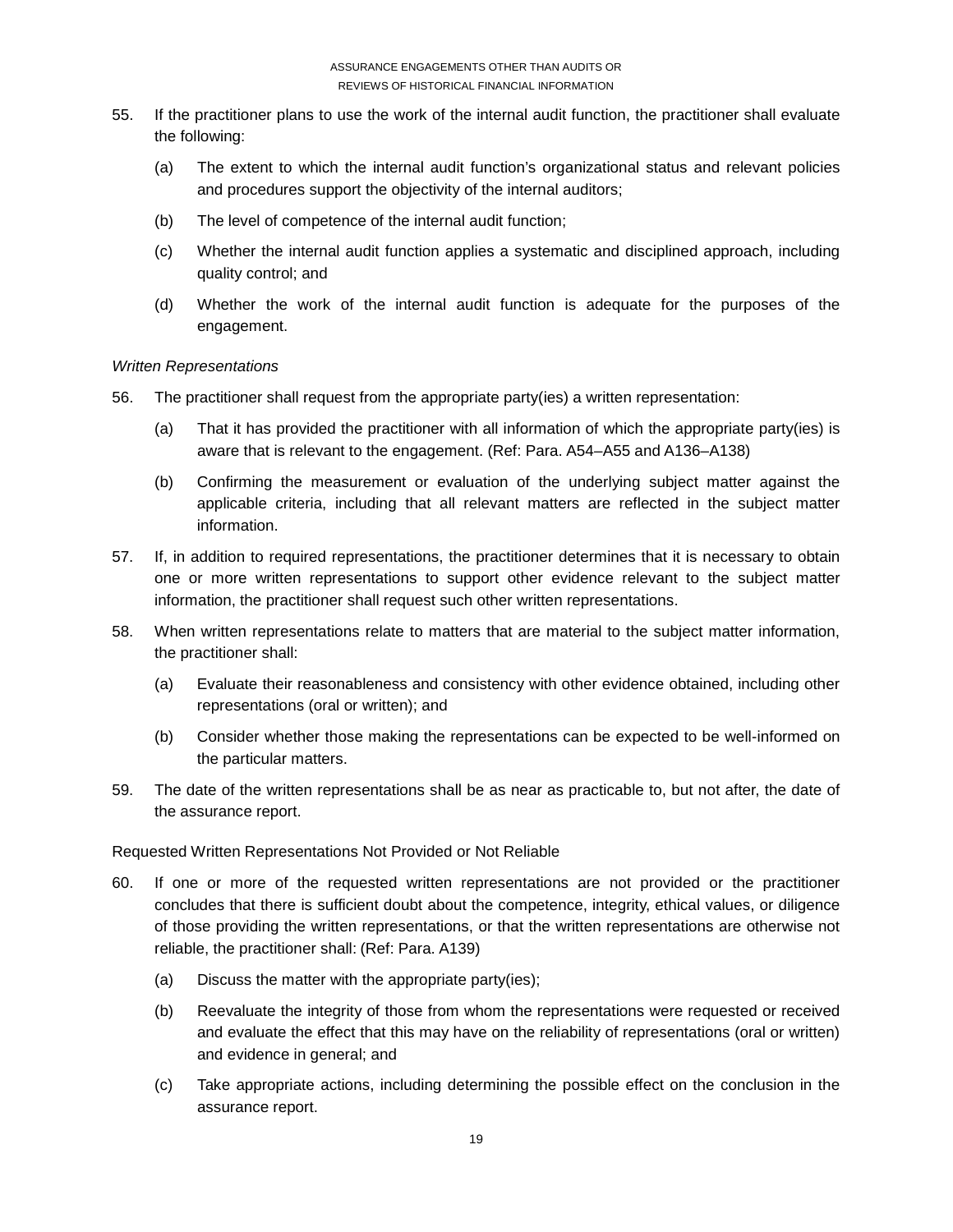# **Subsequent Events**

61. When relevant to the engagement, the practitioner shall consider the effect on the subject matter information and on the assurance report of events up to the date of the assurance report, and shall respond appropriately to facts that become known to the practitioner after the date of the assurance report, that, had they been known to the practitioner at that date, may have caused the practitioner to amend the assurance report. The extent of consideration of subsequent events depends on the potential for such events to affect the subject matter information and to affect the appropriateness of the practitioner's conclusion. However, the practitioner has no responsibility to perform any procedures regarding the subject matter information after the date of the assurance report. (Ref: Para. A140–A141)

#### **Other Information**

- 62. When documents containing the subject matter information and the assurance report thereon include other information, the practitioner shall read that other information to identify material inconsistencies, if any, with the subject matter information or the assurance report and, if on reading that other information, the practitioner: (Ref: Para. A142)
	- (a) Identifies a material inconsistency between that other information and the subject matter information or the assurance report; or
	- (b) Becomes aware of a material misstatement of fact in that other information that is unrelated to matters appearing in the subject matter information or the assurance report,

the practitioner shall discuss the matter with the appropriate party(ies) and take further action as appropriate.

#### **Description of Applicable Criteria**

63. The practitioner shall evaluate whether the subject matter information adequately refers to or describes the applicable criteria. (Ref: Para. A143–A145)

# **Forming the Assurance Conclusion**

- 64. The practitioner shall evaluate the sufficiency and appropriateness of the evidence obtained in the context of the engagement and, if necessary in the circumstances, attempt to obtain further evidence. The practitioner shall consider all relevant evidence, regardless of whether it appears to corroborate or to contradict the measurement or evaluation of the underlying subject matter against the applicable criteria. If the practitioner is unable to obtain necessary further evidence, the practitioner shall consider the implications for the practitioner's conclusion in paragraph 65. (Ref: Para. A146–A152)
- 65. The practitioner shall form a conclusion about whether the subject matter information is free of material misstatement. In forming that conclusion, the practitioner shall consider the practitioner's conclusion in paragraph 64 regarding the sufficiency and appropriateness of evidence obtained and an evaluation of whether uncorrected misstatements are material, individually or in the aggregate. (Ref: Para. A3 and A153–A154)
- 66. If the practitioner is unable to obtain sufficient appropriate evidence, a scope limitation exists and the practitioner shall express a qualified conclusion, disclaim a conclusion, or withdraw from the engagement, where withdrawal is possible under applicable law or regulation, as appropriate. (Ref: Para. A155–A157)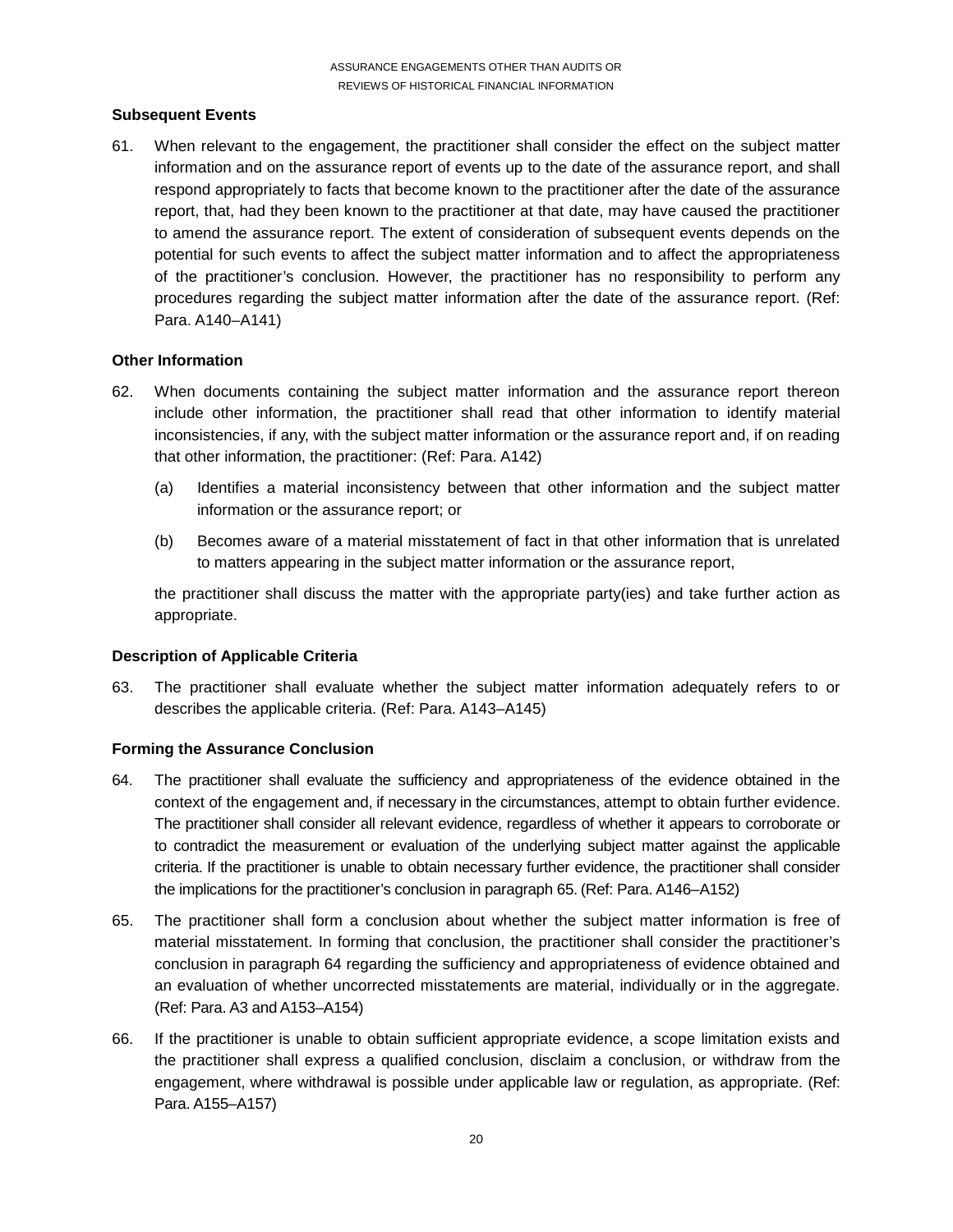# **Preparing the Assurance Report**

- 67. The assurance report shall be in writing and shall contain a clear expression of the practitioner's conclusion about the subject matter information. (Ref: Para. A2, A158–A160)
- 68. The practitioner's conclusion shall be clearly separated from information or explanations that are not intended to affect the practitioner's conclusion, including any Emphasis of Matter, Other Matter, findings related to particular aspects of the engagements, recommendations or additional information included in the assurance report. The wording used shall make it clear that an Emphasis of Matter, Other Matter, findings, recommendations or additional information is not intended to detract from the practitioner's conclusion. (Ref: Para. A158–A160)

#### *Assurance Report Content*

- 69. The assurance report shall include at a minimum the following basic elements:
	- (a) A title that clearly indicates the report is an independent assurance report. (Ref: Para. A161)
	- (b) An addressee. (Ref: Para. A162)
	- (c) An identification or description of the level of assurance obtained by the practitioner, the subject matter information and, when appropriate, the underlying subject matter. When the practitioner's conclusion is phrased in terms of a statement made by the appropriate party, that statement shall accompany the assurance report, be reproduced in the assurance report or be referenced therein to a source that is available to the intended users. (Ref: Para A163)
	- (d) Identification of the applicable criteria. (Ref: Para. A164)
	- (e) Where appropriate, a description of any significant inherent limitations associated with the measurement or evaluation of the underlying subject matter against the applicable criteria. (Ref: Para. A165)
	- (f) When the applicable criteria are designed for a specific purpose, a statement alerting readers to this fact and that, as a result, the subject matter information may not be suitable for another purpose. (Ref: Para. A166–A167)
	- (g) A statement to identify the responsible party and the measurer or evaluator if different, and to describe their responsibilities and the practitioner's responsibilities. (Ref: Para. A168)
	- (h) A statement that the engagement was performed in accordance with this ISAE or, where there is a subject-matter specific ISAE, that ISAE. (Ref: Para. A169–A170)
	- (i) A statement that the firm of which the practitioner is a member applies ISQC 1, or other professional requirements, or requirements in law or regulation, that are at least as demanding as ISQC 1. If the practitioner is not a professional accountant, the statement shall identify the professional requirements, or requirements in law or regulation, applied that are at least as demanding as ISQC 1. (Ref: Para. A171)
	- (j) A statement that the practitioner complies with the independence and other ethical requirements of the IESBA Code, or other professional requirements, or requirements imposed by law or regulation, that are at least as demanding as Parts A and B of the IESBA Code related to assurance engagements. If the practitioner is not a professional accountant, the statement shall identify the professional requirements, or requirements imposed by law or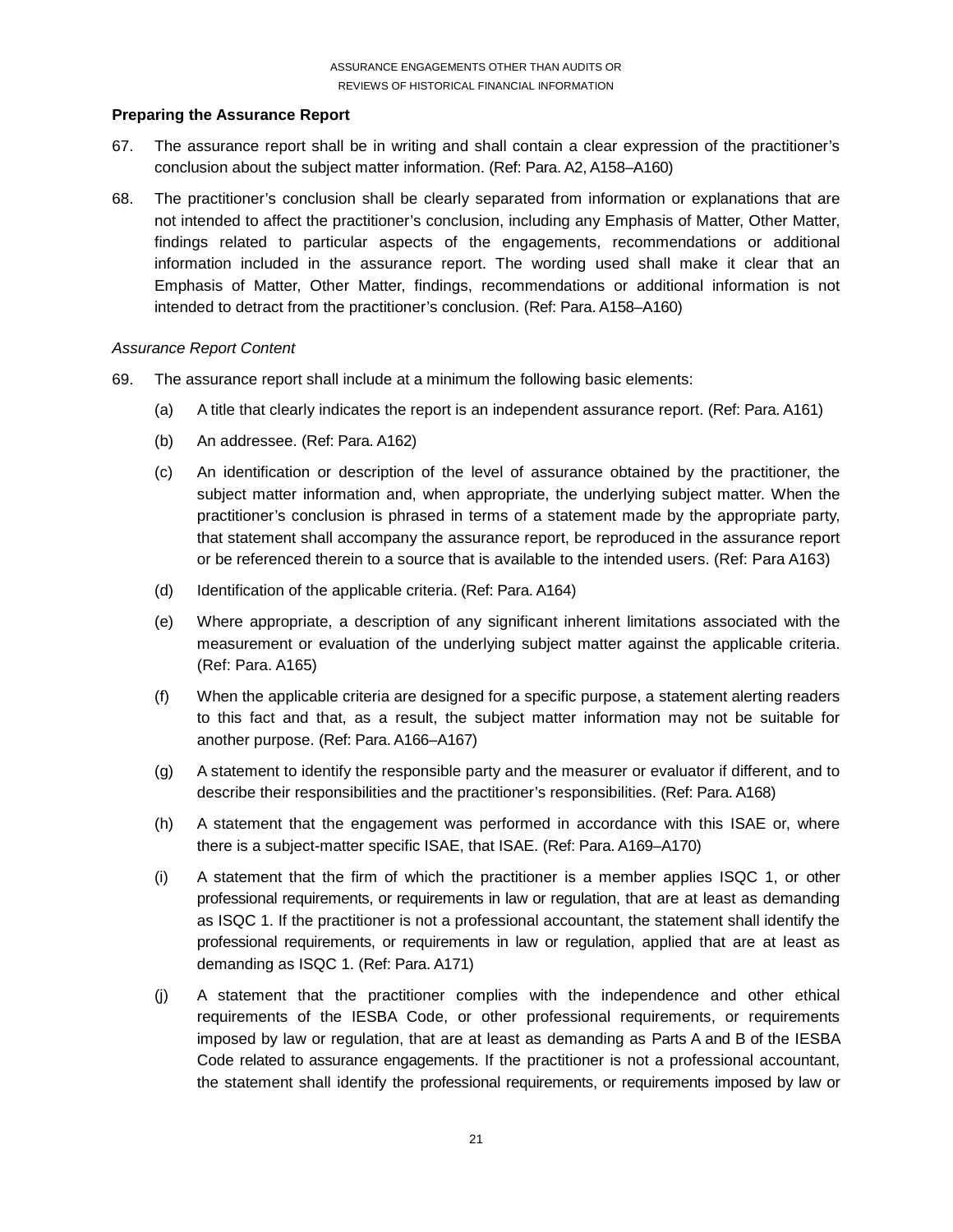regulation, applied that are at least as demanding as Parts A and B of the IESBA Code related to assurance engagements. (Ref: Para. A172)

- (k) An informative summary of the work performed as the basis for the practitioner's conclusion. In the case of a limited assurance engagement, an appreciation of the nature, timing, and extent of procedures performed is essential to understanding the practitioner's conclusion. In a limited assurance engagement, the summary of the work performed shall state that:
	- (i) The procedures performed in a limited assurance engagement vary in nature and timing from, and are less in extent than for, a reasonable assurance engagement; and
	- (ii) Consequently, the level of assurance obtained in a limited assurance engagement is substantially lower than the assurance that would have been obtained had a reasonable assurance engagement been performed. (Ref: Para. A6, A173–A177)
- (l) The practitioner's conclusion: (Ref: Para. A2, A178–A180)
	- (i) When appropriate, the conclusion shall inform the intended users of the context in which the practitioner's conclusion is to be read. (Ref: Para. A179)
	- (ii) In a reasonable assurance engagement, the conclusion shall be expressed in a positive form. (Ref: Para. A178)
	- (iii) In a limited assurance engagement, the conclusion shall be expressed in a form that conveys whether, based on the procedures performed and evidence obtained, a matter(s) has come to the practitioner's attention to cause the practitioner to believe that the subject matter information is materially misstated. (Ref: Para. A180)
	- (iv) The conclusion in (ii) or (iii) shall be phrased using appropriate words for the underlying subject matter and applicable criteria given the engagement circumstances and shall be phrased in terms of: (Ref: Para. A181)
		- a. The underlying subject matter and the applicable criteria;
		- b. The subject matter information and the applicable criteria; or
		- c. A statement made by the appropriate party.
	- (v) When the practitioner expresses a modified conclusion, the assurance report shall contain:
		- a. A section that provides a description of the matter(s) giving rise to the modification; and
		- b. A section that contains the practitioner's modified conclusion.(Ref: Para. A182)
- (m) The practitioner's signature. (Ref: Para. A183)
- (n) The date of the assurance report. The assurance report shall be dated no earlier than the date on which the practitioner has obtained the evidence on which the practitioner's conclusion is based, including evidence that those with the recognized authority have asserted that they have taken responsibility for the subject matter information.(Ref: Para. A184)
- (o) The location in the jurisdiction where the practitioner practices.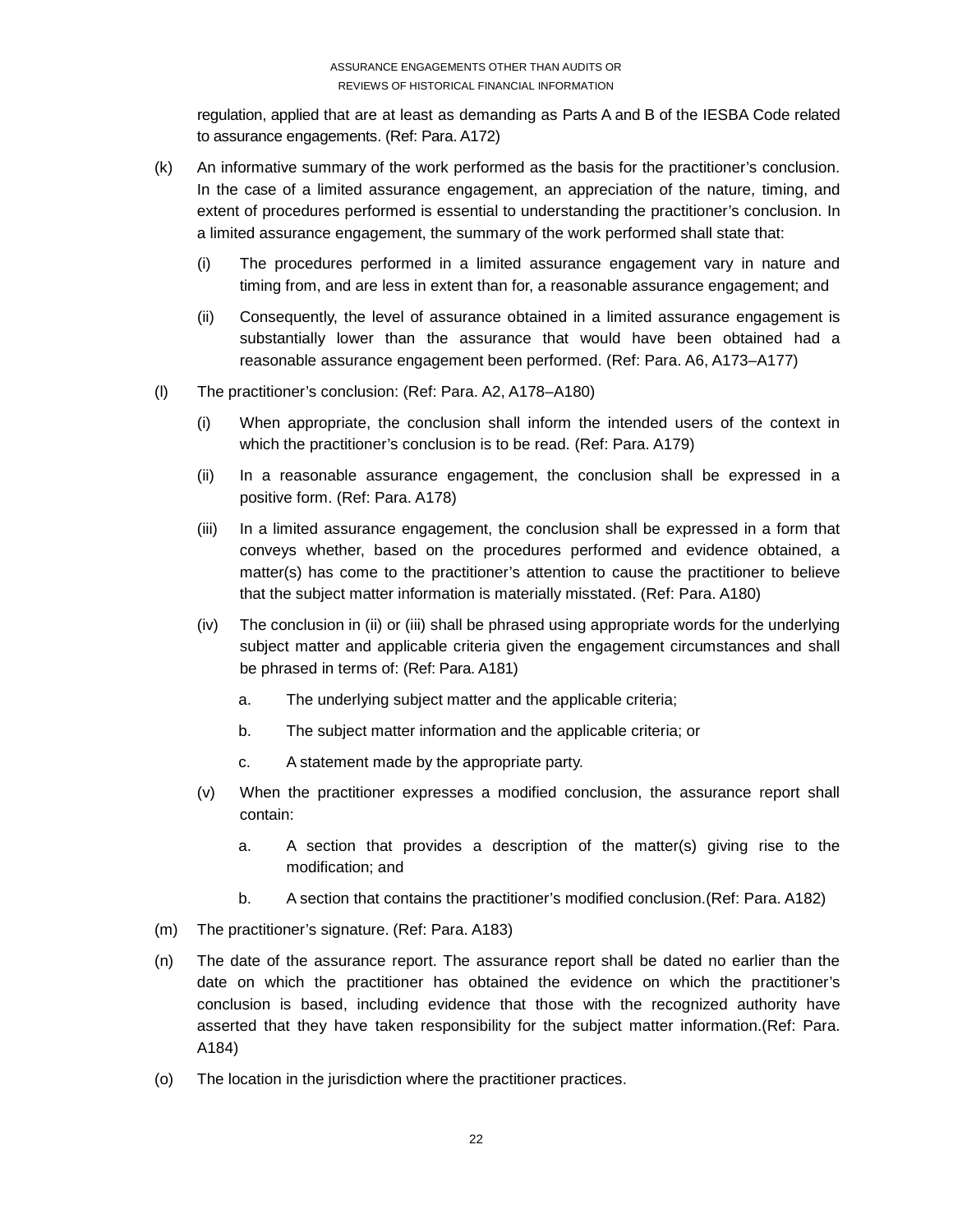# *Reference to the Practitioner's Expert in the Assurance Report*

70. If the practitioner refers to the work of a practitioner's expert in the assurance report, the wording of that report shall not imply that the practitioner's responsibility for the conclusion expressed in that report is reduced because of the involvement of that expert. (Ref: Para. A185–A187)

# *Assurance Report Prescribed by Law or Regulation*

71. If the practitioner is required by law or regulation to use a specific layout or wording of the assurance report, the assurance report shall refer to this or other ISAEs only if the assurance report includes, at a minimum, each of the elements identified in paragraph 69.

# **Unmodified and Modified Conclusions**

- 72. The practitioner shall express an unmodified conclusion when the practitioner concludes:
	- (a) In the case of a reasonable assurance engagement, that the subject matter information is prepared, in all material respects, in accordance with the applicable criteria; or
	- (b) In the case of a limited assurance engagement, that, based on the procedures performed and evidence obtained, no matter(s) has come to the attention of the practitioner that causes the practitioner to believe that the subject matter information is not prepared, in all material respects, in accordance with the applicable criteria.
- 73. If the practitioner considers it necessary to:
	- (a) Draw intended users' attention to a matter presented or disclosed in the subject matter information that, in the practitioner's judgment, is of such importance that it is fundamental to intended users' understanding of the subject matter information (an Emphasis of Matter paragraph); or
	- (b) Communicate a matter other than those that are presented or disclosed in the subject matter information that, in the practitioner's judgment, is relevant to intended users' understanding of the engagement, the practitioner's responsibilities or the assurance report (an Other Matter paragraph),

and this is not prohibited by law or regulation, the practitioner shall do so in a paragraph in the assurance report, with an appropriate heading, that clearly indicates the practitioner's conclusion is not modified in respect of the matter. In the case of an Emphasis of Matter paragraph, such a paragraph shall refer only to information presented or disclosed in the subject matter information.

- 74. The practitioner shall express a modified conclusion in the following circumstances:
	- (a) When, in the practitioner's professional judgment, a scope limitation exists and the effect of the matter could be material (see paragraph 66). In such cases, the practitioner shall express a qualified conclusion or a disclaimer of conclusion.
	- (b) When, in the practitioner's professional judgment, the subject matter information is materially misstated. In such cases, the practitioner shall express a qualified conclusion or adverse conclusion. (Ref: Para. A190)
- 75. The practitioner shall express a qualified conclusion when, in the practitioner's professional judgment, the effects, or possible effects, of a matter are not so material and pervasive as to require an adverse conclusion or a disclaimer of conclusion. A qualified conclusion shall be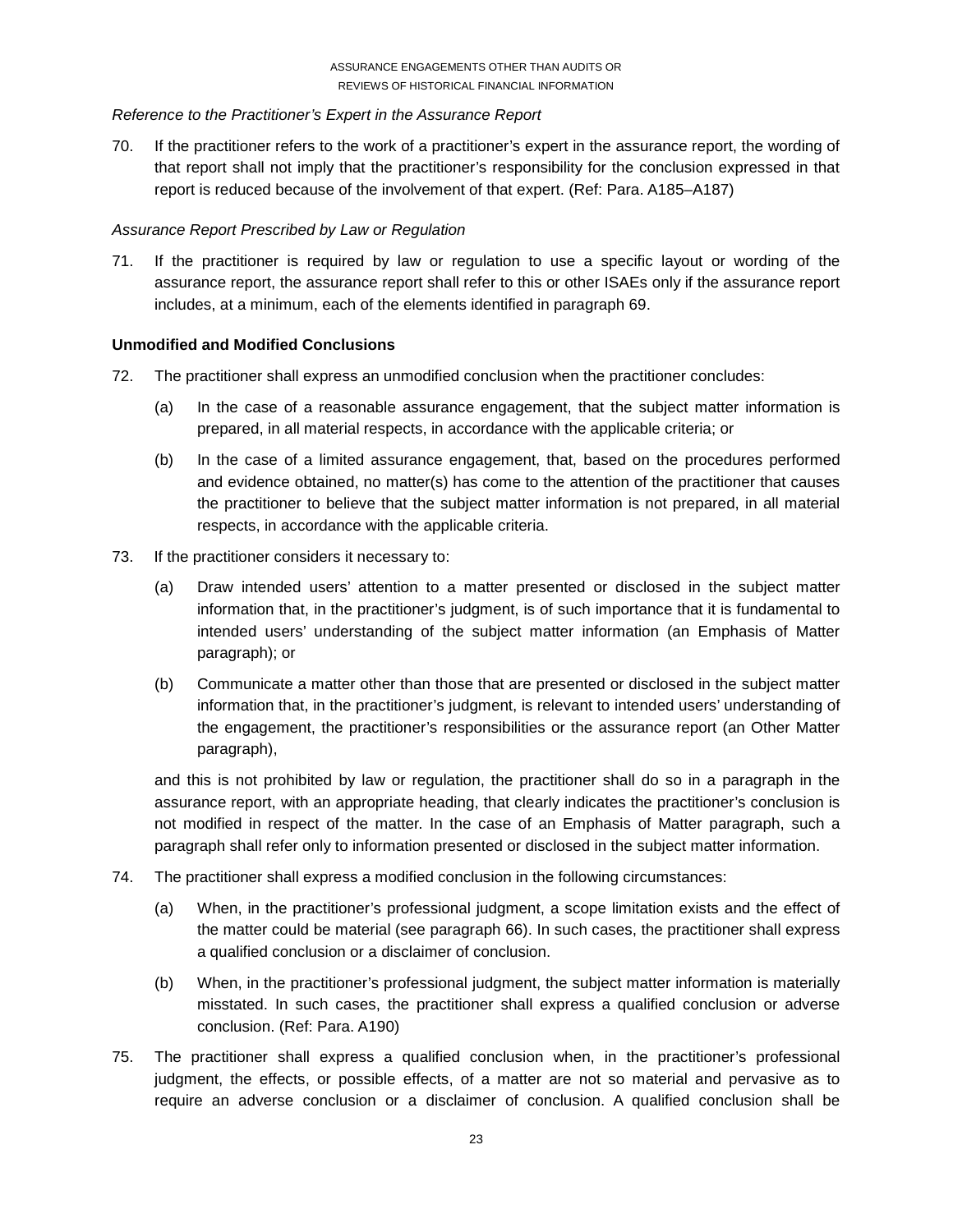expressed as being "except for" the effects, or possible effects, of the matter to which the qualification relates. (Ref: Para. A188–A189)

- 76. If the practitioner expresses a modified conclusion because of a scope limitation but is also aware of a matter(s) that causes the subject matter information to be materially misstated, the practitioner shall include in the assurance report a clear description of both the scope limitation and the matter(s) that causes that the subject matter information to be materially misstated.
- 77. When the statement made by the appropriate party has identified and properly described that the subject matter information is materially misstated, the practitioner shall either:
	- (a) Express a qualified conclusion or adverse conclusion phrased in terms of the underlying subject matter and the applicable criteria; or
	- (b) If specifically required by the terms of the engagement to phrase the conclusion in terms of a statement made by the appropriate party, express an unqualified conclusion but include an Emphasis of Matter paragraph in the assurance report referring to the statement made by the appropriate party that identifies and properly describes that the subject matter information is materially misstated. (Ref: Para. A191)
	- (c) Other Communication Responsibilities
- 78. The practitioner shall consider whether, pursuant to the terms of the engagement and other engagement circumstances, any matter has come to the attention of the practitioner that is to be communicated with the responsible party, the measurer or evaluator, the engaging party, those charged with governance or others. (Ref: Para. A192)

#### **Documentation**

- 79. The practitioner shall prepare on a timely basis engagement documentation that provides a record of the basis for the assurance report that is sufficient and appropriate to enable an experienced practitioner, having no previous connection with the engagement, to understand: (Ref: Para. A193– A197)
	- (a) The nature, timing and extent of the procedures performed to comply with relevant ISAEs and applicable legal and regulatory requirements;
	- (b) The results of the procedures performed, and the evidence obtained; and
	- (c) Significant matters arising during the engagement, the conclusions reached thereon, and significant professional judgments made in reaching those conclusions.
- 80. If the practitioner identifies information that is inconsistent with the practitioner's final conclusion regarding a significant matter, the practitioner shall document how the practitioner addressed the inconsistency.
- 81. The practitioner shall assemble the engagement documentation in an engagement file and complete the administrative process of assembling the final engagement file on a timely basis after the date of the assurance report. (Ref: Para. A198–A199)
- 82. After the assembly of the final engagement file has been completed, the practitioner shall not delete or discard engagement documentation of any nature before the end of its retention period. (Ref: Para. A200)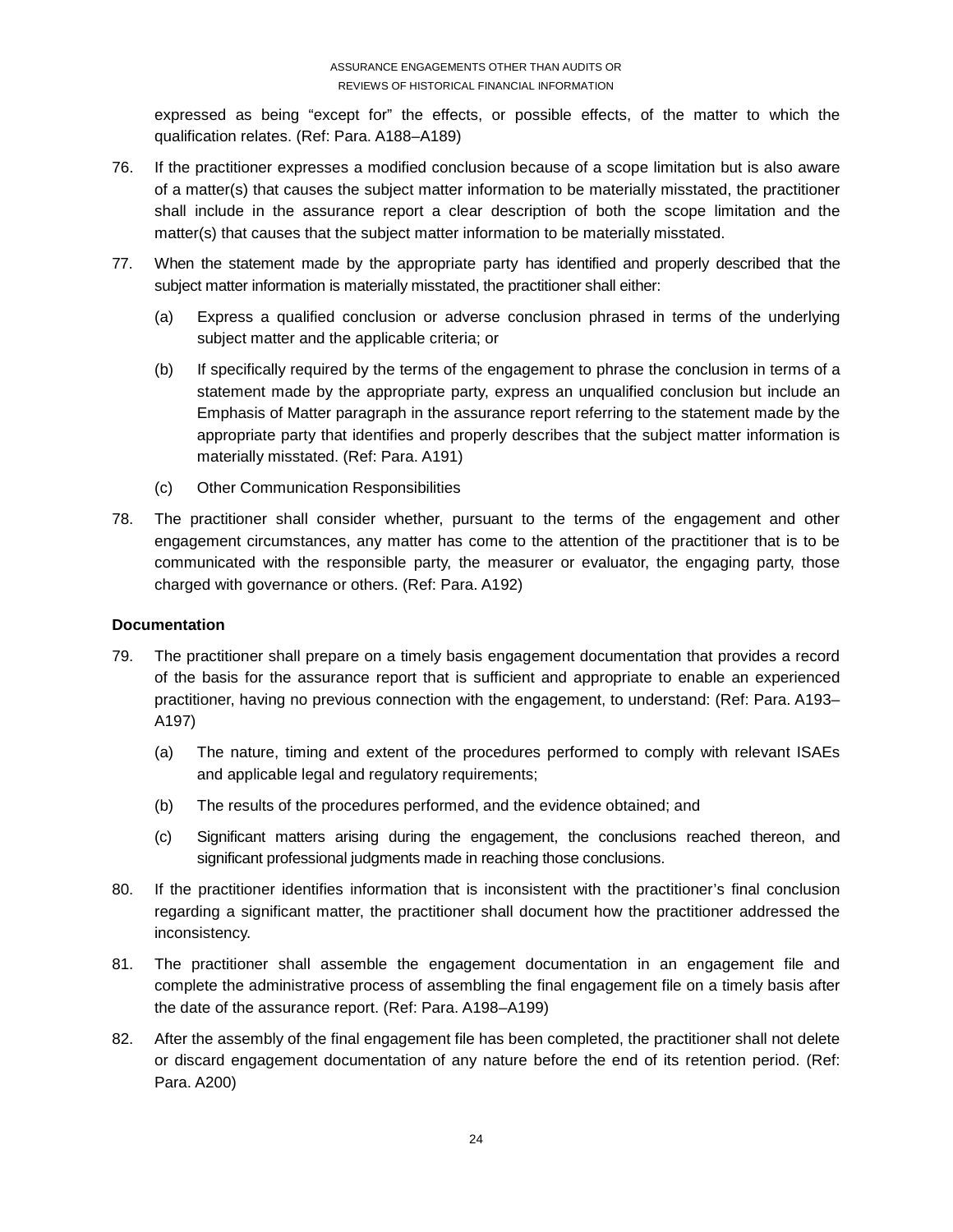83. If the practitioner finds it necessary to amend existing engagement documentation or add new engagement documentation after the assembly of the final engagement file has been completed the practitioner shall, regardless of the nature of the amendments or additions, document:

\*\*\*

- (a) The specific reasons for making the amendments or additions; and
- (b) When, and by whom, they were made and reviewed.

# **Application and Other Explanatory Material**

# **Introduction** (Ref: Para. 6)

A1. In a consulting engagement, the practitioner applies technical skills, education, observations, experiences, and knowledge. Consulting engagements involve an analytical process that typically involves some combination of activities relating to: objective-setting, fact-finding, definition of problems or opportunities, evaluation of alternatives, development of recommendations including actions, communication of results, and sometimes implementation and follow-up. Reports (if issued) are generally written in a narrative (or "long form") style. Generally the work performed is only for the use and benefit of the client. The nature and scope of work is determined by agreement between the practitioner and the client. Any service that meets the definition of an assurance engagement is not a consulting engagement but an assurance engagement.

#### **Objectives**

*Engagements with Subject Matter Information Comprising a Number of Aspects* (Ref: Para. 10, 65, 69(l))

A2. Where the subject matter information is made up of a number of aspects, separate conclusions may be provided on each aspect. All such separate conclusions do not need to relate to the same level of assurance. Rather, each conclusion is expressed in the form that is appropriate to either a reasonable assurance engagement or a limited assurance engagement. References in this ISAE to the conclusion in the assurance report include each conclusion when separate conclusions are provided.

#### **Definitions**

# *The Nature, Timing and Extent of Procedures in Limited and Reasonable Assurance Engagements* (Ref: Para. 12(a)(i))

- A3. Because the level of assurance obtained in a limited assurance engagement is lower than in a reasonable assurance engagement, the procedures the practitioner performs in a limited assurance engagement vary in nature and timing from, and are less in extent than for, a reasonable assurance engagement. The primary differences between the procedures for a reasonable assurance engagement and a limited assurance engagement include:
	- (a) The emphasis placed on the nature of various procedures as a source of evidence will likely differ, depending on the engagement circumstances. For example, the practitioner may judge it to be appropriate in the circumstances of a particular limited assurance engagement to place relatively greater emphasis on inquiries of the entity's personnel and analytical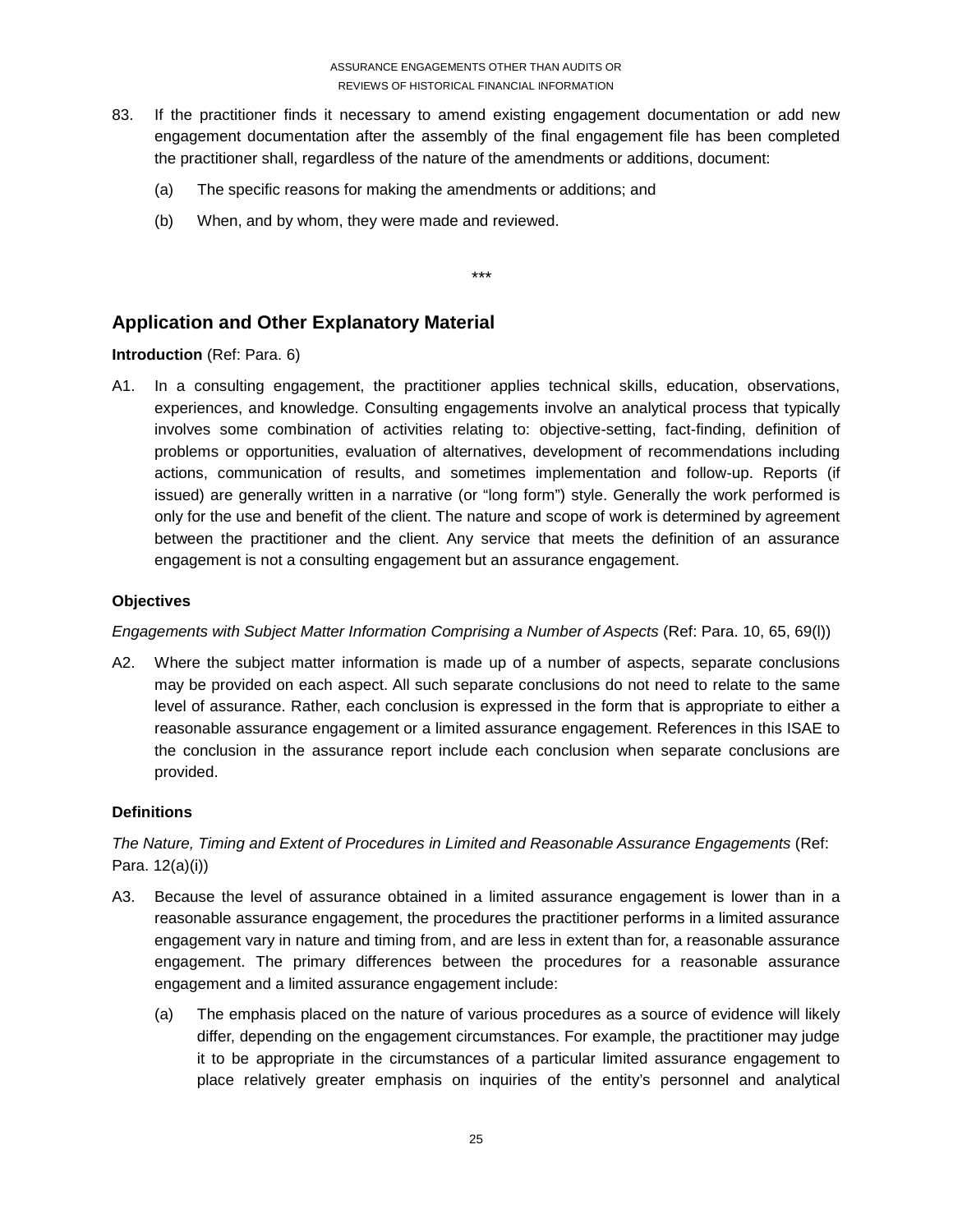procedures, and relatively less emphasis, if any, on testing of controls and obtaining evidence from external sources than may be the case for a reasonable assurance engagement.

- (b) In a limited assurance engagement the practitioner may:
	- Select less items for examination; or
	- Perform fewer procedures (for example, performing only analytical procedures in circumstances when, in a reasonable assurance engagement, both analytical procedures and other procedures would be performed).
- (c) In a reasonable assurance engagement, analytical procedures performed in response to the engagement risk involve developing expectations that are sufficiently precise to identify material misstatements. In a limited assurance engagement, analytical procedures may be designed to support expectations regarding the direction of trends, relationships and ratios rather than to identify misstatements with the level of precision expected in a reasonable assurance engagement.
- (d) Further, when significant fluctuations, relationships or differences are identified, appropriate evidence in a limited assurance engagement may be obtained by making inquiries and considering responses received in the light of known engagement circumstances.
- (e) In addition, when undertaking analytical procedures in a limited assurance engagement the practitioner may, for example use data that is more highly aggregated, such as quarterly data rather than monthly data, or use data that has not been subjected to separate procedures to test its reliability to the same extent as it would be for a reasonable assurance engagement.

# *A Level of Assurance that is Meaningful* (Ref: Para. 12(a)(i)(b), 47L)

- A4. The level of assurance the practitioner plans to obtain is not ordinarily susceptible to quantification, and whether it is meaningful is a matter of professional judgment for the practitioner to determine in the circumstances of the engagement. In a limited assurance engagement, the practitioner performs procedures that are limited compared with those necessary in a reasonable assurance engagement but are, nonetheless, planned to obtain a level of assurance that is meaningful. To be meaningful the level of assurance obtained by the practitioner is likely to enhance the intended users' confidence about the subject matter information to a degree that is clearly more than inconsequential (see also paragraphs A16–A18).
- A5. Across the range of all limited assurance engagements, what is meaningful assurance can vary from just above assurance that is likely to enhance the intended users' confidence about the subject matter information to a degree that is clearly more than inconsequential to just below reasonable assurance. What is meaningful in a particular engagement represents a judgment within that range that depends on the engagement circumstances, including the information needs of intended users as a group, the criteria, and the underlying subject matter of the engagement.
- A6. Because the level of assurance obtained by the practitioner in limited assurance engagements varies, the practitioner's report contains an informative summary of the procedures performed, recognizing that an appreciation of the nature, timing, and extent of procedures performed is essential to understanding the practitioner's conclusion (see paragraph 69(k) and A173–A177).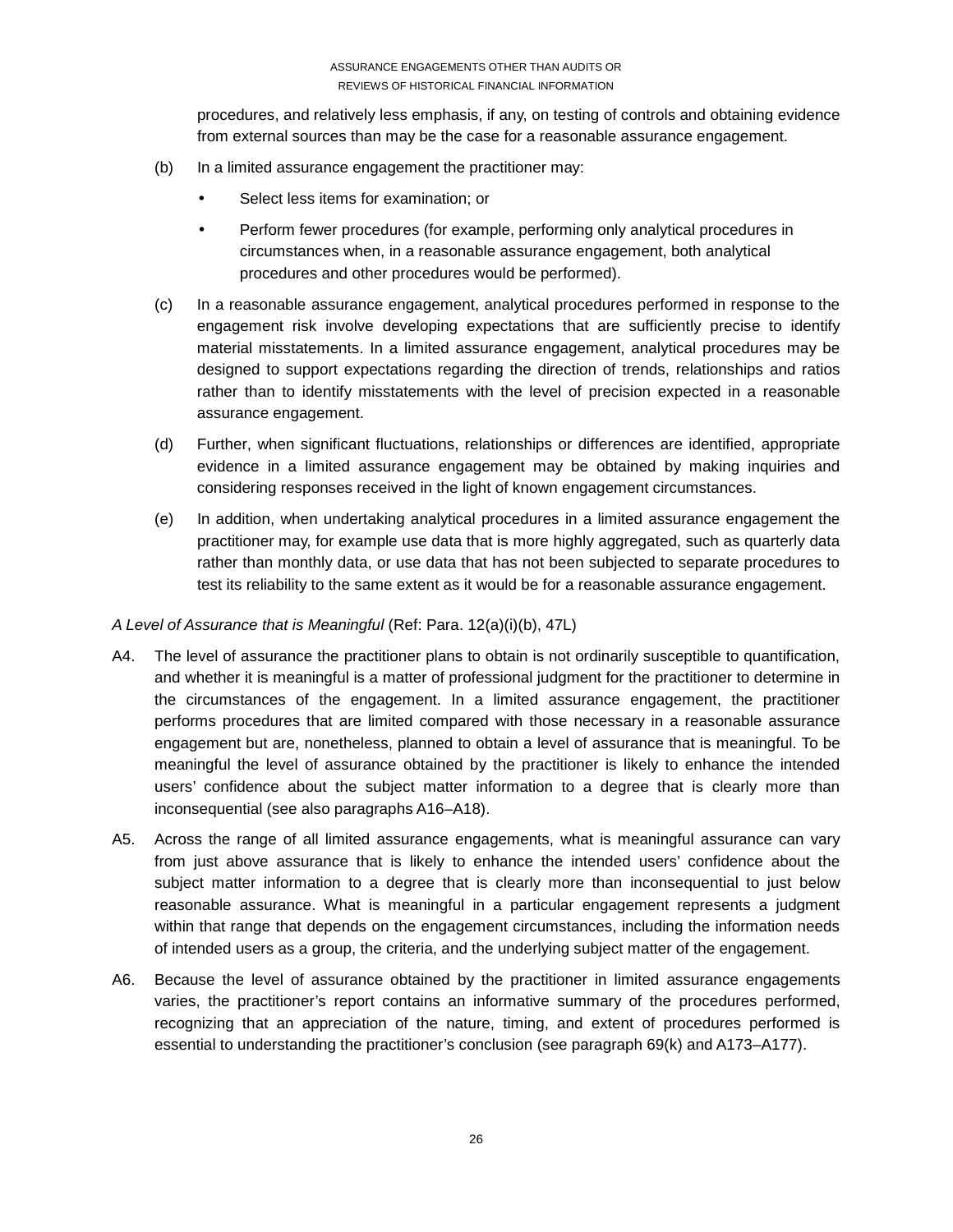- A7. Some of the factors that may be relevant in determining what constitutes meaningful assurance in a specific engagement include, for example:
	- The characteristics of the underlying subject matter and the criteria, and whether there are  $\mathbf{r}$ any relevant subject matter-specific ISAEs.
	- Instructions or other indications from the engaging party about the nature of the assurance the engaging party is seeking the practitioner to obtain. For example, the terms of the engagement may stipulate particular procedures that the engaging party considers necessary or particular aspects of the subject matter information on which the engaging party would like the practitioner to focus procedures. However, the practitioner may consider that other procedures are required to obtain sufficient appropriate evidence to obtain meaningful assurance.
	- Generally accepted practice, if it exists, with respect to assurance engagements for the particular subject matter information, or similar or related subject matter information.
	- The information needs of intended users as a group. Generally, the greater the consequence to intended users of receiving an inappropriate conclusion when the subject matter information is materially misstated, the greater the assurance that would be needed in order to be meaningful to them. For example, in some cases, the consequence to intended users of receiving an inappropriate conclusion may be so great that a reasonable assurance engagement is needed for the practitioner to obtain assurance that is meaningful in the circumstances.
	- The expectation by intended users that the practitioner will form the limited assurance conclusion on the subject matter information within a short timeframe and at a low cost.

# *Examples of Attestation Engagements* (Ref: Para. 12(a)(ii)(a))

- A8. Examples of engagements that may be conducted under this ISAE include:
	- (a) Sustainability An engagement on sustainability involves obtaining assurance on a report prepared by management or management's expert (the measurer or evaluator) on the sustainability performance of the entity.
	- (b) Compliance with law or regulation An engagement on compliance with law or regulation involves obtaining assurance on a statement by another party (the measurer or evaluator) of compliance with the relevant law or regulation.
	- (c) Value for money An engagement on value for money involves obtaining assurance on a measurement or evaluation of value for money by another party (the measurer or evaluator).

#### *Assurance Skills and Techniques* (Ref: Para. 12(b))

- A9. Assurance skills and techniques include:
	- Application of professional skepticism and professional judgment;  $\mathbf{r}$
	- Planning and performing an assurance engagement, including obtaining and evaluating evidence;
	- Understanding information systems and the role and limitations of internal control;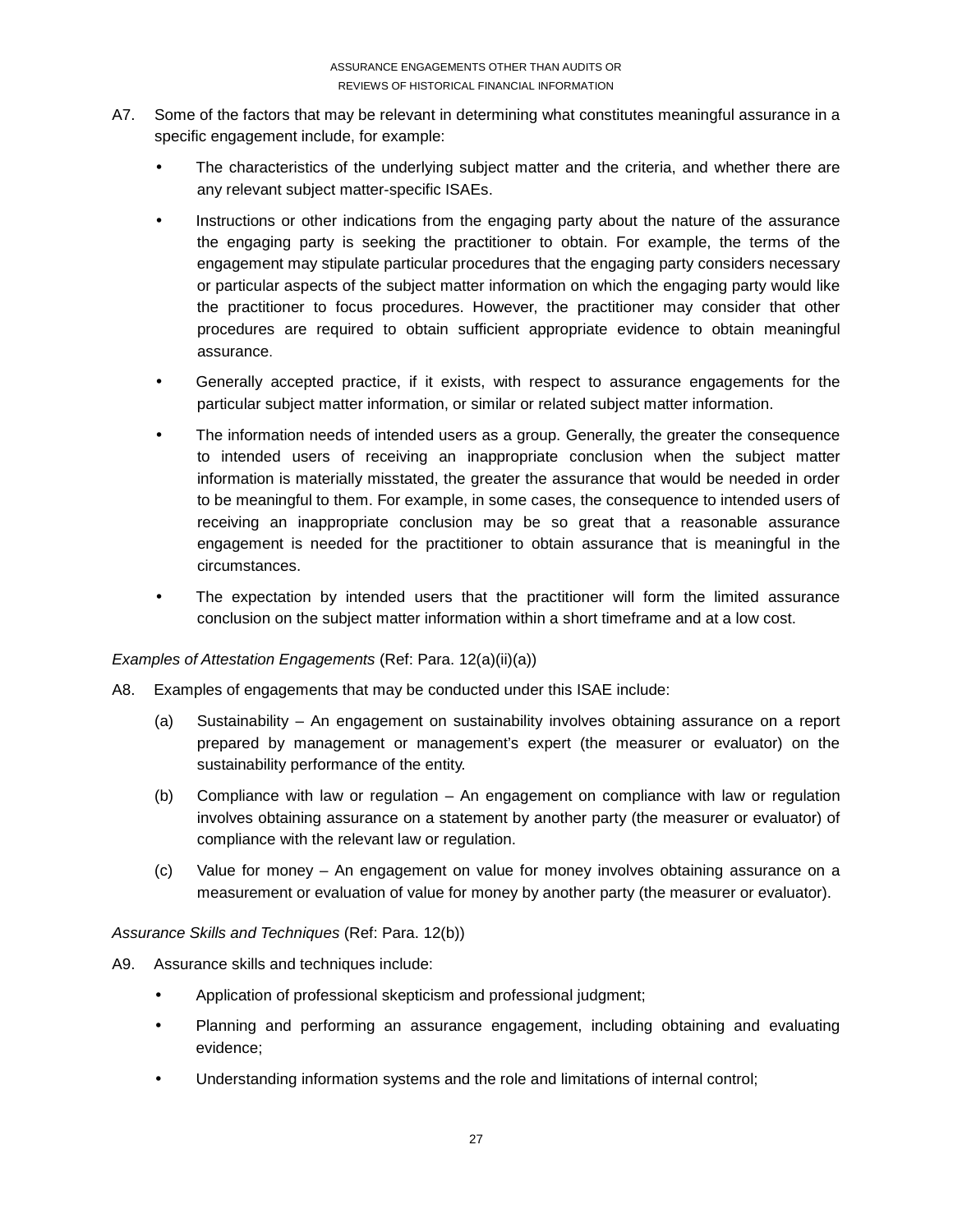- Linking the consideration of materiality and engagement risks to the nature, timing and extent of procedures; and
- Applying procedures as appropriate to the engagement (which may include inquiry, inspection, re-calculation, re-performance, observation, confirmation, and analytical procedures); and
- Systematic documentation practices and assurance report-writing skills.  $\epsilon$

#### *Criteria* (Ref: Para. 12(c), Appendix)

A10. Suitable criteria are required for reasonably consistent measurement or evaluation of an underlying subject matter within the context of professional judgment. Without the frame of reference provided by suitable criteria, any conclusion is open to individual interpretation and misunderstanding. The suitability of criteria is context-sensitive, that is, it is determined in the context of the engagement circumstances. Even for the same underlying subject matter there can be different criteria, which will yield a different measurement or evaluation. For example, a measurer or evaluator might select, as one of the criteria for the underlying subject matter of customer satisfaction, the number of customer complaints resolved to the acknowledged satisfaction of the customer; another measurer or evaluator might select the number of repeat purchases in the three months following the initial purchase. The suitability of criteria is not affected by the level of assurance, that is, if criteria are unsuitable for a reasonable assurance engagement, they are also unsuitable for a limited assurance engagement, and vice versa. Suitable criteria include, when relevant, criteria for presentation and disclosure.

# *Engagement Risk* (Ref: Para. 12(f))

- A11. Engagement risk does not refer to, or include, the practitioner's business risks, such as loss from litigation, adverse publicity, or other events arising in connection with particular subject matter information.
- A12. In general, engagement risk can be represented by the following components, although not all of these components will necessarily be present or significant for all assurance engagements:
	- (a) Risks that the practitioner does not directly influence, which in turn consist of:
		- (i) The susceptibility of the subject matter information to a material misstatement before consideration of any related controls applied by the appropriate party(ies) (inherent risk); and
		- (ii) The risk that a material misstatement that occurs in the subject matter information will not be prevented, or detected and corrected, on a timely basis by the appropriate party(ies)'s internal control (control risk); and
	- (b) The risk that the practitioner does directly influence, which is the risk that the procedures performed by the practitioner will not detect a material misstatement (detection risk).
- A13. The degree to which each of these components is relevant to the engagement is affected by the engagement circumstances, in particular:
	- The nature of the underlying subject matter and the subject matter information. For example, the concept of control risk may be more useful when the underlying subject matter relates to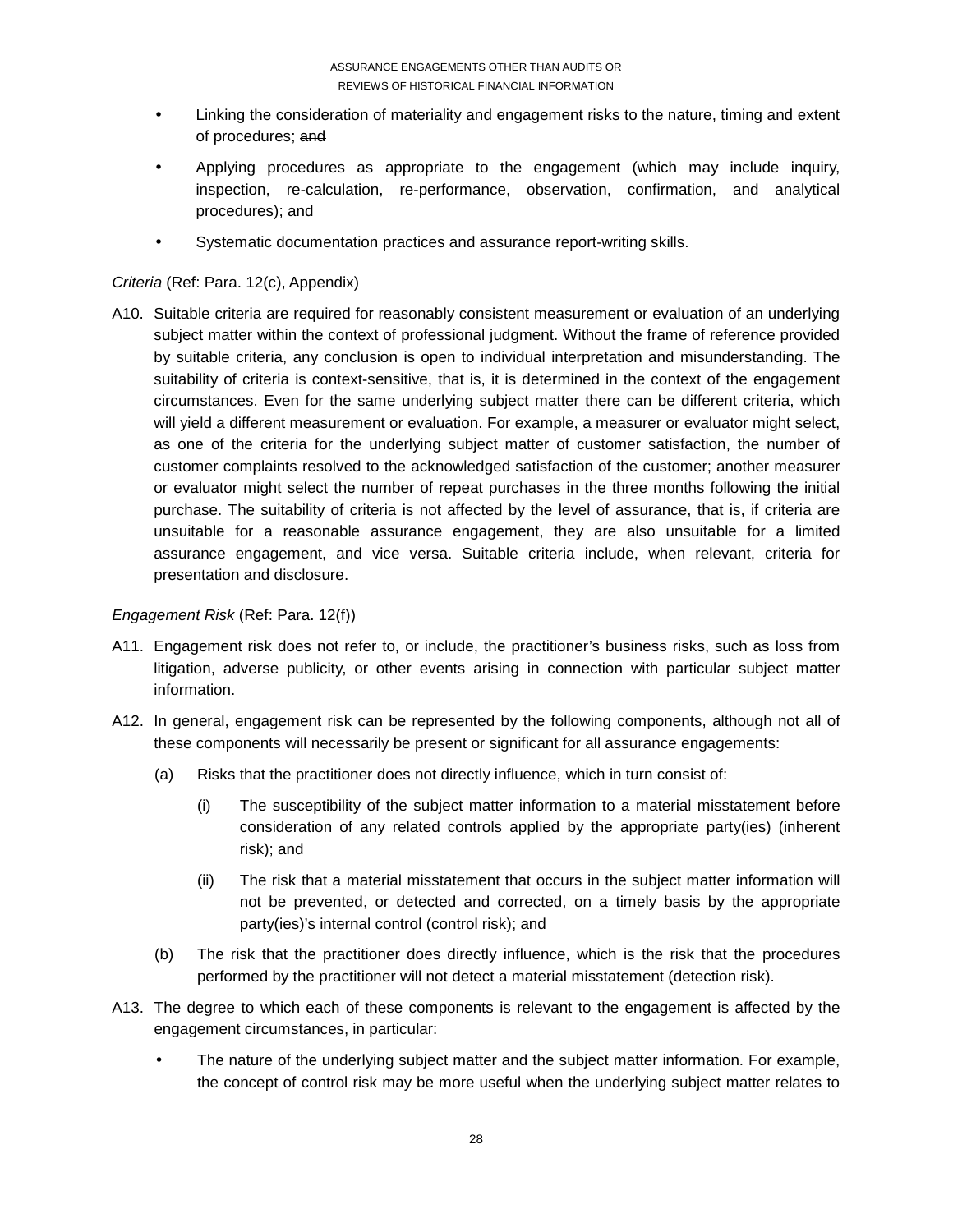the preparation of information about an entity's performance than when it relates to information about the effectiveness of a control or the existence of a physical condition.

Whether a reasonable assurance or a limited assurance engagement is being performed. For example, in limited assurance engagements the practitioner may often decide to obtain evidence by means other than testing of controls, in which case consideration of control risk may be less relevant than in a reasonable assurance engagement on the same subject matter information.

The consideration of risks is a matter of professional judgment, rather than a matter capable of precise measurement.

- A14. Reducing engagement risk to zero is very rarely attainable or cost beneficial and, therefore, "reasonable assurance" is less than absolute assurance, as a result of factors such as the following:
	- The use of selective testing.  $\mathbf{r}$
	- The inherent limitations of internal control.
	- The fact that much of the evidence available to the practitioner is persuasive rather than conclusive.
	- The use of professional judgment in gathering and evaluating evidence and forming conclusions based on that evidence.
	- In some cases, the characteristics of the underlying subject matter when evaluated or measured against the criteria.

#### *The Engaging Party* (Ref: Para. 12(g), Appendix)

A15. The engaging party may be, under different circumstances, management or those charged with governance of the responsible party, a legislature, the intended users, the measurer or evaluator, or a different third party.

*Intended Users* (Ref: Para. 12(m), Appendix)

- A16. In some cases there may be intended users other than those to whom the assurance report is addressed. The practitioner may not be able to identify all those who will read the assurance report, particularly where a large number of people have access to it. In such cases, particularly where possible users are likely to have a broad range of interests in the underlying subject matter, intended users may be limited to major stakeholders with significant and common interests. Intended users may be identified in different ways, for example, by agreement between the practitioner and the responsible party or engaging party, or by law or regulation.
- A17. Intended users or their representatives may be directly involved with the practitioner and the responsible party (and the engaging party if different) in determining the requirements of the engagement. Regardless of the involvement of others however, and unlike an agreed-upon procedures engagement (which involves reporting factual findings based upon procedures agreed with the engaging party and any appropriate third parties, rather than a conclusion):
	- (a) The practitioner is responsible for determining the nature, timing and extent of procedures; and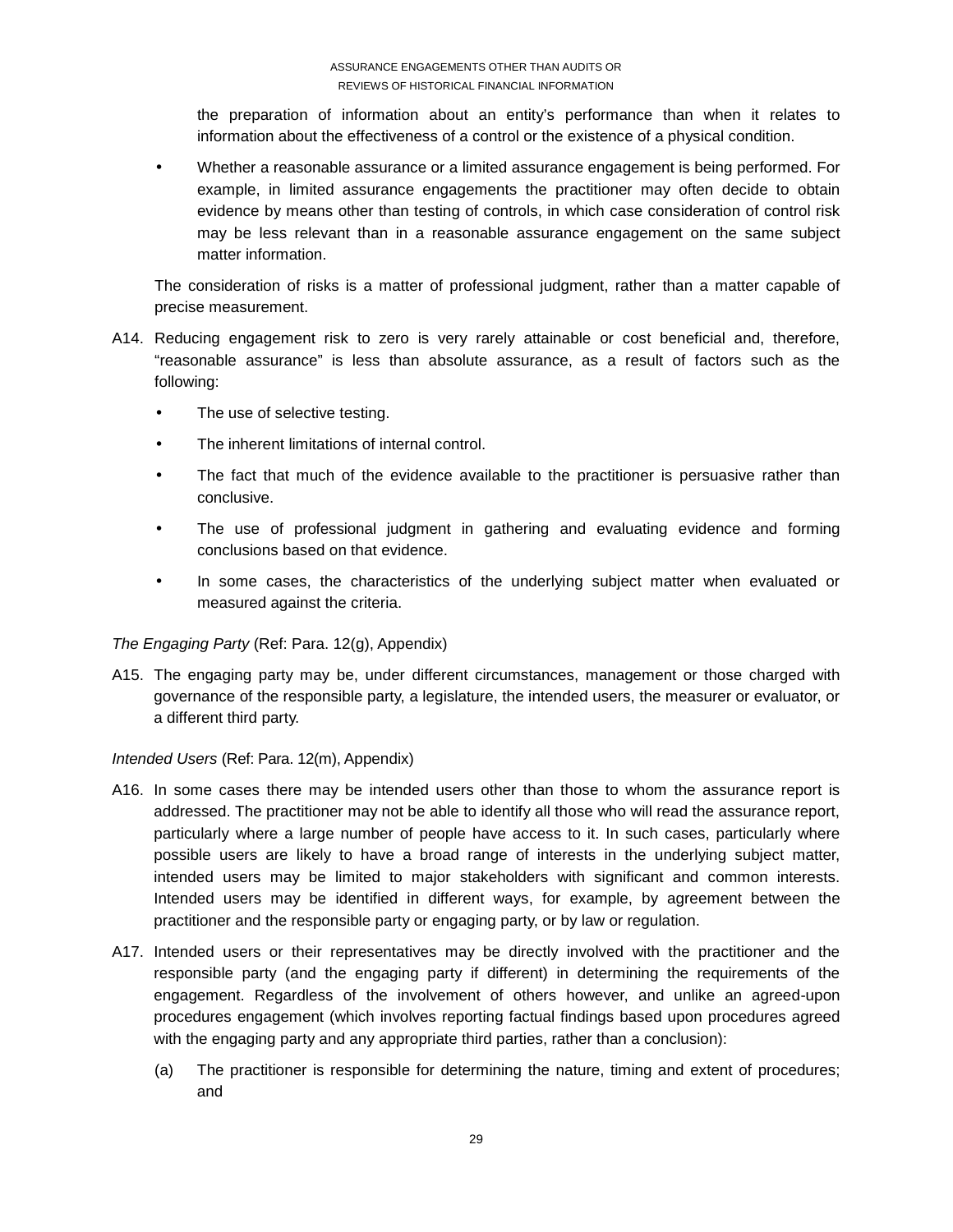- (b) The practitioner may need to perform additional procedures if information comes to the practitioner's attention that differs significantly from that on which the determination of planned procedures was based (see paragraphs A115–A117).
- A18. In some cases, intended users (for example, bankers and regulators) impose a requirement on, or request the appropriate party(ies) to arrange for an assurance engagement to be performed for a specific purpose. When engagements use criteria that are designed for a specific purpose, paragraph 69(f) requires a statement alerting readers to this fact. In addition, the practitioner may consider it appropriate to indicate that the assurance report is intended solely for specific users. Depending on the engagement circumstances, this may be achieved by restricting the distribution or use of the assurance report (see paragraphs A166–A167).

#### *Subject Matter Information* (Ref: Para. 12(x), Appendix)

A19. In some cases, the subject matter information may be a statement that evaluates an aspect of a process, or of performance or compliance, in relation to the criteria. For example, "ABC's internal control operated effectively in terms of XYZ criteria during the period …." or "ABC's governance structure conformed with XYZ criteria during the period …".

#### *The Appropriate Party(ies)* (Ref: Para. 13, Appendix)

 $\overline{\phantom{a}}$ 

A20. The roles played by the responsible party, the measurer or evaluator, and the engaging party can vary (see paragraph A36). Also, management and governance structures vary by jurisdiction and by entity, reflecting influences such as different cultural and legal backgrounds, and size and ownership characteristics. Such diversity means that it is not possible for ISAEs to specify for all engagements the person(s) with whom the practitioner is to inquire of, request representations from, or otherwise communicate with in all circumstances. In some cases, for example, when the appropriate party(ies) is only part of a complete legal entity, identifying the appropriate management personnel or those charged with governance with whom to communicate will require the exercise of professional judgment to determine which person(s) have the appropriate responsibilities for, and knowledge of, the matters concerned.

#### **Conduct of an Assurance Engagement in Accordance with ISAEs**

#### *Complying with Standards that Are Relevant to the Engagement* (Ref: Para. 1, 5, 15)

- A21. This ISAE includes requirements that apply to assurance engagements<sup>[3](#page-5-0)</sup> (other than audits or reviews of historical financial information), including engagements in accordance with a subject matter-specific ISAE. In some cases, a subject matter-specific ISAE is also relevant to the engagement. A subject matter-specific ISAE is relevant to the engagement when the ISAE is in effect, the subject matter of the ISAE is relevant to the engagement, and the circumstances addressed by the ISAE exist.
- A22. The ISAs and ISREs have been written for audits and reviews of historical financial information, respectively, and do not apply to other assurance engagements. They may, however, provide

<sup>&</sup>lt;sup>3</sup> This ISAE contains requirements and application and other explanatory material specific to reasonable and limited assurance attestation engagements. This ISAE may also be applied to reasonable and limited assurance direct engagements, adapted and supplemented as necessary in the engagement circumstances.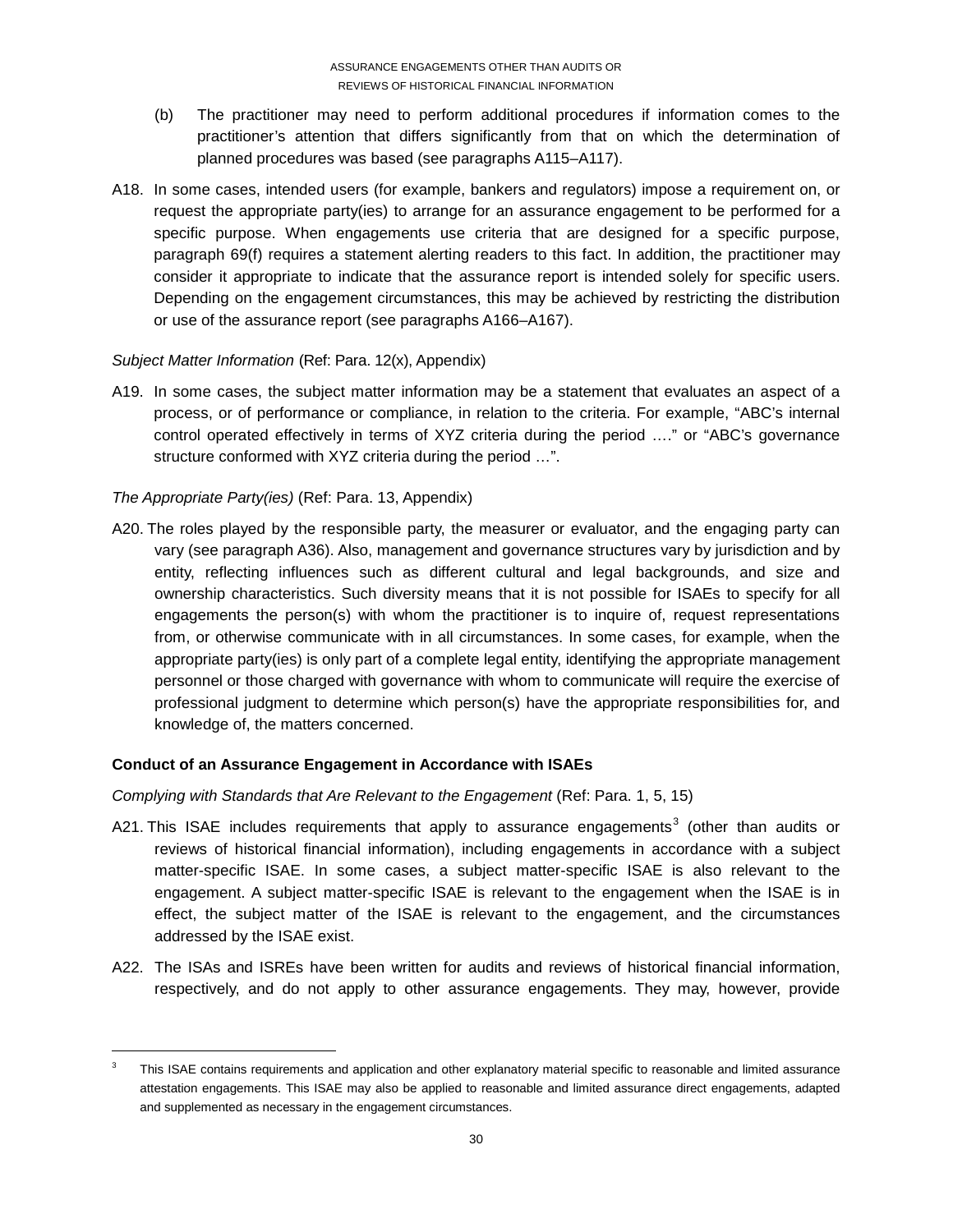guidance in relation to the engagement process generally for practitioners undertaking an assurance engagement in accordance with this ISAE.

*Text of an ISAE* (Ref: Para. 12, 16)

- A23. ISAEs contain the objectives of the practitioner in following the ISAEs, and requirements designed to enable the practitioner to meet those objectives. In addition, they contain related guidance in the form of application and other explanatory material, introductory material that provides context relevant to a proper understanding of the ISAE, and definitions.
- A24. The objectives in an ISAE provide the context in which the requirements of the ISAE are set, and are intended to assist in:
	- (a) Understanding what is to be accomplished; and
	- (b) Deciding whether more needs to be done to achieve the objectives.

The proper application of the requirements of an ISAE by the practitioner is expected to provide a sufficient basis for the practitioner's achievement of the objectives. However, because the circumstances of assurance engagements vary widely and all such circumstances cannot be anticipated in the ISAEs, the practitioner is responsible for determining the procedures necessary to fulfill the requirements of relevant ISAEs and to achieve the objectives stated therein. In the circumstances of an engagement, there may be particular matters that require the practitioner to perform procedures in addition to those required by relevant ISAEs to meet the objectives specified in those ISAEs.

- A25. The requirements of ISAEs are expressed using "shall."
- A26. Where necessary, the application and other explanatory material provides further explanation of the requirements and guidance for carrying them out. In particular, it may:
	- (a) Explain more precisely what a requirement means or is intended to cover; and
	- (b) Include examples that may be appropriate in the circumstances.

While such guidance does not in itself impose a requirement, it is relevant to the proper application of the requirements. The application and other explanatory material may also provide background information on matters addressed in an ISAE. Where appropriate, additional considerations specific to public sector audit organizations or smaller firms are included within the application and other explanatory material. These additional considerations assist in the application of the requirements in the ISAEs. They do not, however, limit or reduce the responsibility of the practitioner to apply and comply with the requirements in an ISAE.

- A27. Definitions are provided in the ISAEs to assist in the consistent application and interpretation of the ISAEs, and are not intended to override definitions that may be established for other purposes, whether by laws, regulations or otherwise.
- A28. Appendices form part of the application and other explanatory material. The purpose and intended use of an appendix are explained in the body of the related ISAE or within the title and introduction of the appendix itself.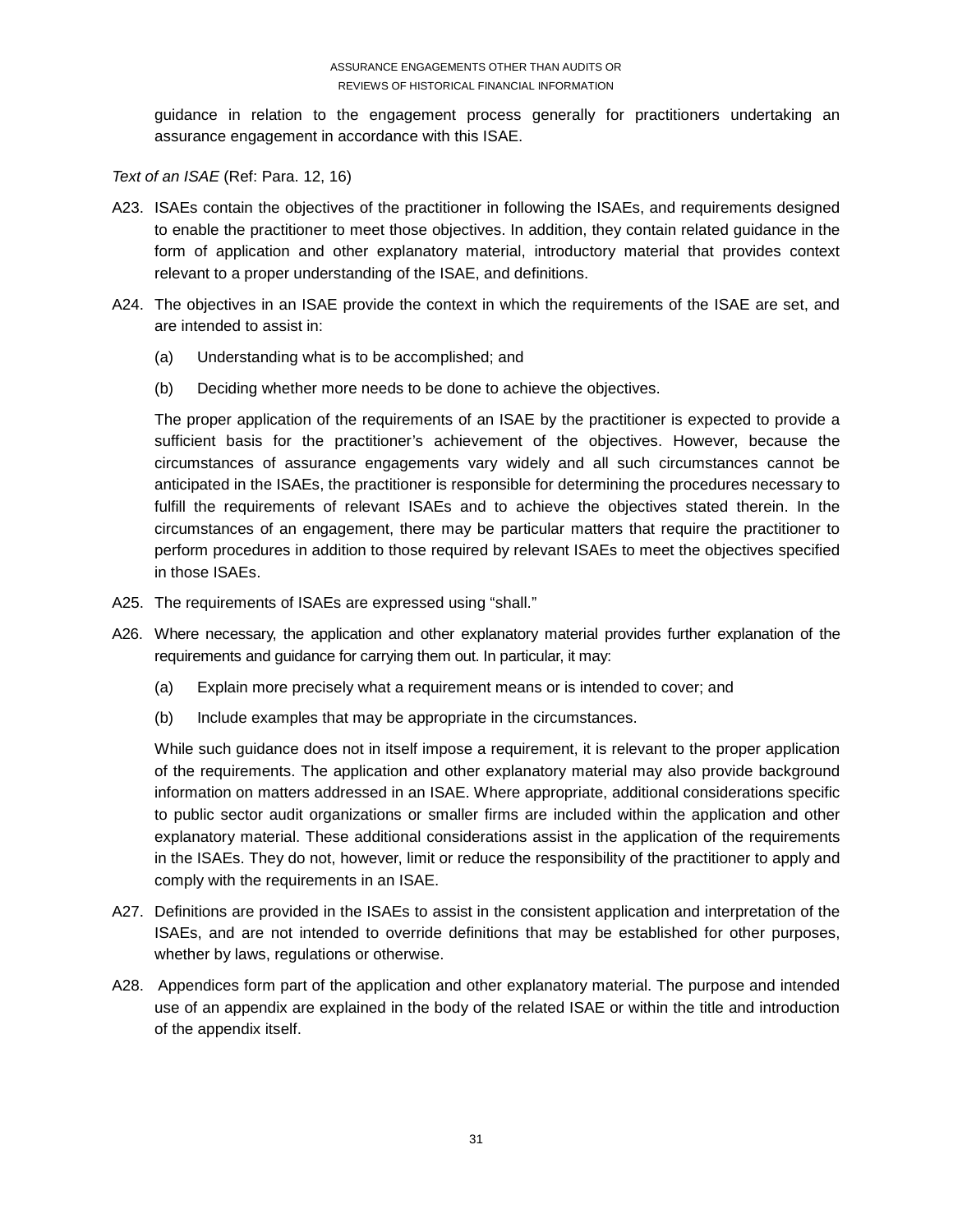#### *Complying with Relevant Requirements* (Ref: Para. 17)

A29. Although some procedures are required only for reasonable assurance engagements, they may nonetheless be appropriate in some limited assurance engagements.

# **Ethical Requirements** (Ref: Para. 3(a), 20, 22(a))

- A30. Part A of the IESBA Code establishes the following fundamental principles with which the practitioner is required to comply:
	- (a) Integrity;
	- (b) Objectivity;
	- (c) Professional competence and due care;
	- (d) Confidentiality; and
	- (e) Professional behavior.
- A31. Part A of the IESBA Code also provides a conceptual framework for professional accountants to apply to:
	- (a) Identify threats to compliance with the fundamental principles. Threats fall into one or more of the following categories:
		- (i) Self-interest;
		- (ii) Self-review;
		- (iii) Advocacy;
		- (iv) Familiarity; and
		- (v) Intimidation;
	- (b) Evaluate the significance of the threats identified; and
	- (c) Apply safeguards, when necessary, to eliminate the threats or reduce them to an acceptable level. Safeguards are necessary when the professional accountant determines that the threats are not at a level at which a reasonable and informed third party would be likely to conclude, weighing all the specific facts and circumstances available to the professional accountant at that time, that compliance with the fundamental principles is not compromised.
- A32. Part B of the IESBA Code describes how the conceptual framework in Part A applies in certain situations to professional accountants in public practice, including:
	- Professional appointment; ä,
	- Conflicts of interest;
	- Second opinions; ÷.
	- Fees and other types of remuneration;  $\mathbf{r}$
	- Marketing professional services;
	- Gifts and hospitality;  $\mathbf{r}$
	- Custody of client assets;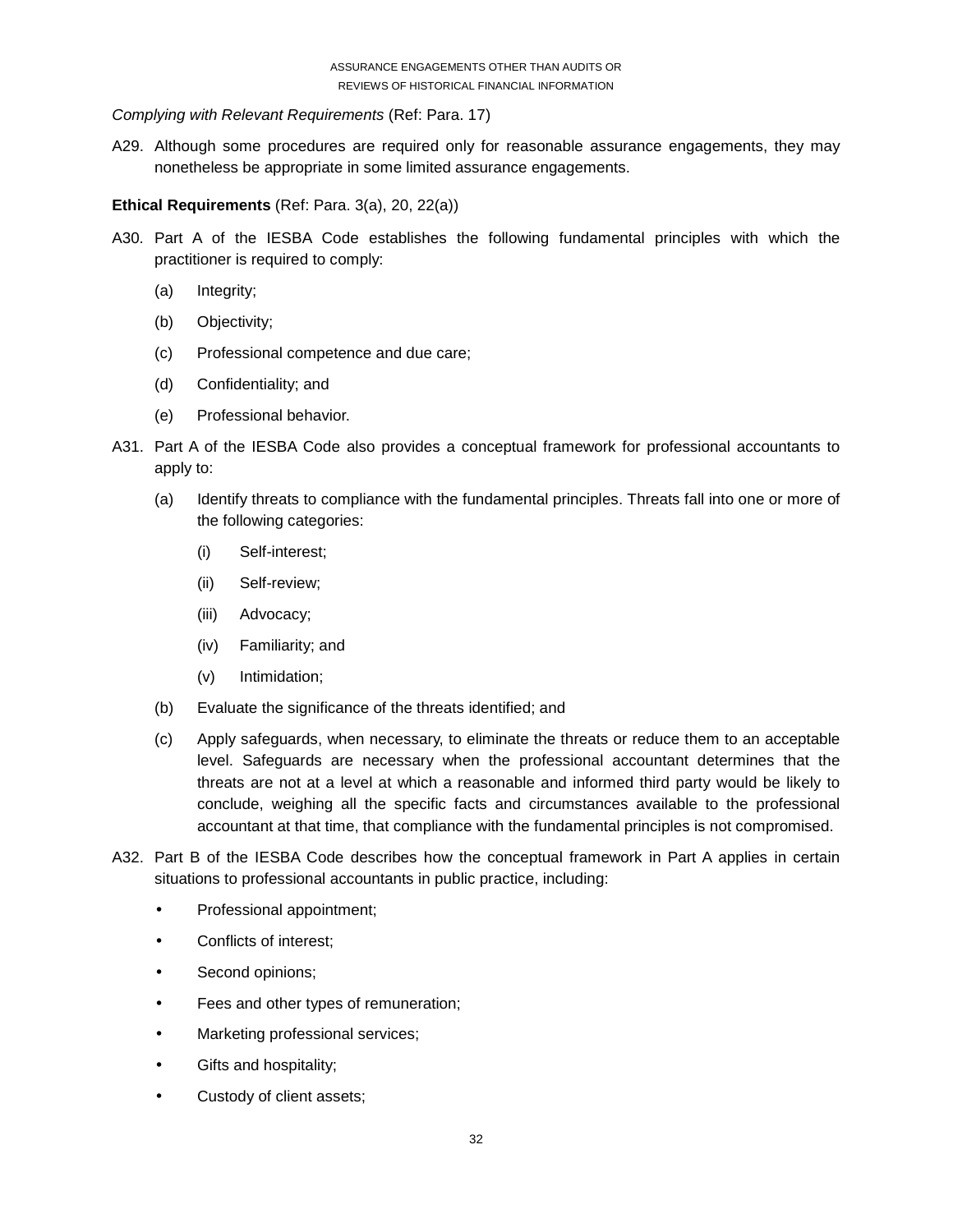- Objectivity; and
- Independence.  $\mathbf{r}$
- A33. The IESBA Code defines independence as comprising both independence of mind and independence in appearance. Independence safeguards the ability to form an assurance conclusion without being affected by influences that might compromise that conclusion. Independence enhances the ability to act with integrity, to be objective and to maintain an attitude of professional skepticism. Matters addressed in the IESBA Code with respect to independence include:
	- Financial interests;
	- Loans and guarantees;
	- Business relationships;
	- Family and personal relationships;
	- Employment with assurance clients;
	- Recent service with an assurance client;
	- Serving as a director or officer of an assurance client; ÷.
	- Long association of senior personnel with assurance clients;
	- Provision of non-assurance services to assurance clients;
	- Fees (relative size, overdue, and contingent fees);
	- Gifts and hospitality; and
	- Actual or threatened litigation.  $\mathbf{r}$
- A34. Professional requirements, or requirements imposed by law or regulation, are at least as demanding as Parts A and B of the IESBA Code related to assurance engagements when they address all the matters referred to in paragraphs A30–A33 and impose obligations that achieve the aims of the requirements set out in Parts A and B of the IESBA Code related to assurance engagements.

# **Acceptance and Continuance**

# *Preconditions for the Engagement* (Ref: Para. 24)

- A35. In a public sector environment, some of the preconditions for an assurance engagement may be assumed to be present, for example:
	- (a) The roles and responsibilities of public sector audit organizations and the government entities scoped into assurance engagements are assumed to be appropriate because they are generally set out in legislation;
	- (b) Public sector audit organizations' right of access to the information necessary to perform the engagement is often set out in legislation;
	- (c) The practitioner's conclusion, in the form appropriate to either a reasonable assurance engagement or a limited assurance engagement, is generally required by legislation to be contained in a written report; and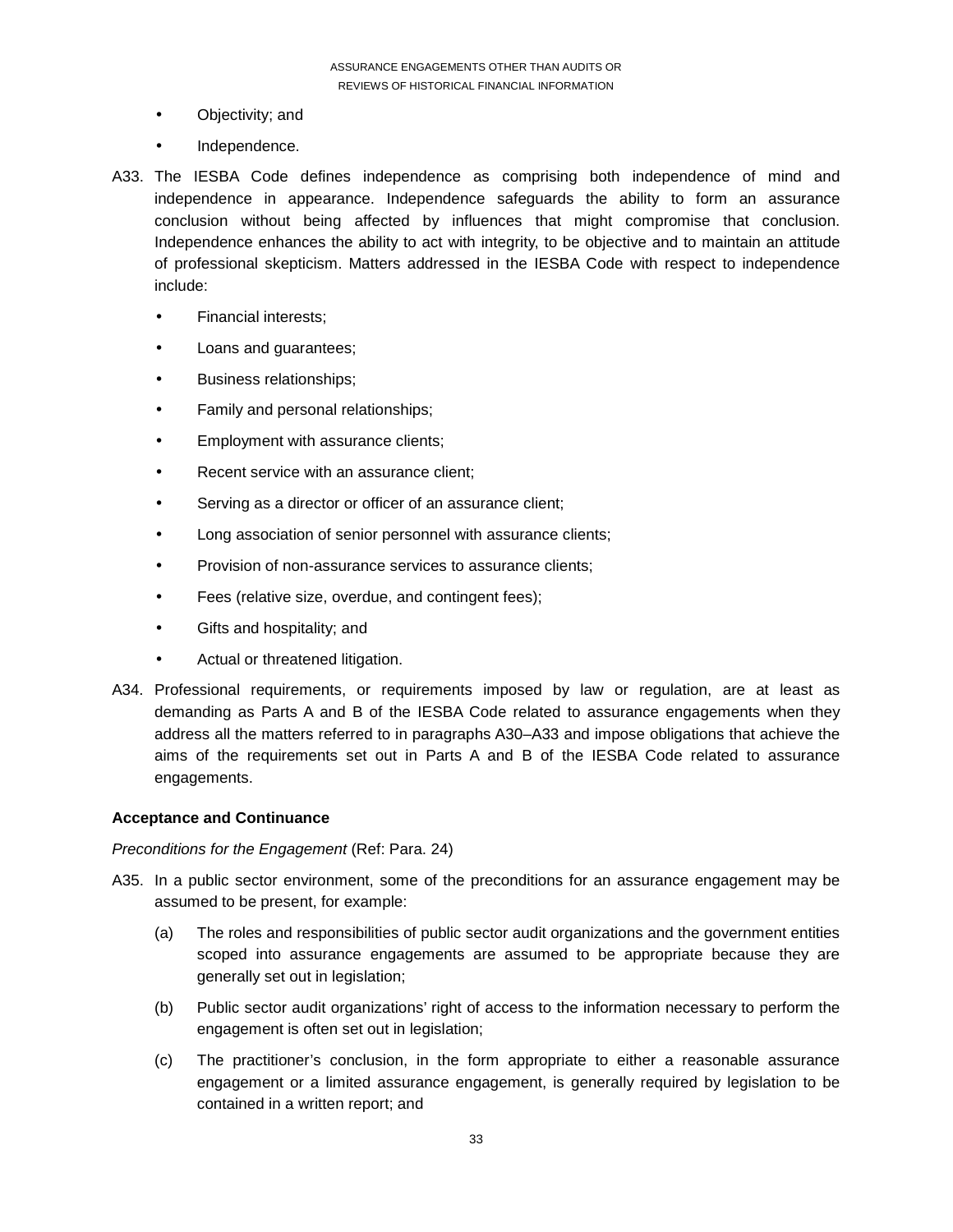- (d) A rational purpose is generally present because the engagement is set out in legislation.
- A36. If suitable criteria are not available for all of the underlying subject matter but the practitioner can identify one or more aspects of the underlying subject matter for which those criteria are suitable, then an assurance engagement can be performed with respect to that aspect of the underlying subject matter in its own right. In such cases, the assurance report may need to clarify that the report does not relate to the original underlying subject matter in its entirety.

Roles and Responsibilities (Ref: Para. 12(m), 12(n), 12(r), 12(v), 13, 24(a), Appendix)

- A37. All assurance engagements have at least three parties: the responsible party, the practitioner, and the intended users. In many attestation engagements, the responsible party may also be the measurer or evaluator, and the engaging party. See the Appendix for a discussion of how each of these roles relate to an assurance engagement.
- A38. Evidence that the appropriate relationship exists with respect to responsibility for the underlying subject matter may be obtained through an acknowledgement provided by the responsible party. Such an acknowledgement also establishes a basis for a common understanding of the responsibilities of the responsible party and the practitioner. A written acknowledgement is the most appropriate form of documenting the responsible party's understanding. In the absence of a written acknowledgement of responsibility, it may still be appropriate for the practitioner to accept the engagement if, for example, other sources, such as legislation or a contract, indicate responsibility. In other cases, it may be appropriate to decline the engagement depending on the circumstances, or to disclose the circumstances in the assurance report.
- A39. The measurer or evaluator is responsible for having a reasonable basis for the subject matter information. What constitutes a reasonable basis will depend on the nature of the underlying subject matter and other engagement circumstances. In some cases, a formal process with extensive internal controls may be needed to provide the measurer or evaluator with a reasonable basis that the subject matter information is free from material misstatement. The fact that the practitioner will report on the subject matter information is not a substitute for the measurer or evaluator's own processes to have a reasonable basis for the subject matter information.

Appropriateness of the Underlying Subject Matter (Ref: Para. 24(b)(i))

- A40. An appropriate underlying subject matter is identifiable and capable of consistent measurement or evaluation against the applicable criteria such that the resulting subject matter information can be subjected to procedures for obtaining sufficient appropriate evidence to support a reasonable assurance or limited assurance conclusion, as appropriate.
- A41. The appropriateness of an underlying subject matter is not affected by the level of assurance, that is, if an underlying subject matter is not appropriate for a reasonable assurance engagement, it is also not appropriate for a limited assurance engagement, and vice versa.
- A42. Different underlying subject matters have different characteristics, including the degree to which information about them is qualitative versus quantitative, objective versus subjective, historical versus prospective, and relates to a point in time or covers a period. Such characteristics affect the:
	- (a) Precision with which the underlying subject matter can be measured or evaluated against criteria; and
	- (b) The persuasiveness of available evidence.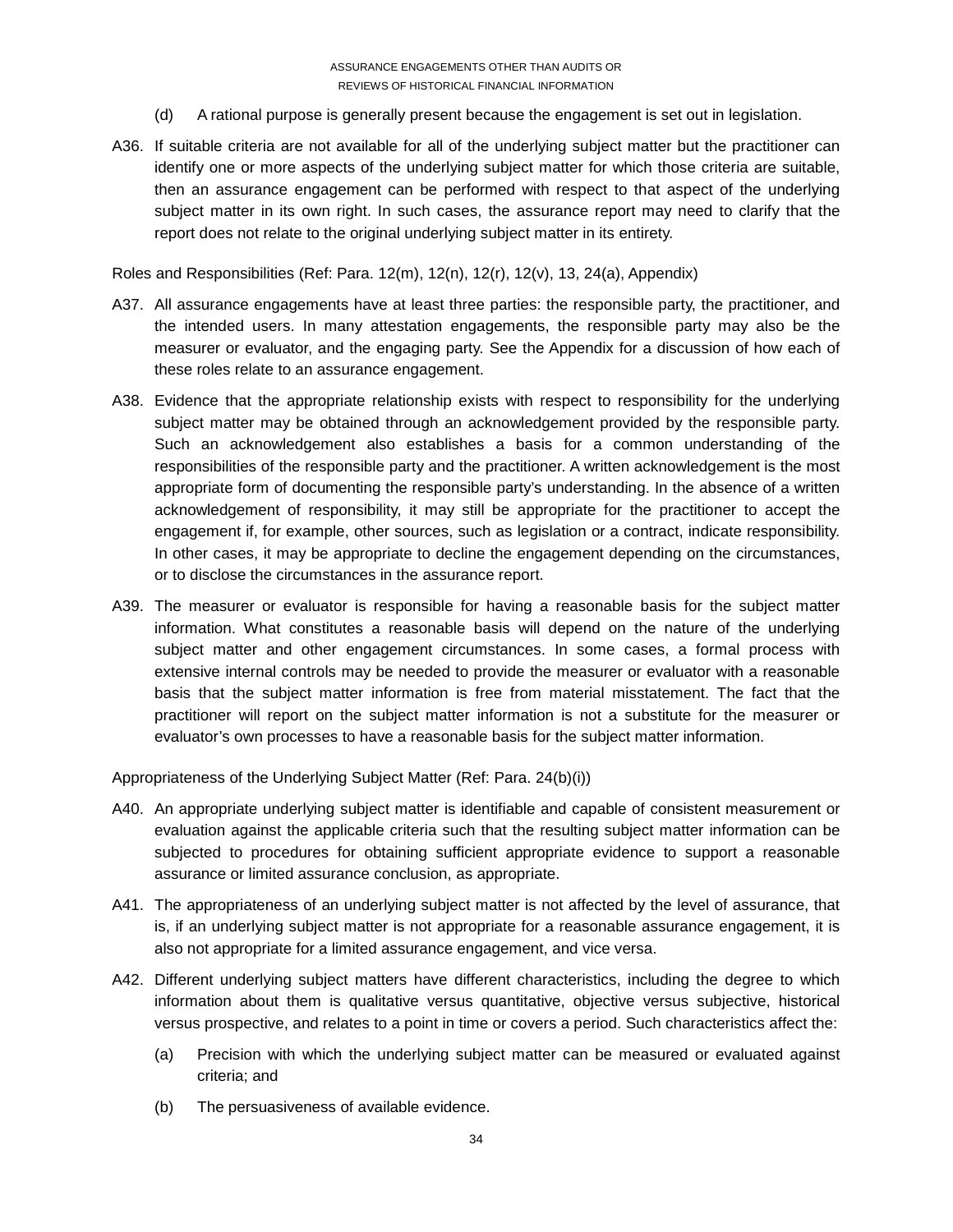- A43. Identifying such characteristics and considering their effects assist the practitioner when assessing the appropriateness of the underlying subject matter and also in determining the content of the assurance report (see paragraph A163).
- A44. In some cases, the assurance engagement may relate to only one part of a broader underlying subject matter. For example, the practitioner may be engaged to report on one aspect of an entity's contribution to sustainable development, such as a number of programs run by an entity that have positive environmental outcomes. In determining whether the engagement exhibits the characteristic of having an appropriate underlying subject matter in such cases, it may be appropriate for the practitioner to consider whether information about the aspect on which the practitioner is asked to report is likely to meet the information needs of intended users as a group, and also how the subject matter information will be presented and distributed, for example, whether there are more significant programs with less favorable outcomes that the entity is not reporting upon.

#### Suitability and Availability of the Criteria

Suitability of the criteria (Ref: Para. 24(b)(ii))

- A45. Suitable criteria exhibit the following characteristics:
	- (a) Relevance: Relevant criteria result in subject matter information that assists decision-making by the intended users.
	- (b) Completeness: Criteria are complete when subject matter information prepared in accordance with them does not omit relevant factors that could reasonably be expected to affect decisions of the intended users made on the basis of that subject matter information. Complete criteria include, where relevant, benchmarks for presentation and disclosure.
	- (c) Reliability: Reliable criteria allow reasonably consistent measurement or evaluation of the underlying subject matter including, where relevant, presentation and disclosure, when used in similar circumstances by different practitioners.
	- (d) Neutrality: Neutral criteria result in subject matter information that is free from bias as appropriate in the engagement circumstances.
	- (e) Understandability: Understandable criteria result in subject matter information that can be understood by the intended users.
- A46. Vague descriptions of expectations or judgments of an individual's experiences do not constitute suitable criteria.
- A47. The suitability of criteria for a particular engagement depends on whether they reflect the above characteristics. The relative importance of each characteristic to a particular engagement is a matter of professional judgment. Further, criteria may be suitable for a particular set of engagement circumstances, but may not be suitable for a different set of engagement circumstances. For example, reporting to governments or regulators may require the use of a particular set of criteria, but these criteria may not be suitable for a broader group of users.
- A48. Criteria can be selected or developed in a variety of ways, for example, they may be:
	- Embodied in law or regulation.
	- Issued by authorized or recognized bodies of experts that follow a transparent due process.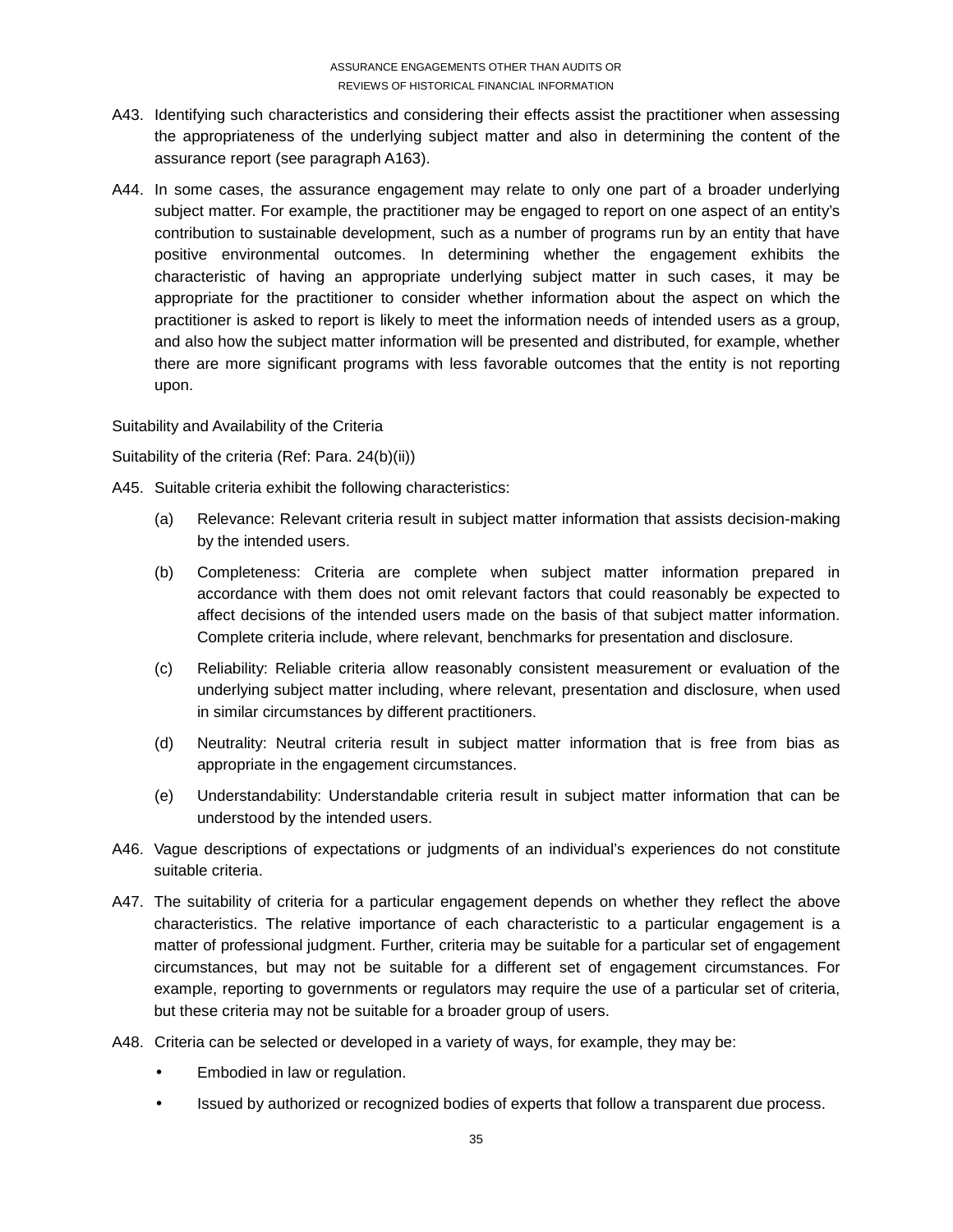- Developed collectively by a group that does not follow a transparent due process.
- Published in scholarly journals or books. ×.
- Developed for sale on a proprietary basis.
- Specifically designed for the purpose of preparing the subject matter information in the  $\mathbf{r}$ particular circumstances of the engagement.

How criteria are developed may affect the work that the practitioner carries out to assess their suitability.

- A49. In some cases, law or regulation prescribe the criteria to be used for the engagement. In the absence of indications to the contrary, such criteria are presumed to be suitable, as are criteria issued by authorized or recognized bodies of experts that follow a transparent due process if they are relevant to the intended users' information needs. Such criteria are known as established criteria. Even when established criteria exist for an underlying subject matter, specific users may agree to other criteria for their specific purposes. For example, various frameworks can be used as established criteria for evaluating the effectiveness of internal control. Specific users may, however, develop a more detailed set of criteria that meet their specific information needs in relation to, for example, prudential supervision. In such cases, the assurance report:
	- (a) Alerts readers that the subject matter information is prepared in accordance with special purpose criteria and that, as a result, the subject matter information may not be suitable for another purpose (see paragraph 69(f)); and
	- (b) May note, when it is relevant to the circumstances of the engagement, that the criteria are not embodied in law or regulation, or issued by authorized or recognized bodies of experts that follow a transparent due process.
- A50. If criteria are specifically designed for the purpose of preparing the subject matter information in the particular circumstances of the engagement, they are not suitable if they result in subject matter information or an assurance report that is misleading to the intended users. It is desirable for the intended users or the engaging party to acknowledge that specifically developed criteria are suitable for the intended users' purposes. The absence of such an acknowledgement may affect what is to be done to assess the suitability of the criteria, and the information provided about the criteria in the assurance report.

Availability of the criteria (Ref: Para. 24(b)(iii))

- A51. Criteria need to be available to the intended users to allow them to understand how the underlying subject matter has been measured or evaluated. Criteria are made available to the intended users in one or more of the following ways:
	- (a) Publicly.
	- (b) Through inclusion in a clear manner in the presentation of the subject matter information.
	- (c) Through inclusion in a clear manner in the assurance report (see paragraph A164).
	- (d) By general understanding, for example the criterion for measuring time in hours and minutes.
- A52. Criteria may also be available only to intended users, for example the terms of a contract, or criteria issued by an industry association that are available only to those in the industry because they are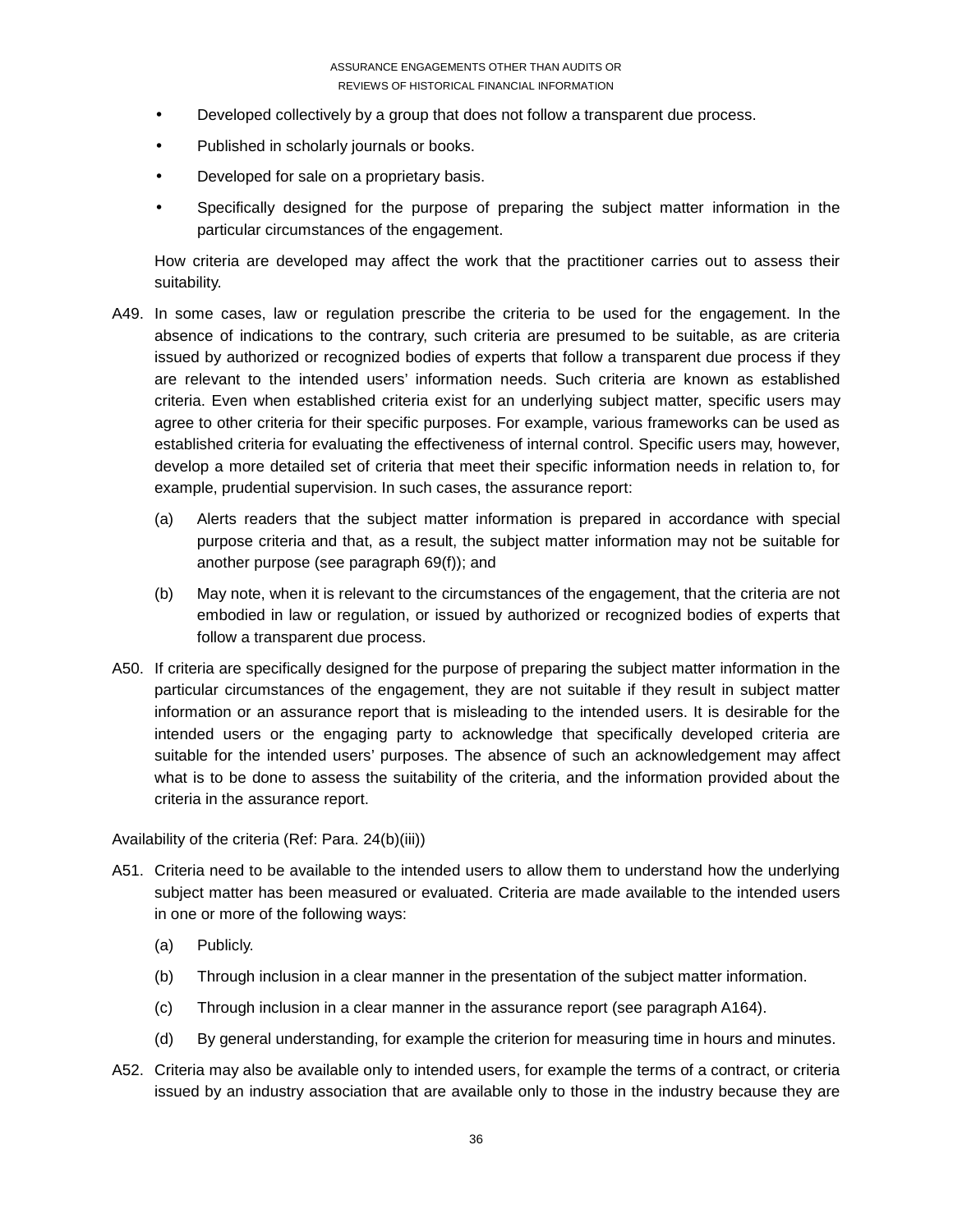relevant only to a specific purpose. When this is the case, paragraph 69(f) requires a statement alerting readers to this fact. In addition, the practitioner may consider it appropriate to indicate that the assurance report is intended solely for specific users (see paragraph A166–A167).

Access to Evidence (Ref: Para. 24(b)(iv))

Quantity and quality of available evidence

- A53. The quantity or quality of available evidence is affected by:
	- (a) The characteristics of the underlying subject matter or the subject matter information. For example, less objective evidence might be expected when the subject matter information is future oriented rather than historical; and
	- (b) Other circumstances, such as when evidence that could reasonably be expected to exist is not available because of, for example, the timing of the practitioner's appointment, an entity's document retention policy, inadequate information systems, or a restriction imposed by the responsible party.

Ordinarily, evidence will be persuasive rather than conclusive.

Access to records (Ref: Para. 56)

- A54. Seeking the agreement of the appropriate party(ies) that it acknowledges and understands its responsibility to provide the practitioner with the following may assist the practitioner in determining whether the engagement exhibits the characteristic of access to evidence:
	- (a) Access to all information of which the appropriate party(ies) is aware that is relevant to the preparation of the subject matter information such as records, documentation and other matters;
	- (b) Additional information that the practitioner may request from the appropriate party(ies) for the purpose of the engagement; and
	- (c) Unrestricted access to persons from the appropriate party(ies) from whom the practitioner determines it necessary to obtain evidence.
- A55. The nature of relationships between the responsible party, the measurer or evaluator, and the engaging party may affect the practitioner's ability to access to records, documentation and other information the practitioner may require as evidence to complete the engagement. The nature of such relationships may therefore be a relevant consideration when determining whether or not to accept the engagement. Examples of some circumstances in which the nature of these relationships may be problematic are included in paragraph A139.

A Rational Purpose (Ref: Para. 24(b)(vi))

- A56. In determining whether the engagement has a rational purpose, relevant considerations may include the following:
	- The intended users of the subject matter information and the assurance report (particularly, when the criteria are designed for a special purpose). A further consideration is the likelihood that the subject matter information and the assurance report will be used or distributed more broadly than to intended users.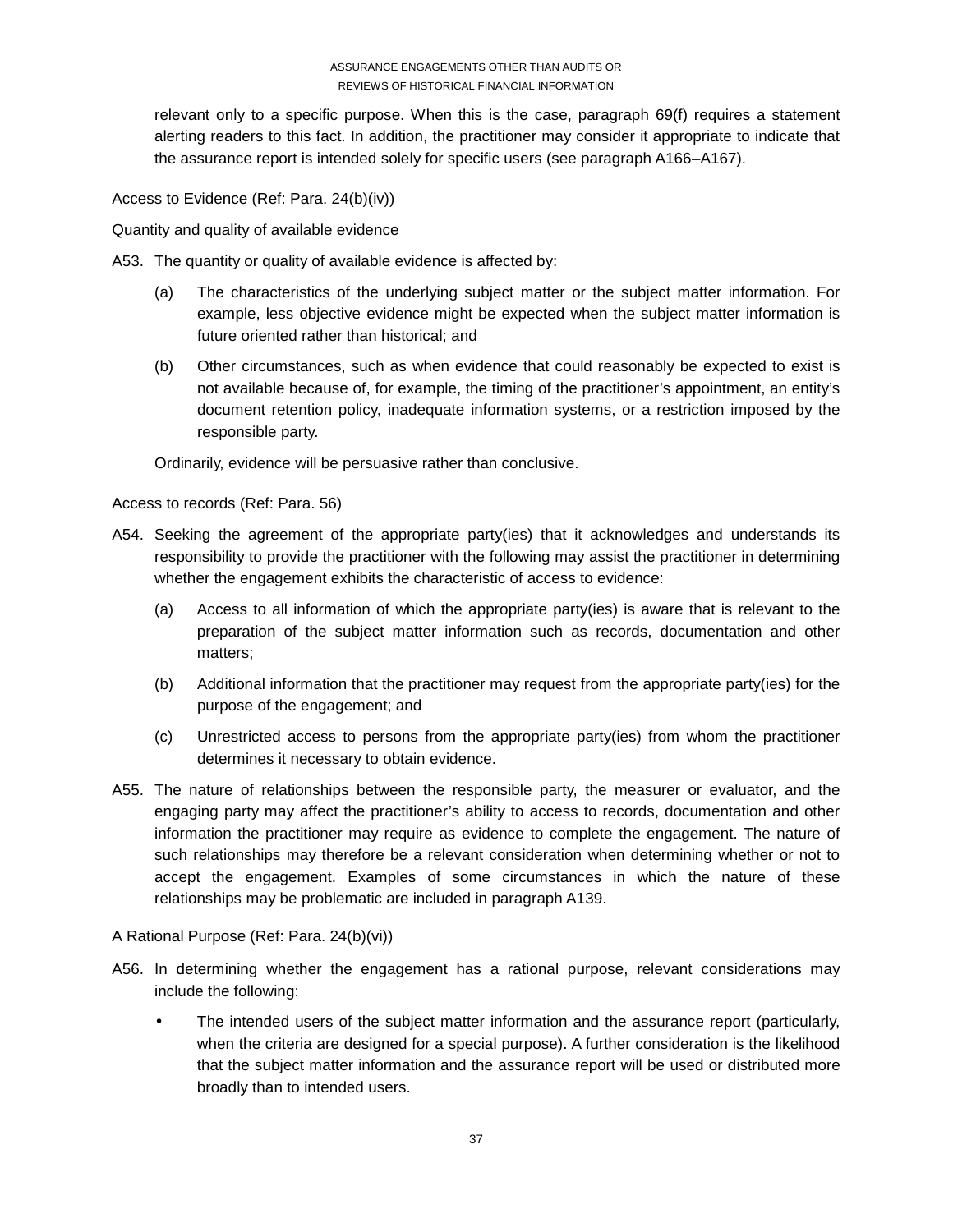- Whether aspects of the subject matter information are expected to be excluded from the assurance engagement, and the reason for their exclusion.
- The characteristics of the relationships between the responsible party, the measurer or evaluator, and the engaging party, for example, when the measurer or evaluator is not the responsible party, whether the responsible party consents to the use to be made of the subject matter information and will have the opportunity to review the subject matter information before it is made available to intended users or to distribute comments with the subject matter information.
- Who selected the criteria to be applied to measure or evaluate the underlying subject matter, and what the degree of judgment and scope for bias is in applying them. The engagement is more likely to have a rational purpose if the intended users selected or were involved in selecting the criteria.
- Any significant limitations on the scope of the practitioner's work.  $\sim$
- Whether the practitioner believes the engaging party intends to associate the practitioner's name with the underlying subject matter or the subject matter information in an inappropriate manner.

#### *Agreeing on the Terms of the Engagement* (Ref: Para. 27)

- A57. It is in the interests of both the engaging party and the practitioner that the practitioner communicates in writing the agreed terms of the engagement before the commencement of the engagement to help avoid misunderstandings. The form and content of the written agreement or contract will vary with the engagement circumstances. For example, if law or regulation prescribe in sufficient detail the terms of the engagement, the practitioner need not record them in a written agreement, except for the fact that such law or regulation applies and that the appropriate party acknowledges and understands its responsibilities under such law or regulation.
- A58. Law or regulation, particularly in the public sector, may mandate the appointment of a practitioner and set out specific powers, such as the power to access an appropriate party(ies)'s records and other information, and responsibilities, such as requiring the practitioner to report directly to a minister, the legislature or the public if an appropriate party(ies) attempts to limit the scope of the engagement.

#### *Acceptance of a Change in the Terms of the Engagement* (Ref: Para. 29)

A59. A change in circumstances that affects the intended users' requirements, or a misunderstanding concerning the nature of the engagement, may justify a request for a change in the engagement, for example, from an assurance engagement to a non-assurance engagement, or from a reasonable assurance engagement to a limited assurance engagement. An inability to obtain sufficient appropriate evidence to form a reasonable assurance conclusion is not an acceptable reason to change from a reasonable assurance engagement to a limited assurance engagement.

#### **Quality Control**

*Professional Accountants in Public Practice* (Ref: Para. 20, 31(a)–(b))

A60. This ISAE has been written in the context of a range of measures taken to ensure the quality of assurance engagements undertaken by professional accountants in public practice, such as those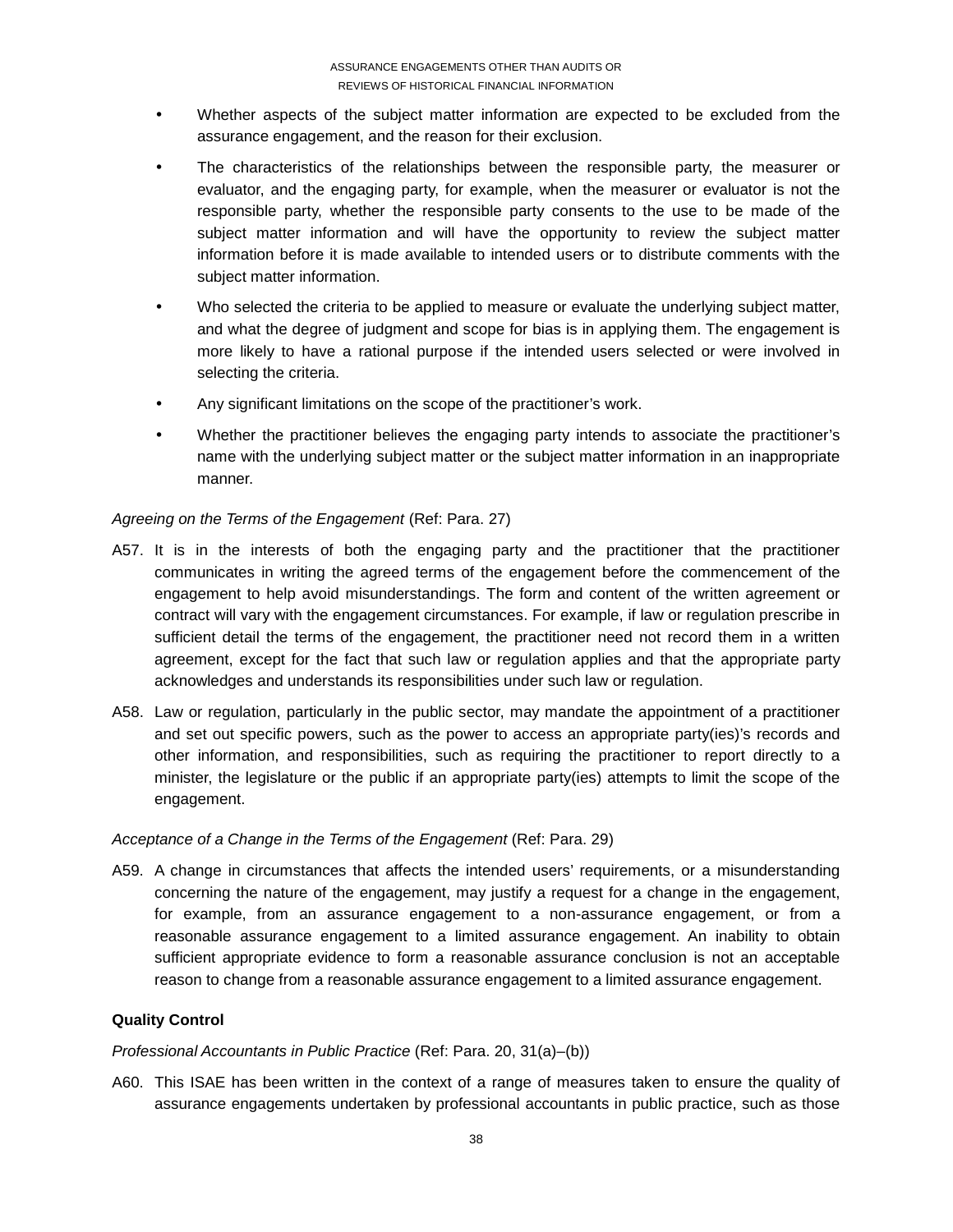taken by IFAC member bodies in accordance with IFAC's Member Body Compliance Program and Statements of Membership Obligations. Such measures include:

- Competency requirements, such as education and experience benchmarks for entry to  $\mathbf{r}$ membership, and ongoing continuing professional development as well as life-long learning requirements.
- Quality control policies and procedures implemented across the firm. ISQC 1 applies to all firms of professional accountants in respect of assurance and related services engagements.
- A comprehensive Code of Ethics, including detailed independence requirements, founded on fundamental principles of integrity, objectivity, professional competence and due care, confidentiality and professional behavior.

#### *Firm Level Quality Control (Ref: Para. 3(b), 31(a))*

- A61. ISQC 1 deals with the firm's responsibilities to establish and maintain its system of quality control for assurance engagements. It sets out the responsibilities of the firm for establishing policies and procedures designed to provide it with reasonable assurance that the firm and its personnel comply with relevant ethical requirements, including those pertaining to independence. Compliance with ISQC 1 requires, among other things, that the firm establish and maintain a system of quality control that includes policies and procedures addressing each of the following elements, and that it documents its policies and procedures and communicates them to the firm's personnel:
	- (a) Leadership responsibilities for quality within the firm;
	- (b) Relevant ethical requirements;
	- (c) Acceptance and continuance of client relationships and specific engagements;
	- (d) Human resources;
	- (e) Engagement performance; and
	- (f) Monitoring.
- A62. Other professional requirements, or requirements in law or regulation that deal with the firm's responsibilities to establish and maintain a system of quality control, are at least as demanding as ISQC 1 when they address all the matters referred to in the preceding paragraph and impose obligations on the firm that achieve the aims of the requirements set out in ISQC 1.
- A63. The actions of the engagement partner, and appropriate messages to the other members of the engagement team, in the context of the engagement partner taking responsibility for the overall quality on each engagement, emphasize the fact that quality is essential in performing an assurance engagement, and the importance to the quality of the assurance engagement of:
	- (a) Performing work that complies with professional standards and regulatory and legal requirements.
	- (b) Complying with the firm's quality control policies and procedures as applicable.
	- (c) Issuing a report for the engagement that is appropriate in the circumstances.
	- (d) The engagement team's ability to raise concerns without fear of reprisals.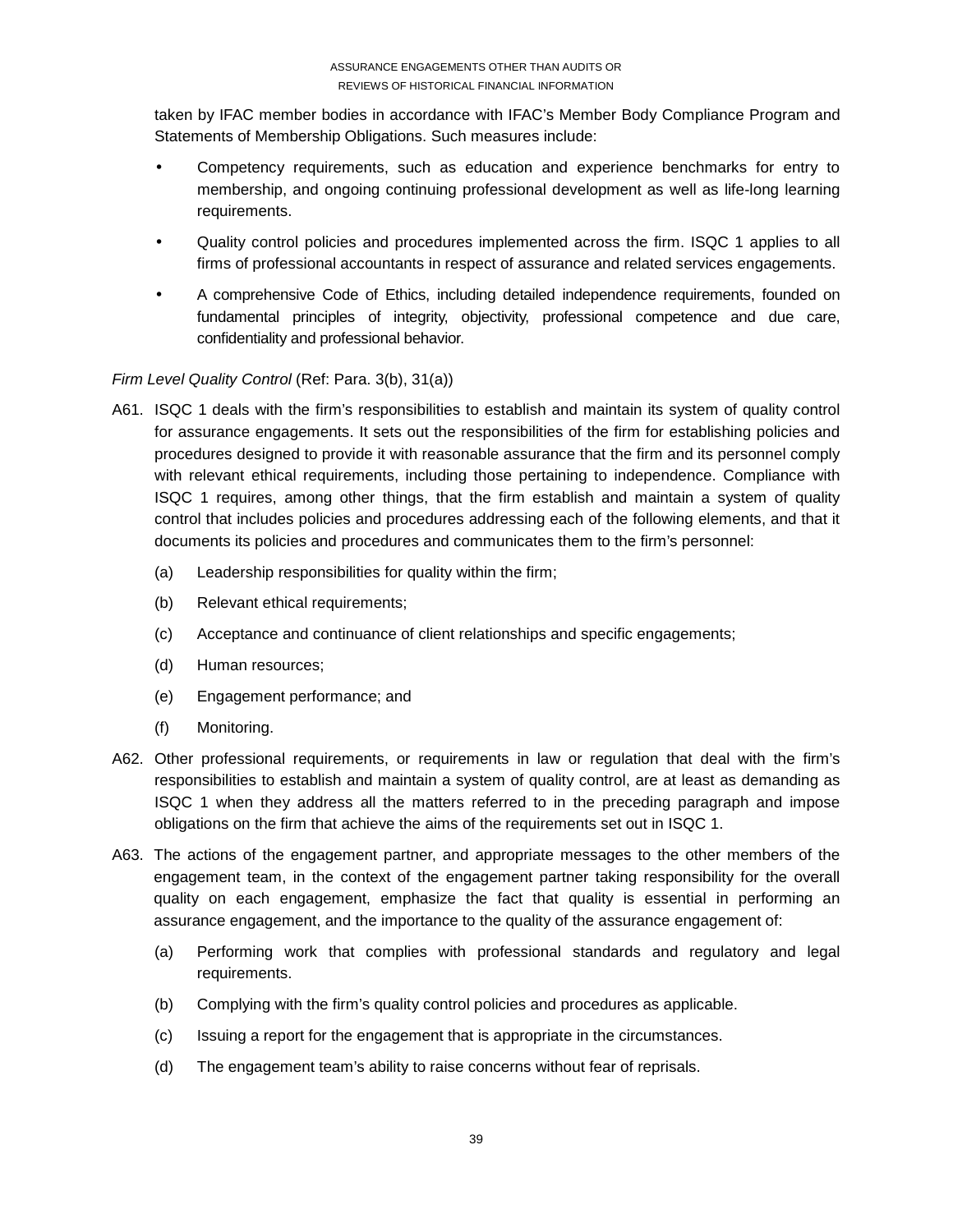- A64. An effective system of quality control includes a monitoring process designed to provide the firm with reasonable assurance that its policies and procedures relating to the system of quality control are relevant, adequate and operating effectively.
- A65. Unless information provided by the firm or other parties suggests otherwise, the engagement team is entitled to rely on the firm's system of quality control. For example, the engagement team may rely on the firm's system of quality control in relation to:
	- (a) Competence of personnel through their recruitment and formal training.
	- (b) Independence through the accumulation and communication of relevant independence information.
	- (c) Maintenance of client relationships through acceptance and continuance systems.
	- (d) Adherence to regulatory and legal requirements through the monitoring process.

In considering deficiencies identified in the firm's system of quality control that may affect the assurance engagement, the engagement partner may consider measures taken by the firm to rectify those deficiencies.

A66. A deficiency in the firm's system of quality control does not necessarily indicate that an assurance engagement was not performed in accordance with professional standards and applicable legal and regulatory requirements, or that the practitioner's report was not appropriate.

# *Skills, Knowledge and Experience with Respect to the Underlying Subject Matter and Its Measurement or Evaluation* (Ref: Para. 31(c))

- A67. A practitioner may be requested to perform assurance engagements with respect to a wide range of underlying subject matter and subject matter information. Some may require specialized skills and knowledge beyond those ordinarily possessed by a particular individual.
- A68. The IESBA Code requires the professional accountant in public practice to agree to provide only those services that the professional accountant in public practice is competent to perform.<sup>[4](#page-29-0)</sup> The practitioner has sole responsibility for the assurance conclusion expressed, and that responsibility is not reduced by the practitioner's use of the work of a practitioner's expert. Nonetheless, if the practitioner using the work of a practitioner's expert, having followed this ISAE, concludes that the work of that expert is adequate for the practitioner's purposes, the practitioner may accept that expert's findings or conclusions in the expert's field as appropriate evidence.

#### *Assignment of the Team*

Collective Competence and Capabilities (Ref: Para. 32)

A69. ISQC 1 requires the firm to establish policies and procedures for the acceptance and continuance of client relationships and specific engagements, designed to provide the firm with reasonable assurance that it will only undertake or continue relationships and engagements where the firm is competent to perform the engagement and has the capabilities, including time and resources, to do so.[5](#page-39-0)

 $\overline{\phantom{a}}$ 

IESBA Code, paragraph 210.6

<span id="page-39-0"></span><sup>5</sup> ISQC 1, paragraph 26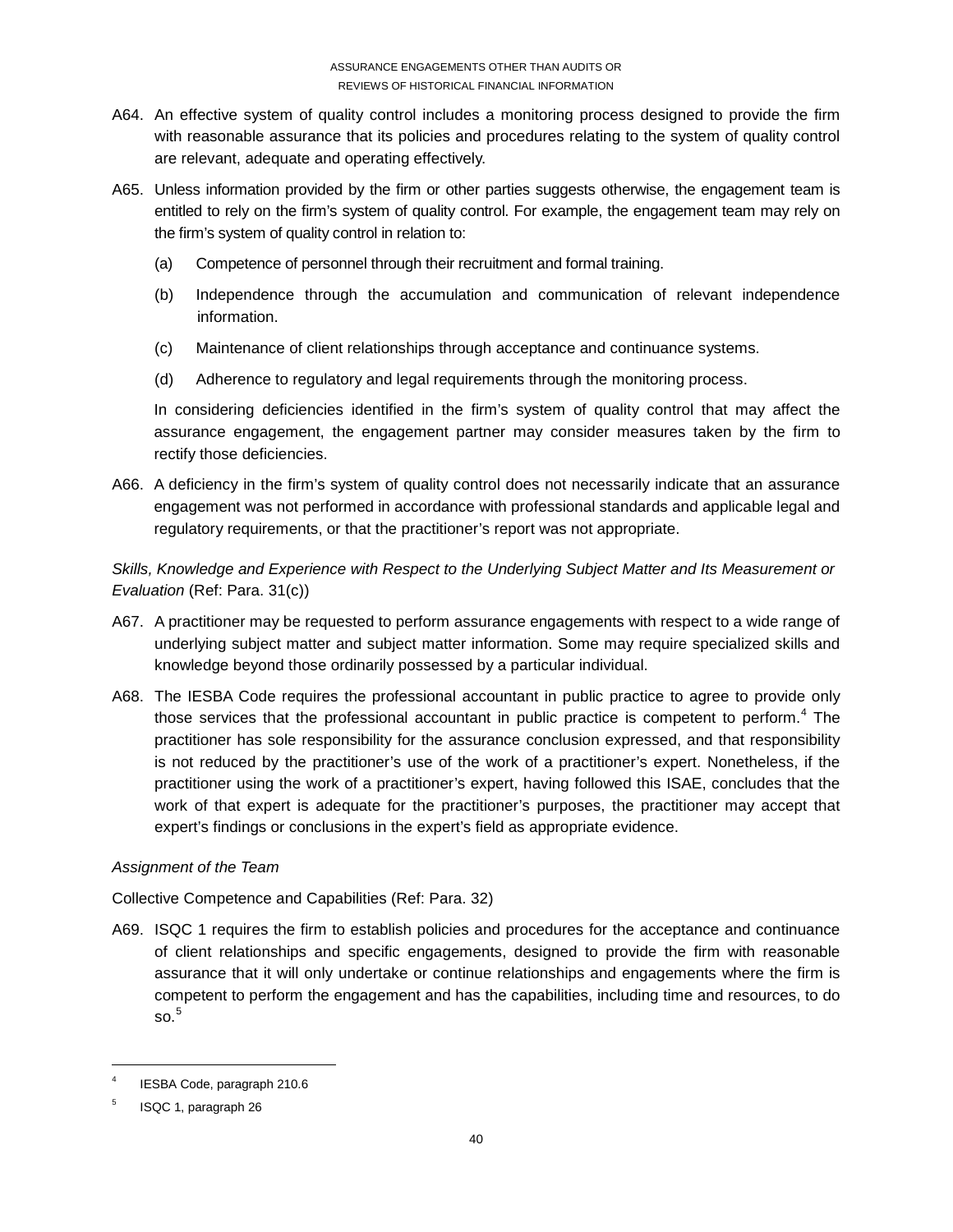Practitioner's Expert (Ref: Para. 32(a), 32(b)(i))

- A70. Some of the assurance work may be performed by a multi-disciplinary team that includes one or more practitioner's expert. For example, a practitioner's expert may be needed to assist the practitioner in obtaining an understanding of the underlying subject matter and other engagement circumstances or in one or more of the matters mentioned in paragraph 46R (in the case of a reasonable assurance engagement) or 46L (in the case of a limited assurance engagement).
- A71. When the work of a practitioner's expert is to be used, it may be appropriate to perform some of the procedures required by paragraph 52 at the engagement acceptance or continuance stage.

Other Practitioners (Ref: Para. 32(b)(ii))

- A72. The subject matter information may include information upon which another practitioner may have expressed a conclusion. The practitioner, in concluding on the subject matter information, may decide to use the evidence on which that other practitioner's conclusion is based to provide evidence regarding the subject matter information.
- A73. The work of another practitioner may be used in relation to, for example, an underlying subject matter at a remote location or in a foreign jurisdiction. Such other practitioners are not part of the engagement team. Relevant considerations when the engagement team plans to use the work of another practitioner may include:
	- Whether the other practitioner understands and complies with the ethical requirements that are relevant to the engagement and, in particular, is independent.
	- The other practitioner's professional competence.
	- The extent of the engagement team's involvement in the work of the other practitioner.  $\sim$
	- Whether the other practitioner operates in a regulatory environment that actively oversees that practitioner.

*Review Responsibilities* (Ref: Para. 33(c))

A74. Under ISQC 1, the firm's review responsibility policies and procedures are determined on the basis that the work of less experienced team members is reviewed by more experienced team members.<sup>[6](#page-39-0)</sup>

*Engagement Quality Control Review* (Ref: Para. 36(b))

- A75. Other matters that may be considered in an engagement quality control review include:
	- (a) The engagement team's evaluation of the firm's independence in relation to the engagement;
	- (b) Whether appropriate consultation has taken place on matters involving differences of opinion or other difficult or contentious matters, and the conclusions arising from those consultations; and
	- (c) Whether engagement documentation selected for review reflects the work performed in relation to the significant judgments and supports the conclusions reached.

<span id="page-40-0"></span> $\overline{\phantom{a}}$ 

<sup>6</sup> ISQC 1, paragraph 33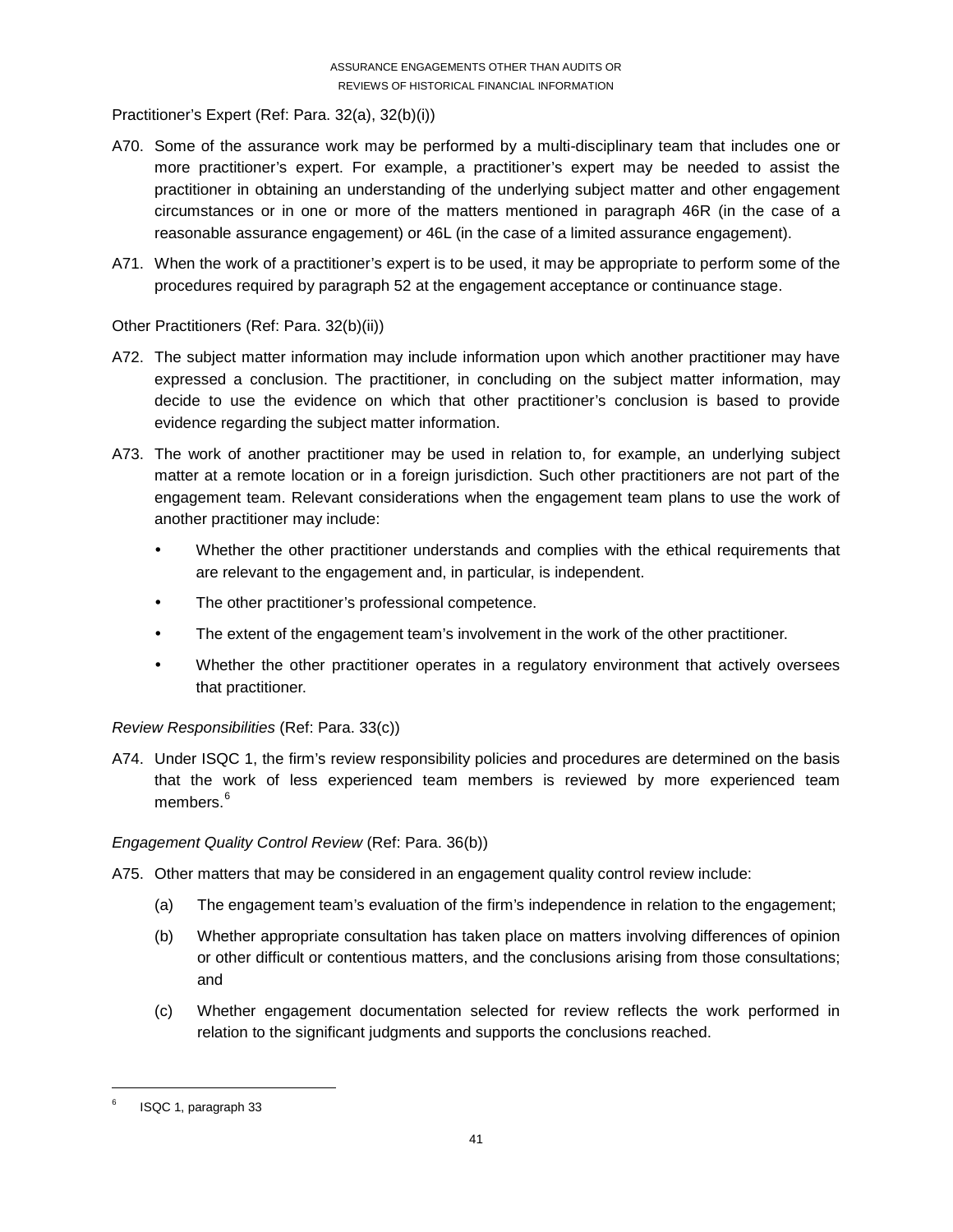#### **Professional Skepticism and Professional Judgment**

*Professional Skepticism* (Ref: Para. 37)

- A76. Professional skepticism is an attitude that includes being alert to, for example:
	- Evidence that is inconsistent with other evidence obtained.  $\mathbf{r}$
	- Information that calls into question the reliability of documents and responses to inquiries to  $\mathbf{r}$ be used as evidence.
	- Circumstances that suggest the need for procedures in addition to those required by relevant ISAEs.
	- Conditions that may indicate likely misstatement.
- A77. Maintaining professional skepticism throughout the engagement is necessary if the practitioner is, for example, to reduce the risks of:
	- Overlooking unusual circumstances.  $\mathbf{r}$
	- Overgeneralizing when drawing conclusions from observations.
	- Using inappropriate assumptions in determining the nature, timing, and extent of the  $\mathbf{r}$ procedures, and evaluating the results thereof.
- A78. Professional skepticism is necessary to the critical assessment of evidence. This includes questioning inconsistent evidence and the reliability of documents and responses to inquiries. It also includes consideration of the sufficiency and appropriateness of evidence obtained in the light of the circumstances.
- A79. Unless the engagement involves assurance about whether documents are genuine, the practitioner may accept records and documents as genuine unless the practitioner has reason to believe the contrary. Nevertheless, the practitioner is required by paragraph 50 to consider the reliability of information to be used as evidence.
- A80. The practitioner cannot be expected to disregard past experience of the honesty and integrity of those who provide evidence. Nevertheless, a belief that those who provide evidence are honest and have integrity does not relieve the practitioner of the need to maintain professional skepticism.

#### *Professional Judgment* (Ref: Para. 38)

- A81. Professional judgment is essential to the proper conduct of an assurance engagement. This is because interpretation of relevant ethical requirements and relevant ISAEs and the informed decisions required throughout the engagement cannot be made without the application of relevant training, knowledge, and experience to the facts and circumstances. Professional judgment is necessary in particular regarding decisions about:
	- Materiality and engagement risk.
	- The nature, timing, and extent of procedures used to meet the requirements of relevant ISAEs and obtain evidence.
	- Evaluating whether sufficient appropriate evidence has been obtained, and whether more needs to be done to achieve the objectives of this ISAE and any relevant subject matter specific ISAE. In particular, in the case of a limited assurance engagement, professional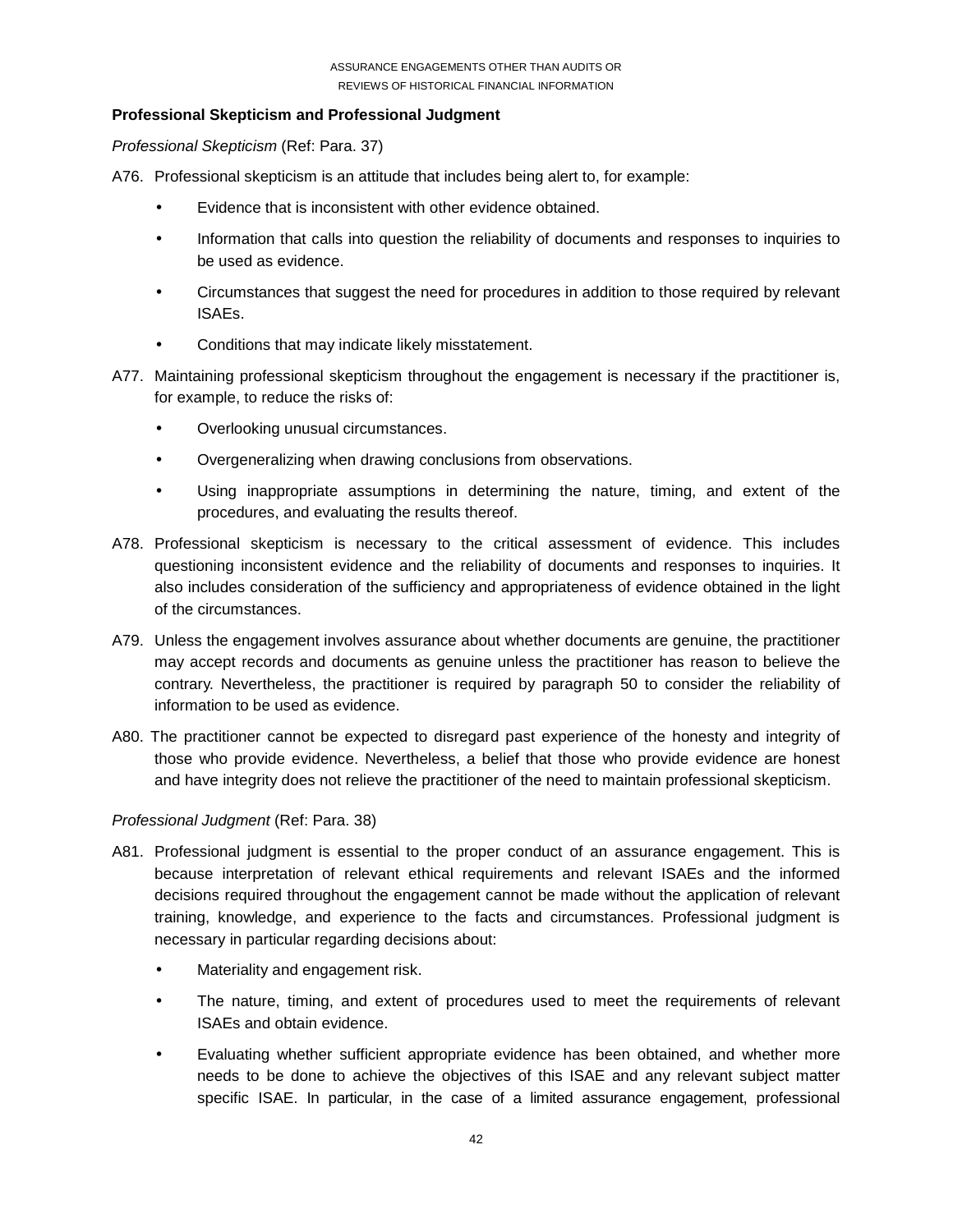judgment is required in evaluating whether a meaningful level of assurance has been obtained.

- The appropriate conclusions to draw based on the evidence obtained.
- A82. The distinguishing feature of the professional judgment expected of a practitioner is that it is exercised by a practitioner whose training, knowledge and experience have assisted in developing the necessary competencies to achieve reasonable judgments.
- A83. The exercise of professional judgment in any particular case is based on the facts and circumstances that are known by the practitioner. Consultation on difficult or contentious matters during the course of the engagement, both within the engagement team and between the engagement team and others at the appropriate level within or outside the firm assist the practitioner in making informed and reasonable judgments, including the extent to which particular items in the subject matter information are affected by judgment of the appropriate party.
- A84. Professional judgment can be evaluated based on whether the judgment reached reflects a competent application of assurance and measurement or evaluation principles and is appropriate in the light of, and consistent with, the facts and circumstances that were known to the practitioner up to the date of the practitioner's assurance report.
- A85. Professional judgment needs to be exercised throughout the engagement. It also needs to be appropriately documented. In this regard, paragraph 79 requires the practitioner to prepare documentation sufficient to enable an experienced practitioner, having no previous connection with the engagement, to understand the significant professional judgments made in reaching conclusions on significant matters arising during the engagement. Professional judgment is not to be used as the justification for decisions that are not otherwise supported by the facts and circumstances of the engagement or sufficient appropriate evidence.

#### **Planning and Performing the Engagement**

#### *Planning* (Ref: Para. 40)

- A86. Planning involves the engagement partner, other key members of the engagement team, and any key practitioner's external experts developing an overall strategy for the scope, emphasis, timing and conduct of the engagement, and an engagement plan, consisting of a detailed approach for the nature, timing and extent of procedures to be performed, and the reasons for selecting them. Adequate planning helps to devote appropriate attention to important areas of the engagement, identify potential problems on a timely basis and properly organize and manage the engagement in order for it to be performed in an effective and efficient manner. Adequate planning also assists the practitioner to properly assign work to engagement team members, and facilitates the direction, supervision, and the review of their work. Further, it assists, where applicable, the coordination of work done by other practitioners and experts. The nature and extent of planning activities will vary with the engagement circumstances, for example the complexity of the underlying subject matter and criteria. Examples of the main matters that may be considered include:
	- The characteristics of the engagement that define its scope, including the terms of the engagement and the characteristics of the underlying subject matter and the criteria.
	- The expected timing and the nature of the communications required.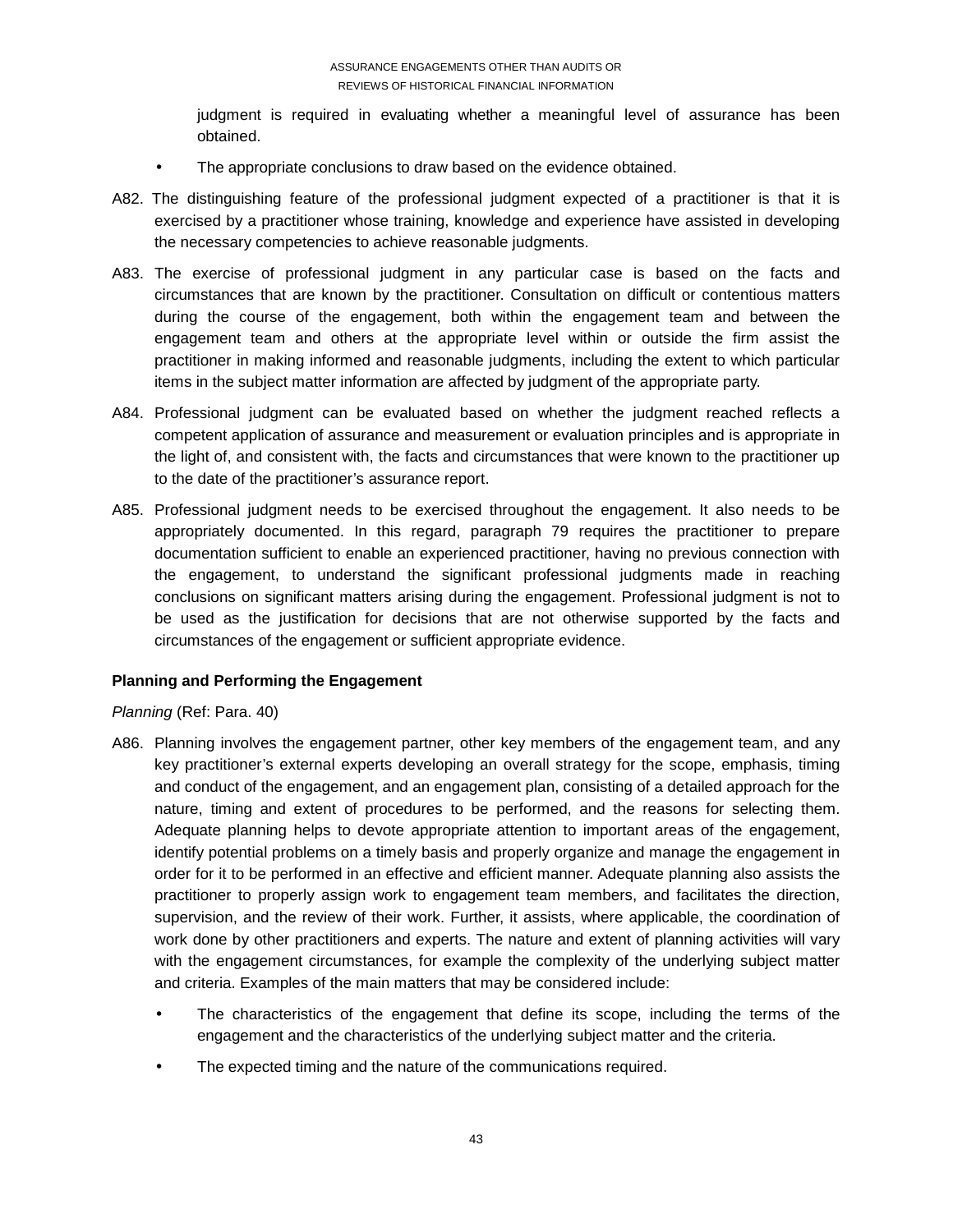- The results of engagement acceptance activities and, where applicable, whether knowledge gained on other engagements performed by the engagement partner for the appropriate party(ies) is relevant.
- The engagement process.
- The practitioner's understanding of the appropriate party(ies) and their environment, including the risks that the subject matter information may be materially misstated.
- Identification of intended users and their information needs, and consideration of materiality and the components of engagement risk.
- The extent to which the risk of fraud is relevant to the engagement.
- The nature, timing and extent of resources necessary to perform the engagement, such as personnel and expertise requirements, including the nature and extent of experts' involvement.
- The impact of the internal audit function on the engagement.
- A87. The practitioner may decide to discuss elements of planning with the appropriate party(ies) to facilitate the conduct and management of the engagement (for example, to coordinate some of the planned procedures with the work of the appropriate party(ies)'s personnel). Although these discussions often occur, the overall engagement strategy and the engagement plan remain the practitioner's responsibility. When discussing matters included in the overall engagement strategy or engagement plan, care is required in order not to compromise the effectiveness of the engagement. For example, discussing the nature and timing of detailed procedures with the appropriate party(ies) may compromise the effectiveness of the engagement by making the procedures too predictable.
- A88. Planning is not a discrete phase, but rather a continual and iterative process throughout the engagement. As a result of unexpected events, changes in conditions, or evidence obtained, the practitioner may need to revise the overall strategy and engagement plan, and thereby the resulting planned nature, timing and extent of procedures.
- A89. In smaller or less complex engagements, the entire engagement may be conducted by a very small engagement team, possibly involving the engagement partner (who may be a sole practitioner) working without any other engagement team members. With a smaller team, co-ordination of, and communication between, team members is easier. Establishing the overall engagement strategy in such cases need not be a complex or time-consuming exercise; it varies according to the size of the entity, the complexity of the engagement, including the underlying subject matter and criteria, and the size of the engagement team. For example, in the case of a recurring engagement, a brief memorandum prepared at the completion of the previous period, based on a review of the working papers and highlighting issues identified in the engagement just completed, updated in the current period based on discussions with appropriate parties, can serve as the documented engagement strategy for the current engagement.
- A90. If in the circumstances described in paragraph 43, the practitioner continues with the engagement:
	- (a) When, in the practitioner's professional judgment, the unsuitable applicable criteria or inappropriate underlying subject matter is likely to mislead the intended users, a qualified conclusion or adverse conclusion would be appropriate in the circumstances depending on how material and pervasive the matter is.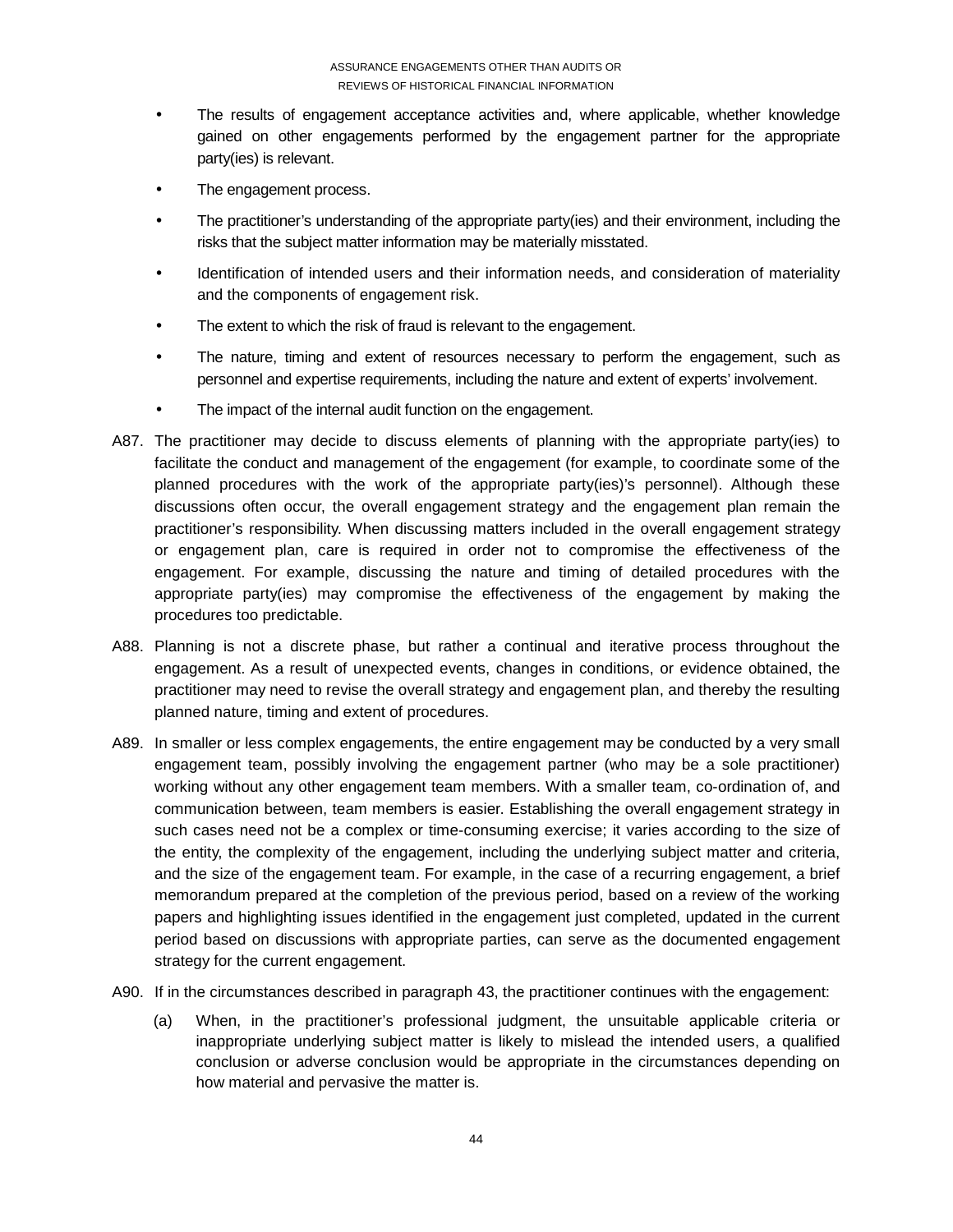- (b) In other cases, a qualified conclusion or a disclaimer of conclusion would be appropriate depending on, in the practitioner's professional judgment, how material and pervasive the matter is.
- A91. For example, if after accepting the engagement, the practitioner discovers that the application of the applicable criteria leads to biased subject matter information, and the bias of the subject matter information is material and pervasive, then an adverse conclusion would be appropriate in the circumstances.

*Materiality* (Ref: Para. 44)

- A92. Professional judgments about materiality are made in light of surrounding circumstances, but are not affected by the level of assurance, that is, for the same intended users and purpose, materiality for a reasonable assurance engagement is the same as for a limited assurance engagement because materiality is based on the information needs of intended users.
- A93. The applicable criteria may discuss the concept of materiality in the context of the preparation and presentation of the subject matter information and thereby provide a frame of reference for the practitioner in considering materiality for the engagement. Although applicable criteria may discuss materiality in different terms, the concept of materiality generally includes the matters discussed in paragraphs A92–A100. If the applicable criteria do not include a discussion of the concept of materiality, these paragraphs provide the practitioner with a frame of reference.
- A94. Misstatements, including omissions, are considered to be material if they, individually or in the aggregate, could reasonably be expected to influence relevant decisions of intended users taken on the basis of the subject matter information. The practitioner's consideration of materiality is a matter of professional judgment, and is affected by the practitioner's perception of the common information needs of intended users as a group. In this context, it is reasonable for the practitioner to assume that intended users:
	- (a) Have a reasonable knowledge of the underlying subject matter, and a willingness to study the subject matter information with reasonable diligence;
	- (b) Understand that the subject matter information is prepared and assured to appropriate levels of materiality, and have an understanding of any materiality concepts included in the applicable criteria;
	- (c) Understand any inherent uncertainties involved in the measuring or evaluating the underlying subject matter; and
	- (d) Make reasonable decisions on the basis of the subject matter information taken as a whole.

Unless the engagement has been designed to meet the particular information needs of specific users, the possible effect of misstatements on specific users, whose information needs may vary widely, is not ordinarily considered (see also paragraphs A16–A18).

- A95. Materiality is considered in the context of qualitative factors and, when applicable, quantitative factors. The relative importance of qualitative factors and quantitative factors when considering materiality in a particular engagement is a matter for the practitioner's professional judgment.
- A96. Qualitative factors may include such things as:
	- The number of persons or entities affected by the subject matter.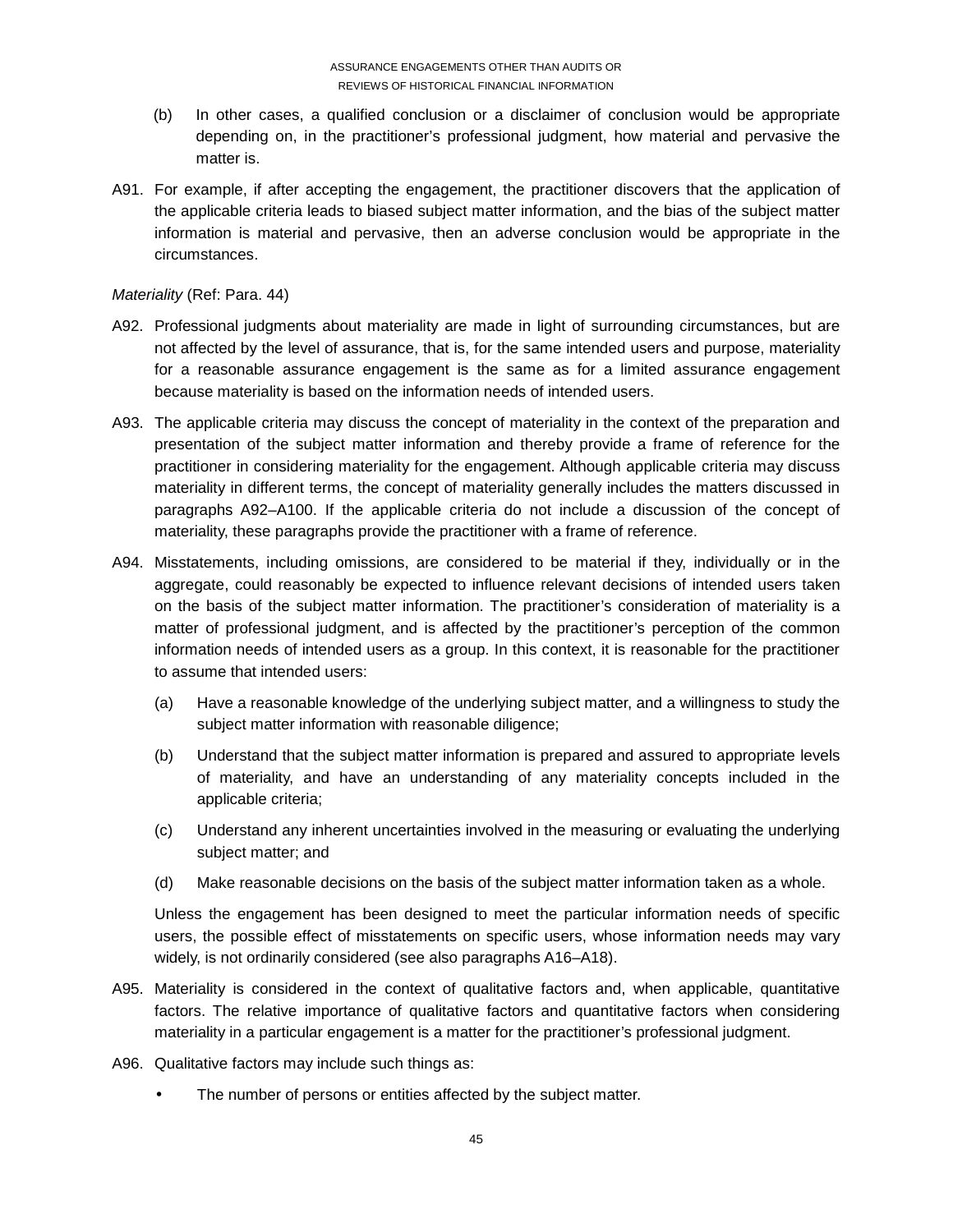- The interaction between, and relative importance of, various components of the subject matter information when it is made up of multiple components, such as a report that includes numerous performance indicators.
- The wording chosen with respect to subject matter information that is expressed in narrative form.
- The characteristics of the presentation adopted for the subject matter information when the applicable criteria allow for variations in that presentation.
- The nature of a misstatement, for example, the nature of observed deviations from a control when the subject matter information is a statement that the control is effective.
- Whether a misstatement affects compliance with law or regulation.
- In the case of periodic reporting on an underlying subject matter, the effect of an adjustment  $\mathbf{r}$ that affects past or current subject matter information or is likely to affect future subject matter information.
- Whether a misstatement is the result of an intentional act or is unintentional.
- Whether a misstatement is significant having regard to the practitioner's understanding of known previous communications to users, for example, in relation to the expected outcome of the measurement or evaluation of the underlying subject matter.
- Whether a misstatement relates to the relationship between the responsible party, the measurer or evaluator, or the engaging party or their relationship with other parties.
- When a threshold or benchmark value has been identified, whether the result of the procedure deviates from that value.
- When the underlying subject matter is a governmental program or public sector entity, whether a particular aspect of the program or entity is significant with regard to the nature, visibility and sensitivity of the program or entity.
- When the subject matter information relates to a conclusion on compliance with law or regulation, the seriousness of the consequences of non-compliance.
- A97. Quantitative factors relate to the magnitude of misstatements relative to reported amounts for those aspects of the subject matter information, if any, that are:
	- Expressed numerically; or
	- Otherwise related to numerical values (for example, the number of observed deviations from a control may be a relevant quantitative factor when the subject matter information is a statement that the control is effective).
- A98. When quantitative factors are applicable, planning the engagement solely to detect individually material misstatements overlooks the fact that the aggregate of uncorrected and undetected individually immaterial misstatements may cause the subject matter information to be materially misstated. It may therefore be appropriate when planning the nature, timing and extent of procedures for the practitioner to determine a quantity less than materiality as a basis for determining the nature, timing and extent of procedures.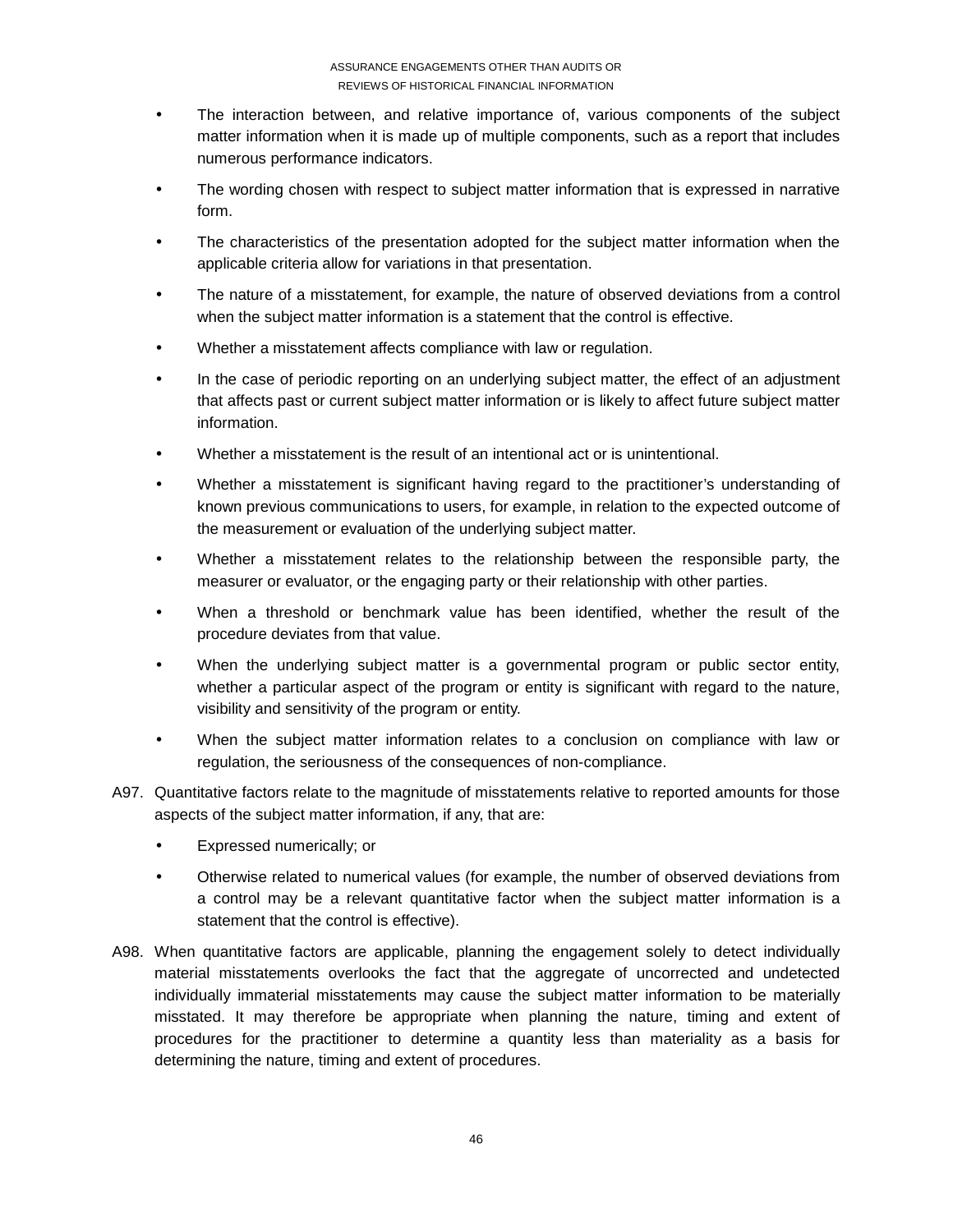- A99. Materiality relates to the information covered by the assurance report. Therefore, when the engagement covers some, but not all, aspects of the information communicated about an underlying subject matter, materiality is considered in relation to only that portion that is covered by the engagement.
- A100.Concluding on the materiality of the misstatements identified as a result of the procedures performed requires professional judgment. For example:
	- The applicable criteria for a value for money engagement for a hospital's emergency department may include the speed of the services provided, the quality of the services, the number of patients treated during a shift, and benchmarking the cost of the services against other similar hospitals. If three of these applicable criteria are satisfied but one applicable criterion is not satisfied by a small margin, then professional judgment is needed to conclude whether the hospital's emergency department represents value for money as a whole.
	- In a compliance engagement, the entity may have complied with nine provisions of the relevant law or regulation, but did not comply with one provision. Professional judgment is needed to conclude whether the entity complied with the relevant law or regulation as a whole. For example, the practitioner may consider the significance of the provision with which the entity did not comply, as well as the relationship of that provision to the remaining provisions of the relevant law or regulation.

#### *Understanding the Engagement Circumstances* (Ref: Para. 45*–*47R)

 $\sim$ 

- A101.Discussions between the engagement partner and other key members of the engagement team, and any key practitioner's external experts, about the susceptibility of the subject matter information to material misstatement, and the application of the applicable criteria to the facts and circumstances of the engagement, may assist the engagement team in planning and performing the engagement. It is also useful to communicate relevant matters to members of the engagement team, and to any practitioner's external experts not involved in the discussion.
- A102.Obtaining an understanding of the underlying subject matter and other engagement circumstances provides the practitioner with a frame of reference for exercising professional judgment throughout the engagement, for example when:
	- Considering the characteristics of the underlying subject matter;  $\mathbf{r}$
	- Assessing the suitability of criteria;
	- Considering the factors that, in the practitioner's professional judgment, are significant in directing  $\mathcal{L}^{\mathcal{L}}$ the engagement team's efforts, including where special consideration may be necessary; for example, the need for specialized skills or the work of an expert;
	- Establishing and evaluating the continued appropriateness of quantitative materiality levels (where appropriate), and considering qualitative materiality factors;
	- Developing expectations for use when performing analytical procedures;
	- Designing and performing procedures; and  $\sim$
	- Evaluating evidence, including the reasonableness of the oral and written representations received by the practitioner.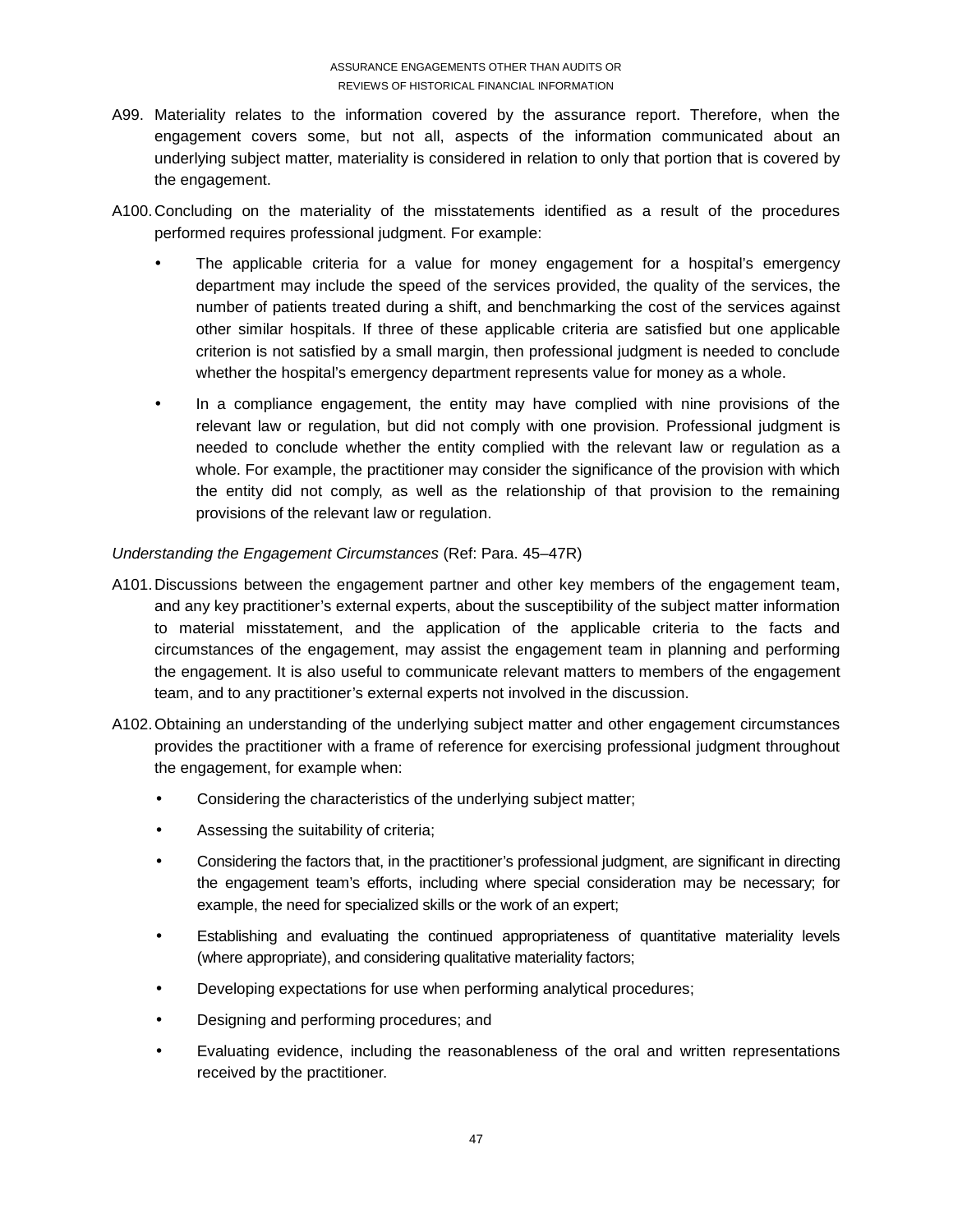- A103.The practitioner ordinarily has a lesser depth of understanding of the underlying subject matter and other engagement circumstances than the responsible party. The practitioner also ordinarily has a lesser depth of understanding of the underlying subject matter and other engagement circumstances for a limited assurance engagement than for a reasonable assurance engagement, for example, while in some limited assurance engagements the practitioner may obtain an understanding of internal control over the preparation of the subject matter information, this is often not the case.
- A104.In a limited assurance engagement, identifying the areas where a material misstatement of the subject matter information is likely to arise enables the practitioner to focus procedures on those areas. For example, in an engagement when the subject matter information is a sustainability report, the practitioner may focus on certain areas of the sustainability report. The practitioner may design and perform procedures over the entire subject matter information when the subject matter information consists of only a single area or when obtaining assurance over all areas of the subject matter information is necessary to obtain meaningful assurance.
- A105 In a reasonable assurance engagement, understanding internal control over the subject matter information assists the practitioner in identifying the types of misstatements and factors that affect the risks of material misstatements in the subject matter information. The practitioner is required to evaluate the design of relevant controls and determines whether they have been implemented, by performing procedures in addition to inquiry of the responsible party. Professional judgment is needed to determine which controls are relevant in the engagement circumstances.
- A106 In a limited assurance engagement, considering the process used to prepare the subject matter information assists the practitioner in designing and performing procedures that address the areas where a material misstatement of the subject matter information is likely to arise. In considering the process used, the practitioner uses professional judgment to determine which aspects of the process are relevant to the engagement, and may make inquiries of the appropriate party about those aspects.
- A107.In both a reasonable assurance and a limited assurance engagement, the results of the entity's risk assessment process may also assist the practitioner in obtaining an understanding of the underlying subject matter and other engagement circumstances.

#### **Obtaining Evidence**

*The Nature, Timing and Extent of Procedures* (Ref: Para. 48(L)–49(R))

- A108.The practitioner chooses a combination of procedures to obtain reasonable assurance or limited assurance, as appropriate. The procedures listed below may be used, for example, for planning or performing the engagement, depending on the context in which they are applied by the practitioner:
	- Inspection;
	- Observation;
	- Confirmation;
	- Re-calculation;
	- Re-performance;
	- $\mathbb{Z}^2$ Analytical procedures; and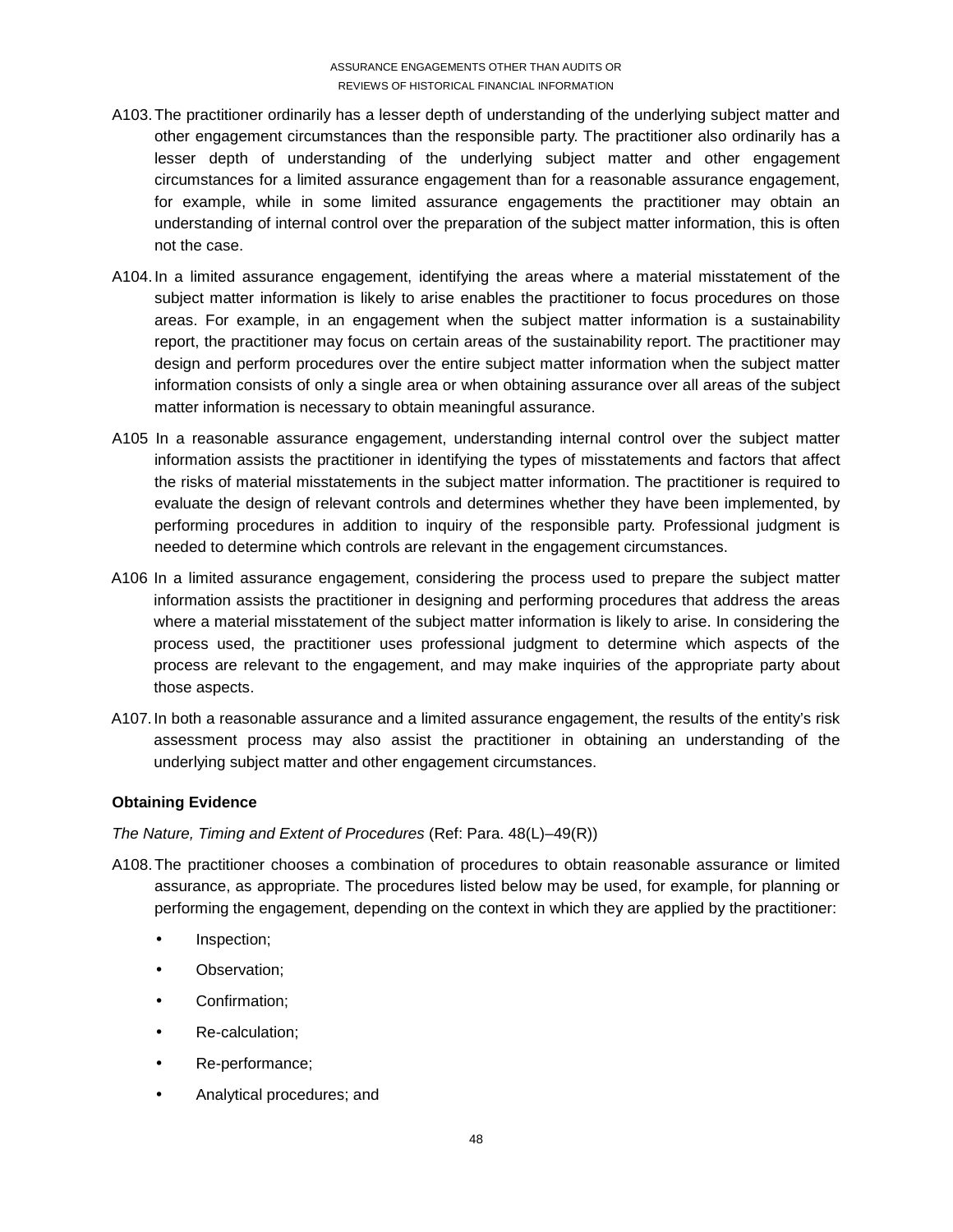Inquiry.

- A109.Factors that may affect the practitioner's selection of procedures include the nature of the underlying subject matter; the level of assurance to be obtained; and the information needs of the intended users and the engaging party, including relevant time and cost constraints.
- A110.In some cases, a subject matter-specific ISAE may include requirements that affect the nature, timing and extent of procedures. For example, a subject matter-specific ISAE may describe the nature or extent of particular procedures to be performed or the level of assurance expected to be obtained in a particular type of engagement. Even in such cases, determining the exact nature, timing and extent of procedures is a matter of professional judgment and will vary from one engagement to the next.
- A111. In some engagements, the practitioner may not identify any areas where a material misstatement of the subject matter information is likely to arise. Irrespective of whether any such areas have been identified, the practitioner designs and performs procedures to obtain a meaningful level of assurance.
- A112.An assurance engagement is an iterative process, and information may come to the practitioner's attention that differs significantly from that on which the determination of planned procedures was based. As the practitioner performs planned procedures, the evidence obtained may cause the practitioner to perform additional procedures. Such procedures may include asking the measurer or evaluator to examine the matter identified by the practitioner, and to make adjustments to the subject matter information if appropriate.

# *Determining Whether Additional Procedures Are Necessary in a Limited Assurance Engagement* (Ref: Para. 49L)

- A113.The practitioner may become aware of misstatements that are, after applying professional judgment, clearly not indicative of the existence of material misstatements. The following examples illustrate when additional procedures may not be needed because, in the practitioner's professional judgment, the identified misstatements are clearly not indicative of the existence of material misstatements:
	- If materiality is 10,000 units, and the practitioner judges that a potential error of 100 units may exist, then additional procedures would not generally be required, unless there are other qualitative factors that need to be considered, because the risk of a material misstatement is likely to be acceptable in the engagement circumstances.
	- If, in performing a set of procedures over an area where material misstatements are likely, a response to one inquiry among many was not as expected, additional procedures may not be needed if the risk of a material misstatement is, nevertheless, at a level that is acceptable in the circumstances of the engagement in light of the results of other procedures.
- A114. The practitioner may become aware of a matter(s) that causes the practitioner to believe that the subject matter information may be materially misstated. The following examples illustrate when additional procedures may be needed as the identified misstatements indicate that the subject matter information may be materially misstated:
	- When performing analytical procedures, the practitioner may identify a fluctuation or relationship that is inconsistent with other relevant information or that differs significantly from expected amounts or ratios.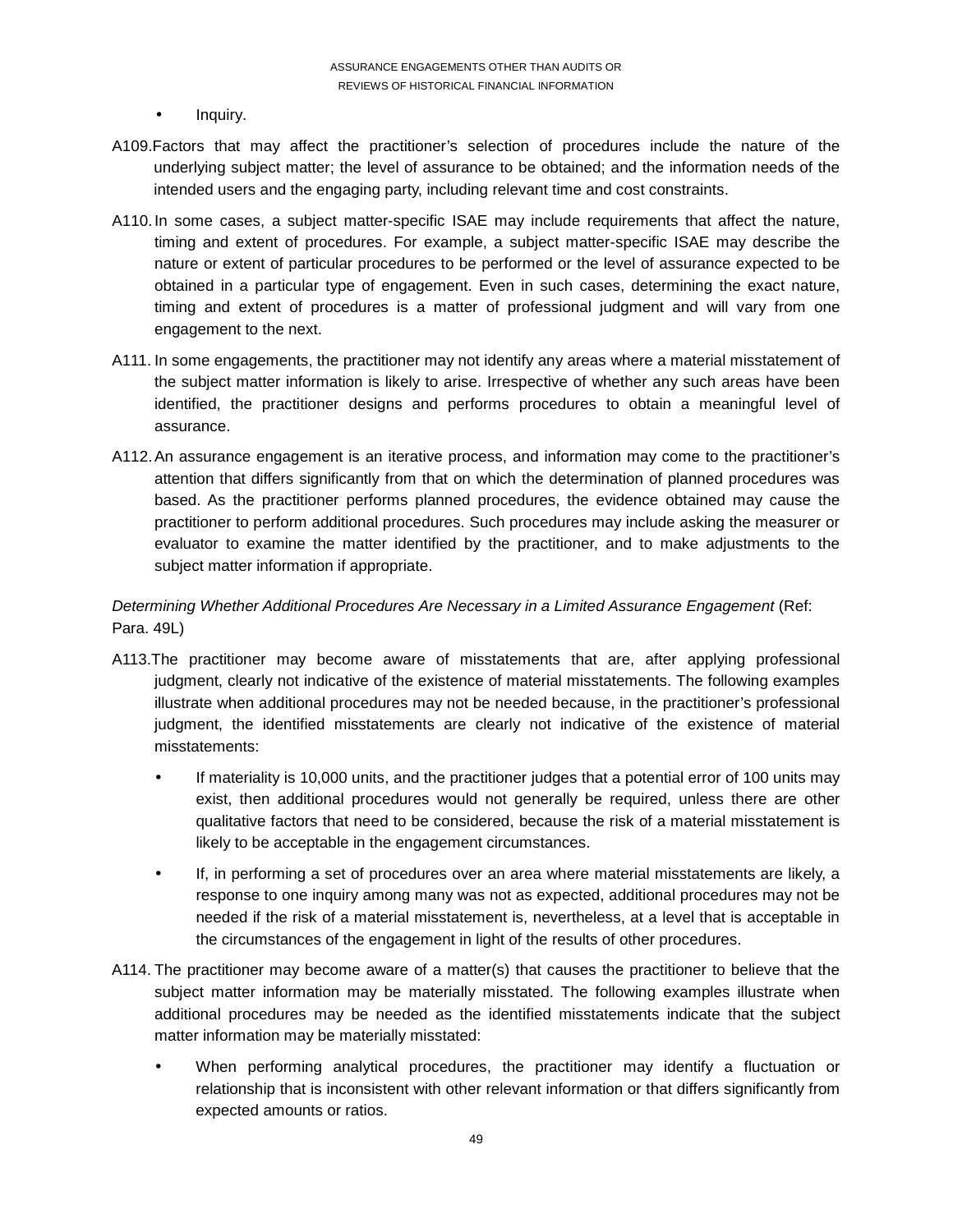- The practitioner may become aware of a potential material misstatement from reviewing external sources.
- If the applicable criteria permit a 10% error rate and, based on a particular test, the practitioner discovered a 9% error rate, then additional procedures may be needed because the risk of a material misstatement may not be acceptable in the engagement circumstances.
- If the results of analytical procedures are within expectations but are, nevertheless, close to exceeding the expected value, then additional procedures may be needed because the risk of a material misstatement may not be acceptable in the engagement circumstances.
- A115. If, in the case of a limited assurance engagement, a matter(s) comes to the practitioner's attention that causes the practitioner to believe the subject matter information may be materially misstated, the practitioner is required by paragraph 49L to design and perform additional procedures. Additional procedures may include, for example, inquiring of the appropriate party(ies) or performing other procedures as appropriate in the circumstances.
- A116. If, having performed the additional procedures required by paragraph 49L, the practitioner is not able to obtain sufficient appropriate evidence to either conclude that the matter(s) is not likely to cause the subject matter information to be materially misstated or determine that it does cause the subject matter information to be materially misstated, a scope limitation exists and paragraph 66 applies.
- A117. The practitioner's judgment about the nature, timing and extent of additional procedures that are needed to obtain evidence to either conclude that a material misstatement is not likely, or determine that a material misstatement exists, is, for example, guided by:
	- Information obtained from the practitioner's evaluation of the results of the procedures  $\mathcal{L}^{\mathcal{L}}$ already performed;
	- The practitioner's updated understanding of the underlying subject matter and other engagement circumstances obtained throughout the course of the engagement; and
	- The practitioner's view on the persuasiveness of evidence needed to address the matter that  $\mathbf{r}$ causes the practitioner to believe that the subject matter information may be materially misstated.

#### *Accumulating Uncorrected Misstatements* (Ref: Para. 51, 65)

- A118. Uncorrected misstatements are accumulated during the engagement (see paragraph 50) for the purpose of evaluating whether, individually or in aggregate, they are material when forming the practitioner's conclusion.
- A119.The practitioner may designate an amount below which misstatements would be clearly trivial and would not need to be accumulated because the practitioner expects that the accumulation of such amounts clearly would not have a material effect on the subject matter information. "Clearly trivial" is not another expression for "not material." Matters that are clearly trivial will be of a wholly different (smaller) order of magnitude than materiality determined in accordance with paragraph 44, and will be matters that are clearly inconsequential, whether taken individually or in aggregate and whether judged by any criteria of size, nature or circumstances. When there is any uncertainty about whether one or more items are clearly trivial, the matter is considered not to be clearly trivial.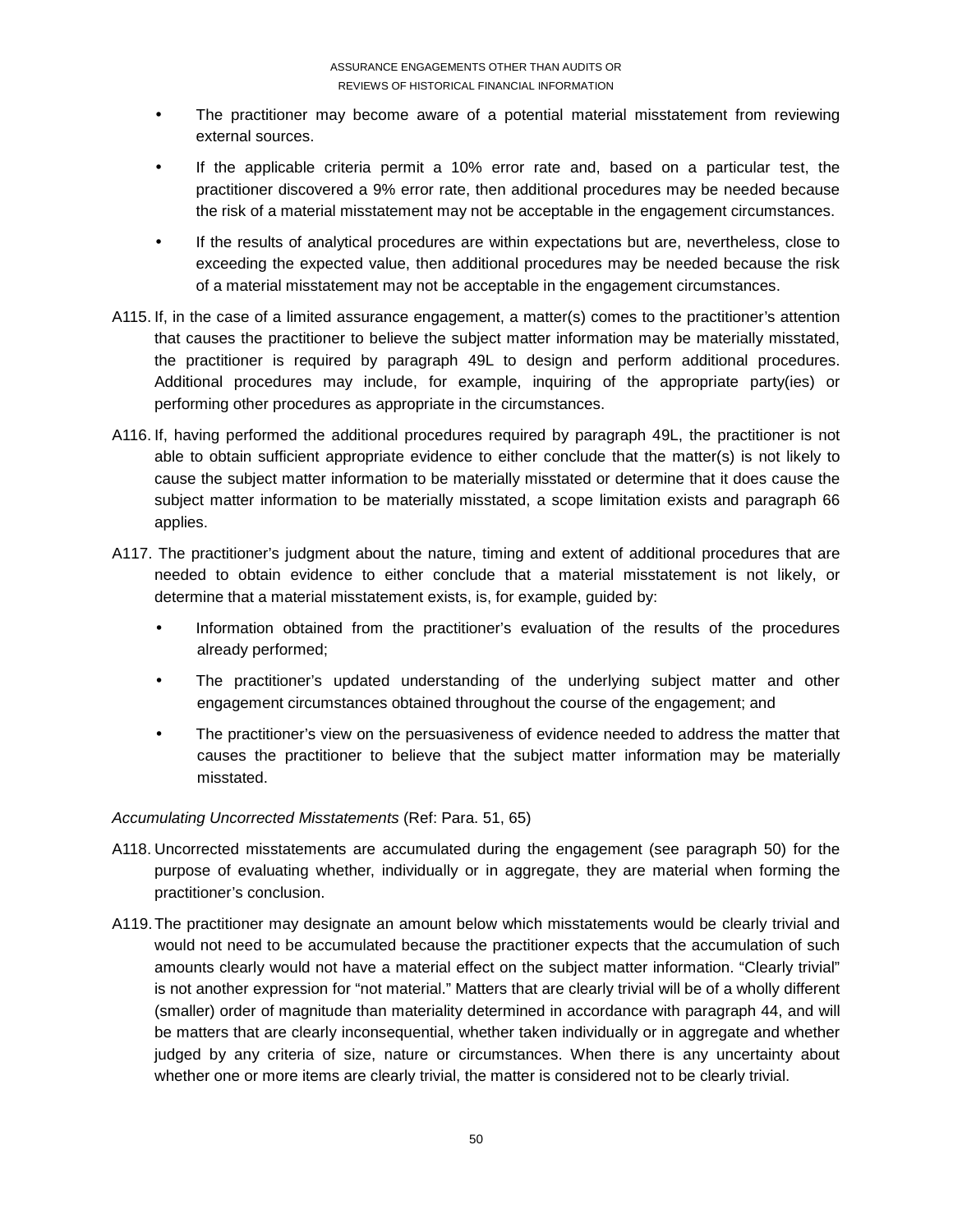*Considerations When a Practitioner's Expert Is Involved on the Engagement*

Nature, Timing and Extent of Procedures (Ref: Para. 52)

- A120.The following matters are often relevant when determining the nature, timing and extent of procedures with respect to the work of a practitioner's expert when some of the assurance work is performed by one or more practitioner's expert (see paragraph A70):
	- (a) The significance of that expert's work in the context of the engagement (see also paragraphs A121–A122);
	- (b) The nature of the matter to which that expert's work relates;
	- (c) The risks of material misstatement in the matter to which that expert's work relates;
	- (d) The practitioner's knowledge of and experience with previous work performed by that expert; and
	- (e) Whether that expert is subject to the practitioner's firm's quality control policies and procedures (see also paragraphs A123–A124).

Integrating the work of a practitioner's expert

- A121.Assurance engagements may be performed on a wide range of underlying subject matters that require specialized skills and knowledge beyond those possessed by the engagement partner and other members of the engagement team and for which the work of a practitioner's expert is used. In some situations, the practitioner's expert will be consulted to provide advice on an individual matter, but the greater the significance of the practitioner's expert's work in the context of the engagement, the more likely it is that expert will work as part of a multi-disciplinary team comprising subject matter experts and other assurance personnel. The more that expert's work is integrated in nature, timing and extent with the overall work effort, the more important effective two-way communication is between the practitioner's expert and other assurance personnel. Effective two-way communication facilitates the proper integration of the expert's work with the work of others on the engagement.
- A122.As noted in paragraph A71, when the work of a practitioner's expert is to be used, it may be appropriate to perform some of the procedures required by paragraph 52 at the engagement acceptance or continuance stage. This is particularly so when the work of the practitioner's expert will be fully integrated with the work of other assurance personnel and when the work of the practitioner's expert is to be used in the early stages of the engagement, for example during initial planning and risk assessment.

The practitioner's firm's quality control policies and procedures

A123.A practitioner's internal expert may be a partner or staff, including temporary staff, of the practitioner's firm, and therefore subject to the quality control policies and procedures of that firm in accordance with ISQC 1 or other professional requirements, or requirements in law or regulation, that are at least as demanding as ISQC 1. Alternatively, a practitioner's internal expert may be a partner or staff, including temporary staff, of a network firm, which may share common quality control policies and procedures with the practitioner's firm. A practitioner's external expert is not a member of the engagement team and is not subject to quality control policies and procedures in accordance with ISQC 1.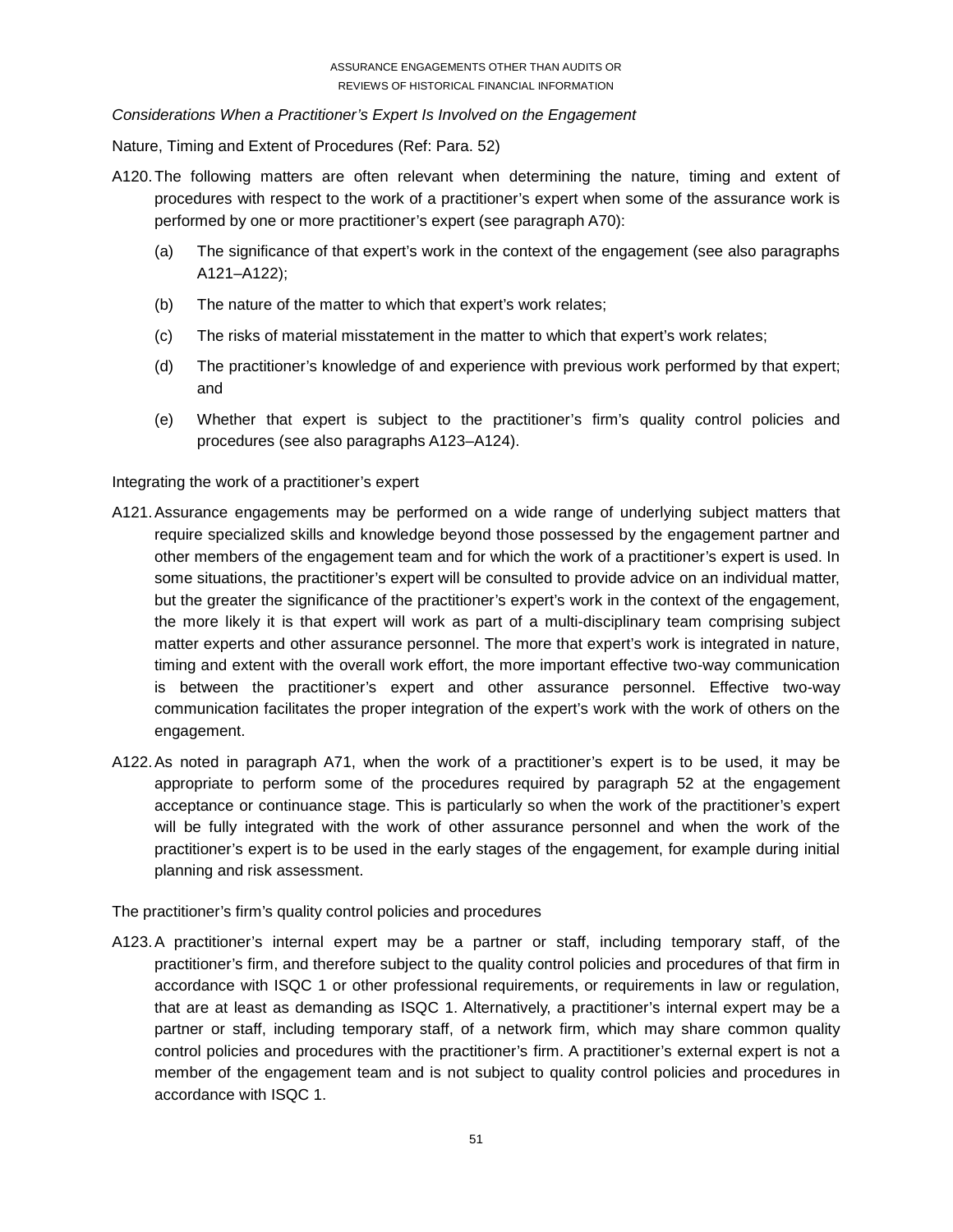- A124.Engagement teams are entitled to rely on the firm's system of quality control, unless information provided by the firm or other parties suggests otherwise. The extent of that reliance will vary with the circumstances, and may affect the nature, timing and extent of the practitioner's procedures with respect to such matters as:
	- Competence and capabilities, through recruitment and training programs.
	- The practitioner's evaluation of the objectivity of the practitioner's expert. Practitioner's internal experts are subject to relevant ethical requirements, including those pertaining to independence.
	- The practitioner's evaluation of the adequacy of the practitioner's expert's work. For example, the firm's training programs may provide the practitioner's internal experts with an appropriate understanding of the interrelationship of their expertise with the evidence gathering process. Reliance on such training and other firm processes, such as protocols for scoping the work of the practitioner's internal experts, may affect the nature, timing and extent of the practitioner's procedures to evaluate the adequacy of the practitioner's expert's work.
	- Adherence to regulatory and legal requirements, through monitoring processes.
	- Agreement with the practitioner's expert.
		- Such reliance does not reduce the practitioner's responsibility to meet the requirements of this ISAE.

The Competence, Capabilities and Objectivity of the Practitioner's Expert (Ref: Para. 52(a))

- A125.Information regarding the competence, capabilities and objectivity of a practitioner's expert may come from a variety of sources, such as:
	- Personal experience with previous work of that expert.
	- Discussions with that expert.
	- Discussions with other practitioners or others who are familiar with that expert's work.  $\mathcal{L}^{\mathcal{L}}$
	- Knowledge of that expert's qualifications, membership of a professional body or industry association, license to practice, or other forms of external recognition.
	- Published papers or books written by that expert.
	- The firm's quality control policies and procedures (see also paragraphs A123–A124).  $\mathbf{r}$
- A126.While practitioner's experts do not require the same proficiency as the practitioner in performing all aspects of an assurance engagement, a practitioner's expert whose work is used may need a sufficient understanding of relevant ISAEs to enable that expert to relate the work assigned to them to the engagement objective.
- A127. The evaluation of the significance of threats to objectivity and of whether there is a need for safeguards may depend upon the role of the practitioner's expert and the significance of the expert's work in the context of the engagement. There may be some circumstances in which safeguards cannot reduce threats to an acceptable level, for example, if a proposed practitioner's expert is an individual who has played a significant role in preparing the subject matter information.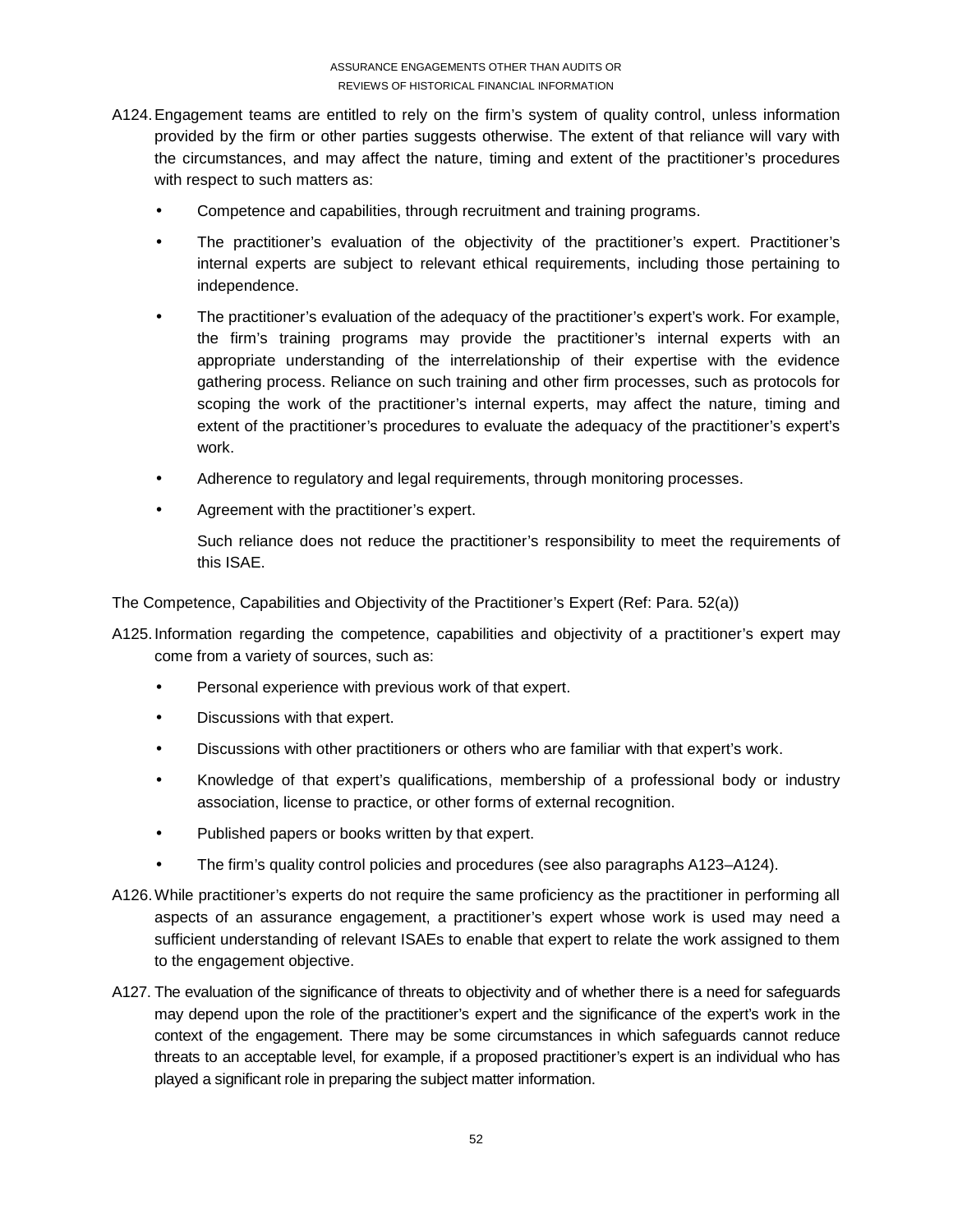A128. When evaluating the objectivity of a practitioner's external expert, it may be relevant to:

- Inquire of the appropriate party(ies) about any known interests or relationships that the appropriate party(ies) has with the practitioner's external expert that may affect that expert's objectivity.
- Discuss with that expert any applicable safeguards, including any professional requirements that apply to that expert, and evaluate whether the safeguards are adequate to reduce threats to an acceptable level. Interests and relationships that it may be relevant to discuss with the practitioner's expert include:
	- o Financial interests.
	- o Business and personal relationships.
	- o Provision of other services by the expert, including by the organization in the case of an external expert that is an organization.

In some cases, it may also be appropriate for the practitioner to obtain a written representation from the practitioner's external expert about any interests or relationships with the appropriate party(ies) of which that expert is aware.

Obtaining an Understanding of the Field of Expertise of the Practitioner's Expert (Ref: Para. 52(b))

- A129.Having a sufficient understanding of the field of expertise of the practitioner's expert enables the practitioner to:
	- (a) Agree with the practitioner's expert the nature, scope and objectives of that expert's work for the practitioner's purposes; and
	- (b) Evaluate the adequacy of that work for the practitioner's purposes.

A130.Aspects of the practitioner's expert's field relevant to the practitioner's understanding may include:

- Whether that expert's field has areas of specialty within it that are relevant to the engagement.
- Whether any professional or other standards and regulatory or legal requirements apply.
- What assumptions and methods, including models where applicable, are used by the  $\sim$ practitioner's expert, and whether they are generally accepted within that expert's field and appropriate in the circumstances of the engagement.
- The nature of internal and external data or information the practitioner's expert uses.  $\mathbf{r}$

Agreement with the Practitioner's Expert (Ref: Para. 52(c))

- A131.It may be appropriate for the practitioner's agreement with the practitioner's expert to also include matters such as the following:
	- (a) The respective roles and responsibilities of the practitioner and that expert;
	- (b) The nature, timing and extent of communication between the practitioner and that expert, including the form of any report to be provided by that expert; and
	- (c) The need for the practitioner's expert to observe confidentiality requirements.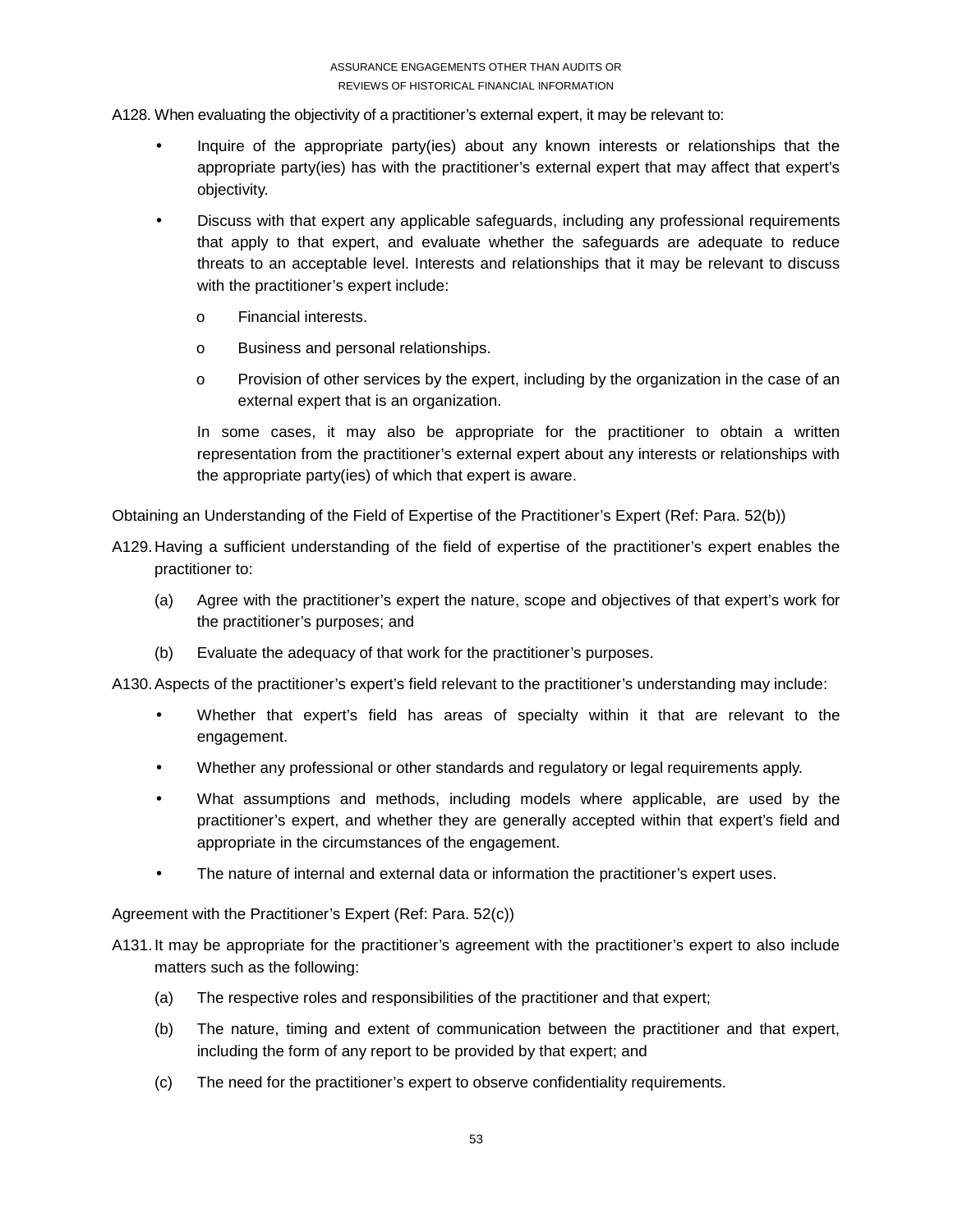A132.The matters noted in paragraph A124 may affect the level of detail and formality of the agreement between the practitioner and the practitioner's expert, including whether it is appropriate that the agreement be in writing. The agreement between the practitioner and a practitioner's external expert is often in the form of an engagement letter.

Evaluating the Adequacy of the Practitioner's Expert's Work (Ref: Para. 52(d))

- A133.The following matters may be relevant when evaluating the adequacy of the practitioner's expert's work for the practitioner's purposes:
	- (a) The relevance and reasonableness of that expert's findings or conclusions, and their consistency with other evidence;
	- (b) If that expert's work involves use of significant assumptions and methods, the relevance and reasonableness of those assumptions and methods in the circumstances; and
	- (c) If that expert's work involves the use of source data that is significant to that expert's work, the relevance, completeness, and accuracy of that source data.
- A134.If the practitioner determines that the work of the practitioner's expert is not adequate for the practitioner's purposes, options available to the practitioner include:
	- (a) Agreeing with that expert on the nature and extent of further work to be performed by that expert; or
	- (b) Performing additional procedures appropriate to the circumstances.

## *Work Performed by Another Practitioner, a Responsible Party's or Measurer's or Evaluator's Expert or an Internal Auditor* (Ref: Para. 53–55)

A135.While paragraphs A120–A134 have been written in the context of using work performed by a practitioner's expert, they may also provide helpful guidance with respect to using work performed by another practitioner, a responsible party's or measurer's or evaluator's expert, or an internal auditor.

#### *Written Representations* (Ref: Para. 56)

- A136.Written confirmation of oral representations reduces the possibility of misunderstandings between the practitioner and the appropriate party(ies). The person(s) from whom the practitioner requests written representations will ordinarily be a member of senior management or those charged with governance depending on, for example, the management and governance structure of the appropriate party(ies), which may vary by jurisdiction and by entity, reflecting influences such as different cultural and legal backgrounds, and size and ownership characteristics.
- A137.Other written representations requested may include the following:
	- Whether the appropriate party(ies) believes the effects of uncorrected misstatements are immaterial, individually and in aggregate, to the subject matter information. A summary of such items is ordinarily included in or attached to the written representation;
	- That significant assumptions used in making any material estimates are reasonable;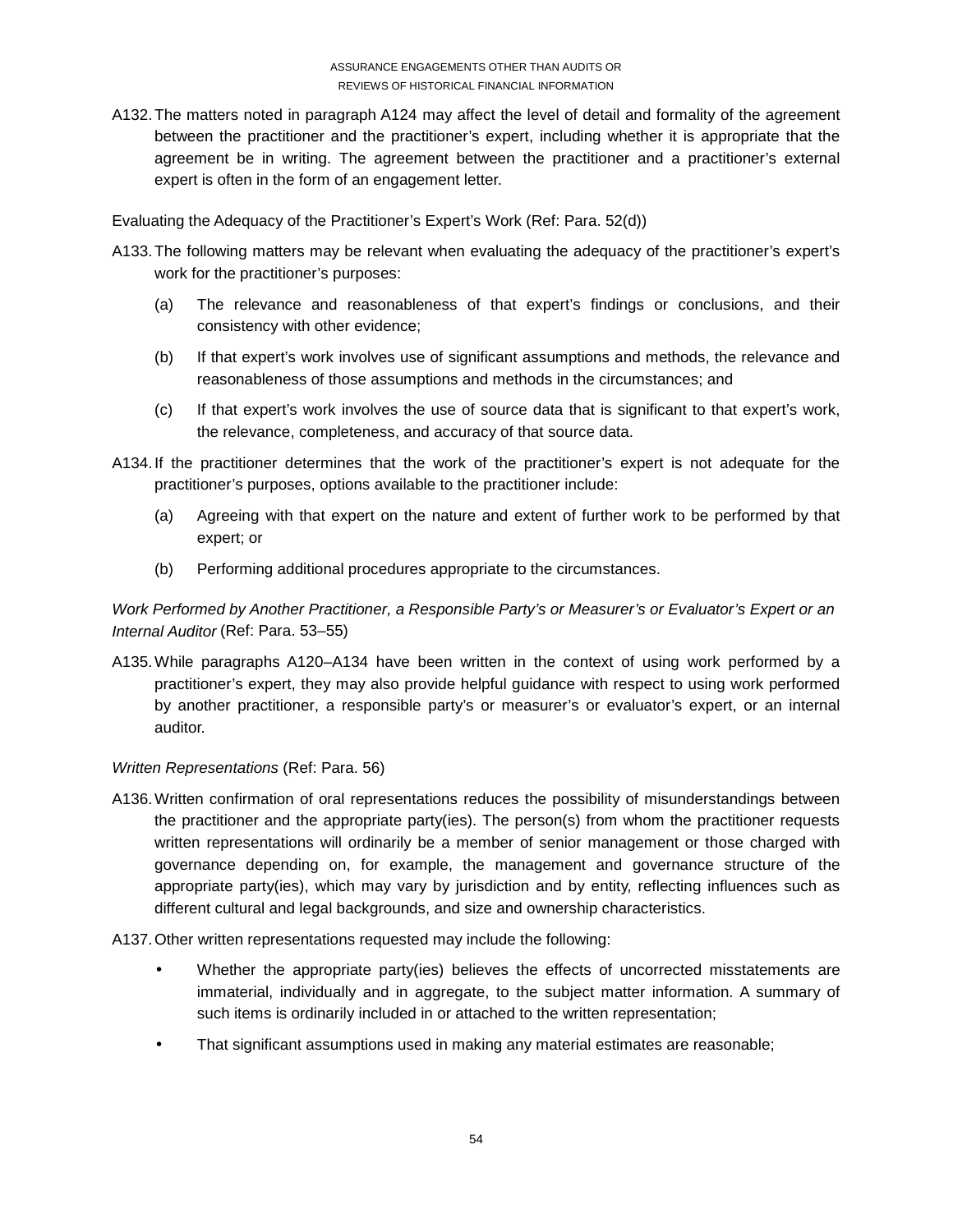- That the appropriate party(ies) has communicated to the practitioner all deficiencies in internal control relevant to the engagement that are not clearly trivial and inconsequential of which the appropriate party(ies) is aware; and
- When the responsible party is different from the measurer or evaluator, that the responsible party acknowledges responsibility for the underlying subject matter.
- A138.Representations by the appropriate party(ies) cannot replace other evidence the practitioner could reasonably expect to be available. Although written representations provide necessary evidence, they do not provide sufficient appropriate evidence on their own about any of the matters with which they deal. Furthermore, the fact that the practitioner has received reliable written representations does not affect the nature or extent of other evidence that the practitioner obtains.

Requested Written Representations Not Provided or Not Reliable (Ref: Para. 60)

- A139.Circumstances in which the practitioner may not be able to obtain requested written representations include, for example, when:
	- The responsible party contracts a third party to perform the relevant measurement or evaluation and later engages the practitioner to undertake an assurance engagement on the resultant subject matter information. In some such cases, for example where the responsible party has an ongoing relationship with the measurer or evaluator, the responsible party may be able to arrange for the measurer or evaluator to provide requested written representations, or the responsible party may be in a position to provide such representations if the responsible party has a reasonable basis for doing so, but in other cases this may not be so.
	- An intended user engages the practitioner to undertake an assurance engagement on publicly available information but does not have a relationship with the responsible party of the kind necessary to ensure that party responds to the practitioner's request for a written representation.
	- The assurance engagement is undertaken against the wishes of the measurer or evaluator. This may be the case when, for example, the engagement is undertaken pursuant to a court order, or a public sector practitioner is required by the legislature or other competent authority to undertake a particular engagement.

In these or similar circumstances, the practitioner may not have access to the evidence needed to support the practitioner's conclusion. If this is the case paragraph 66 of this ISAE applies.

#### **Subsequent Events** (Ref: Para. 61)

- A140.Consideration of subsequent events in some assurance engagements may not be relevant because of the nature of the underlying subject matter. For example, when the engagement requires a conclusion about the accuracy of a statistical return at a point in time, events occurring between that point in time and the date of the assurance report may not affect the conclusion or require disclosure in the return or the assurance report.
- A141.As noted in paragraph 61, the practitioner has no responsibility to perform any procedures regarding the subject matter information after the date of the practitioner's report. However, if, after the date of the practitioner's report, a fact becomes known to the practitioner that, had it been known to the practitioner at the date of the practitioner's report, may have caused the practitioner to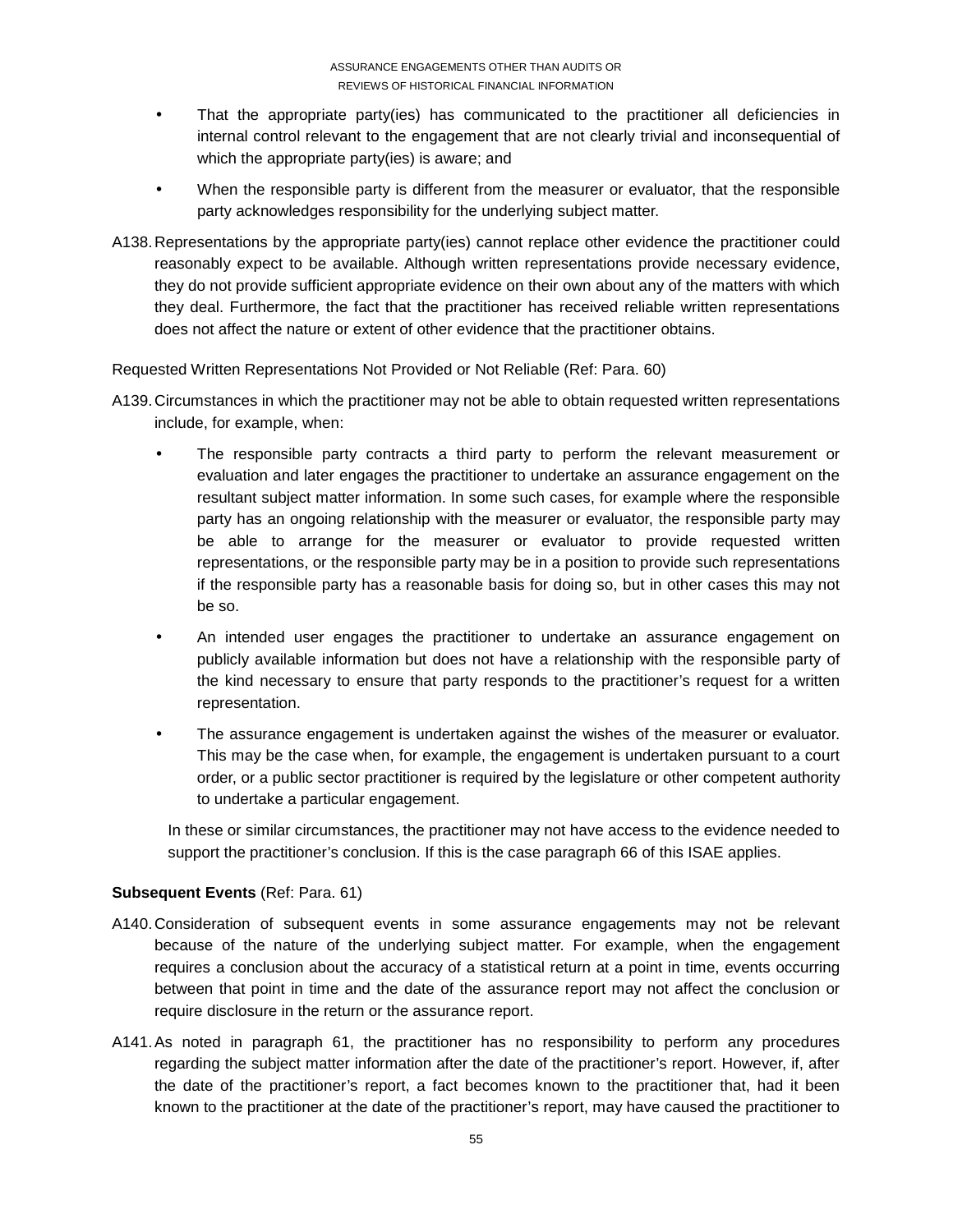amend the report, the practitioner may need to discuss the matter with the appropriate party(ies) or take other action as appropriate in the circumstances.

#### **Other Information** (Ref: Para. 62)

- A142.Further actions that may be appropriate if the practitioner identifies a material inconsistency or becomes aware of a material misstatement of fact include, for example:
	- Requesting the appropriate party(ies) to consult with a qualified third party, such as the appropriate party(ies)'s legal counsel.
	- Obtaining legal advice about the consequences of different courses of action.
	- Communicating with third parties (for example, a regulator).
	- Withholding the assurance report.
	- Withdrawing from the engagement, where withdrawal is possible under applicable law or regulation.
	- Describing the material inconsistency in the assurance report.

#### **Description of Applicable Criteria** (Ref: Para. 63)

- A143.The description of the applicable criteria advises intended users of the framework on which the subject matter information is based, and is particularly important when there are significant differences between various criteria regarding how particular matters may be treated in the subject matter information.
- A144.A description that the subject matter information is prepared in accordance with particular applicable criteria is appropriate only if the subject matter information complies with all relevant requirements of those applicable criteria that are effective.
- A145.A description of the applicable criteria that contains imprecise qualifying or limiting language (for example, "the subject matter information is in substantial compliance with the requirements of XYZ") is not an adequate description as it may mislead users of the subject matter information.

#### **Forming the Assurance Conclusion**

#### *Sufficiency and Appropriateness of Evidence* (Ref: Para. 12(i), 64)

A146.Evidence is necessary to support the practitioner's conclusion and assurance report. It is cumulative in nature and is primarily obtained from procedures performed during the course of the engagement. It may, however, also include information obtained from other sources such as previous engagements (provided the practitioner has determined whether changes have occurred since the previous engagement that may affect its relevance to the current engagement) or a firm's quality control procedures for client acceptance and continuance. Evidence may come from sources inside and outside the appropriate party(ies). Also, information that may be used as evidence may have been prepared by an expert employed or engaged by the appropriate party(ies). Evidence comprises both information that supports and corroborates aspects of the subject matter information, and any information that contradicts aspects of the subject matter information. In addition, in some cases, the absence of information (for example, refusal by the appropriate party(ies) to provide a requested representation) is used by the practitioner, and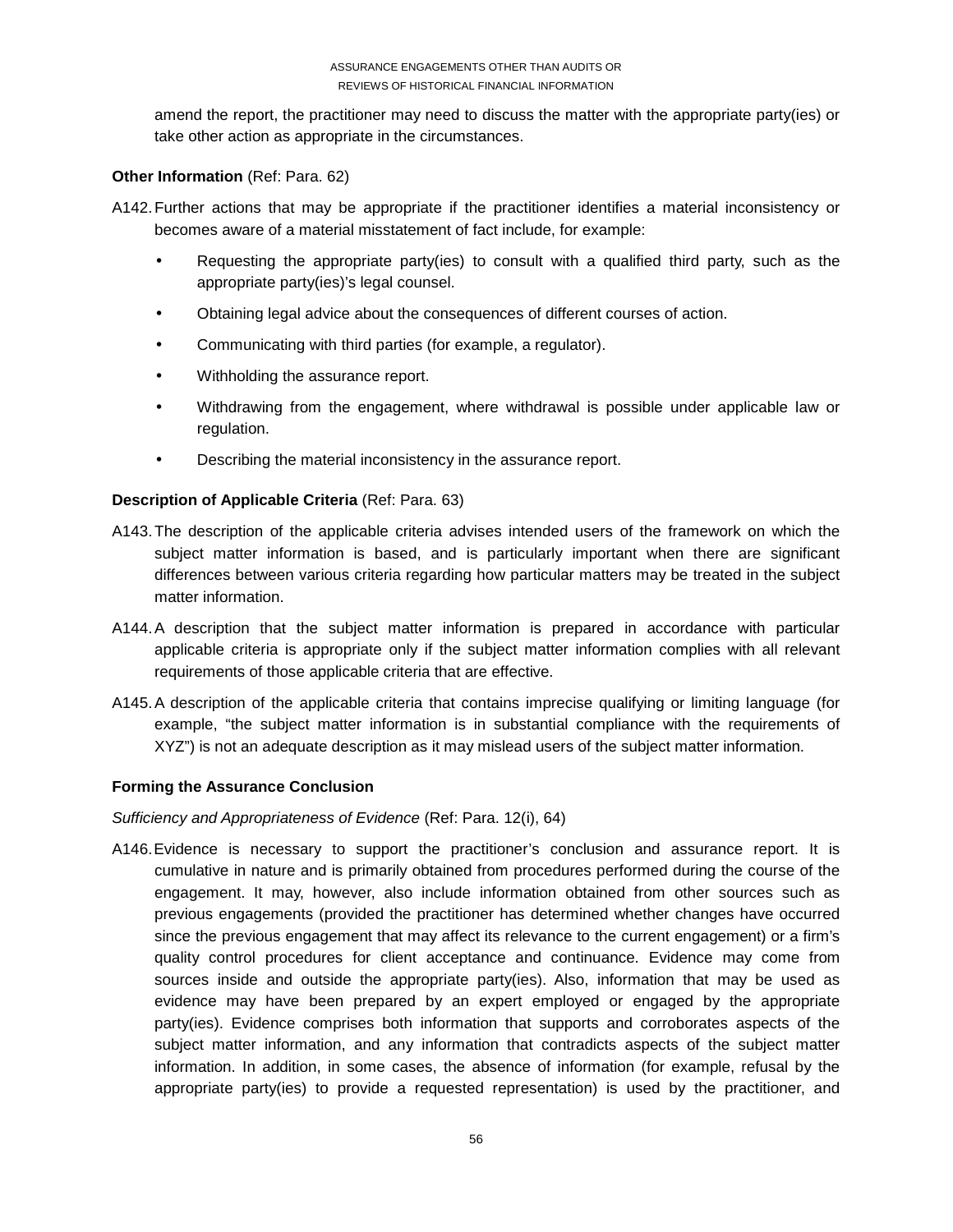therefore, also constitutes evidence. Most of the practitioner's work in forming the assurance conclusion consists of obtaining and evaluating evidence.

- A147.The sufficiency and appropriateness of evidence are interrelated. Sufficiency is the measure of the quantity of evidence. The quantity of evidence needed is affected by the risks of the subject matter information being materially misstated (the higher the risks, the more evidence is likely to be required) and also by the quality of such evidence (the higher the quality, the less may be required). Obtaining more evidence, however, may not compensate for its poor quality.
- A148.Appropriateness is the measure of the quality of evidence; that is, its relevance and its reliability in providing support for the practitioner's conclusion. The reliability of evidence is influenced by its source and by its nature, and is dependent on the individual circumstances under which it is obtained. Generalizations about the reliability of various kinds of evidence can be made; however, such generalizations are subject to important exceptions. Even when evidence is obtained from sources external to the appropriate party(ies), circumstances may exist that could affect its reliability. For example, evidence obtained from an external source may not be reliable if the source is not knowledgeable or objective. While recognizing that exceptions may exist, the following generalizations about the reliability of evidence may be useful:
	- Evidence is more reliable when it is obtained from sources outside the appropriate party(ies).
	- Evidence that is generated internally is more reliable when the related controls are effective.
	- Evidence obtained directly by the practitioner (for example, observation of the application of a control) is more reliable than evidence obtained indirectly or by inference (for example, inquiry about the application of a control).
	- Evidence is more reliable when it exists in documentary form, whether paper, electronic, or other media (for example, a contemporaneously written record of a meeting is ordinarily more reliable than a subsequent oral representation of what was discussed).
- A149.The practitioner ordinarily obtains more assurance from consistent evidence obtained from different sources or of a different nature than from items of evidence considered individually. In addition, obtaining evidence from different sources or of a different nature may indicate that an individual item of evidence is not reliable. For example, corroborating information obtained from a source independent of the appropriate party(ies) may increase the assurance the practitioner obtains from a representation from the appropriate party(ies). Conversely, when evidence obtained from one source is inconsistent with that obtained from another, the practitioner determines what additional procedures are necessary to resolve the inconsistency.
- A150.In terms of obtaining sufficient appropriate evidence, it is generally more difficult to obtain assurance about subject matter information covering a period than about subject matter information at a point in time. In addition, conclusions provided on processes ordinarily are limited to the period covered by the engagement; the practitioner provides no conclusion about whether the process will continue to function in the specified manner in the future.
- A151.Whether sufficient appropriate evidence has been obtained on which to base the practitioner's conclusion is a matter of professional judgment.
- A152. In some circumstances, the practitioner may not have obtained the sufficiency or appropriateness of evidence that the practitioner had expected to obtain through the planned procedures. In these circumstances, the practitioner considers that the evidence obtained from the procedures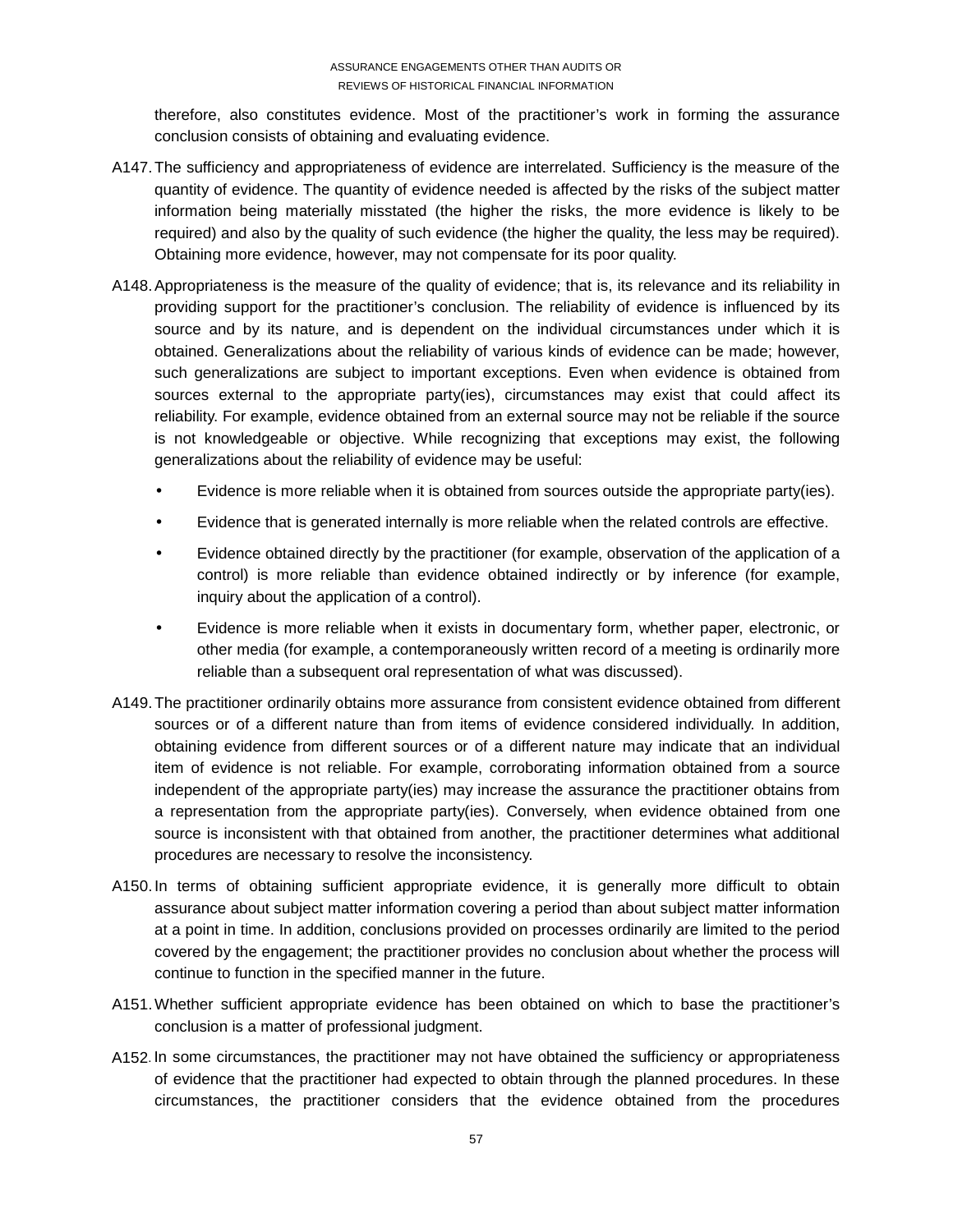performed is not sufficient and appropriate to be able to form a conclusion on the subject matter information. The practitioner may:

- Extend the work performed; or ÷.
- Perform other procedures judged by the practitioner to be necessary in the circumstances.  $\mathbf{r}$

Where neither of these is practicable in the circumstances, the practitioner will not be able to obtain sufficient appropriate evidence to be able to form a conclusion. This situation may arise even though the practitioner has not become aware of a matter(s) that causes the practitioner to believe the subject matter information may be materially misstated, as addressed in paragraph 49L.

#### *Evaluating the Sufficiency and Appropriateness of Evidence* (Ref: Para. 65)

- A153.An assurance engagement is a cumulative and iterative process. As the practitioner performs planned procedures, the evidence obtained may cause the practitioner to change the nature, timing or extent of other planned procedures. Information may come to the practitioner's attention that differs significantly from that expected and upon which planned procedures were based. For example:
	- The extent of misstatements that the practitioner identifies may alter the practitioner's professional judgment about the reliability of particular sources of information.
	- The practitioner may become aware of discrepancies in relevant information, or inconsistent or missing evidence.
	- If analytical procedures were performed towards the end of the engagement, the results of those procedures may indicate a previously unrecognized risk of material misstatement.

In such circumstances, the practitioner may need to reevaluate the planned procedures.

- A154.The practitioner's professional judgment as to what constitutes sufficient appropriate evidence is influenced by such factors as the following:
	- Significance of a potential misstatement and the likelihood of its having a material effect, individually or when aggregated with other potential misstatements, on the subject matter information.
	- Effectiveness of the appropriate party(ies)'s responses to address the known risk of material misstatement.
	- Experience gained during previous assurance engagements with respect to similar potential misstatements.
	- Results of procedures performed, including whether such procedures identified specific misstatements.
	- Source and reliability of the available information.
	- Persuasiveness of the evidence.
	- Understanding of the appropriate party(ies) and its environment.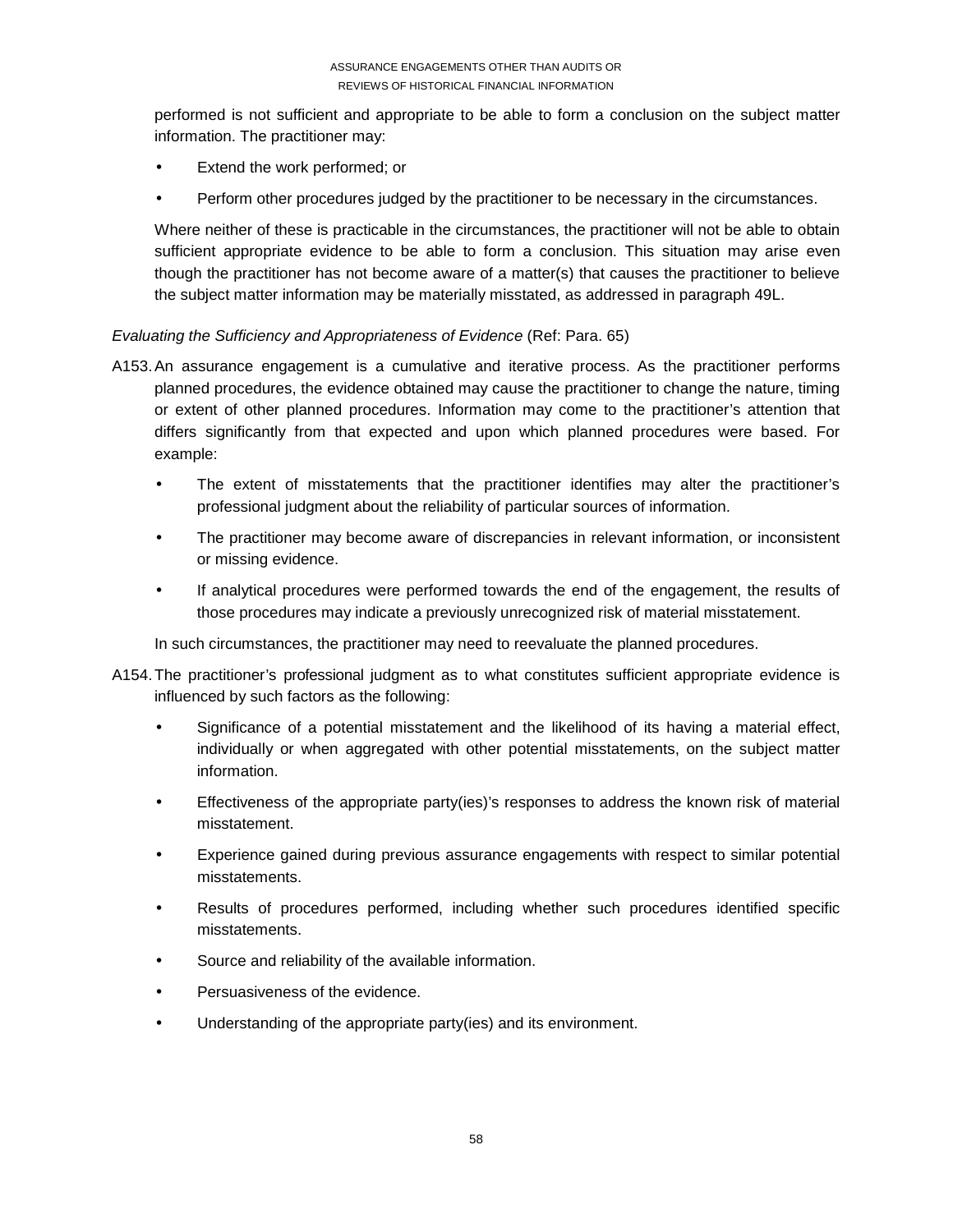Scope Limitations (Ref: Para. 26, 66)

A155.A scope limitation may arise from:

- (c) Circumstances beyond the control of the appropriate party(ies). For example, documentation the practitioner considers it necessary to inspect may have been accidentally destroyed;
- (d) Circumstances relating to the nature or timing of the practitioner's work. For example, a physical process the practitioner considers it necessary to observe may have occurred before the practitioner's engagement; or
- (e) Limitations imposed by the responsible party, the measurer or evaluator, or the engaging party on the practitioner who, for example, may prevent the practitioner from performing a procedure the practitioner considers to be necessary in the circumstances. Limitations of this kind may have other implications for the engagement, such as for the practitioner's consideration of engagement risk and engagement acceptance and continuance.
- A156.An inability to perform a specific procedure does not constitute a scope limitation if the practitioner is able to obtain sufficient appropriate evidence by performing alternative procedures.
- A157.The procedures performed in a limited assurance engagement are, by definition, limited compared with that necessary in a reasonable assurance engagement. Limitations known to exist prior to accepting a limited assurance engagement are a relevant consideration when establishing whether the preconditions for an assurance engagement are present, in particular, whether the engagement exhibits the characteristics of access to evidence (see paragraph 24b)(iv)) and a rational purpose (see paragraph 24(b)(vi)). If a further limitation is imposed by the appropriate party(ies) after a limited assurance engagement has been accepted, it may be appropriate to withdraw from the engagement, where withdrawal is possible under applicable law or regulation.

#### **Preparing the Assurance Report**

#### *Form of Assurance Report* (Ref: Para. 67–68)

- A158.Oral and other forms of expressing conclusions can be misunderstood without the support of a written report. For this reason, the practitioner does not report orally or by use of symbols without also providing a written assurance report that is readily available whenever the oral report is provided or the symbol is used. For example, a symbol could be hyperlinked to a written assurance report on the Internet.
- A159.This ISAE does not require a standardized format for reporting on all assurance engagements. Instead it identifies the basic elements the assurance report is to include. Assurance reports are tailored to the specific engagement circumstances. The practitioner may use headings, paragraph numbers, typographical devices, for example the bolding of text, and other mechanisms to enhance the clarity and readability of the assurance report.
- A160.The practitioner may choose a "short form" or "long form" style of reporting to facilitate effective communication to the intended users. "Short-form" reports ordinarily include only the basic elements. "Long-form" reports include other information and explanations that are not intended to affect the practitioner's conclusion. In addition to the basic elements, long-form reports may describe in detail the terms of the engagement, the applicable criteria being used, findings relating to particular aspects of the engagement, details of the qualifications and experience of the practitioner and others involved with the engagement, disclosure of materiality levels, and, in some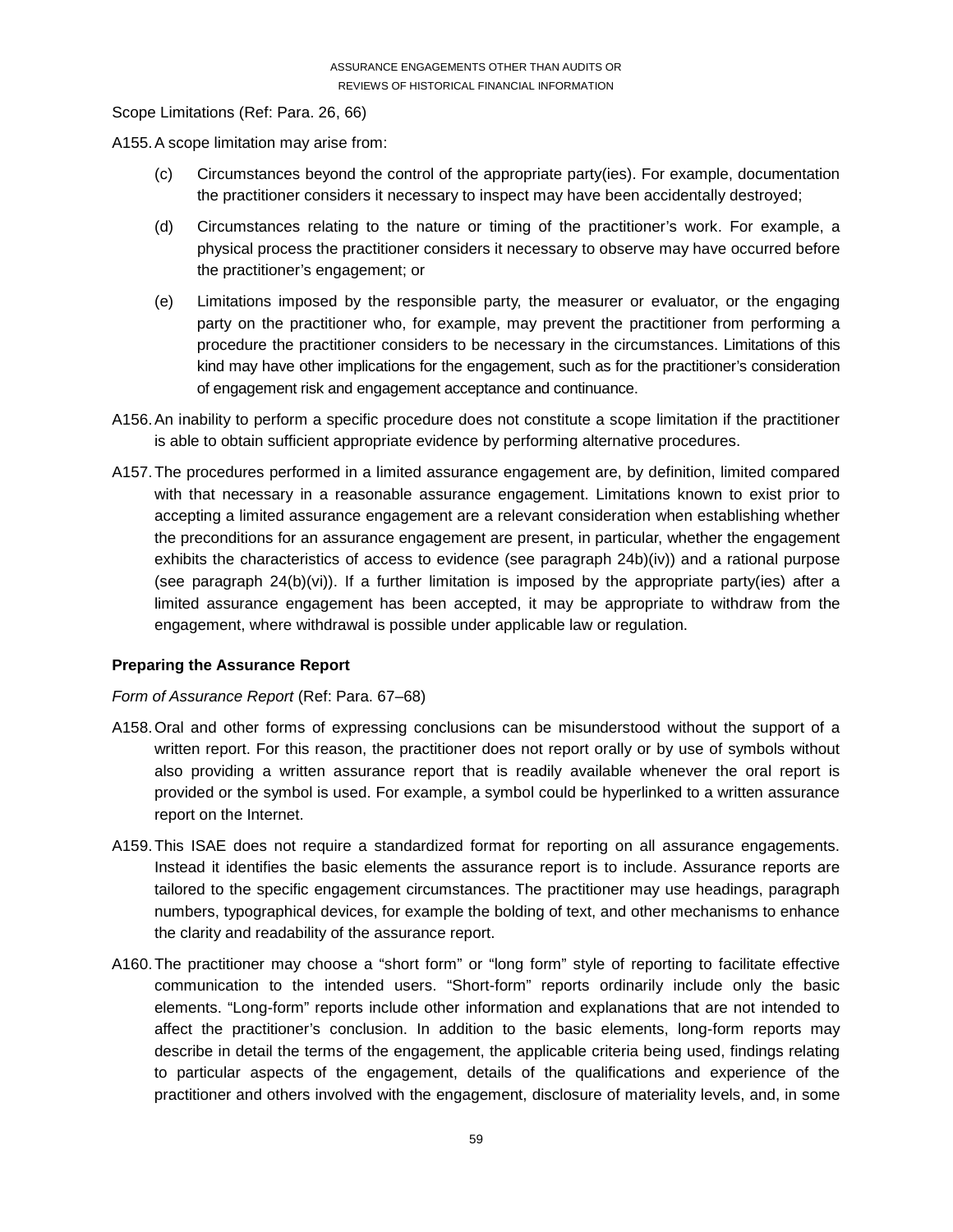cases, recommendations. The practitioner may find it helpful to consider the significance of providing such information to the information needs of the intended users. As required by paragraph 68, additional information is clearly separated from the practitioner's conclusion and phrased in such a manner so as make it clear that it is not intended to detract from that conclusion.

#### *Assurance Report Content*

Title (Ref: Para. 69(a))

A161.An appropriate title helps to identify the nature of the assurance report, and to distinguish it from reports issued by others, such as those who do not have to comply with the same ethical requirements as the practitioner.

Addressee (Ref: Para. 69(b))

A162.An addressee identifies the party or parties to whom the assurance report is directed. The assurance report is ordinarily addressed to the engaging party, but in some cases there may be other intended users.

Subject Matter Information and Underlying Subject Matter (Ref: Para. 69(c))

- A163.Identification and description of the subject matter information and, when appropriate, the underlying subject matter may include, for example:
	- The point in time or period of time to which the measurement or evaluation of the underlying subject matter relates.
	- Where applicable, the name of the responsible party or component of the responsible party to which the underlying subject matter relates.
	- An explanation of those characteristics of the underlying subject matter or the subject matter information of which the intended users should be aware, and how such characteristics may influence the precision of the measurement or evaluation of the underlying subject matter against the applicable criteria, or the persuasiveness of available evidence. For example:
		- The degree to which the subject matter information is qualitative versus quantitative, objective versus subjective, or historical versus prospective.
		- Changes in the underlying subject matter or other engagement circumstances that affect the comparability of the subject matter information from one period to the next.

#### Applicable Criteria (Ref: Para. 69(d))

- A164.The assurance report identifies the applicable criteria against which the underlying subject matter was measured or evaluated so the intended users can understand the basis for the practitioner's conclusion. The assurance report may include the applicable criteria, or refer to them if they are included in the subject matter information or if they are otherwise available from a readily accessible source. It may be relevant in the circumstances, to disclose:
	- The source of the applicable criteria, and whether or not the applicable criteria are embodied in law or regulation, or issued by authorized or recognized bodies of experts that follow a transparent due process, that is, whether they are established criteria in the context of the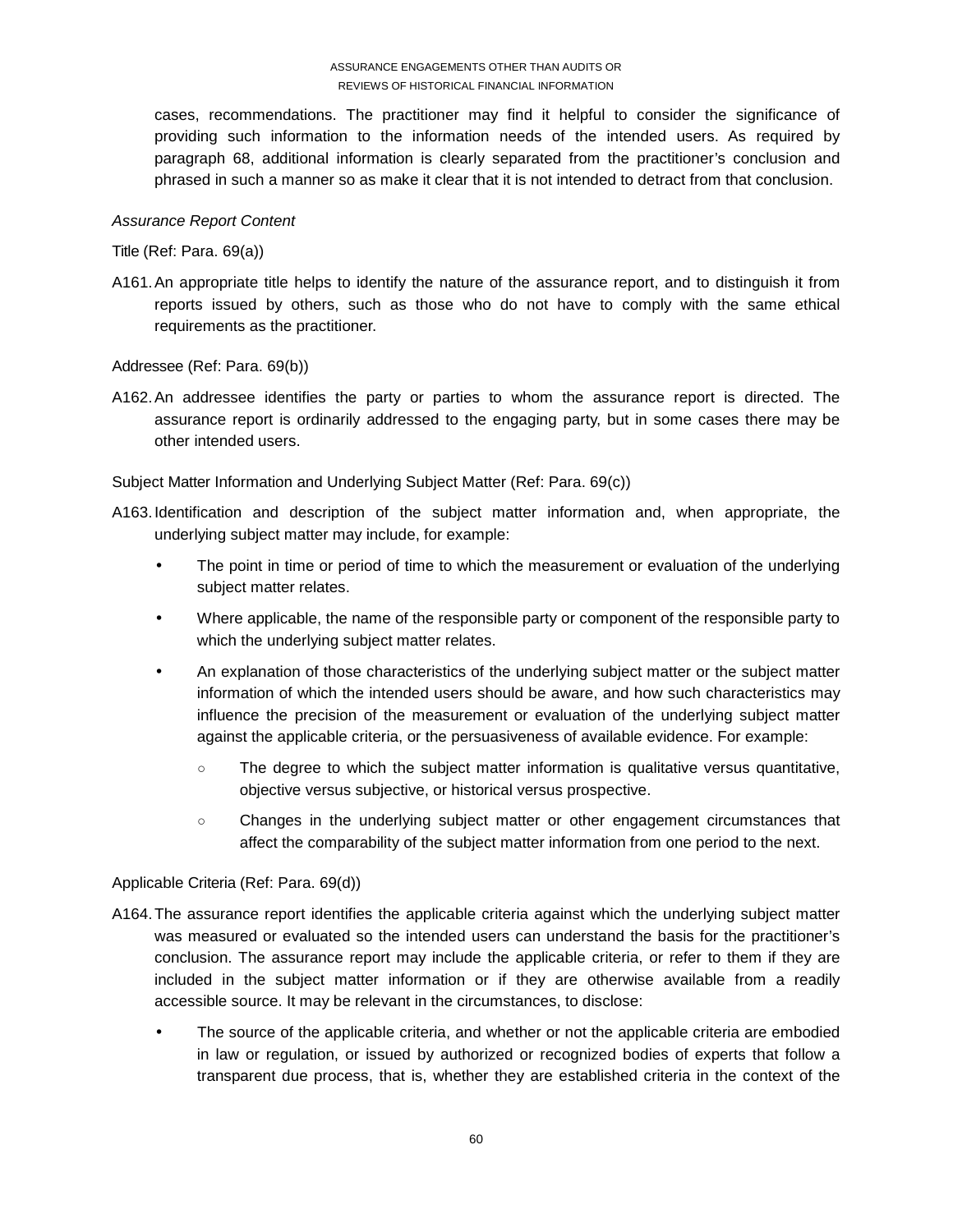underlying subject matter (and if they are not, a description of why they are considered suitable).

- Measurement or evaluation methods used when the applicable criteria allow for choice between a number of methods.
- Any significant interpretations made in applying the applicable criteria in the engagement circumstances.
- Whether there have been any changes in the measurement or evaluation methods used.  $\mathcal{L}^{\mathcal{L}}$

#### Inherent Limitations (Ref: Para. 69(e))

A165.While in some cases, inherent limitations can be expected to be well-understood by the intended users of an assurance report, in other cases it may be appropriate to make explicit reference to them in the assurance report. For example, in an assurance report related to the effectiveness of internal control, it may be appropriate to note that the historic evaluation of effectiveness is not relevant to future periods due to the risk that internal control may become inadequate because of changes in conditions, or that the degree of compliance with policies or procedures may deteriorate.

#### Specific Purpose (Ref: Para. 69(f))

- A166.In some cases the applicable criteria used to measure or evaluate the underlying subject matter may be designed for a specific purpose. For example, a regulator may require certain entities to use particular applicable criteria designed for regulatory purposes. To avoid misunderstandings, the practitioner alerts readers of the assurance report to this fact and that, therefore, the subject matter information may not be suitable for another purpose.
- A167.In addition to the alert required by paragraph 69(f), the practitioner may consider it appropriate to indicate that the assurance report is intended solely for specific users. Depending on the engagement circumstances, for example, the law or regulation of the particular jurisdiction, this may be achieved by restricting the distribution or use of the assurance report. While an assurance report may be restricted in this way, the absence of a restriction regarding a particular user or purpose does not itself indicate that a legal responsibility is owed by the practitioner in relation to that user or for that purpose. Whether a legal responsibility is owed will depend on the legal circumstances of each case and the relevant jurisdiction.

#### Relative Responsibilities (Ref: Para. 69(g))

A168.Identifying relative responsibilities informs the intended users that the responsible party is responsible for the underlying subject matter, that the measurer or evaluator is responsible for the measurement or evaluation of the underlying subject matter against the applicable criteria, and that the practitioner's role is to independently express a conclusion about the subject matter information.

Performance of the Engagement in Accordance with ISAE 3000 (Revised) and a Subject Matter Specific ISAE (Ref: Para. 69(h))

A169.Where a subject matter specific ISAE applies to only part of the subject matter information, it may be appropriate to cite both that subject matter specific ISAE and this ISAE.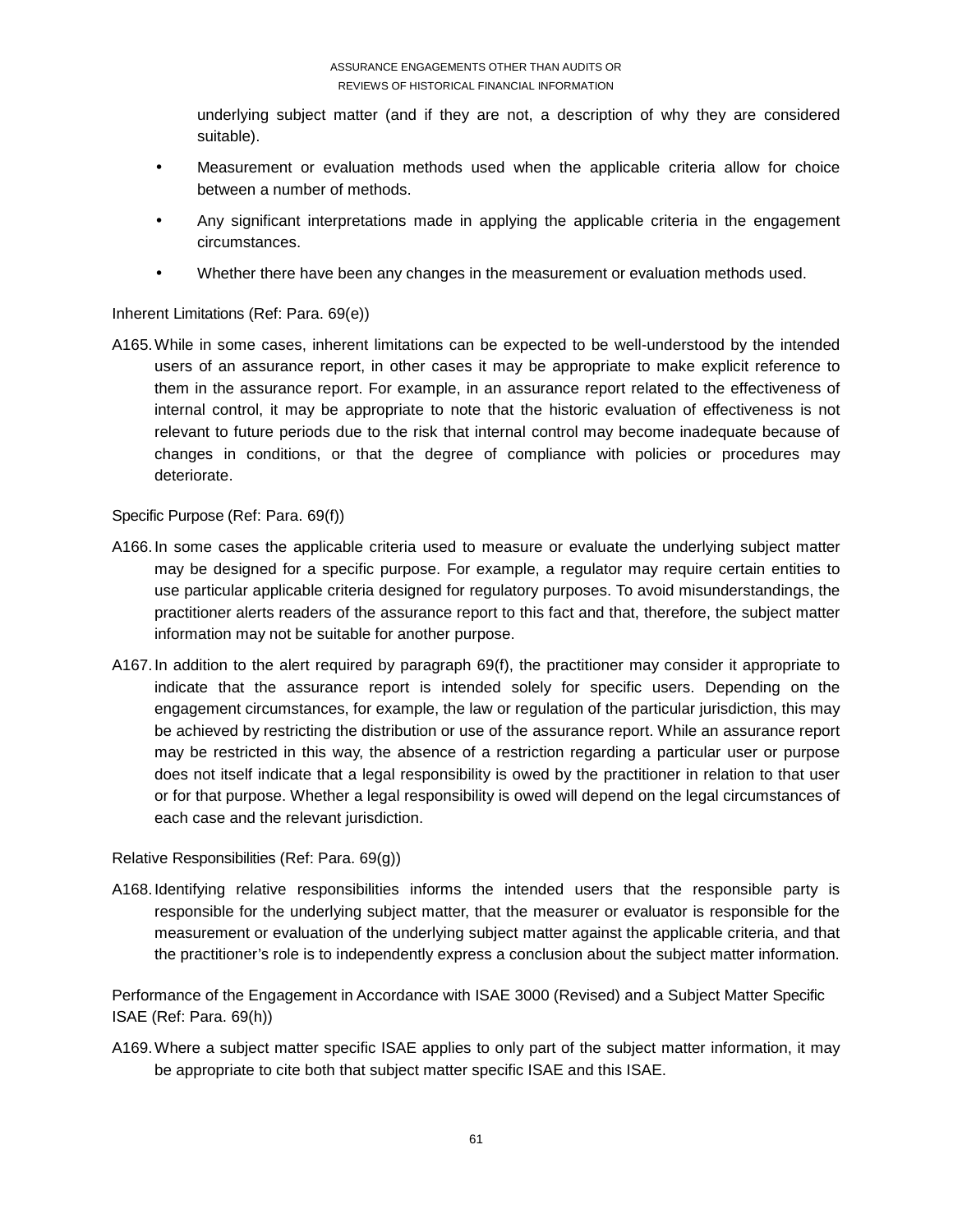A170.A statement that contains imprecise qualifying or limiting language (for example "the engagement was performed by reference to ISAE 3000") may mislead users of assurance reports.

Applicable Quality Control Requirements (Ref: Para. 69(i))

A171.The following is an illustration of a statement in the assurance report regarding applicable quality control requirements:

> The firm applies International Standard on Quality Control 1 and accordingly maintains a comprehensive system of quality control including documented policies and procedures regarding compliance with ethical requirements, professional standards and applicable legal and regulatory requirements.

Compliance with Independence and Other Ethical Requirements (Ref: Para. 69(j))

A172.The following is an illustration of a statement in the assurance report regarding compliance with ethical requirements:

> We have complied with the independence and other ethical requirements of the *Code of Ethics for Professional Accountants* issued by the International Ethics Standards Board for Accountants, which is founded on fundamental principles of integrity, objectivity, professional competence and due care, confidentiality and professional behavior.

Summary of the Work Performed (Ref: Para. A6, 69(k))

- A173.The summary of the work performed helps the intended users understand the practitioner's conclusion. For many assurance engagements, infinite variations in procedures are possible in theory. In practice, however, these are difficult to communicate clearly and unambiguously. Other authoritative pronouncements issued by the International Auditing and Assurance Standards Board may be useful to practitioners in preparing the summary.
- A174.Where no specific ISAE provides guidance on procedures for a particular underlying subject matter, the summary might include a more detailed description of the work performed. It may be appropriate to include in the summary a statement that the work performed included evaluating the suitability of the applicable criteria.
- A175.In a limited assurance engagement the summary of the work performed is ordinarily more detailed than for a reasonable assurance engagement and identifies the limitations on the nature, timing, and extent of procedures. This is because an appreciation of the nature, timing, and extent of procedures performed is essential to understanding a conclusion expressed in a form that conveys whether, based on the procedures performed, a material matter(s) has come to the practitioner's attention to cause the practitioner to believe the subject matter information is materially misstated. It also may be appropriate to indicate in the summary of the work performed certain procedures that were not performed that would ordinarily be expected to be performed in a reasonable assurance engagement. However, a complete identification of all such procedures may not be possible because the practitioner's required understanding and consideration of engagement risk is less than in a reasonable assurance engagement.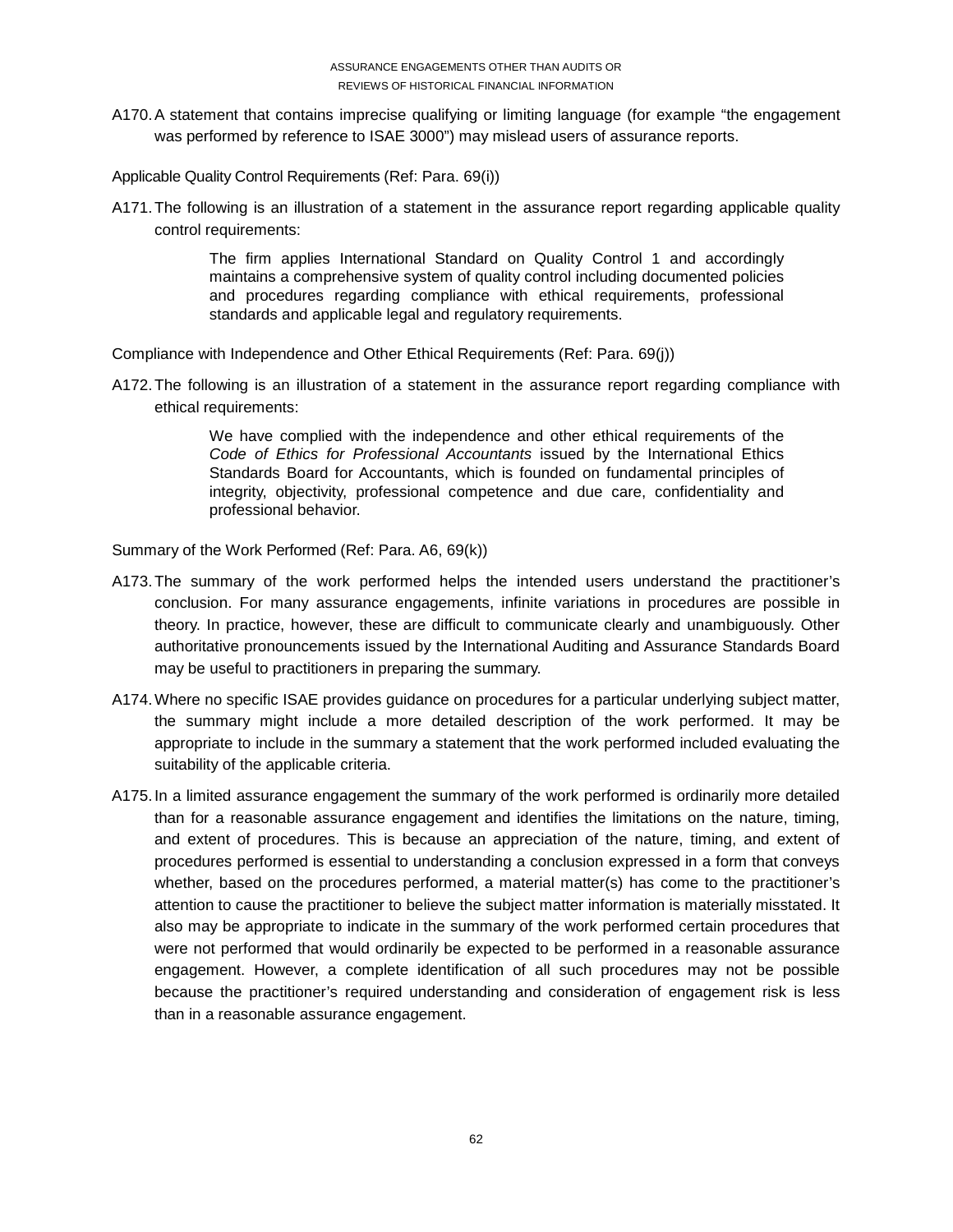- A176. Factors to consider in determining the level of detail to be provided in the summary of the work performed may include:
	- Circumstances specific to the entity (e.g., the differing nature of the entity's activities  $\mathcal{L}^{\mathcal{L}}$ compared to those typical in the sector).
	- Specific engagement circumstances affecting the nature and extent of the procedures performed.
	- The intended users' expectations of the level of detail to be provided in the report, based on  $\mathbf{r}$ market practice, or applicable law or regulation.
- A177.It is important that the summary be written in an objective way that allows intended users to understand the work done as the basis for the practitioner's conclusion. In most cases, this will not involve detailing the entire work plan, but on the other hand it is important for it not to be so summarized as to be ambiguous, nor written in a way that is overstated or embellished.

The Practitioner's Conclusion (Ref: Para. 12(a)(i)(a), 69(l))

- A178.Examples of conclusions expressed in a form appropriate for a reasonable assurance engagement include:
	- When expressed in terms of the underlying subject matter and the applicable criteria, "In our opinion, the entity has complied, in all material respects, with XYZ law";
	- When expressed in terms of the subject matter information and the applicable criteria, "In our  $\sim$ opinion, the forecast of the entity's financial performance is properly prepared, in all material respects, based on XYZ criteria"; or
	- When expressed in terms of a statement made by the appropriate party, "In our opinion, the [appropriate party's] statement that the entity has complied with XYZ law is, in all material respects, fairly stated," or "In our opinion, the [appropriate party's] statement that the key performance indicators are presented in accordance with XYZ criteria is, in all material respects, fairly stated".
- A179.It may be appropriate to inform the intended users of the context in which the practitioner's conclusion is to be read when the assurance report includes an explanation of particular characteristics of the underlying subject matter of which the intended users should be aware. The practitioner's conclusion may, for example, include wording such as: "This conclusion has been formed on the basis of the matters outlined elsewhere in this independent assurance report."
- A180.Examples of conclusions expressed in a form appropriate for a limited assurance engagement include:
	- When expressed in terms of the underlying subject matter and the applicable criteria, "Based on the procedures performed and evidence obtained, nothing has come to our attention that causes us to believe that [the entity] has not complied, in all material respects, with XYZ law."
	- When expressed in terms of the subject matter information and the applicable criteria, "Based on the procedures performed and evidence obtained, we are not aware of any material amendments that need to be made to the assessment of key performance indicators for them to be in accordance with XYZ criteria."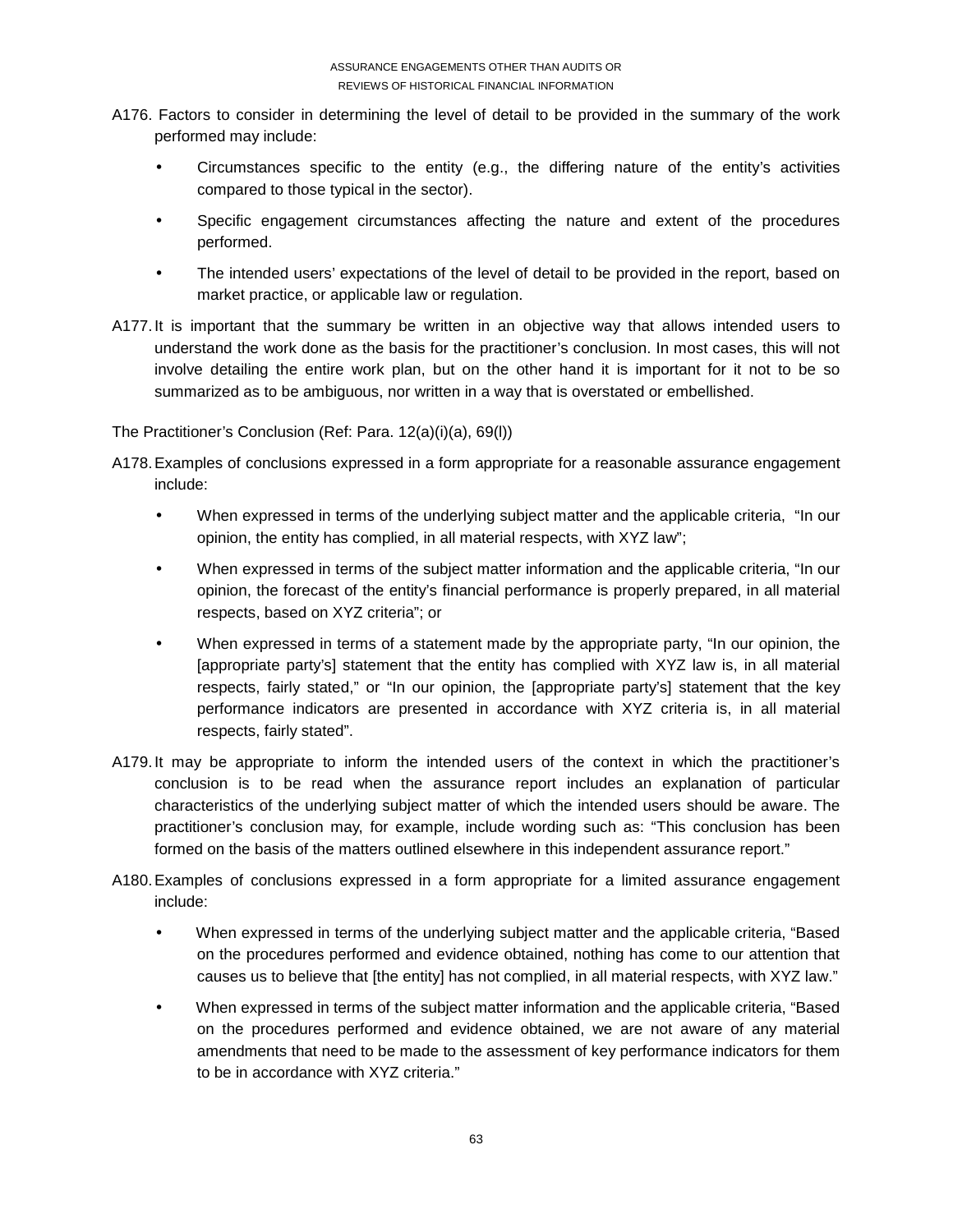- When expressed in terms of a statement made by the appropriate party, "Based on the procedures performed and evidence obtained, nothing has come to our attention that causes us to believe that the [appropriate party's] statement that [the entity] has complied with XYZ law, is not, in all material respects, fairly stated."
- A181.Forms of expression which may be useful for underlying subject matters include, for example, one, or a combination of, the following:
	- For compliance engagements—"in compliance with" or "in accordance with."  $\mathcal{L}^{\mathcal{L}}$
	- For engagements when the applicable criteria describe a process or methodology for the preparation or presentation of the subject matter information—"properly prepared."
	- $\mathbf{r}$ For engagement when the principles of fair presentation are embodied in the applicable criteria—"fairly stated."
- A182. Inclusion of a heading above paragraphs containing modified conclusions, and the matter(s) giving rise to the modification, aids the understandability of the practitioner's report. Examples of appropriate heading include "Qualified Conclusion," "Adverse Conclusion," or "Disclaimer of Conclusion" and "Basis for Qualified Conclusion," "Basis for Adverse Conclusion," as appropriate.

The Practitioner's Signature (Ref: Para. 69(m))

A183.The practitioner's signature is either in the name of the practitioner's firm, the personal name of the individual practitioner or both, as appropriate for the particular jurisdiction. In addition to the practitioner's signature, in certain jurisdictions, the practitioner may be required to make a declaration in the practitioner's report about professional designations or recognition by the appropriate licensing authority in that jurisdiction.

Date (Ref: Para. 69(n))

A184.Including the assurance report date informs the intended users that the practitioner has considered the effect on the subject matter information and on the assurance report of events that occurred up to that date.

*Reference to the Practitioner's Expert in the Assurance Report (Ref: Para. 70)* 

- A185.In some cases, law or regulation may require a reference to the work of a practitioner's expert in the assurance report, for example, for the purposes of transparency in the public sector. It may also be appropriate in others circumstances, for example, to explain the nature of a modification of the practitioner's conclusion, or when the work of an expert is integral to findings included in a long form report.
- A186.Nonetheless, the practitioner has sole responsibility for the conclusion expressed, and that responsibility is not reduced by the practitioner's use of the work of a practitioner's expert. It is important therefore that if the assurance report refers to a practitioner's expert, that the wording of that report does not imply that the practitioner's responsibility for the conclusion expressed is reduced because of the involvement of that expert.
- A187. A generic reference in a long form report to the engagement having been conducted by suitably qualified personnel including subject matter experts and assurance specialist is unlikely to be misunderstood as reduced responsibility. The potential for misunderstanding is higher, however, in the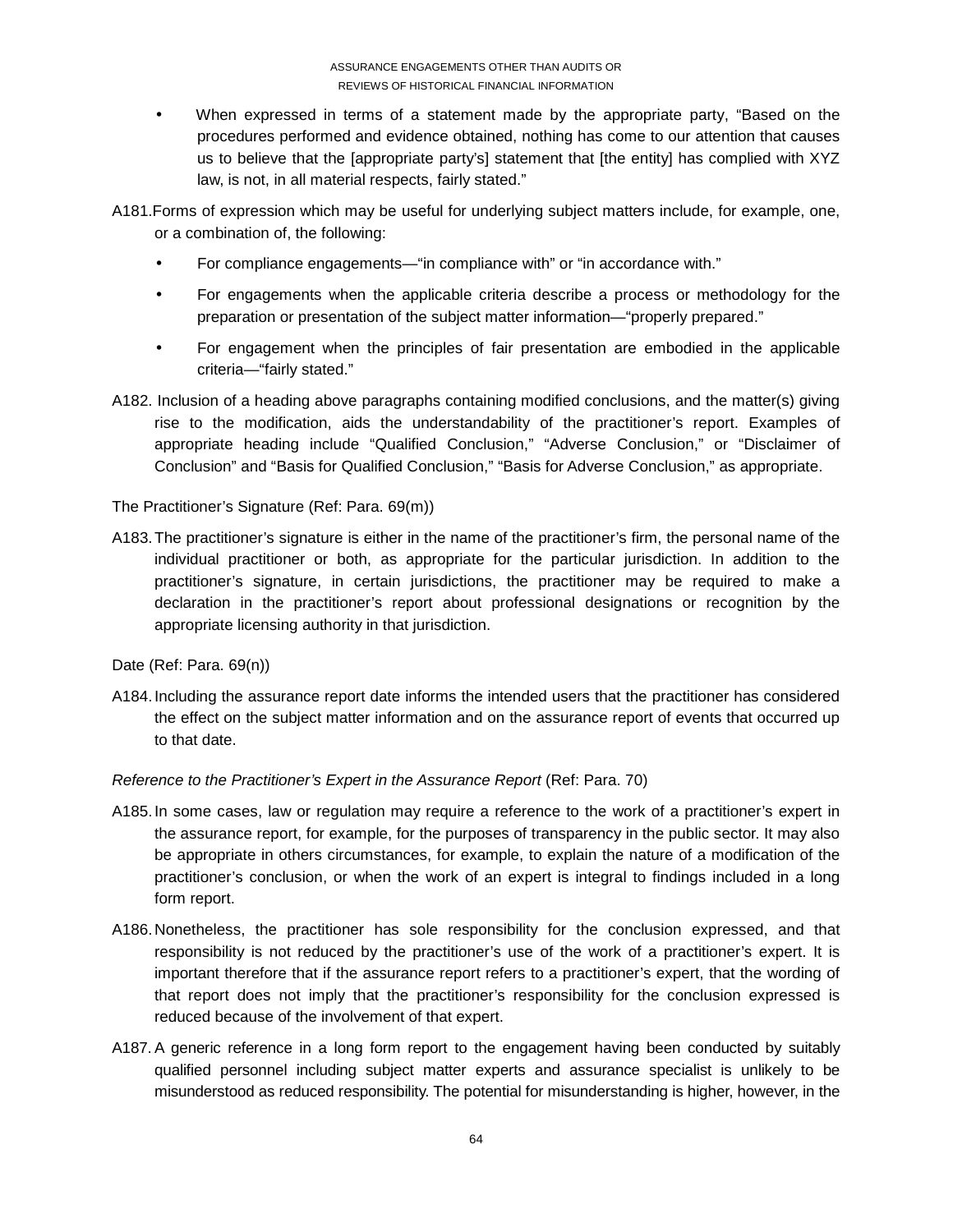case of short form reports, where minimum contextual information is able to be presented, or when the practitioner's expert is referred to by name. Therefore, additional wording may be needed in such cases to prevent the assurance report implying that the practitioner's responsibility for the conclusion expressed is reduced because of the involvement of the expert.

#### **Unmodified and Modified Conclusions** (Ref: Para. 74–77, Appendix)

- A188.The term 'pervasive' describes the effects on the subject matter information of misstatements or the possible effects on the subject matter information of misstatements, if any, that are undetected due to an inability to obtain sufficient appropriate evidence. Pervasive effects on the subject matter information are those that, in the practitioner's professional judgment:
	- (a) Are not confined to specific aspects of the subject matter information;
	- (b) If so confined, represent or could represent a substantial proportion of the subject matter information; or
	- (c) In relation to disclosures, are fundamental to the intended users' understanding of the subject matter information.
- A189.The nature of the matter, and the practitioner's judgment about the pervasiveness of the effects or possible effects on the subject matter information, affects the type of conclusion to be expressed.
- A190. Examples of qualified and adverse conclusions and a disclaimer of conclusion are:
	- Qualified conclusion (an example for limited assurance engagements with a material misstatement) – "Based on the procedures performed and the evidence obtained, except for the effect of the matter described in the Basis for Qualified Conclusion section of our report, nothing has come to our attention that causes us to believe that the [appropriate party's] statement does not present fairly, in all material respects, the entity's compliance with XYZ law."
	- Adverse conclusion (an example for a material and pervasive misstatement for both reasonable assurance and limited assurance engagements) – "Because of the significance of the matter described in the Basis for Adverse Conclusion section of our report, the [appropriate party's] statement does not present fairly the entity's compliance with XYZ law."
	- Disclaimer of conclusion (an example for a material and pervasive limitation of scope for both reasonable assurance and limited assurance engagements) – "Because of the significance of the matter described in the Basis for Disclaimer of Conclusion section of our report, we have not been able to obtain sufficient appropriate evidence to form a conclusion on the [appropriate party's] statement. Accordingly, we do not express a conclusion on that statement."
- A191.In some cases, the measurer or evaluator may identify and properly describe that the subject matter information is materially misstated. For example, in a compliance engagement the measurer or evaluator may correctly describe the instances of non-compliance. In such circumstances, paragraph 76 requires the practitioner to draw the intended users' attention to the description of the material misstatement, by either expressing a qualified or adverse conclusion or by expressing an unqualified conclusion but emphasizing the matter by specifically referring to it in the assurance report.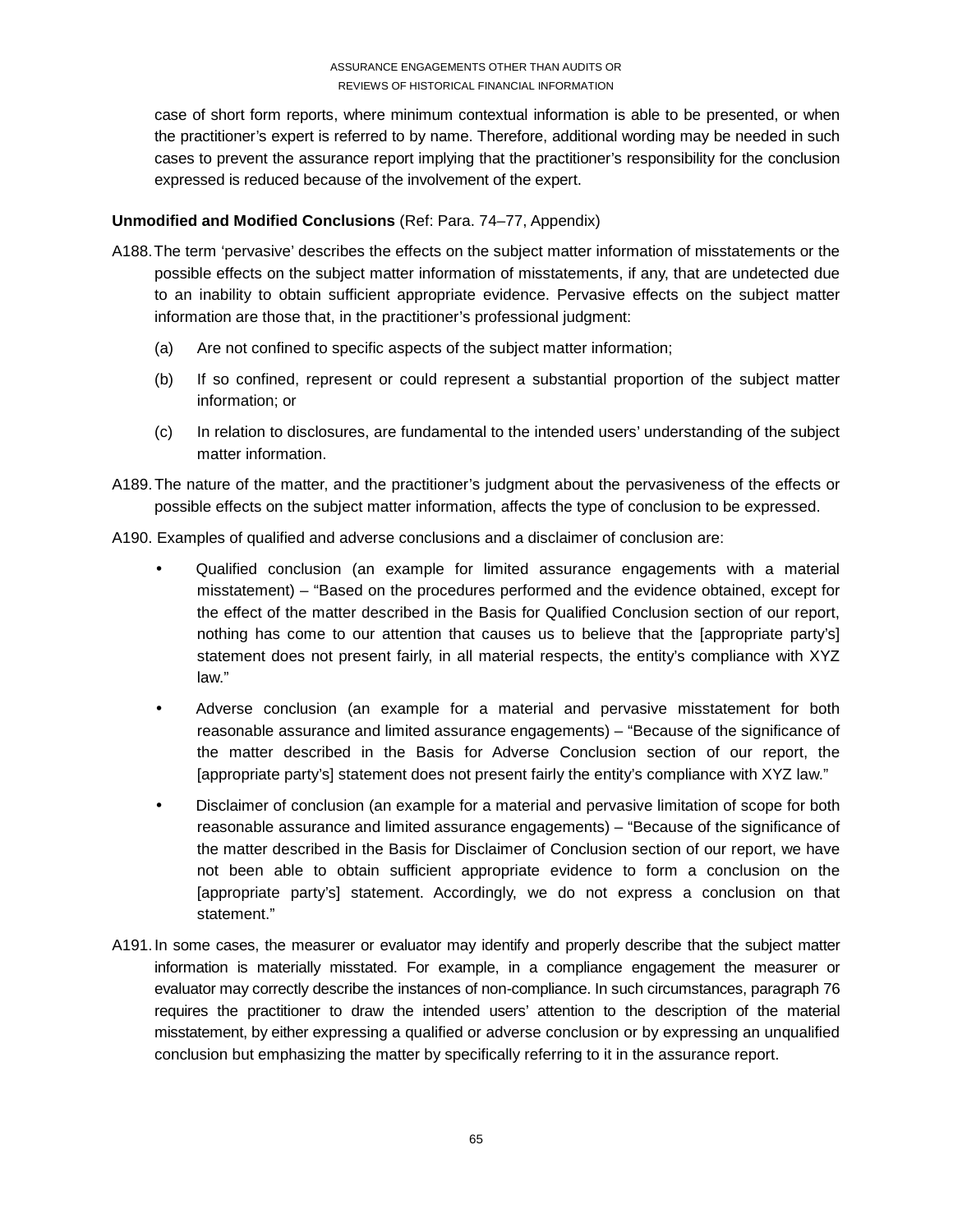#### **Other Communication Responsibilities** (Ref: Para. 78)

A192.Matters that may be appropriate to communicate with the responsible party, the measurer or evaluator, the engaging party or others include fraud or suspected fraud, and bias in the preparation of the subject matter information.

#### **Documentation** (Ref: Para. 79–83)

- A193.Documentation includes a record of the practitioner's reasoning on all significant matters that require the exercise of professional judgment, and related conclusions. When difficult questions of principle or professional judgment exist, documentation that includes the relevant facts that were known by the practitioner at the time the conclusion was reached may assist in demonstrating the practitioner's knowledge.
- A194. It is neither necessary nor practical to document every matter considered, or professional judgment made, during an engagement. Further, it is unnecessary for the practitioner to document separately (as in a checklist, for example) compliance with matters for which compliance is demonstrated by documents included within the engagement file. Similarly, the practitioner need not include in engagement file superseded drafts of working papers, notes that reflect incomplete or preliminary thinking, previous copies of documents corrected for typographical or other errors, and duplicates of documents.
- A195. In applying professional judgment to assessing the extent of documentation to be prepared and retained, the practitioner may consider what is necessary to provide an understanding of the work performed and the basis of the principal decisions taken (but not the detailed aspects of the engagement) to another practitioner who has no previous experience with the engagement. That other practitioner may only be able to obtain an understanding of detailed aspects of the engagement by discussing them with the practitioner who prepared the documentation.
- A196.Documentation may include a record of, for example:
	- The identifying characteristics of the specific items or matters tested;
	- Who performed the engagement work and the date such work was completed; and
	- Who reviewed the engagement work performed and the date and extent of such review.  $\mathbf{r}$
	- Discussions of significant matters with the appropriate party(ies) and others, including the nature of the significant matters discussed and when and with whom the discussions took place.

A197.Documentation may include a record of, for example:

- Issues identified with respect to compliance with relevant ethical requirements and how they  $\mathbf{r}$ were resolved.
- Conclusions on compliance with independence requirements that apply to the engagement, and any relevant discussions with the firm that support these conclusions.
- Conclusions reached regarding the acceptance and continuance of client relationships and assurance engagements.
- The nature and scope of, and conclusions resulting from, consultations undertaken during the course of the engagement.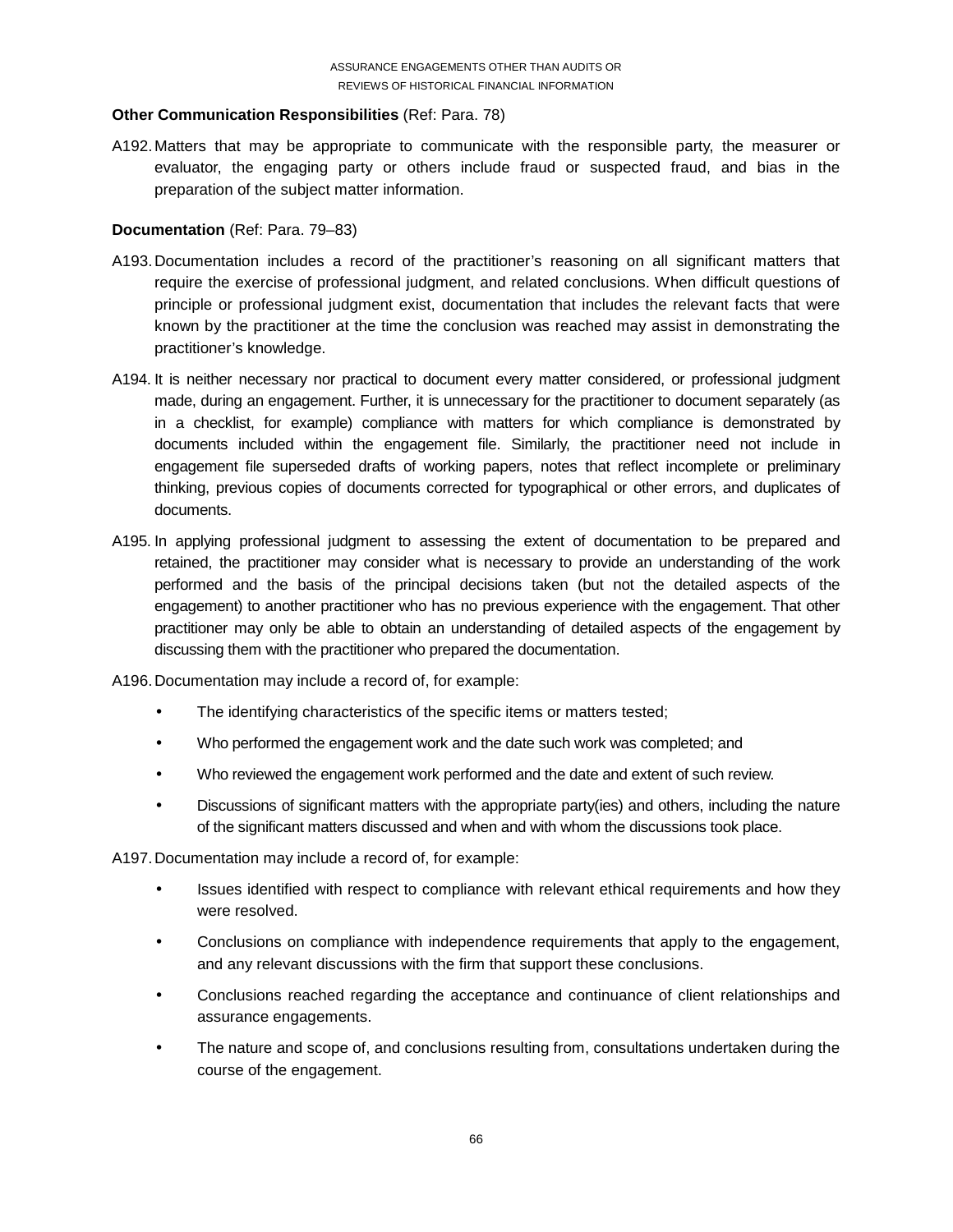#### *Assembly of the Final Engagement File*

- A198.ISQC 1 (or other professional requirements, or requirements in law or regulation that are at least as demanding as ISQC 1) requires firms to establish policies and procedures for the timely completion of the assembly of engagement files.<sup>[7](#page-40-0)</sup> An appropriate time limit within which to complete the assembly of the final engagement file is ordinarily not more than 60 days after the date of the assurance report.<sup>[8](#page-66-0)</sup>
- A199.The completion of the assembly of the final engagement file after the date of the assurance report is an administrative process that does not involve the performance of new procedures or the drawing of new conclusions. Changes may, however, be made to the documentation during the final assembly process if they are administrative in nature. Examples of such changes include:
	- Deleting or discarding superseded documentation.
	- Sorting, collating and cross-referencing working papers.
	- Signing off on completion checklists relating to the file assembly process.
	- Documenting evidence that the practitioner has obtained, discussed and agreed with the  $\blacksquare$ relevant members of the engagement team before the date of the assurance report.
- A200.ISQC 1 (or national requirements that are at least as demanding as ISQC 1) requires firms to establish policies and procedures for the retention of engagement documentation.<sup>[9](#page-66-1)</sup> The retention period for assurance engagements ordinarily is no shorter than five years from the date of the assurance report.<sup>[10](#page-66-2)</sup>

l

<sup>7</sup> ISQC 1, paragraph 45

<span id="page-66-3"></span><span id="page-66-2"></span><span id="page-66-1"></span><span id="page-66-0"></span><sup>8</sup> ISQC 1, paragraph A54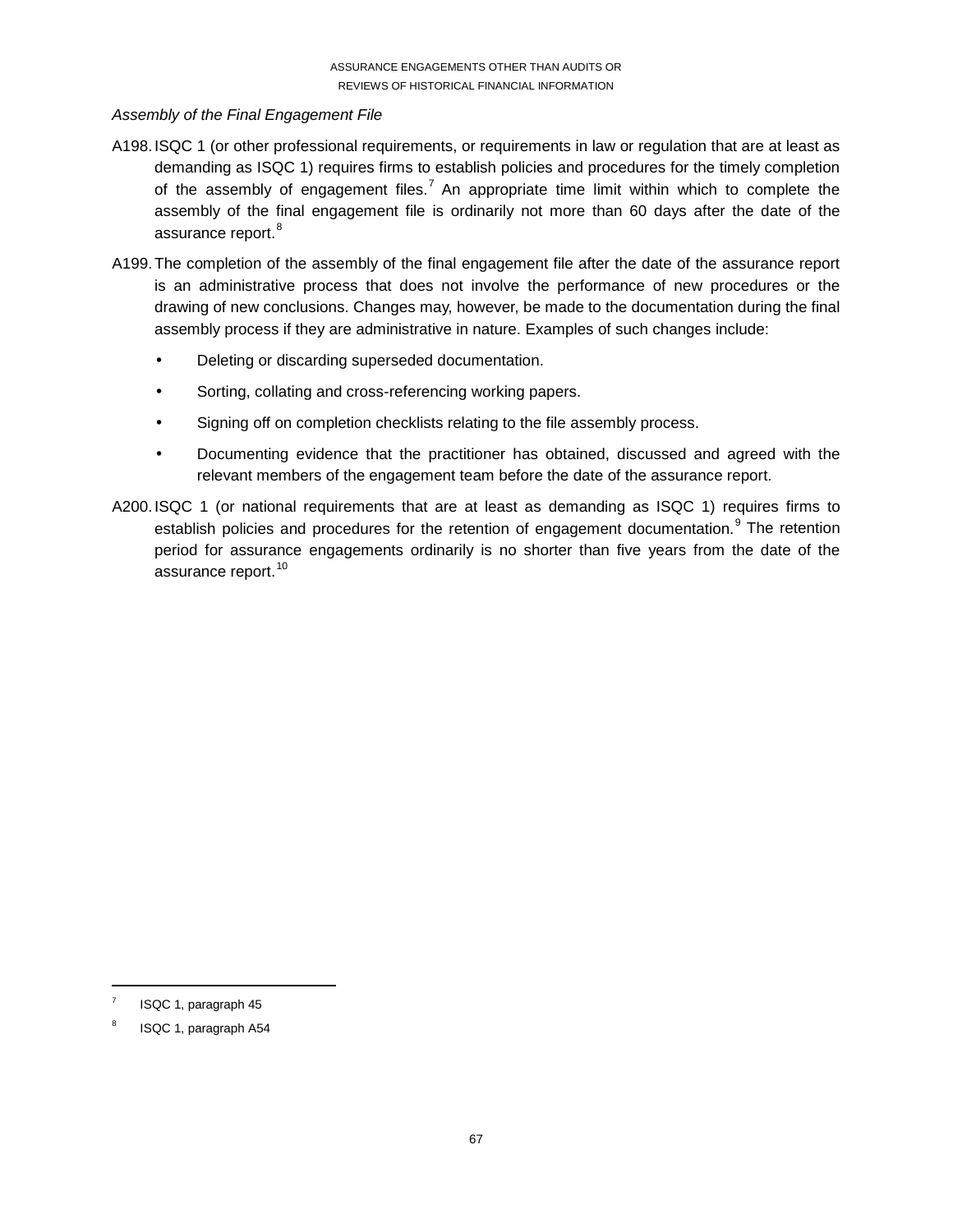# **Appendix**

(Ref: Para. 2, A8, A11, A16, A36–A38)

# **Roles and Responsibilities**



- 1. All assurance engagements have at least three parties: the responsible party, the practitioner, and the intended users. Depending on the engagement circumstances, there may also be a separate role of measurer or evaluator, or engaging party.
- 2. The above diagram illustrates how the following roles relate to an assurance engagement:
	- (a) The responsible party is responsible for the underlying subject matter.
	- (b) The measurer or evaluator uses the criteria to measure or evaluate the underlying subject matter resulting in the subject matter information.
	- (c) The engaging party agrees the terms of the engagement with the practitioner.
	- (d) The practitioner obtains sufficient appropriate evidence in order to express a conclusion designed to enhance the degree of confidence of the intended users other than the responsible party about the subject matter information.
	- (e) The intended users make decisions on the basis of the subject matter information. The intended users are the individual(s) or organization(s), or group(s) thereof that the practitioner expects will use the assurance report.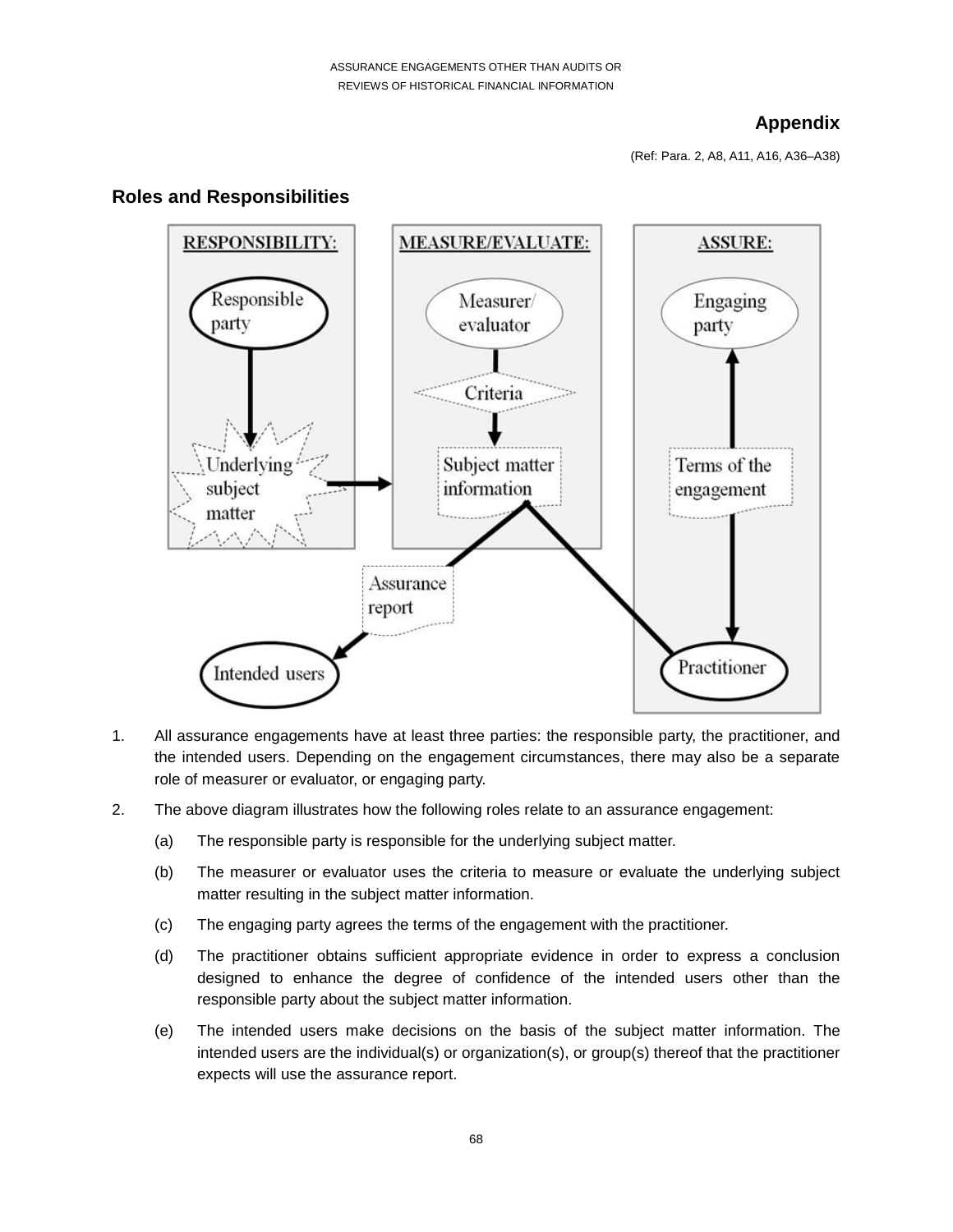- 3. The following observations can be made about these roles:
	- Every assurance engagement has at least a responsible party and intended users, in addition  $\mathbf{r}$ to the practitioner.
	- The practitioner cannot be the responsible party, the engaging party or an intended user.
	- In a direct engagement, the practitioner is also the measurer or evaluator.
	- In an attestation engagement, the responsible party, or someone else, but not the practitioner, can be the measurer or evaluator.
	- When the practitioner has measured or evaluated the underlying subject matter against the criteria, the engagement is a direct engagement. The character of that engagement cannot be changed to an attestation engagement by another party assuming responsibility for the measurement or evaluation, for example, by the responsible party attaching a statement to the subject matter information accepting responsibility for it.
	- The responsible party can be the engaging party.
	- In many attestation engagements the responsible party may also be the measurer or evaluator, and the engaging party. An example is when an entity engages a practitioner to perform an assurance engagement regarding a report it has prepared about its own sustainability practices. An example of when the responsible party is different from the measurer or evaluator, is when the practitioner is engaged to perform an assurance engagement regarding a report prepared by a government organization about a private company's sustainability practices.
	- In an attestation engagement, the measurer or evaluator ordinarily provides the practitioner with a written representation about the subject matter information. In some cases, the practitioner may not be able to obtain such a representation, for example, when the engaging party is not the measurer or evaluator.
	- The responsible party can be one of the intended users, but not the only one.
	- The responsible party, the measurer or evaluator, and the intended users may be from different entities or the same entity. As an example of the latter case, in a two-tier board structure, the supervisory board may seek assurance about information provided by the executive board of that entity. The relationship between the responsible party, the measurer or evaluator, and the intended users' needs to be viewed within the context of a specific engagement and may differ from more traditionally defined lines of responsibility. For example, an entity's senior management (an intended user) may engage a practitioner to perform an assurance engagement on a particular aspect of the entity's activities that is the immediate responsibility of a lower level of management (the responsible party), but for which senior management is ultimately responsible.
	- An engaging party that is not also the responsible party can be the intended user.
- 4. The practitioner's conclusion may be phrased either in terms of:
	- The underlying subject matter and the applicable criteria;  $\mathbf{r}$
	- The subject matter information and the applicable criteria; or
	- A statement made by the appropriate party.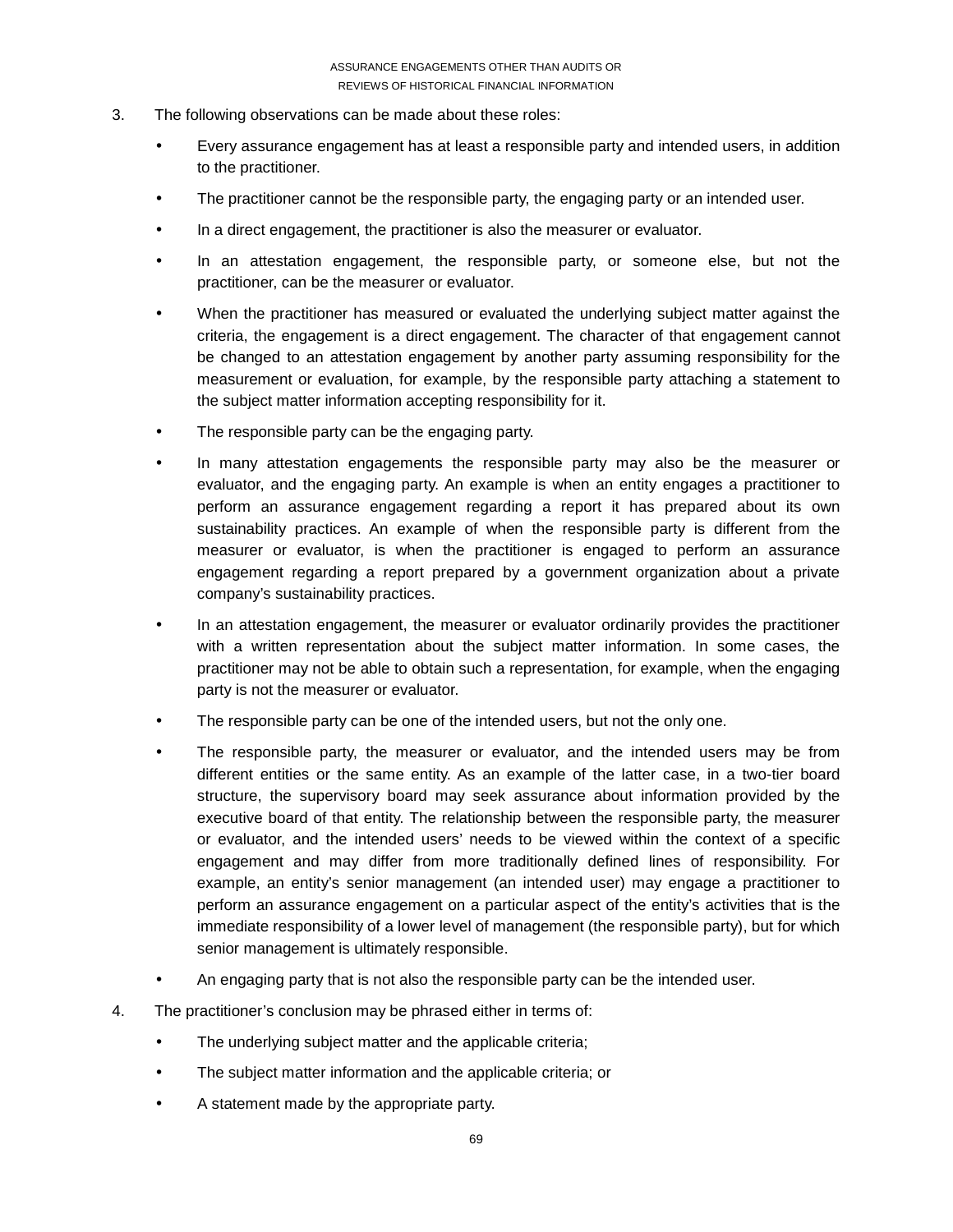5. The practitioner and the responsible party may agree to apply the principles of the ISAEs to an engagement when there are no intended users other than the responsible party but where all other requirements of the ISAEs are met. In such cases, the practitioner's report includes a statement restricting the use of the report to the responsible party.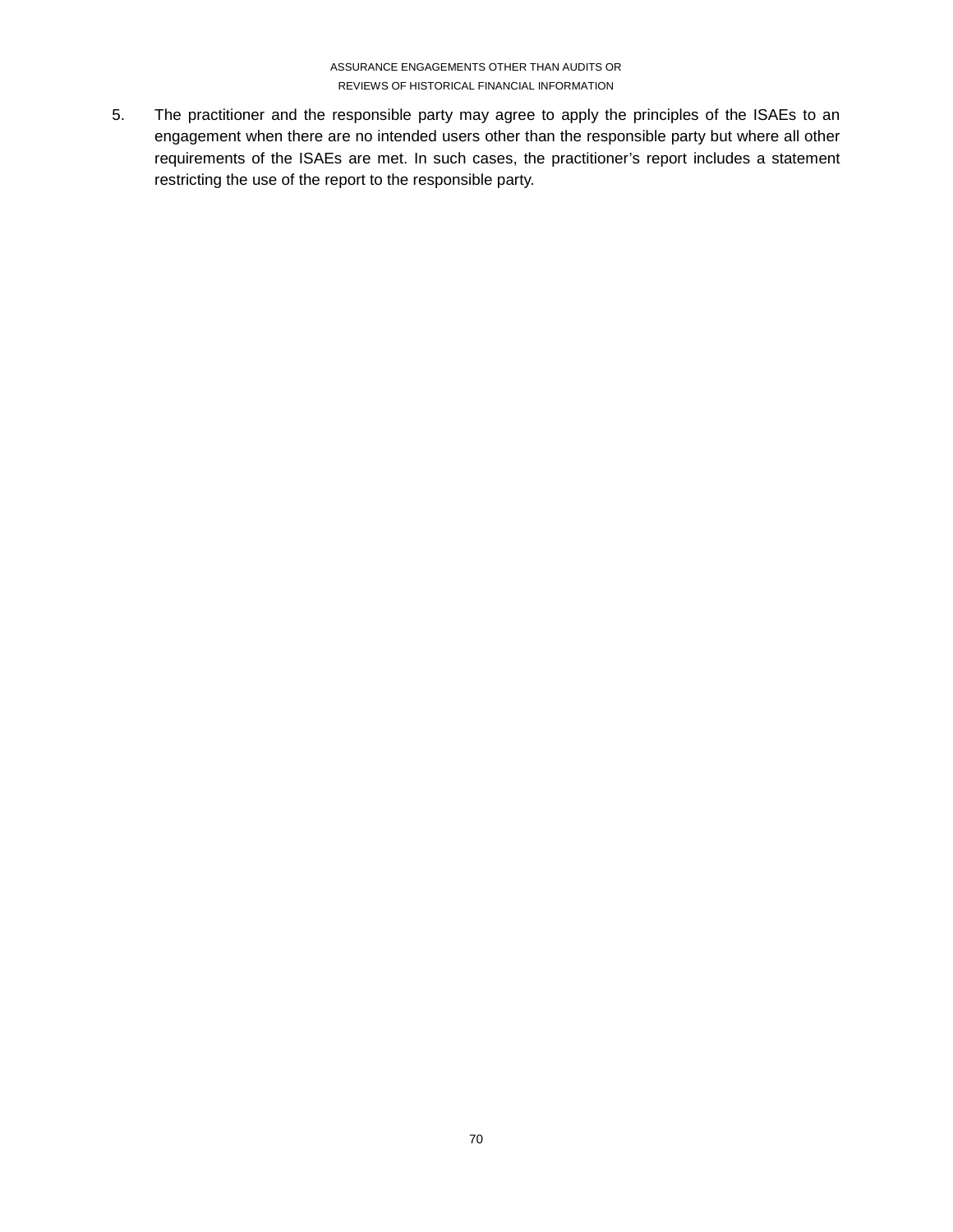# **INTERNATIONAL FRAMEWORK FOR ASSURANCE ENGAGEMENTS**

This amended *International Framework for Assurance Engagements* will replace the extant *International Framework for Assurance Engagements* at the time ISAE 3000 (Revised), *Assurance Engagements Other than Audits or Reviews of Historical Financial Information*, comes into effect.

#### **CONTENTS**

|                                                                                                            | Paragraph |
|------------------------------------------------------------------------------------------------------------|-----------|
|                                                                                                            | $1 - 4$   |
|                                                                                                            | $5 - 9$   |
|                                                                                                            | $10 - 11$ |
|                                                                                                            | $12 - 13$ |
| Reasonable Assurance Engagements and Limited Assurance Engagements                                         | $14 - 16$ |
|                                                                                                            | $17 - 19$ |
|                                                                                                            | $20 - 21$ |
|                                                                                                            | $22 - 25$ |
|                                                                                                            | 26        |
|                                                                                                            | $27 - 38$ |
|                                                                                                            | $39 - 41$ |
|                                                                                                            | $42 - 49$ |
|                                                                                                            | $50 - 82$ |
|                                                                                                            | $83 - 92$ |
|                                                                                                            | $93 - 95$ |
|                                                                                                            | 96        |
| Appendix 1: Pronouncements Issued by the IAASB, and Their Relationship to Each Other<br>and the IESBA Code |           |
| Appendix 2: Attestation Engagements and Direct Engagements                                                 |           |
| Appendix 3: The Parties to an Assurance Engagement                                                         |           |

Appendix 4: Categorization of Underlying Subject Matters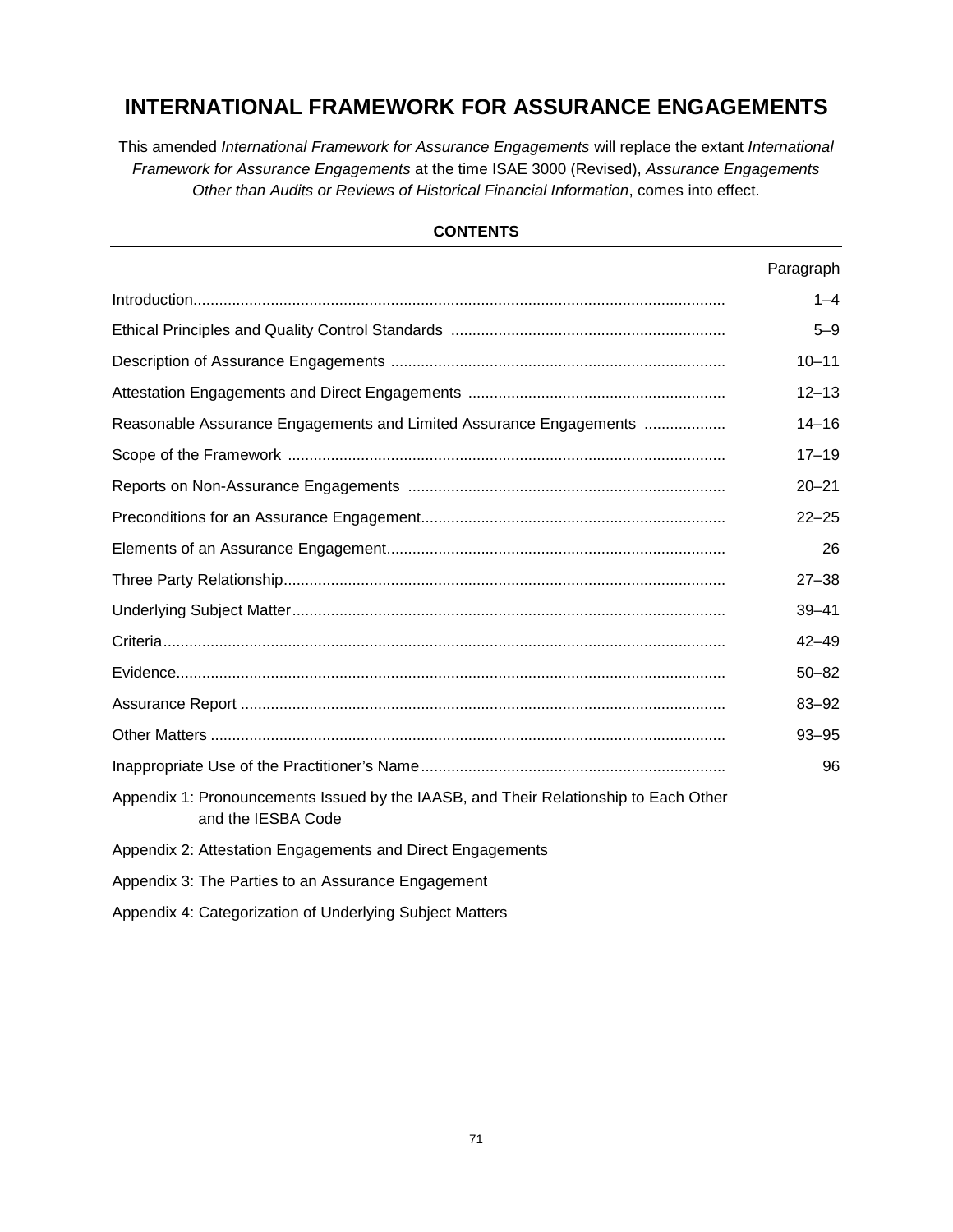# **Introduction**

 $\overline{\phantom{a}}$ 

- 1. This Framework is issued solely to facilitate understanding of the elements and objectives of an assurance engagement and the engagements to which International Standards on Auditing (ISAs), International Standards on Review Engagements (ISREs) and International Standards on Assurance Engagements (ISAEs) (hereinafter referred to as Assurance Standards) apply.
- 2. This Framework is not a Standard and, accordingly, does not establish any requirements (or basic principles or essential procedures) for the performance of audits, reviews, or other assurance engagements.<sup>[1](#page-66-3)</sup> An assurance report cannot, therefore, claim that an engagement has been conducted in accordance with this Framework, but rather should refer to relevant Assurance Standards. Assurance Standards contain objectives, requirements, application and other explanatory material, introductory material and definitions that are consistent with this Framework, and are to be applied in audit, review, and other assurance engagements. Appendix 1 illustrates the ambit of pronouncements issued by the International Auditing and Assurance Standards Board (IAASB) and their relationship to each other and to the *Code of Ethics for Professional Accountants* issued by the International Ethics Standards Board for Accountants (IESBA Code).
- 3. This Framework provides a frame of reference for
	- (a) Assurance practitioners;
	- (b) Others involved with assurance engagements, including the intended users of an assurance report and those engaging a practitioner (the "engaging party"); and
	- (c) The IAASB in its development of Assurance Standards, Practice Notes and other papers.
- 4. The following is an overview of this Framework:
	- *Introduction*: This Framework deals with assurance engagements performed by practitioners.
	- *Description of assurance engagements*: This section describes assurance engagements and distinguishes direct engagements from attestation engagements, and reasonable assurance engagements from limited assurance engagements.
	- *Scope of the Framework:* This section distinguishes assurance engagements from other engagements, such as consulting engagements.
	- *Preconditions for an assurance engagement:* This section sets out preconditions for a practitioner to accept an assurance engagement.
	- *Elements of an assurance engagement*: This section identifies and discusses five elements assurance engagements exhibit: a three party relationship, an underlying subject matter, criteria, evidence and an assurance report. It further explains important distinctions between reasonable assurance engagements and limited assurance engagements. This section also discusses, for example, the significant variation in the underlying subject matters of assurance engagements, the required characteristics of suitable criteria, the role of risk and materiality in assurance engagements, and how conclusions are expressed in reasonable assurance engagements and in limited assurance engagements.

<sup>1</sup> See the *Preface to the International Standards on Quality Control, Auditing, Review, Other Assurance and Related Services.*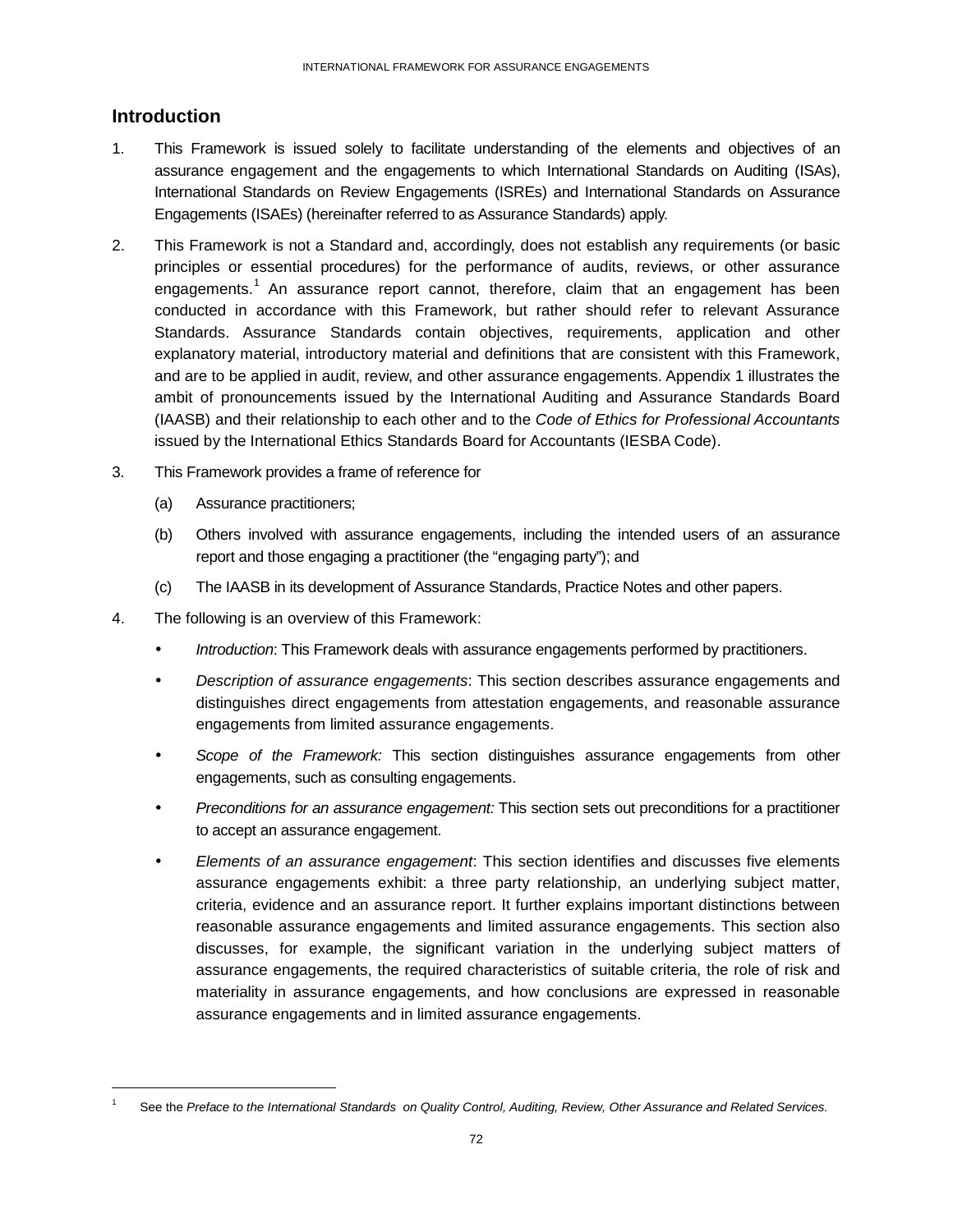*Other matters:* This section discusses communication responsibilities other than the practitioner's assurance report, documentation, and the implications of a practitioner's *association* with an underlying subject matter or with subject matter information.

### **Ethical Principles and Quality Control Standards**

- 5. Quality control within firms that perform assurance engagements, and compliance with ethical principles, including independence requirements, are widely recognized as being in the public interest and an integral part of high-quality assurance engagements. Such engagements are performed in accordance with Assurance Standards, which are premised on the basis that:
	- (a) The members of the engagement team and the engagement quality control reviewer (for those engagements where one has been appointed) are subject to Parts A and B of the IESBA Code related to assurance engagements, or other professional requirements, or requirements in law or regulation, that are at least demanding; and
	- (b) The practitioner performing the engagement is a member of a firm that is subject to ISQC  $1<sup>2</sup>$  $1<sup>2</sup>$  $1<sup>2</sup>$ or other professional requirements, or requirements in law or regulation, regarding the firm's responsibility for its system of quality control, that are at least as demanding as ISQC 1.

### *The IESBA Code*

- 6. Part A of the IESBA Code establishes the following fundamental principles with which the practitioner is required to comply:
	- (a) Integrity;
	- (b) Objectivity;
	- (c) Professional competence and due care;
	- (d) Confidentiality; and
	- (e) Professional behavior.
- 7. Part A also provides a conceptual framework for professional accountants to apply to identify threats to compliance with the fundamental principles, evaluate the significance of the threats identified, and apply safeguards, when necessary, to eliminate the threats or reduce them to an acceptable level.
- 8. Part B of the IESBA Code describes how the conceptual framework in Part A applies in certain situations to professional accountants in public practice, including independence. The IESBA Code defines independence as comprising both independence of mind and independence in appearance. Independence safeguards the ability to form an assurance conclusion without being affected by influences that might compromise that conclusion. Independence enhances the ability to act with integrity, to be objective and to maintain an attitude of professional skepticism.

# <span id="page-72-0"></span>*ISQC 1*

 $\overline{\phantom{a}}$ 

9. ISQC 1 deals with the firm's responsibilities to establish and maintain its system of quality control for assurance engagements. Compliance with ISQC 1 requires, among other things, that the firm

<sup>2</sup> International Standard on Quality Control (ISQC) 1, *Quality Control for Firms that Perform Audits and Reviews of Financial Statements, and Other Assurance and Related Services Engagements*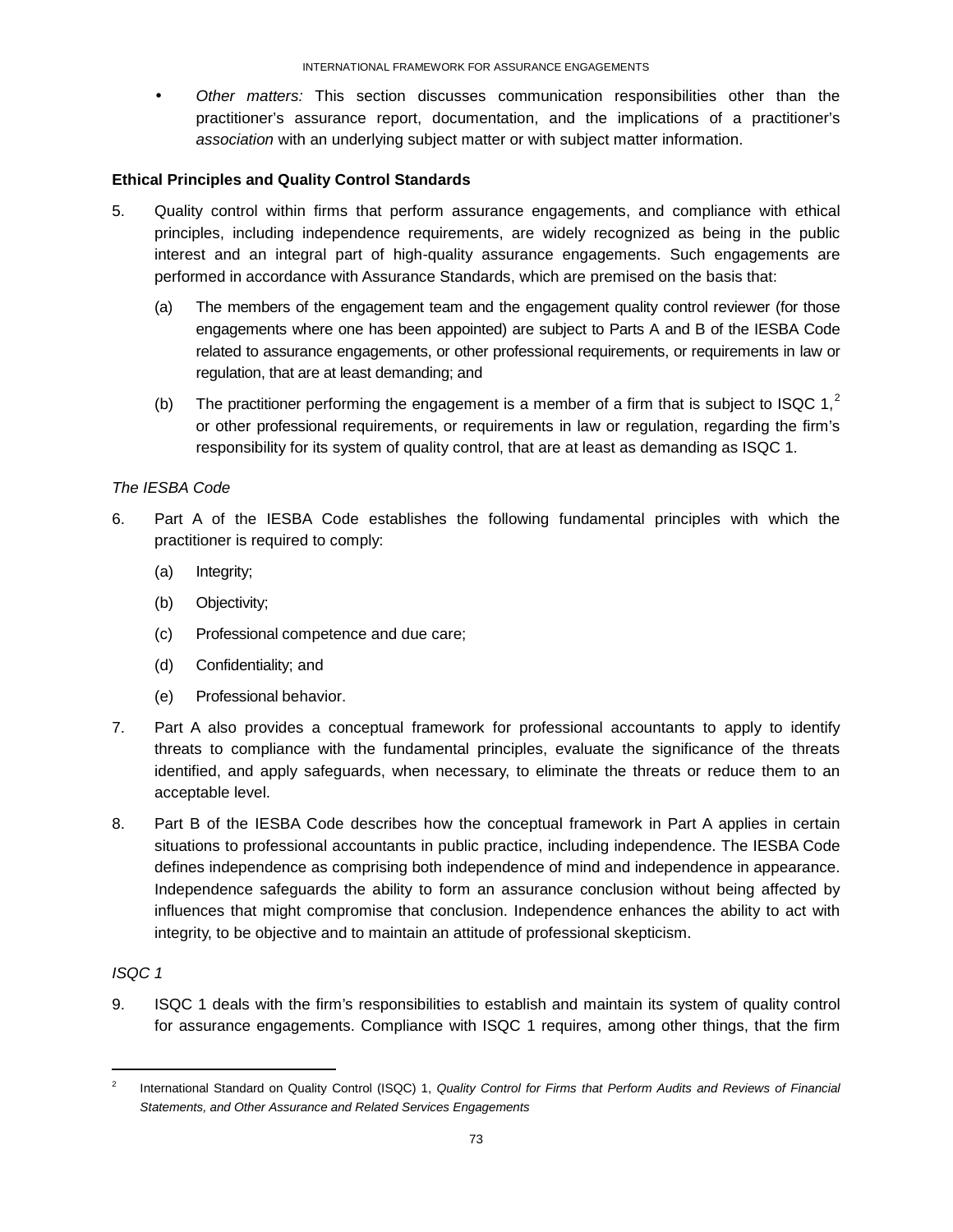establish and maintain a system of quality control that includes policies and procedures addressing each of the following elements, and that it documents its policies and procedures and communicates them to the firm's personnel:

- (a) Leadership responsibilities for quality within the firm;
- (b) Relevant ethical requirements;
- (c) Acceptance and continuance of client relationships and specific engagements;
- (d) Human resources;
- (e) Engagement performance; and
- (f) Monitoring.

### **Description of Assurance Engagements**

- 10. An assurance engagement is an engagement in which a practitioner aims to obtain sufficient appropriate evidence in order to express a conclusion designed to enhance the degree of confidence of the intended users other than the responsible party about the outcome of the measurement or evaluation of an underlying subject matter against criteria.
- 11. The outcome of the measurement or evaluation of an underlying subject matter is the information that results from applying the criteria to the underlying subject matter. For example:
	- The financial statements (outcome) result from measuring an entity's financial position, financial performance and cash flows (underlying subject matter) by applying a financial reporting framework (criteria).
	- A statement about the effectiveness of internal control (outcome) results from evaluating the effectiveness *of* an entity's internal control process (underlying subject matter) by applying relevant criteria.
	- Entity-specific performance measures (outcome) result from measuring various aspects of performance (underlying subject matter) by applying relevant measurement methodologies (criteria).
	- A greenhouse gas statement (outcome) results from measuring an entity's greenhouse emissions (underlying subject matter) by applying recognition, measurement and presentation protocols (criteria).
	- A statement about compliance (outcome) results from evaluating the compliance of an entity (underlying subject matter) with, for example, law and regulation (criteria).

The term "subject matter information" is used to mean the outcome of the measurement or evaluation of an underlying subject matter against the criteria. It is the subject matter information about which the practitioner gathers sufficient appropriate evidence as the basis for the practitioner's conclusion.

### **Attestation Engagements and Direct Engagements**

12. In an attestation engagement, a party other than the practitioner measures or evaluates the underlying subject matter against the criteria. A party other than the practitioner also often presents the resulting subject matter information in a report or statement. In some cases, however, the subject matter information may be presented by the practitioner in the assurance report. The practitioner's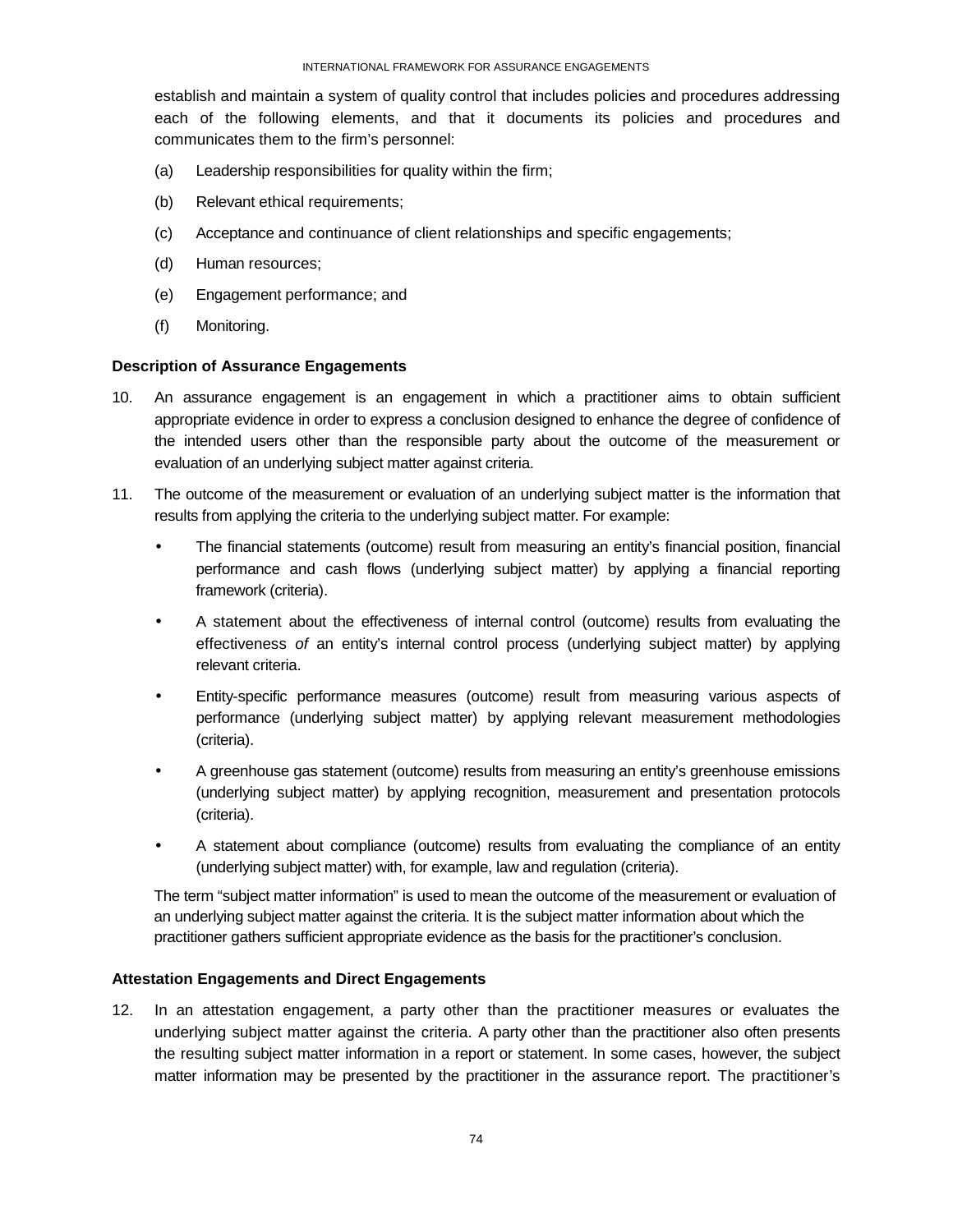conclusion addresses whether the subject matter information is free from material misstatement (see also paragraph 85).

13. In a direct engagement, the practitioner measures or evaluates the underlying subject matter against the criteria. In addition, the practitioner applies assurance skills and techniques to obtain sufficient appropriate evidence about the outcome of the measurement or evaluation of the underlying subject matter against the criteria. The practitioner may obtain that evidence simultaneously with the measurement or evaluation of the underlying subject matter, but may also obtain it before or after such measurement or evaluation. In a direct engagement, the practitioner's conclusion addresses the reported outcome of the measurement or evaluation of the underlying subject matter against the criteria and is phrased in terms of the underlying subject matter and the criteria. In some direct engagements, the practitioner's conclusion is, or is part of, the subject matter information (see also Appendix 2).

#### **Reasonable Assurance Engagements and Limited Assurance Engagements**

- 14. In a reasonable assurance engagement, the practitioner reduces engagement risk to an acceptably low level in the circumstances of the engagement as the basis for the practitioner's conclusion. The practitioner's conclusion is expressed in a form that conveys the practitioner's opinion on the outcome of the measurement or evaluation of the underlying subject matter against criteria.
- 15. In a limited assurance engagement, the practitioner reduces engagement risk to a level that is acceptable in the circumstances of the engagement but where that risk is greater than for a reasonable assurance engagement as the basis for expressing a conclusion in a form that conveys whether, based on the procedures performed and evidence obtained, a matter(s) has come to the practitioner's attention to cause the practitioner to believe the subject matter information is materially misstated. The nature, timing, and extent of procedures performed in a limited assurance engagement is limited compared with that necessary in a reasonable assurance engagement but is planned to obtain a level of assurance that is, in the practitioner's professional judgment, meaningful. To be meaningful, the level of assurance obtained by the practitioner is likely to enhance the intended users' confidence about the subject matter information to a degree that is clearly more than inconsequential.
- 16. Across the range of all limited assurance engagements, what is meaningful assurance can vary from just above assurance that is likely to enhance the intended users' confidence about the subject matter information to a degree that is clearly more than inconsequential to just below reasonable assurance. What is meaningful in a particular engagement represents a judgment within that range that depends on the engagement circumstances, including the information needs of intended users as a group, the criteria, and the underlying subject matter of the engagement. In some cases, the consequences to intended users of receiving an inappropriate conclusion may be so great that a reasonable assurance engagement is needed for the practitioner to obtain assurance that is meaningful in the circumstances.

#### **Scope of the Framework**

17. Not all engagements performed by practitioners are assurance engagements. Other frequently performed engagements that are not consistent with the description in paragraph 10 above (and therefore are not covered by this Framework) include: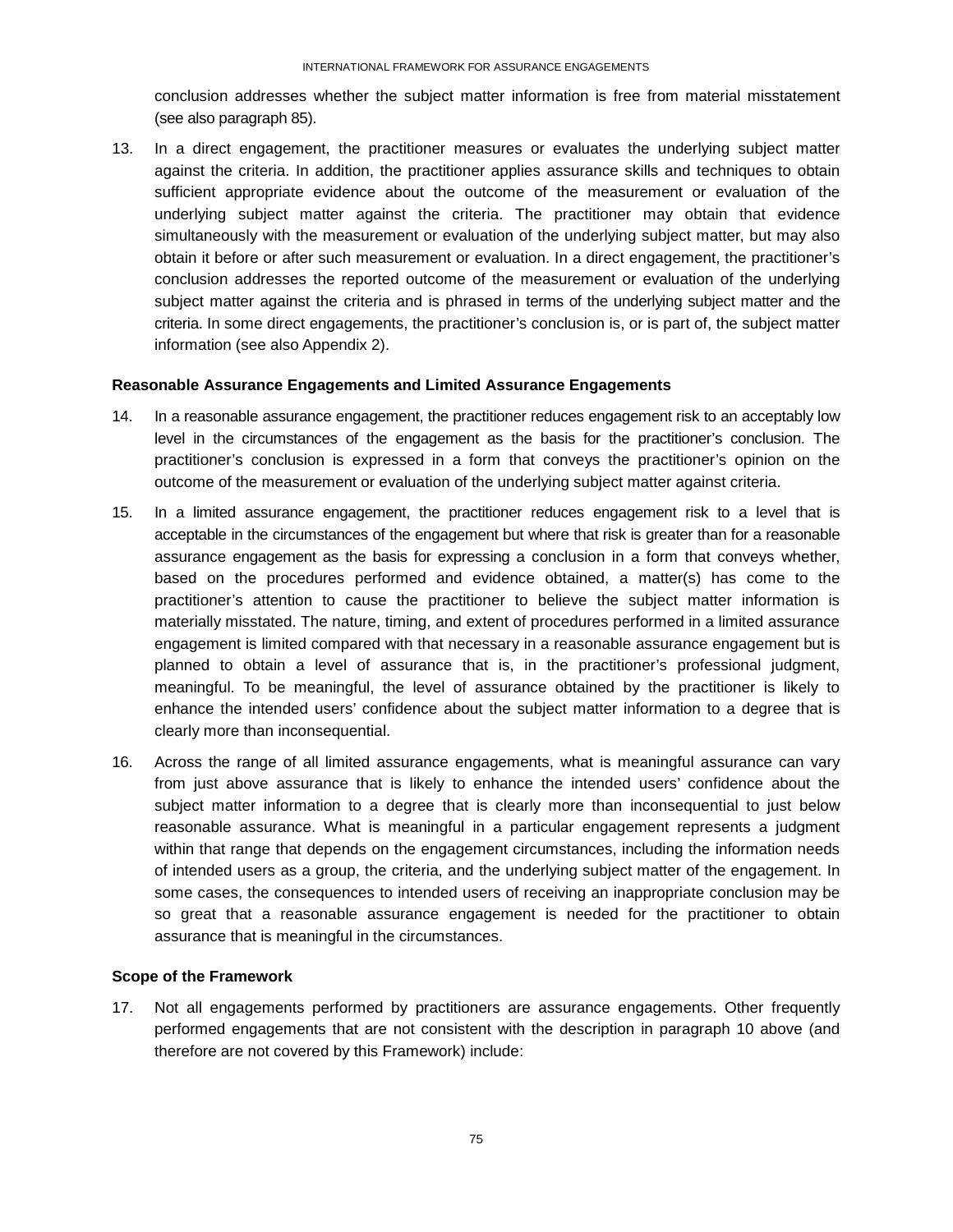- Engagements covered by International Standards on Related Services (ISRSs), such as agreed-upon procedures and compilation engagements.<sup>[3](#page-72-0)</sup>
- The preparation of tax returns where no assurance conclusion is expressed.
- Consulting (or advisory) engagements,  $4$  such as management and tax consulting.
- 18. An assurance engagement may be part of a larger engagement, for example, when a business acquisition consulting engagement includes a requirement to obtain assurance regarding historical or prospective financial information. In such circumstances, this Framework is relevant only to the assurance portion of the engagement.
- 19. The following engagements, which may be consistent with the description in paragraph 10, are not considered assurance engagements in terms of this Framework:
	- (a) Engagements to testify in legal proceedings regarding accounting, auditing, taxation or other matters; and
	- (b) Engagements that include professional opinions, views or wording from which a user may derive some assurance, if all of the following apply:
		- (i) Those opinions, views or wording are merely incidental to the overall engagement;
		- (ii) Any written report issued is expressly restricted for use by only the intended users specified in the report;
		- (iii) Under a written understanding with the specified intended users, the engagement is not intended to be an assurance engagement; and
		- (iv) The engagement is not represented as an assurance engagement in the practitioner's report.

### **Reports on Non-Assurance Engagements**

 $\overline{\phantom{a}}$ 

- 20. A practitioner reporting on an engagement that is not an assurance engagement within the scope of this Framework clearly distinguishes that report from an assurance report. So as not to confuse users, a report that is not an assurance report avoids, for example:
	- Implying compliance with this Framework, or with Assurance Standards.
	- Inappropriately using the words "assurance," "audit" or "review."  $\mathbf{r}$
	- Including a statement that could reasonably be mistaken for a conclusion based on sufficient  $\epsilon$ appropriate evidence that is designed to enhance the degree of confidence of intended users

<sup>3</sup> ISRS 4400, *Engagements to Perform Agreed-Upon Procedures Regarding Financial Information*, and ISRS 4410 (Revised)*, Compilation Engagements*

<span id="page-75-1"></span><span id="page-75-0"></span>In a consulting engagement, the practitioner applies technical skills, education, observations, experiences, and knowledge of the consulting process. Consulting engagements involve an analytical process that typically involves some combination of activities relating to: objective-setting, fact-finding, definition of problems or opportunities, evaluation of alternatives, development of recommendations including actions, communication of results, and sometimes implementation and follow-up. Reports (if issued) are generally written in a narrative (or "long form") style. Generally the work performed is only for the use and benefit of the client. The nature and scope of work is determined by agreement between the practitioner and the client. Any service that meets the definition of an assurance engagement is not a consulting engagement but an assurance engagement.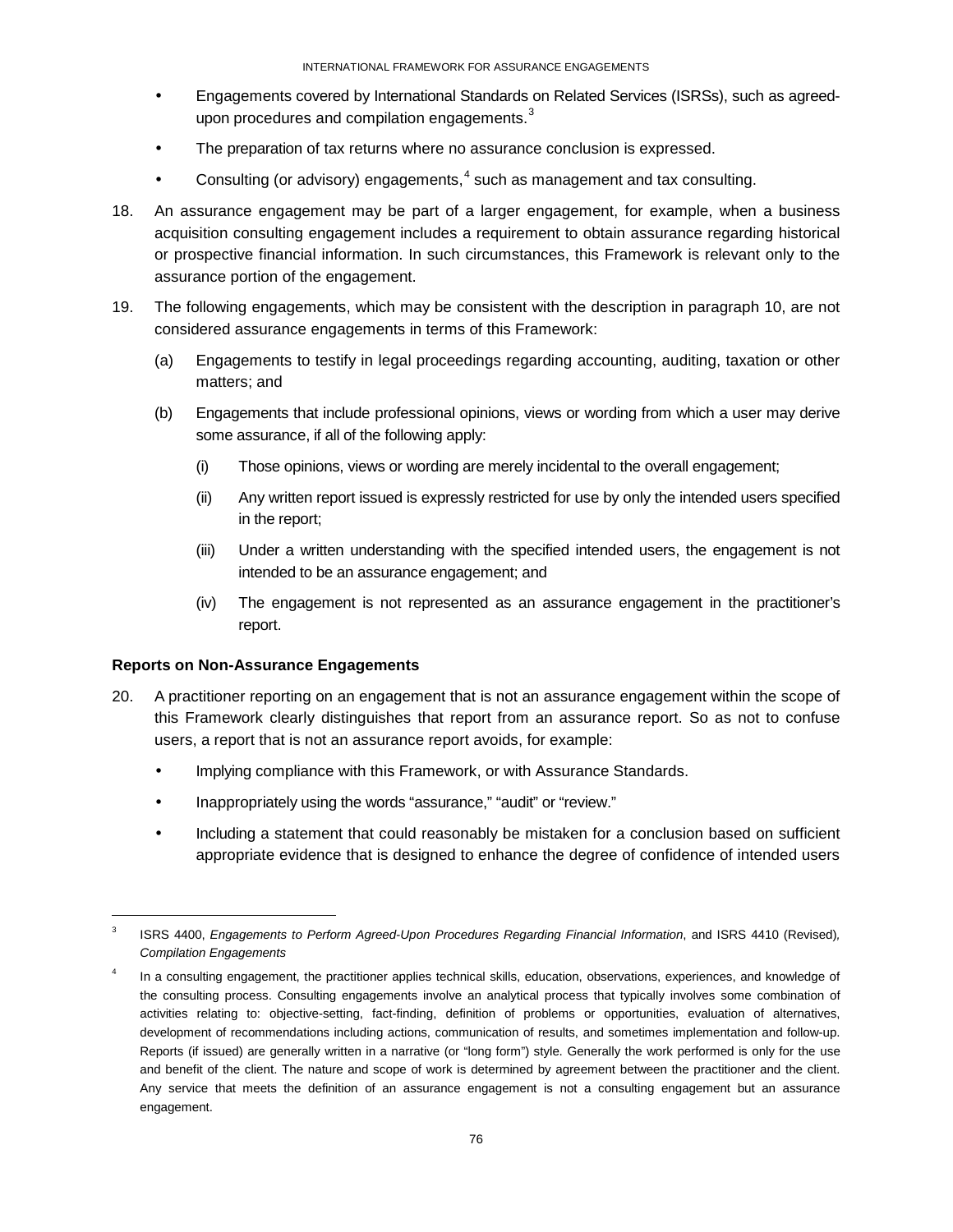about the outcome of the measurement or evaluation of an underlying subject matter against criteria.

21. The practitioner and the responsible party may agree to apply the principles of this Framework to an engagement when there are no intended users other than the responsible party but where all other requirements of relevant Assurance Standards are met. In such cases, the practitioner's report includes a statement restricting the use of the report to the responsible party.

### **Preconditions for an Assurance Engagement**

- 22. The following preconditions for an assurance engagement are relevant when considering whether an assurance engagement is to be accepted or continued:
	- (a) The roles and responsibilities of the appropriate parties (that is, the responsible party, the measurer or evaluator, and the engaging party, as appropriate) are suitable in the circumstances; and
	- (b) The engagement exhibits all of the following characteristics:
		- (i) The underlying subject matter is appropriate;
		- (ii) The criteria that the practitioner expects to be applied in the preparation of the subject matter information are suitable to the engagement circumstances, including that they exhibit the characteristics described in paragraph 44;
		- (iii) The criteria that the practitioner expects to be applied in the preparation of the subject matter information will be available to the intended users;
		- (iv) The practitioner expects to be able to obtain the evidence needed to support the practitioner's conclusion;
		- (v) The practitioner's conclusion, in the form appropriate to either a reasonable assurance engagement or a limited assurance engagement, is to be contained in a written report; and
		- (vi) A rational purpose including, in the case of a limited assurance engagement, that the practitioner expects to be able to obtain a meaningful level of assurance.
- 23. The underlying subject matters of different assurance engagements can vary greatly. Some underlying subject matters may require specialized skills and knowledge beyond those ordinarily possessed by an individual practitioner. It is important, however, that the practitioner be satisfied that those persons who are to perform the engagement collectively have the appropriate competence and capabilities (see also paragraph 31).
- 24. When a potential engagement cannot be accepted as an assurance engagement, the engaging party may be able to identify a different engagement that will meet the needs of intended users. For example:
	- (a) If the criteria that the practitioner expects to be applied are not suitable, an assurance engagement that meets the other preconditions in paragraph 22 may still be performed if:
		- (i) The practitioner can identify one or more aspects of the underlying subject matter for which those criteria are suitable. In such cases, the practitioner could perform an assurance engagement with respect to that aspect of the underlying subject matter in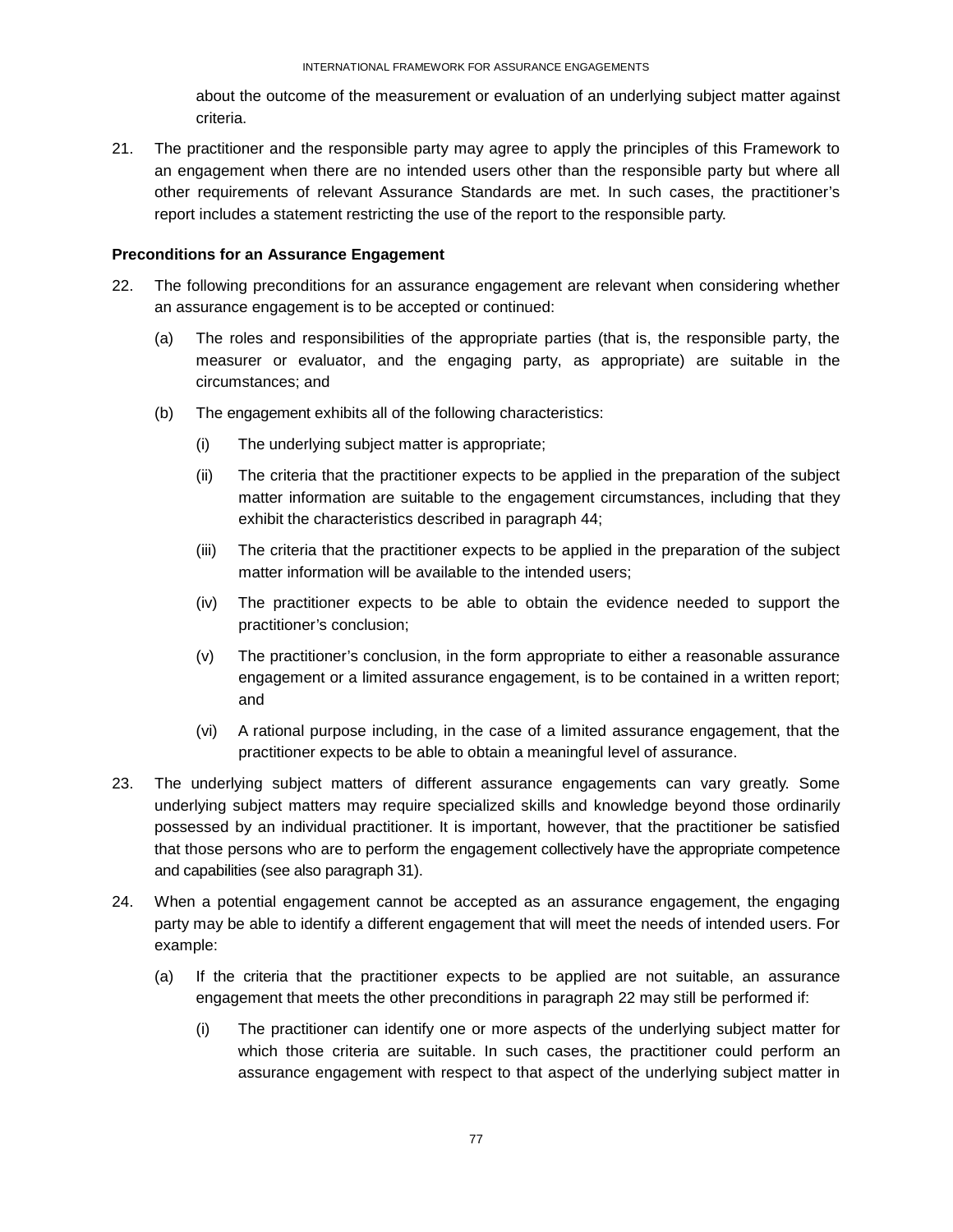its own right. In such cases, the assurance report may need to clarify that the report does not relate to the original underlying subject matter in its entirety; or

- (ii) Alternative criteria suitable for the underlying subject matter can be selected or developed.
- (b) The engaging party may request an engagement that is not an assurance engagement, such as a consulting or an agreed-upon procedures engagement.
- 25. Having been accepted, it is not appropriate to change an assurance engagement to a nonassurance engagement, or a reasonable assurance engagement to a limited assurance engagement, without reasonable justification. A change in circumstances that affects the intended users' requirements, or a misunderstanding concerning the nature of the engagement, may justify a request for a change in the engagement. If such a change is made, evidence that was obtained prior to the change is not disregarded. An inability to obtain sufficient appropriate evidence to form a reasonable assurance conclusion is not an acceptable reason to change from a reasonable assurance engagement to a limited assurance engagement.

### **Elements of an Assurance Engagement**

- 26. The following elements of an assurance engagement are discussed in this section:
	- (a) A three party relationship involving a practitioner, a responsible party, and intended users;
	- (b) An appropriate underlying subject matter;
	- (c) Suitable criteria;
	- (d) Sufficient appropriate evidence; and
	- (e) A written assurance report in the form appropriate to a reasonable assurance engagement or a limited assurance engagement.

#### **Three Party Relationship**

- 27. All assurance engagements have at least three separate parties: the practitioner, the responsible party and the intended users. Depending on the engagement circumstances, there may also be a separate role of measurer or evaluator, or engaging party (see also Appendix 3).
- 28. The responsible party and the intended users may be from different entities or the same entity. As an example of the latter case, in a two-tier board structure, the supervisory board may seek assurance about information provided by the executive board of that entity. The relationship between the responsible party and the intended users needs to be viewed within the context of a specific engagement and may differ from more traditionally defined lines of responsibility. For example, an entity's senior management (an intended user) may engage a practitioner to perform an assurance engagement on a particular aspect of the entity's activities that is the immediate responsibility of a lower level of management (the responsible party), but for which senior management is ultimately responsible.

#### *Practitioner*

29. The "practitioner" is the individual(s) conducting the engagement (usually the engagement partner or other members of the engagement team, or, as applicable, the firm) by applying assurance skills and techniques to obtain reasonable assurance or limited assurance, as appropriate, about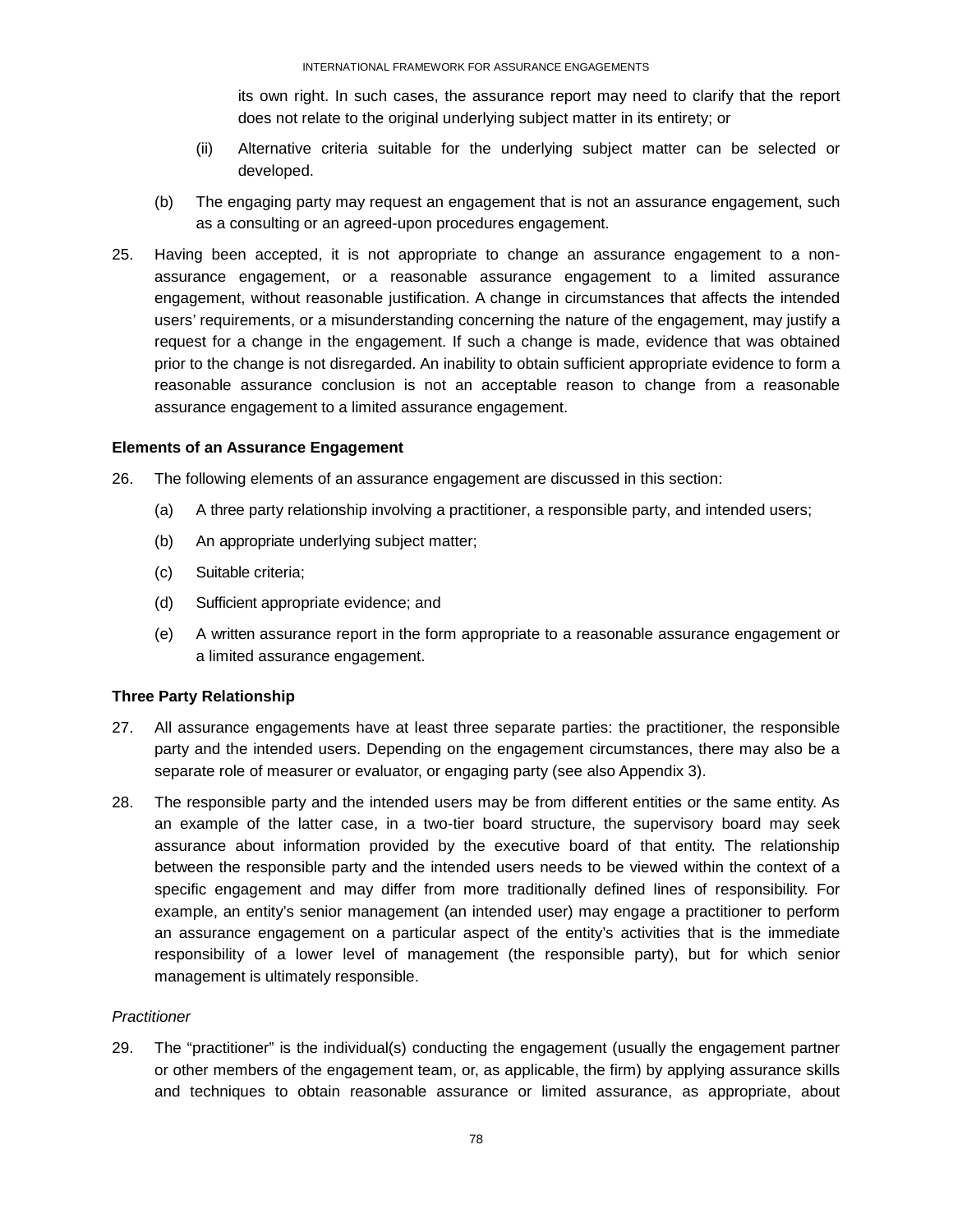whether the subject matter information is free from material misstatement.<sup>[5](#page-75-1)</sup> In a direct engagement, the practitioner both measures or evaluates the underlying subject matter against the criteria and applies assurance skills and techniques to obtain reasonable assurance or limited assurance, as appropriate, about whether the outcome of that measurement or evaluation is free from material misstatement.

- 30. If a competent practitioner other than a professional accountant in public practice chooses to represent compliance with an Assurance Standard, it is important to recognize that those Standards include requirements that reflect the premise in the paragraph 5 regarding the IESBA Code and ISQC 1, or other professional requirements, or requirements in law or regulation that are at least as demanding.
- 31. An engagement is not accepted if preliminary knowledge of the engagement circumstances indicates that ethical requirements regarding competence will not be satisfied. In some cases, these requirements can be satisfied by the practitioner using the work of a practitioner's expert.
- 32. In addition, the practitioner needs to be able to be sufficiently involved in the work of the practitioner's expert and other assurance practitioners to an extent that is sufficient to accept responsibility for the assurance conclusion on the subject matter information, and to obtain the evidence necessary to conclude whether the work of that expert or other assurance practitioner is adequate for the practitioner's purposes.
- 33. The practitioner has sole responsibility for the assurance conclusion expressed, and that responsibility is not reduced by the practitioner's use of the work of a practitioner's expert or other assurance practitioners. Nonetheless, if the practitioner using the work of a practitioner's expert, having followed the relevant Assurance Standards, concludes that the work of that expert is adequate for the practitioner's purposes, the practitioner may accept that expert's findings or conclusions in the expert's field as appropriate evidence.

### *Responsible Party*

34. The responsible party is the party responsible for the underlying subject matter. In an attestation engagement, the responsible party is often also the measurer or evaluator. The responsible party may or may not be the party that engages the practitioner to perform the assurance engagement (the engaging party).

### *Intended Users*

 $\overline{\phantom{a}}$ 

- 35. The intended users are the individual(s) or organization(s), or group(s) thereof that the practitioner expects will use the assurance report. The responsible party can be one of the intended users, but not the only one.
- 36. In some cases, there may be intended users other than those to whom the assurance report is addressed. The practitioner may not be able to identify all those who will read the assurance report, particularly where a large number of people will have access to it. In such cases, particularly where possible users are likely to have a broad range of interests in the underlying subject matter, intended users may be limited to major stakeholders with significant and common interests. Intended users may be identified in different ways, for example, by agreement between the practitioner and the responsible party or engaging party, or by law or regulation.

 $5$  "Engagement partner" and "firm" should be read as referring to their public sector equivalents where relevant.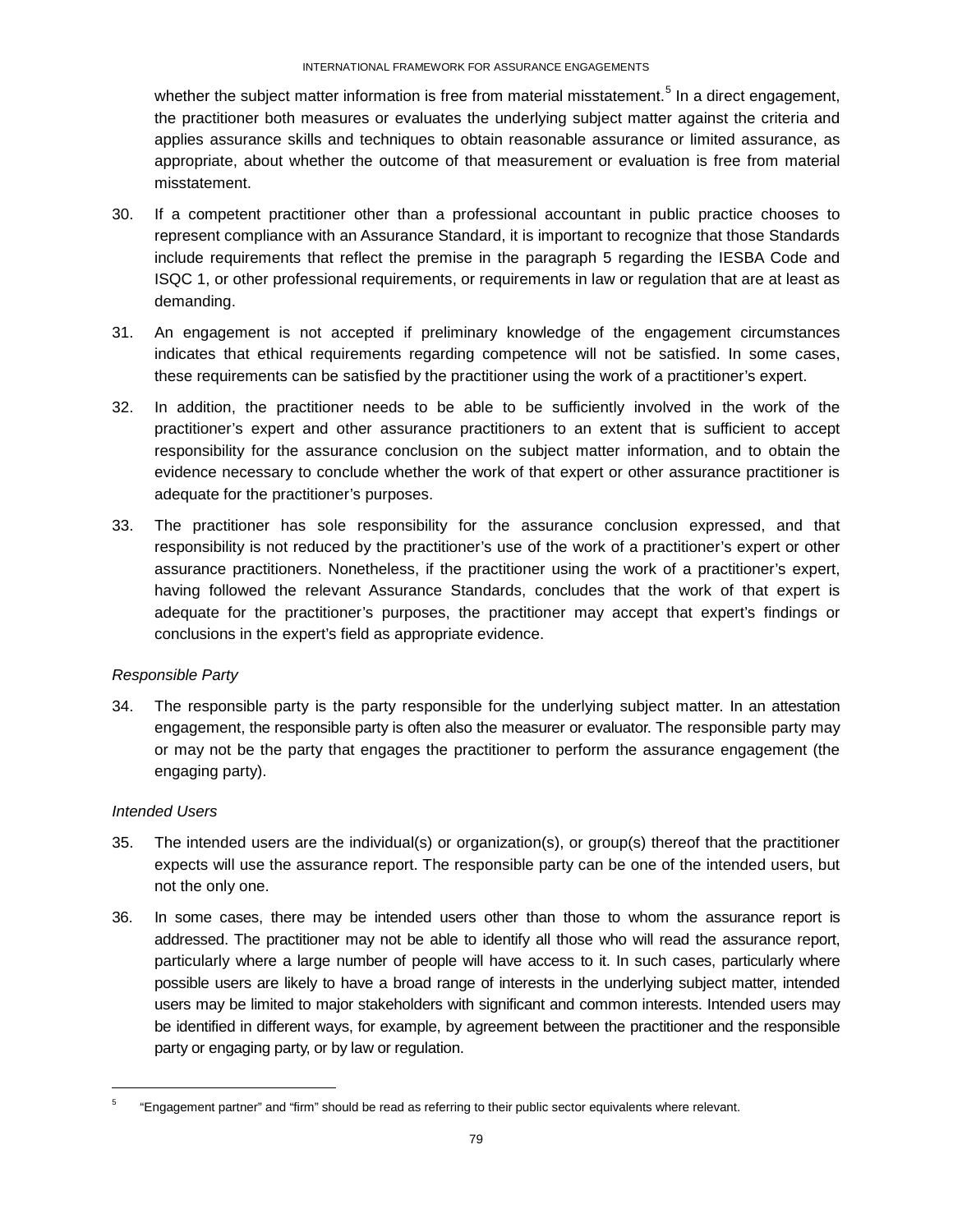- 37. Intended users or their representatives may be directly involved with the practitioner and the responsible party (and the engaging party if different) in determining the requirements of the engagement. Regardless of the involvement of others however, and unlike an agreed-upon procedures engagement (which involves reporting factual findings based upon the procedures agreed with the engaging party and any appropriate third parties, rather than a conclusion):
	- (a) The practitioner is responsible for determining the nature, timing and extent of procedures; and
	- (b) The practitioner may need to perform additional procedures if information comes to the practitioner's attention that differs significantly from that on which the determination of planned procedures was based.
- 38. In some cases, intended users (for example, bankers and regulators) impose a requirement for, or request, the appropriate party(ies) to arrange for an assurance engagement to be performed for a specific purpose. When engagements use criteria that are designed for a specific purpose, the assurance report includes a statement alerting readers to this fact. In addition, the practitioner may consider it appropriate to indicate that the assurance report is intended solely for specific users. Depending on the engagement circumstances, this may be achieved by restricting the distribution or use of the assurance report. While an assurance report may be restricted whenever it is intended only for specified intended users or for a specific purpose, the absence of a restriction regarding a particular user or purpose does not itself indicate that a legal responsibility is owed by the practitioner in relation to that user or for that purpose. Whether a legal responsibility is owed will depend on the circumstances of each case and the relevant jurisdiction.

### **Underlying Subject Matter**

- 39. The underlying subject matter of an assurance engagement can take many forms, such as:
	- Historical financial performance or condition (for example, historical financial position, financial performance and cash flows) for which the subject matter information may be the recognition, measurement, presentation and disclosure represented in financial statements.
	- Future financial performance or condition (for example, prospective financial position, financial performance and cash flows) for which the subject matter information may be the recognition, measurement, presentation and disclosure represented in a financial forecast or projection.
	- Non-financial performance or conditions (for example, performance of an entity) for which the subject matter information may be key indicators of efficiency and effectiveness.
	- Physical characteristics (for example, capacity of a facility) for which the subject matter information may be a specifications document.
	- Systems and processes (for example, an entity's internal control or IT system) for which the subject matter information may be a statement about effectiveness.
	- Behavior (for example, corporate governance, compliance with regulation, human resource practices) for which the subject matter information may be a statement of compliance or a statement of effectiveness.

Appendix 4 shows a categorization of the range of possible underlying subject matters with some examples.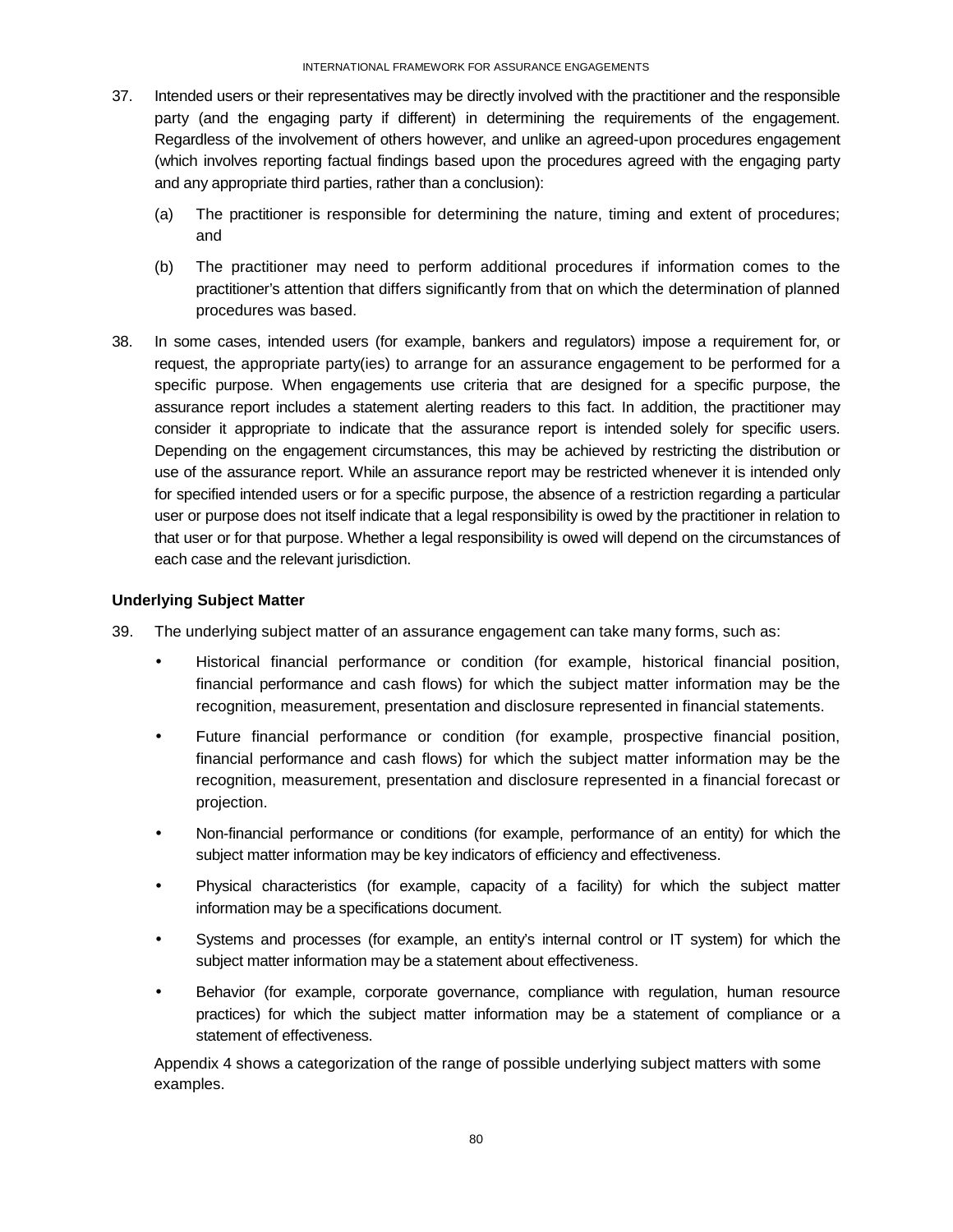- 40. Different underlying subject matters have different characteristics, including the degree to which information about them is qualitative versus quantitative, objective versus subjective, historical versus prospective, and relates to a point in time or covers a period. Such characteristics affect the:
	- (a) Precision with which the underlying subject matter can be measured or evaluated against criteria; and
	- (b) The persuasiveness of available evidence.

The assurance report may note characteristics that are of particular relevance to the intended users.

41. The appropriateness of an underlying subject matter is not affected by the level of assurance, that is, if an underlying subject matter is not appropriate for a reasonable assurance engagement, it is also not appropriate for a limited assurance engagement, and vice versa. An appropriate underlying subject matter is identifiable and capable of consistent measurement or evaluation against the identified criteria such that the resulting subject matter information can be subjected to procedures for obtaining sufficient appropriate evidence to support a reasonable assurance or limited assurance conclusion, as appropriate.

### **Criteria**

- 42. Criteria are the benchmarks used to measure or evaluate the underlying subject matter. Criteria can be formal, for example in the preparation of financial statements, the criteria may be International Financial Reporting Standards or International Public Sector Accounting Standards; when reporting on the operating effectiveness of internal controls, the criteria may be based on an established internal control framework or individual control objectives specifically designed for the purpose; and when reporting on compliance, the criteria may be the applicable law, regulation or contract. Examples of less formal criteria are an internally developed code of conduct or an agreed level of performance (such as the number of times a particular committee is expected to meet in a year).
- 43. Suitable criteria are required for reasonably consistent measurement or evaluation of an underlying subject matter within the context of professional judgment. Without the frame of reference provided by suitable criteria, any conclusion is open to individual interpretation and misunderstanding. Suitable criteria are context-sensitive, that is, relevant to the engagement circumstances. Even for the same underlying subject matter there can be different criteria, which will yield a different measurement or evaluation. For example, one of the criteria a measurer or evaluator might select as a measure of the underlying subject matter of customer satisfaction is the number of customer complaints resolved to the acknowledged satisfaction of the customer, while another measurer or evaluator might select the number of repeat purchases in the three months following the initial purchase. Further, criteria may be suitable for a particular set of engagement circumstances, but may not be suitable for a different set of engagement circumstances. For example, reporting to governments or regulators may require the use of a particular set of criteria, but these criteria may not be suitable for a broader group of users.
- 44. Suitable criteria exhibit the following characteristics:
	- (a) Relevance: Relevant criteria result in subject matter information that assists decision-making by the intended users.
	- (b) Completeness: Criteria are complete when subject matter information prepared in accordance with them does not omit relevant factors that could reasonably be expected to affect decisions of the intended users made on the basis of that subject matter information. Complete criteria include, where relevant, benchmarks for presentation and disclosure.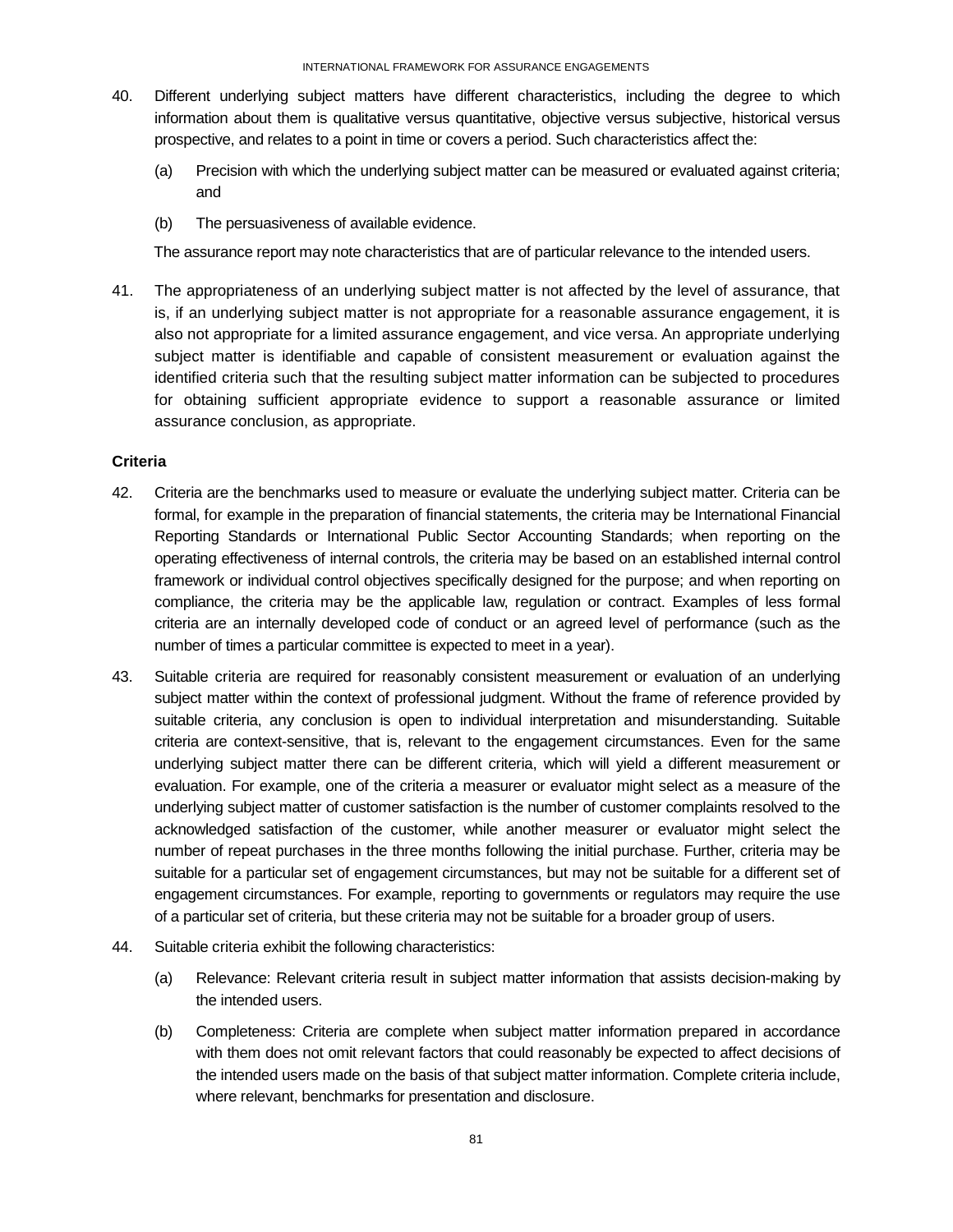- (c) Reliability: Reliable criteria allow reasonably consistent measurement or evaluation of the underlying subject matter including, where relevant, presentation and disclosure, when used in similar circumstances by different practitioners.
- (d) Neutrality: Neutral criteria result in subject matter information that is free from bias as appropriate in the engagement circumstances.
- (e) Understandability: Understandable criteria result in subject matter information that can be understood by the intended users.
- 45. Vague descriptions of expectations or judgments of an individual's experiences do not constitute suitable criteria.
- 46. The relative importance of each of the above characteristics when assessing the suitability of criteria to a particular engagement is a matter of professional judgment. The suitability of criteria is not affected by the level of assurance, that is, if criteria are unsuitable for a reasonable assurance engagement, they are also unsuitable for a limited assurance engagement, and vice versa. Criteria may be prescribed by law or regulation, or issued by authorized or recognized bodies of experts that follow a transparent due process (established criteria). Other criteria may be specifically developed for the purpose of preparing the subject matter information in the particular circumstances of the engagement. Whether criteria are established or specifically developed affects the work needed to assess their suitability for a particular engagement, for example, in the absence of indications to the contrary, established criteria are presumed to be suitable if they are relevant to the intended users' information needs.
- 47. Criteria need to be available to the intended users to allow them to understand how the underlying subject matter has been measured or evaluated. Criteria are made available to the intended users in one or more of the following ways:
	- (a) Publicly.
	- (b) Through inclusion in a clear manner in the presentation of the subject matter information.
	- (c) Through inclusion in a clear manner in the assurance report.
	- (d) By general understanding, for example the criterion for measuring time in hours and minutes.
- 48. Criteria may also be available only to specific intended users, for example the terms of a contract, or criteria issued by an industry association that are available only to those in the industry because they are relevant only to a specific purpose (see also paragraph 38).
- 49. As part of the engagement, the practitioner determines whether the criteria are suitable.

### **Evidence**

50. Assurance engagements are planned and performed with an attitude of professional skepticism to obtain sufficient appropriate evidence in the context of the engagement about the reported outcome of the measurement or evaluation of the underlying subject matter against the criteria. Professional judgment needs to be exercised in considering materiality, engagement risk, and the quantity and quality of available evidence when planning and performing the engagement, in particular when determining the nature, timing and extent of procedures.

### *Professional Skepticism*

51. Professional skepticism is an attitude that includes being alert to, for example: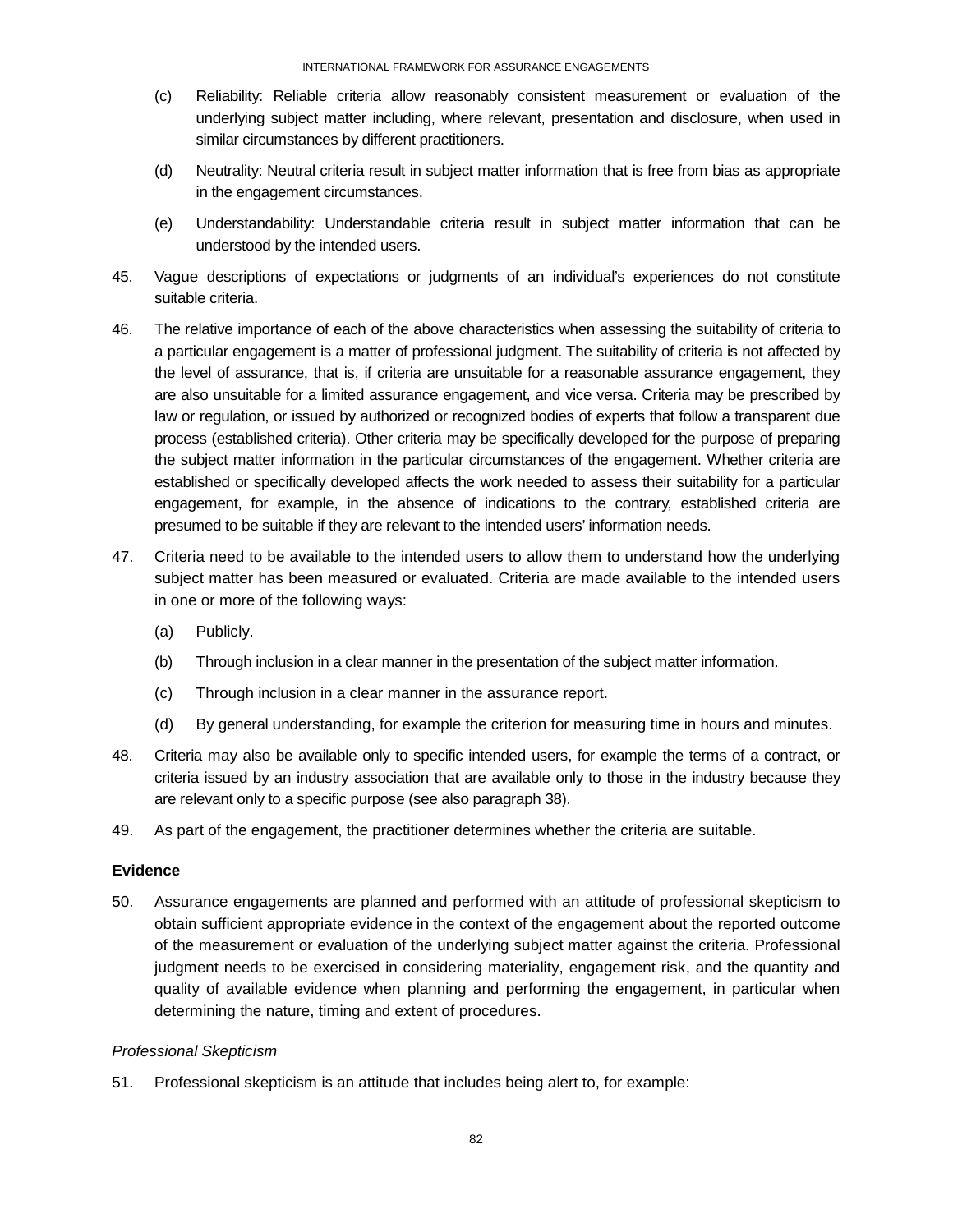- (a) Evidence that is inconsistent with other evidence obtained;
- (b) Information that calls into question the reliability of documents and responses to inquiries to be used as evidence;
- (c) Circumstances that suggest the need for procedures in addition to those required by relevant Assurance Standards; and
- (d) Conditions that may indicate likely misstatement.
- 52. Maintaining professional skepticism throughout the engagement is necessary to, for example, reduce the risk of:
	- Overlooking unusual circumstances;
	- Overgeneralizing when drawing conclusions from observations; and  $\mathbf{r}$
	- Using inappropriate assumptions in determining the nature, timing and extent of procedures and evaluating the results thereof.
- 53. Professional skepticism is necessary to the critical assessment of evidence. This includes questioning inconsistent evidence and the reliability of documents and responses to inquiries. It also includes consideration of the sufficiency and appropriateness of evidence obtained in the light of the circumstances.
- 54. Unless the engagement involves assurance about whether documents are genuine, records and documents may be accepted as genuine unless the practitioner has reason to believe the contrary. Nevertheless, the practitioner considers the reliability of information to be used as evidence.
- 55. The practitioner cannot be expected to disregard past experience of the honesty and integrity of those who provide evidence. Nevertheless, a belief that those who provide evidence are honest and have integrity does not relieve the practitioner of the need to maintain professional skepticism.

#### *Professional Judgment*

- 56. Professional judgment is essential to the proper conduct of an assurance engagement. This is because interpretation of relevant ethical requirements and relevant Assurance Standards and the informed decisions required throughout the engagement cannot be made without the application of relevant training, knowledge and experience to the facts and circumstances. Professional judgment is necessary in particular regarding decisions about:
	- Materiality and engagement risk.
	- The nature, timing, and extent of procedures used to meet the requirements of relevant Assurance Standards and obtain evidence.
	- Evaluating whether sufficient appropriate evidence has been obtained, and whether more needs to be done to achieve the objectives of relevant Assurance Standards. In particular, in the case of a limited assurance engagement, professional judgment is required in evaluating whether a meaningful level of assurance has been obtained.
	- In the case of a direct engagement, applying the criteria to the underlying subject matter, and if the practitioner selects or develops the criteria, selecting or developing them. In the case of an attestation engagement, evaluating such judgments made by others.
	- The appropriate conclusions to draw based on the evidence obtained.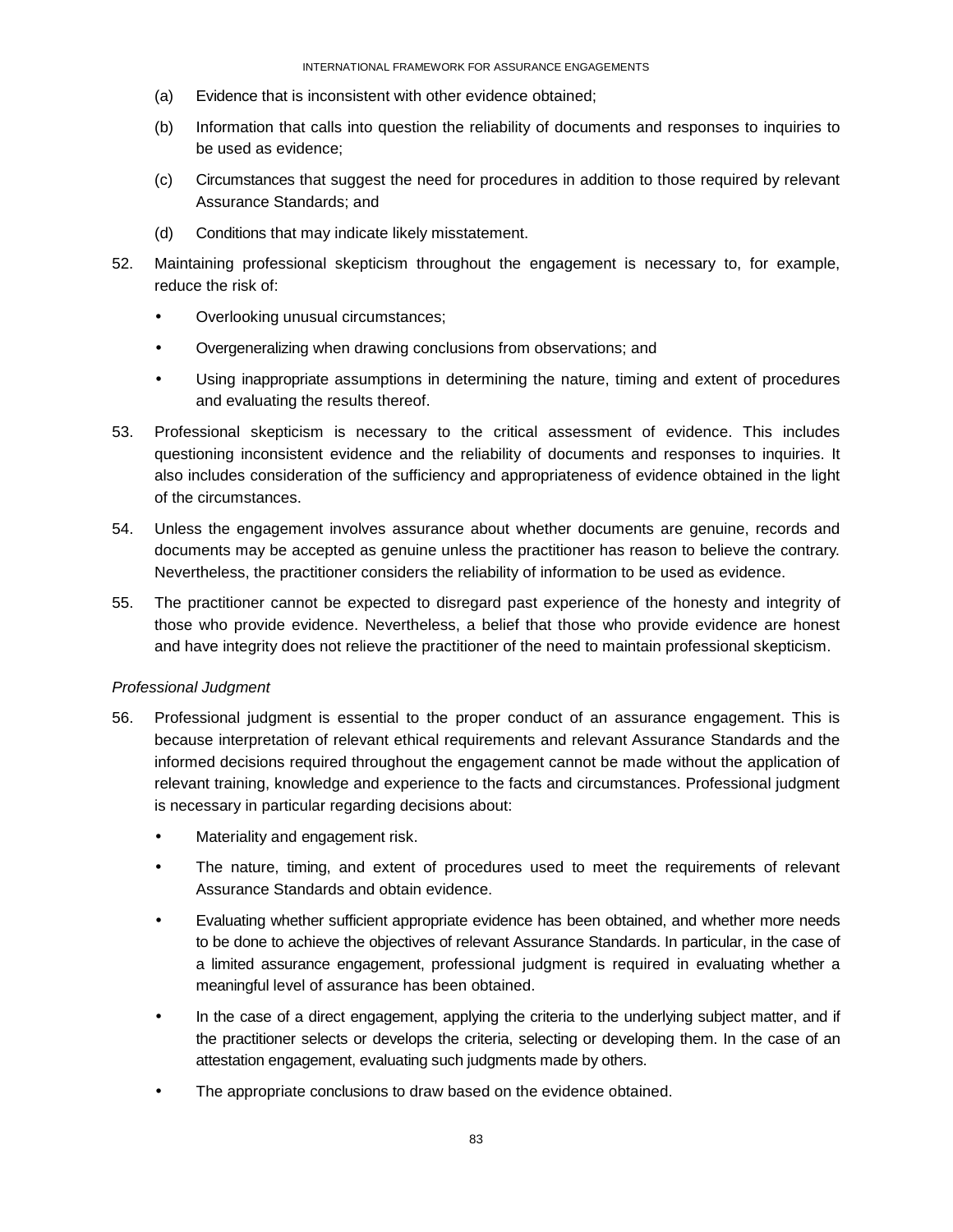- 57. The distinguishing feature of the professional judgment expected of a practitioner is that it is exercised by a practitioner whose training, knowledge and experience have assisted in developing the necessary competencies to achieve reasonable judgments.
- 58. The exercise of professional judgment in any particular case is based on the facts and circumstances that are known by the practitioner. Consultation on difficult or contentious matters during the course of the engagement, both within the engagement team and between the engagement team and others at the appropriate level within or outside the firm assist the practitioner in making informed and reasonable judgments.
- 59. Professional judgment can be evaluated based on whether the judgment reached reflects a competent application of assurance and measurement or evaluation principles and is appropriate in the light of, and consistent with, the facts and circumstances that were known to the practitioner up to the date of the practitioner's assurance report.
- 60. Professional judgment needs to be exercised throughout the engagement. Professional judgment is not to be used as the justification for decisions that are not otherwise supported by the facts and circumstances of the engagement or sufficient appropriate evidence.

### *Sufficiency and Appropriateness of Evidence*

- 61. The sufficiency and appropriateness of evidence are interrelated. Sufficiency is the measure of the quantity of evidence. The quantity of evidence needed is affected by the risks of the subject matter information being materially misstated (the higher the risks, the more evidence is likely to be required) and also by the quality of such evidence (the higher the quality, the less may be required). Obtaining more evidence, however, may not compensate for its poor quality (see also paragraphs 81–82).
- 62. Appropriateness is the measure of the quality of evidence; that is, its relevance and its reliability in providing support for the practitioner's conclusion.
- 63. The reliability of evidence is influenced by its source and by its nature, and is dependent on the individual circumstances under which it is obtained. Generalizations about the reliability of various kinds of evidence can be made; however, such generalizations are subject to important exceptions. Even when evidence is obtained from external sources, circumstances may exist that could affect its reliability. For example, evidence obtained from an external source may not be reliable if the source is not knowledgeable or objective. While recognizing that exceptions may exist, the following generalizations about the reliability of evidence may be useful:
	- Evidence is more reliable when it is obtained from sources outside the appropriate party(ies).
	- Evidence that is generated internally is more reliable when the related controls are effective.
	- Evidence obtained directly by the practitioner (for example, observation of the application of a control) is more reliable than evidence obtained indirectly or by inference (for example, inquiry about the application of a control).
	- Evidence is more reliable when it exists in documentary form, whether paper, electronic, or other media (for example, a contemporaneously written record of a meeting is ordinarily more reliable than a subsequent oral representation of what was discussed).
- 64. More assurance is ordinarily obtained from consistent evidence obtained from different sources or of a different nature than from items of evidence considered individually. In addition, obtaining evidence from different sources or of a different nature may either corroborate other evidence or indicate that an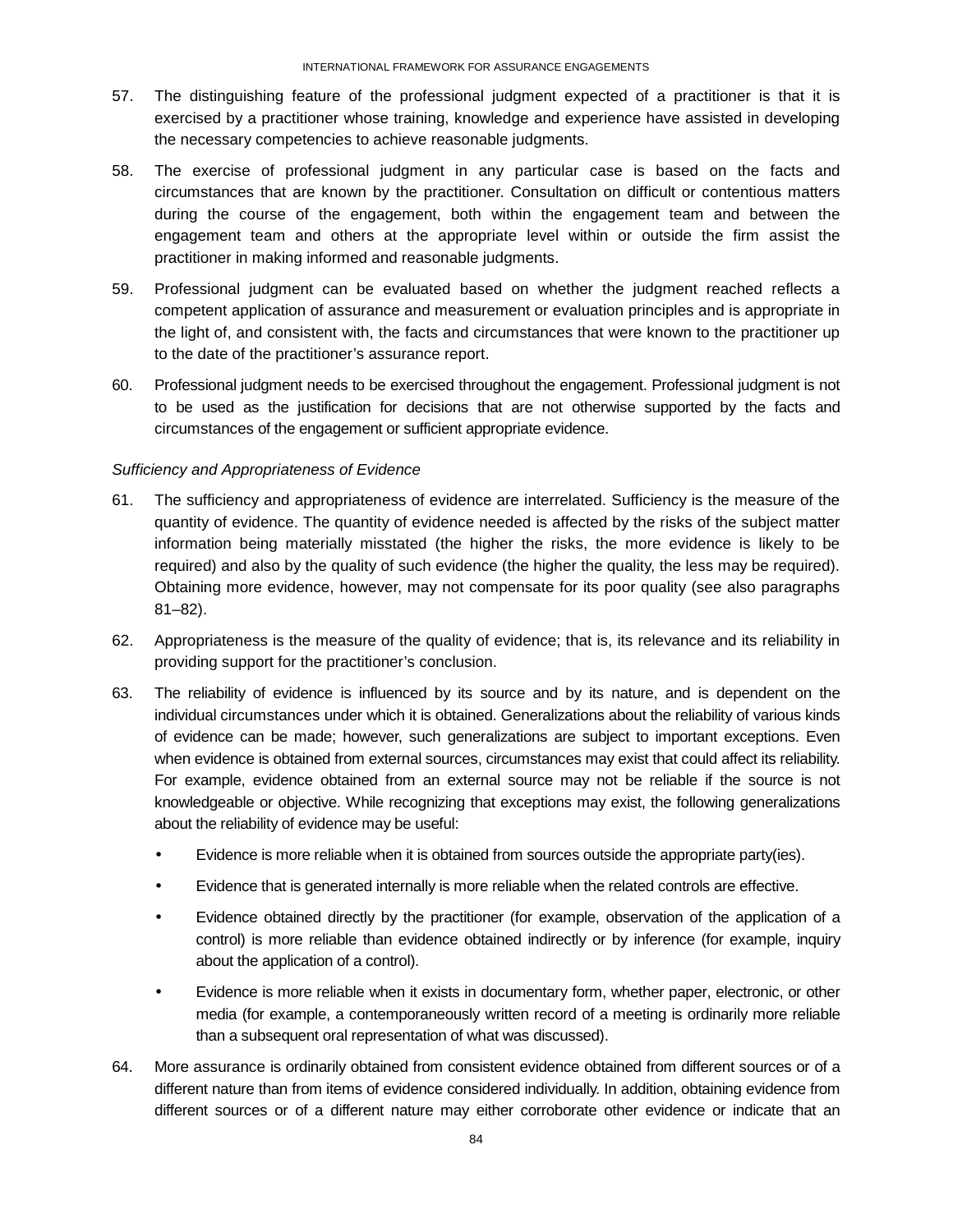individual item of evidence is not reliable. When evidence obtained from one source is inconsistent with that obtained from another, it is necessary to determine what additional procedures are needed to resolve the inconsistency.

- 65. In terms of obtaining sufficient appropriate evidence, it is generally more difficult to obtain assurance about subject matter information covering a period than about subject matter information at a point in time. In addition, conclusions provided on processes ordinarily are limited to the period covered by the engagement; the practitioner provides no conclusion about whether the process will continue to function in the specified manner in the future.
- 66. Whether sufficient appropriate evidence has been obtained on which to base the practitioner's conclusion is a matter of professional judgment, which involves considering the relationship between the cost of obtaining evidence and the usefulness of the information obtained. The practitioner uses professional judgment and exercises professional skepticism in evaluating the quantity and quality of evidence, and thus its sufficiency and appropriateness, to support the assurance report.

### *Materiality*

- 67. Materiality is relevant when planning and performing the assurance engagement, including when determining the nature, timing and extent of procedures, and when evaluating whether the subject matter information is free of misstatement. Professional judgments about materiality are made in light of surrounding circumstances, but are not affected by the level of assurance, that is, for the same intended users and purpose, materiality for a reasonable assurance engagement is the same as for a limited assurance engagement because materiality is based on the information needs of intended users.
- 68. Misstatements, including omissions, are considered to be material if they, individually or in the aggregate, could reasonably be expected to influence relevant decisions of intended users taken on the basis of the subject matter information. The practitioner's consideration of materiality is a matter of professional judgment, and is affected by the practitioner's perception of the common information needs of intended users as a group. Unless the engagement has been designed to meet the particular information needs of specific users, the possible effect of misstatements on specific users, whose information needs may vary widely, is not ordinarily considered.
- 69. Materiality is considered in the context of qualitative factors and, when applicable, quantitative factors. The relative importance of qualitative and quantitative factors when considering materiality in a particular engagement is a matter for professional judgment.
- 70. Materiality relates to the information covered by the practitioner's assurance report. Therefore, when the engagement covers some, but not all aspects of the subject matter information, materiality is considered in relation to only that portion of the subject matter information that is covered by the engagement.

### *Engagement Risk*

- 71. Subject matter information can fail to be properly expressed in the context of the underlying subject matter and the criteria, and can therefore be misstated, potentially to a material extent. This occurs when the subject matter information does not properly reflect the application of the criteria to measure or evaluate the underlying subject matter.
- 72. Engagement risk is the risk that the practitioner expresses an inappropriate conclusion when the subject matter information is materially misstated. Engagement risk does not refer to or include the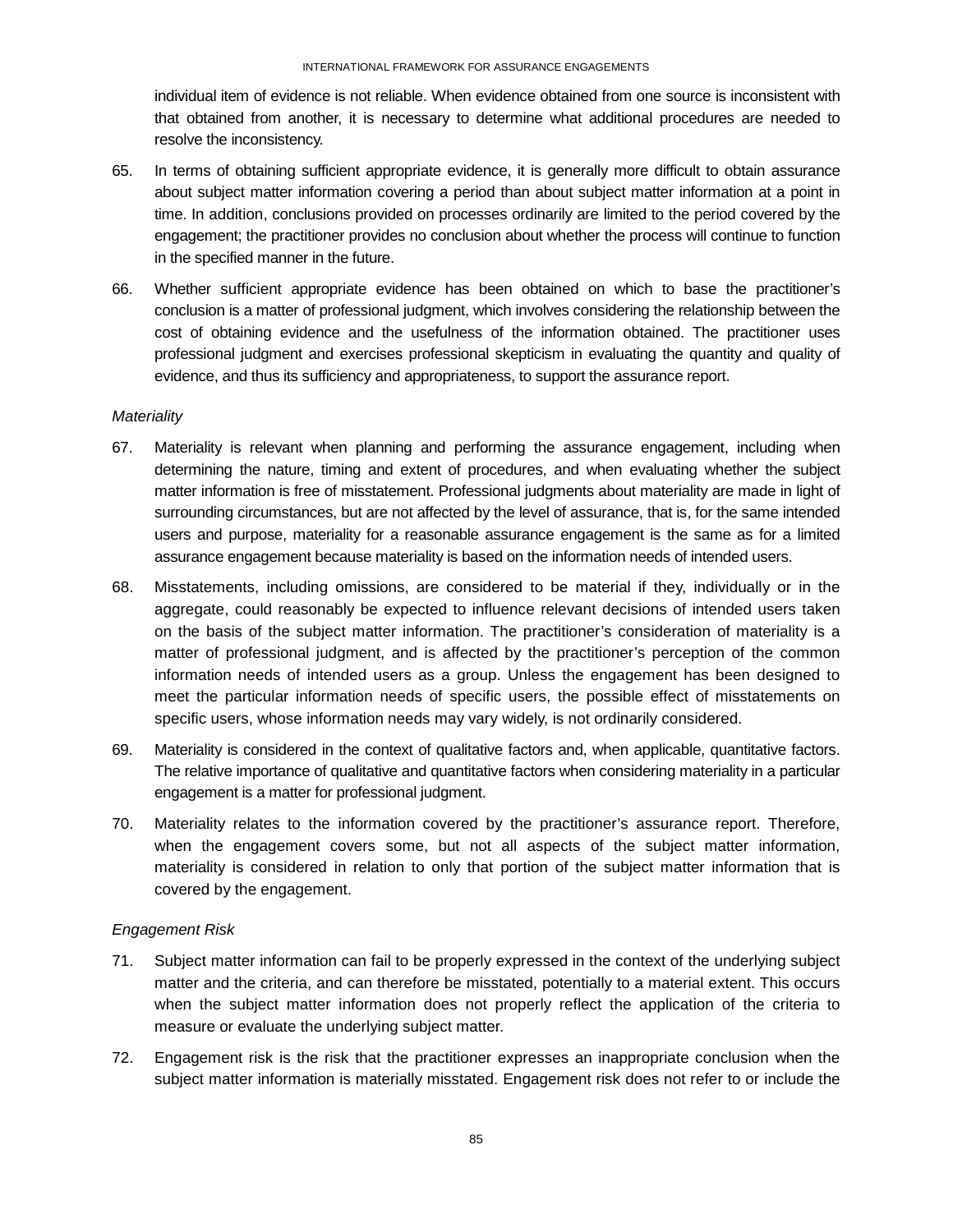practitioner's business risks, such as loss from litigation, adverse publicity, or other events arising in connection with particular subject matter information.

- 73. Reducing engagement risk to zero is very rarely attainable or cost beneficial and, therefore, "reasonable assurance" is less than absolute assurance, as a result of factors such as the following:
	- The use of selective testing.
	- The inherent limitations of internal control.
	- The fact that much of the evidence available to the practitioner is persuasive rather than conclusive.
	- The use of professional judgment in gathering and evaluating evidence and forming conclusions based on that evidence.
	- In some cases, the characteristics of the underlying subject matter when measured or evaluated against the criteria.
- 74. In general, engagement risk can be represented by the following components, although not all of these components will necessarily be present or significant for all assurance engagements:
	- (a) Risks that the practitioner does not directly influence, which in turn consist of:
		- (i) The susceptibility of the subject matter information to a material misstatement before consideration of any related controls applied by the appropriate party(ies) (inherent risk); and
		- (ii) The risk that a material misstatement that occurs in the subject matter information will not be prevented, or detected and corrected, on a timely basis by the appropriate party(ies)'s internal control (control risk); and
	- (b) Risks that the practitioner does directly influence, which, in turn, consist of:
		- (i) The risk that the procedures performed by the practitioner will not detect a material misstatement (detection risk); and
		- (ii) In the case of a direct engagement, the risks associated with the practitioner's measurement or evaluation of the underlying subject matter against the criteria (measurement or evaluation risk).
- 75. The degree to which each of these components is relevant to the engagement is affected by the engagement circumstances, in particular:
	- The nature of the underlying subject matter and the subject matter information. For example, the concept of control risk may be more useful when the underlying subject matter relates to the preparation of information about an entity's performance than when it relates to information about the effectiveness of a control or the existence of a physical condition.
	- Whether a reasonable assurance or a limited assurance engagement is being performed. For example, in limited assurance engagements the practitioner may often decide to obtain evidence by means other than testing of controls, in which case consideration of control risk may be less relevant than in a reasonable assurance engagement on the same subject matter information.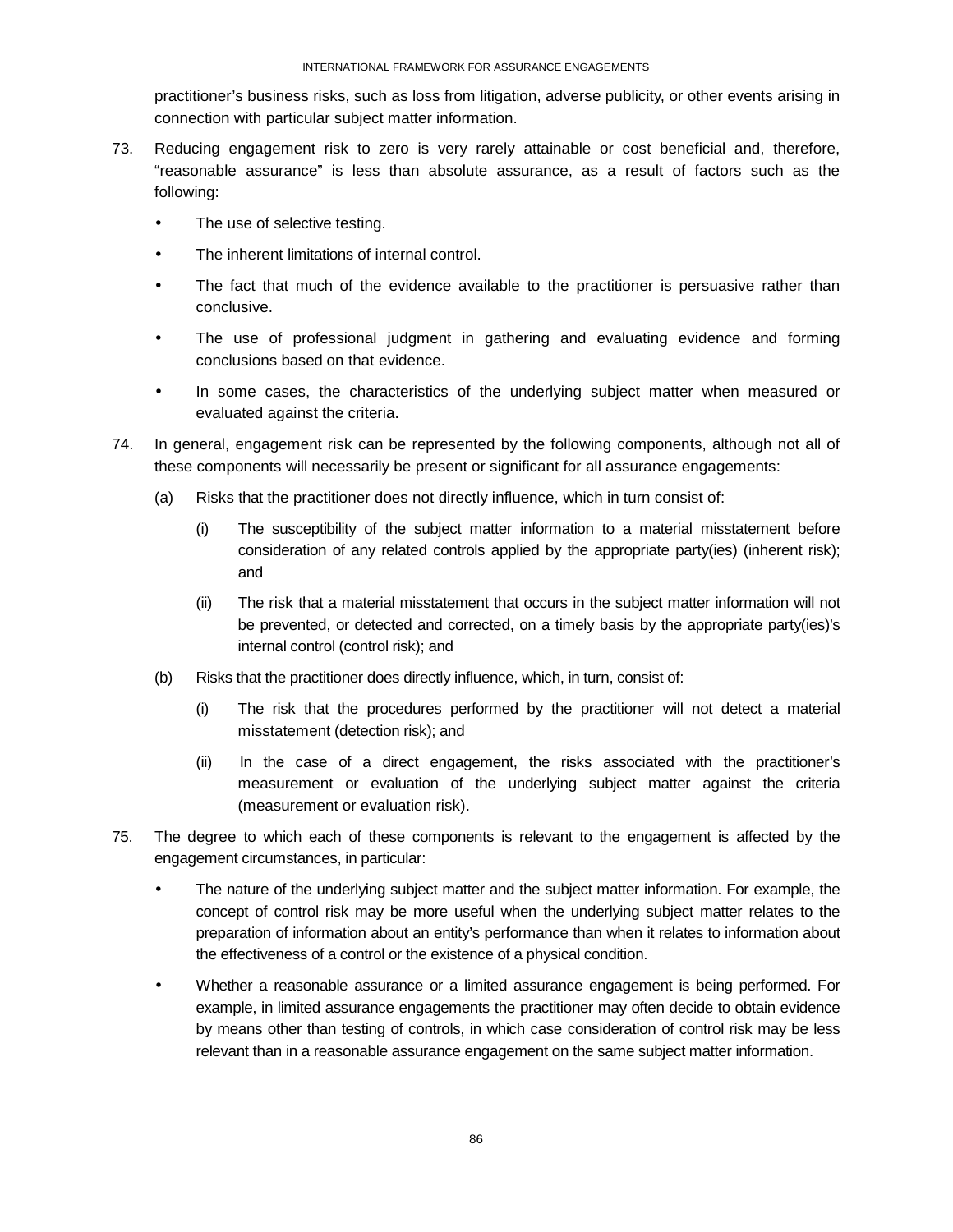Whether it is a direct engagement or an attestation engagement. While the concept of control risk is relevant to attestation engagements, the broader concept of measurement or evaluation risk is more relevant to direct engagements.

The consideration of risks is a matter of professional judgment, rather than a matter capable of precise measurement.

### *Nature, Timing and Extent of Procedures*

- 76. A combination of procedures is typically used to obtain either reasonable assurance or limited assurance. Procedures may include:
	- Inspection;
	- Observation;
	- Confirmation;
	- Re-calculation;
	- Re-performance;
	- Analytical procedures; and
	- Inquiry.

The exact nature, timing and extent of procedures will vary from one engagement to the next. For many assurance engagements, infinite variations in procedures are possible in theory. In practice, however, these are difficult to communicate clearly and unambiguously.

- 77. Both reasonable assurance and limited assurance engagements require the application of assurance skills and techniques and the gathering of sufficient appropriate evidence as part of an iterative, systematic engagement process that includes obtaining an understanding of the underlying subject matter and other engagement circumstances.
- 78. A reasonable assurance engagement involves:
	- (a) Based on an understanding of the underlying subject matter and other engagement circumstances, identifying and assessing the risks of material misstatement in the subject matter information;
	- (b) Designing and performing procedures to respond to the assessed risks and to obtain reasonable assurance to support the practitioner's conclusion; and
	- (c) Evaluating the sufficiency and appropriateness of the evidence obtained in the context of the engagement and, if necessary in the circumstances, attempting to obtain further evidence.
- 79. The nature, timing and extent of procedures for gathering sufficient appropriate evidence in a limited assurance engagement are limited relative to a reasonable assurance engagement. An underlying subject matter-specific Assurance Standard may establish that, for example, sufficient appropriate evidence for a particular type of limited assurance engagement is obtained primarily through analytical procedures and inquiries. In the absence of underlying subject matter-specific Assurance Standards for other types of limited assurance engagements, however, the procedures for gathering sufficient appropriate evidence may or may not primarily be analytical procedures and inquiries and will vary with the circumstances of the engagement, in particular, the underlying subject matter, and the information needs of the intended users and the engaging party, including relevant time and cost constraints.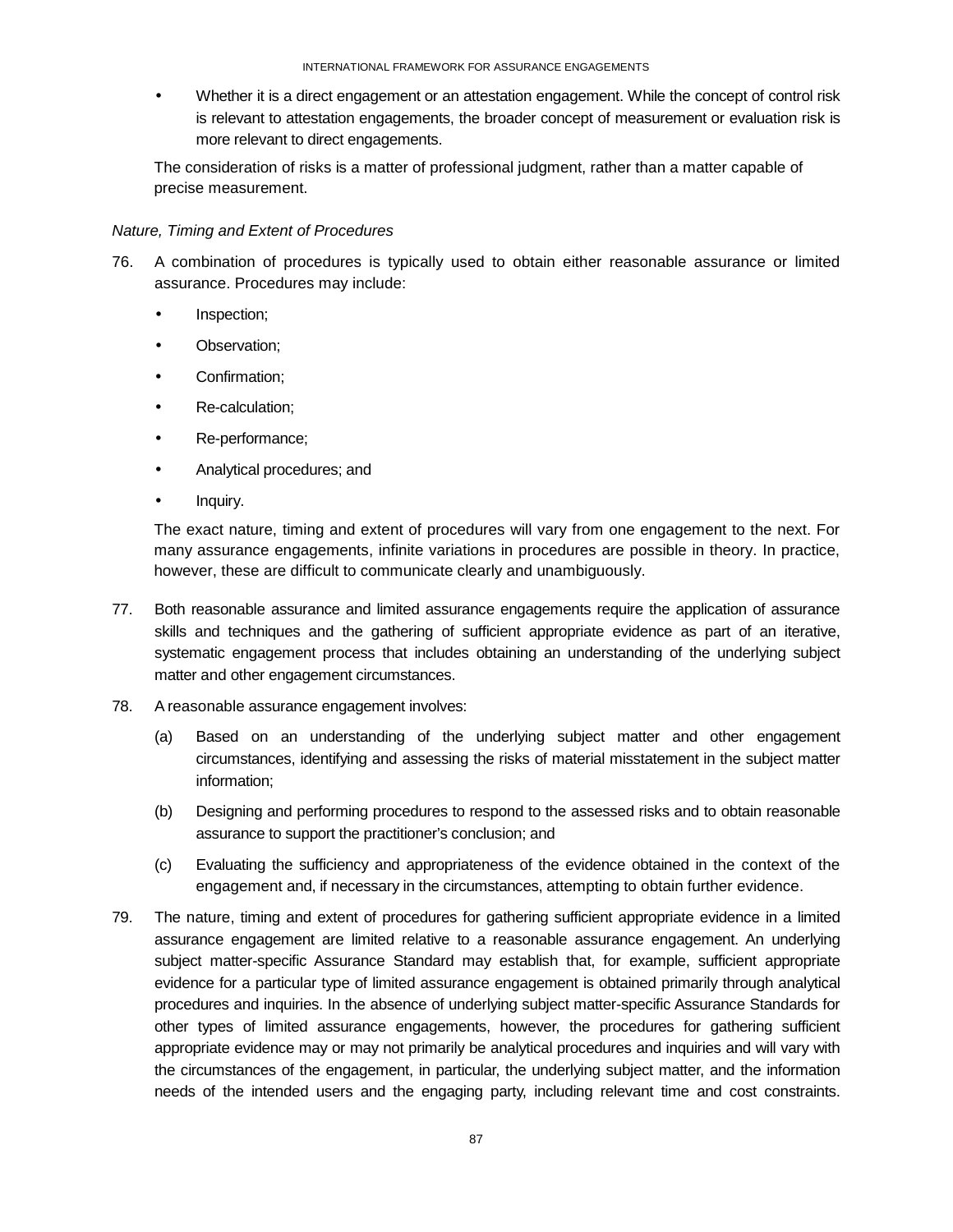Determining the nature, timing and extent of procedures is a matter of professional judgment and will vary from one engagement to the next.

- 80. A limited assurance engagement involves:
	- (a) Based on an understanding of the underlying subject matter and other engagement circumstances, identifying areas where a material misstatement of the subject matter information is likely to arise;
	- (b) Designing and performing procedures to address those areas and to obtain limited assurance to support the practitioner's conclusion; and
	- (c) If the practitioner becomes aware of a matter(s) that causes the practitioner to believe the subject matter information may be materially misstated, designing and performing additional procedures to obtain further evidence.

# *Quantity and Quality of Available Evidence*

- 81. The quantity or quality of available evidence is affected by:
	- (a) The characteristics of the underlying subject matter and subject matter information. For example, less objective evidence might be expected when the subject matter information is future oriented rather than historical (see paragraph 40); and
	- (b) Other circumstances such as when evidence that could reasonably be expected to exist is not available because of, for example, the timing of the practitioner's appointment, an entity's document retention policy, inadequate information systems, or a restriction imposed by the responsible party.

Ordinarily, available evidence will be persuasive rather than conclusive.

- 82. An unmodified conclusion is not appropriate for either a reasonable assurance or a limited assurance engagement when:
	- (a) Circumstances prevent the practitioner from obtaining evidence required to reduce engagement risk to the appropriate level; or
	- (b) A party to the engagement imposes a restriction that prevents the practitioner from obtaining evidence required to reduce engagement risk to the appropriate level.

#### **Assurance Report**

- 83. The practitioner forms a conclusion on the basis of the evidence obtained, and provides a written report containing a clear expression of that assurance conclusion about the subject matter information. Assurance Standards establish basic elements for assurance reports.
- 84. In a reasonable assurance engagement, the practitioner's conclusion is expressed in the positive form that conveys the practitioner's opinion on the outcome of the measurement or evaluation of the underlying subject matter.
- 85. Examples of conclusions expressed in a form appropriate for a reasonable assurance engagement include:
	- When expressed in terms of the underlying subject matter and the applicable criteria, "In our  $\mathbf{r}$ opinion, the entity has complied, in all material respects, with XYZ law";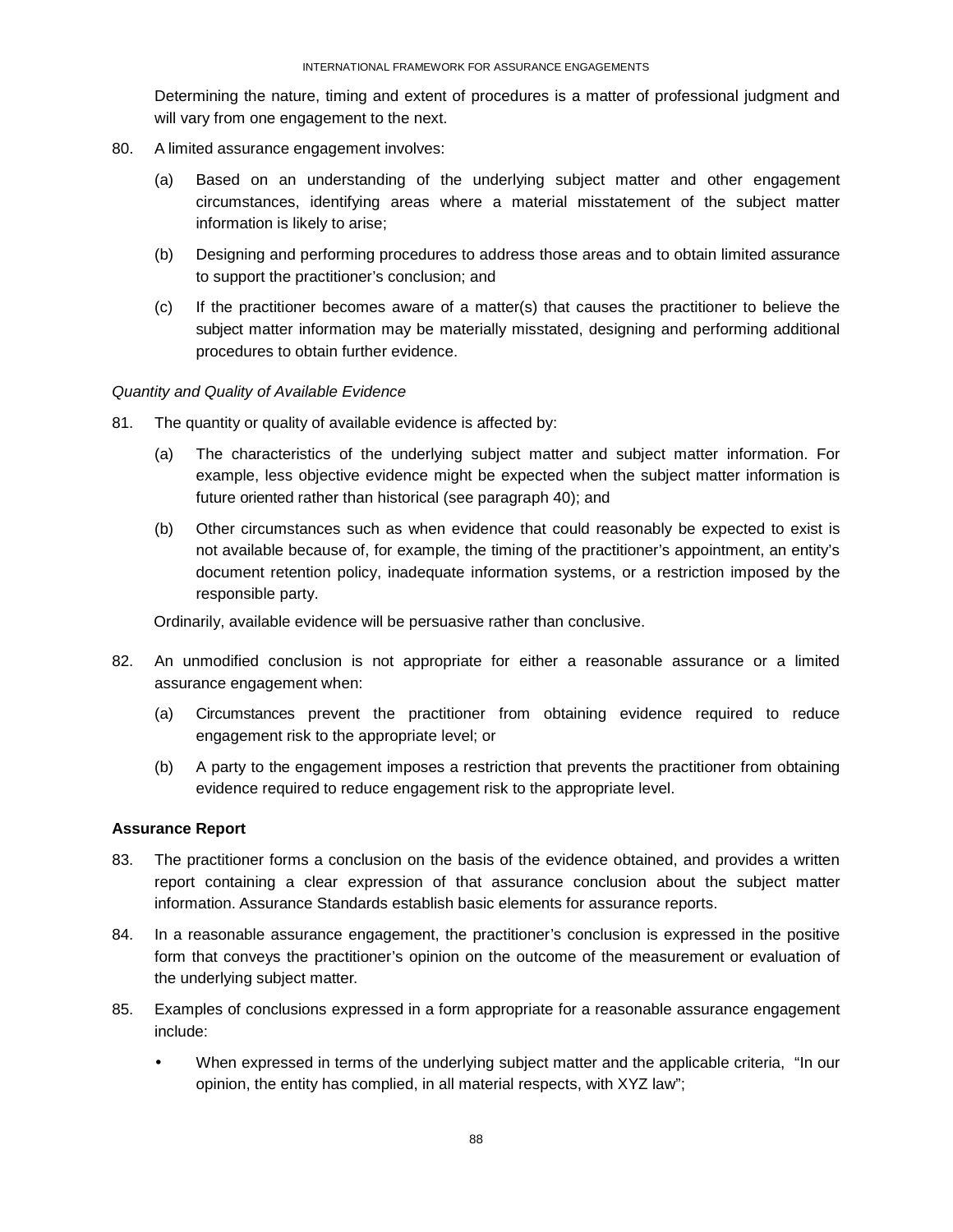- When expressed in terms of the subject matter information and the applicable criteria, "In our opinion, the financial statements present fairly, in all material respects, the financial position of the entity as at [*date*] and its financial performance and its cash flows for the year then ended in accordance with XYZ framework"; or
- When expressed in terms of a statement made by the appropriate party, "In our opinion, the [appropriate party's] statement that the entity has complied with XYZ law is, in all material respects, fairly stated," or "In our opinion, the [appropriate party's] statement that the key performance indicators are presented in accordance with XYZ criteria is, in all material respects, fairly stated."In a direct engagement, the practitioner's conclusion is phrased in terms of the underlying subject matter and the criteria.
- 86. In a limited assurance engagement, the practitioner's conclusion is expressed in a form that conveys whether, based on the engagement performed, a matter(s) has come to the practitioner's attention to cause the practitioner to believe the subject matter information is materially misstated, for example, "Based on the procedures performed and evidence obtained, nothing has come to our attention that causes us to believe that the entity has not complied, in all material respects, with XYZ law."
- 87. The practitioner may choose a "short form" or "long form" style of reporting to facilitate effective communication to the intended users. "Short-form" reports ordinarily include only the basic elements. "Long-form" reports include other information and explanations that are not intended to affect the practitioner's conclusion. As well as the basic elements, long-form reports may describe in detail the terms of the engagement, the criteria being used, findings relating to particular aspects of the engagement, details of the qualifications and experience of the practitioner and others involved with the engagement, disclosure of materiality levels, and, in some cases, recommendations. Whether to include any such information depends on its significance to the information needs of the intended users.
- 88. The practitioner's conclusion is clearly separated from information or explanations that are not intended to affect the practitioner's conclusion, including any Emphasis of Matter, Other Matter, findings related to particular aspects of the engagement, recommendations or additional information included in the assurance report. The wording used makes it clear that an Emphasis of Matter, Other Matter, findings, recommendations or additional information is not intended to detract from the practitioner's conclusion.
- 89. The practitioner expresses a modified conclusion in the following circumstances:
	- (a) When, in the practitioner's professional judgment, a scope limitation exists and the effect of the matter may be material. In such cases, the practitioner expresses a qualified conclusion or a disclaimer of conclusion. In some cases, the practitioner considers withdrawing from the engagement.
	- (b) When, in the practitioner's professional judgment, the subject matter information is materially misstated. In such cases, the practitioner expresses a qualified conclusion or adverse conclusion. In those direct engagements where the subject matter information is the practitioner's conclusion, and the practitioner concludes that some or all of the underlying subject matter does not, in all material respects, conform with the criteria, such a conclusion would also be considered to be qualified (or adverse as appropriate).
- 90. A qualified conclusion is expressed when the effects, or possible effects, of a matter are not so material and pervasive as to require an adverse conclusion or a disclaimer of conclusion.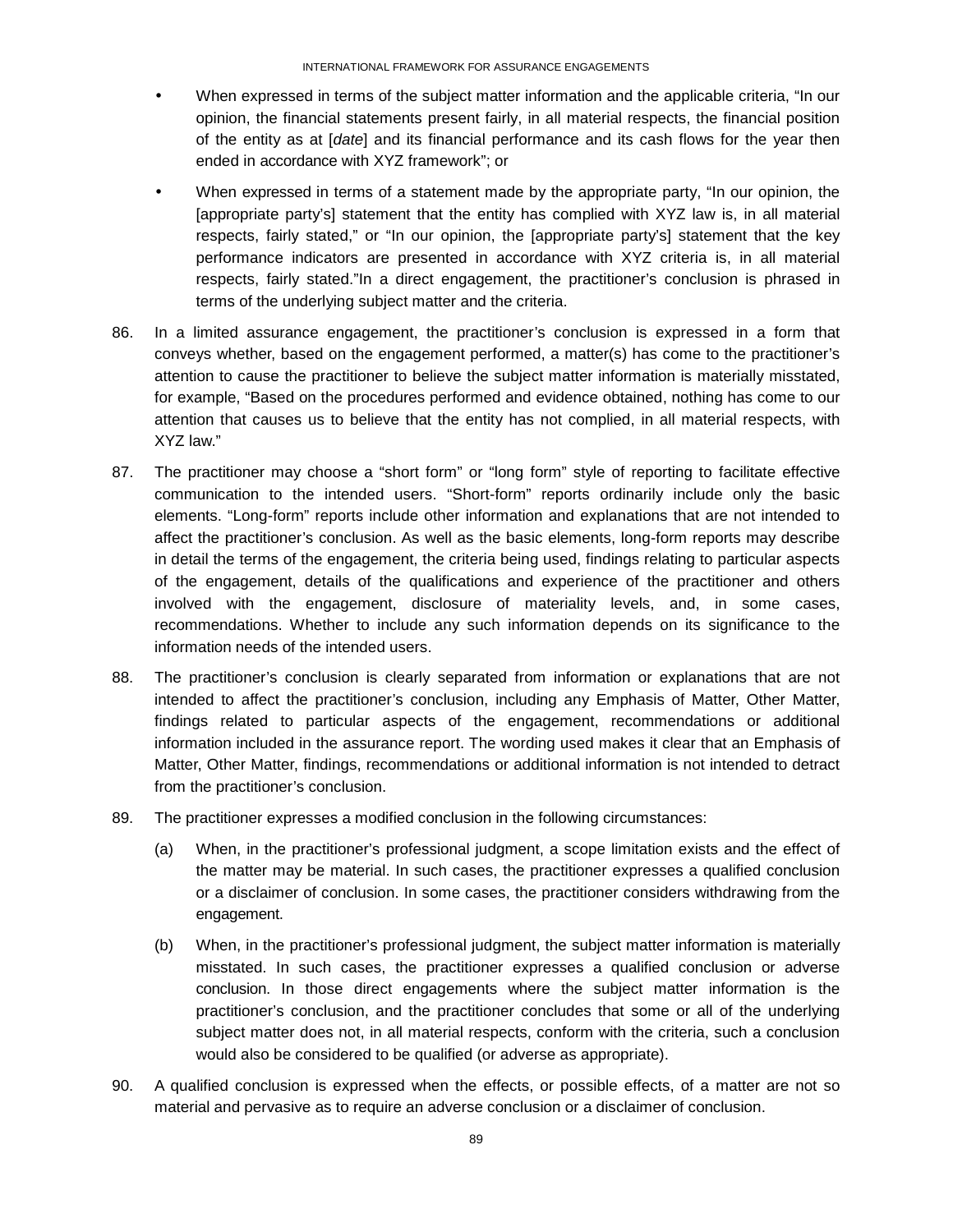- 91. If it is discovered after the engagement has been accepted that one or more preconditions for an assurance engagement is not present, the practitioner discusses the matter with the appropriate party(ies), and determines:
	- (a) Whether the matter can be resolved to the practitioner's satisfaction;
	- (b) Whether it is appropriate to continue with the engagement; and
	- (c) Whether and, if so, how to communicate the matter in the assurance report.
- 92. If it is discovered after the engagement has been accepted that some or all of the criteria are unsuitable or some or all of the underlying subject matter is not appropriate for an assurance engagement, the practitioner considers withdrawing from the engagement, if withdrawal is possible under applicable law or regulation. If the practitioner continues with the engagement, the practitioner expresses:
	- (a) A qualified conclusion or adverse conclusion depending on how material and pervasive the matter is, when, in the practitioner's professional judgment, the unsuitable criteria or inappropriate underlying subject matter is likely to mislead the intended users; or
	- (b) A qualified conclusion or a disclaimer of conclusion depending on, in the practitioner's professional judgment, how material and pervasive the matter is, in other cases.

### **Other Matters**

### *Other Communication Responsibilities*

93. The practitioner considers whether, pursuant to the terms of the engagement and other engagement circumstances, any matter has come to the attention of the practitioner that is to be communicated with the responsible party, the measurer or evaluator, the engaging party, those charged with governance or others.

### *Documentation*

- 94. Engagement documentation provides a record of the basis for the assurance report when it is prepared on a timely basis and is sufficient and appropriate to enable an experienced practitioner, having no previous connection with the engagement, to understand:
	- (a) The nature, timing and extent of the procedures performed to comply with relevant Assurance Standards and applicable legal and regulatory requirements;
	- (b) The results of the procedures performed, and the evidence obtained; and
	- (c) Significant matters arising during the engagement, the conclusions reached thereon, and significant professional judgments made in reaching those conclusions.
- 95. Engagement documentation includes how the practitioner addressed any inconsistency between information identified by the practitioner and the practitioner's final conclusion regarding a significant matter.

### **Inappropriate Use of the Practitioner's Name**

96. A practitioner is associated with an underlying subject matter, or with the related subject matter information, when the practitioner reports on information about that underlying subject matter or consents to the use of the practitioner's name in a professional connection with that underlying subject matter, or with the related subject matter information. If the practitioner is not associated in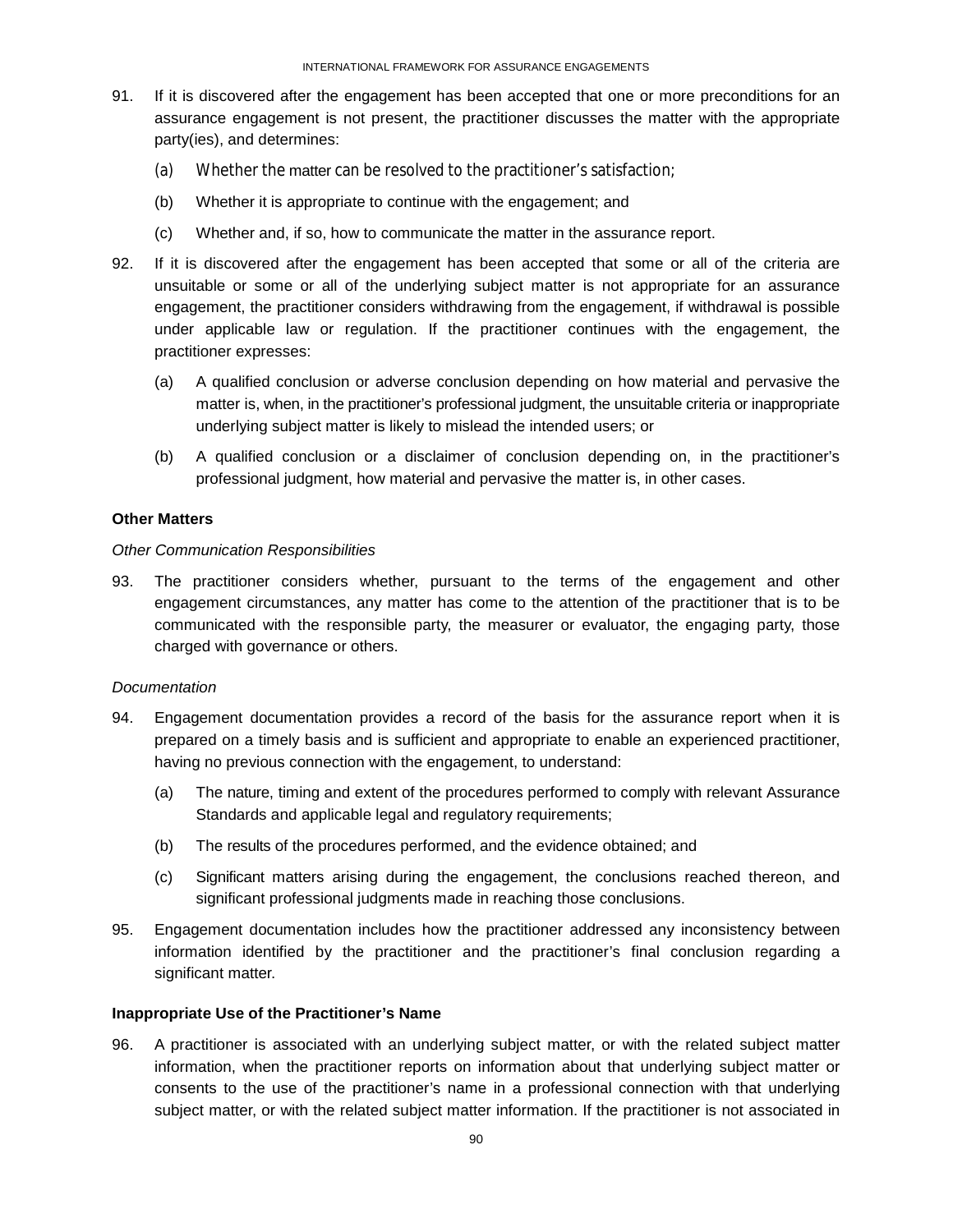#### INTERNATIONAL FRAMEWORK FOR ASSURANCE ENGAGEMENTS

this manner, third parties can assume no responsibility of the practitioner. If the practitioner learns that a party is inappropriately using the practitioner's name in association with an underlying subject matter, or with the related subject matter information, the practitioner requires the party to cease doing so. The practitioner also considers what other steps may be needed, such as informing any known third party users of the inappropriate use of the practitioner's name or seeking legal advice.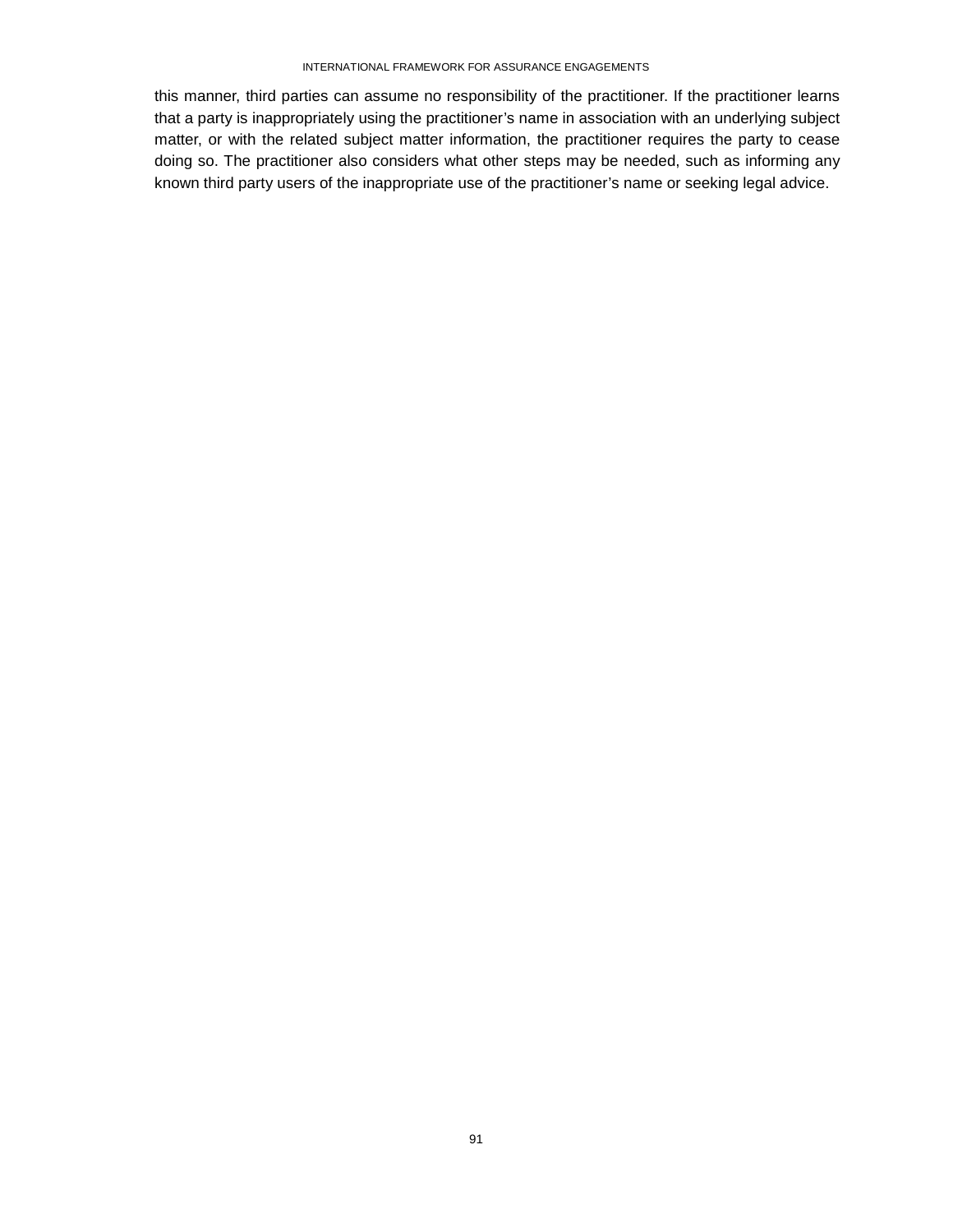**Appendix 1**

# **Pronouncements Issued by the IAASB, and Their Relationship to Each Other and the IESBA Code**

This Appendix illustrates the ambit of pronouncements issued by the IAASB, and their relationship to each other and to the IESBA *Code of Ethics for Professional Accountants*.

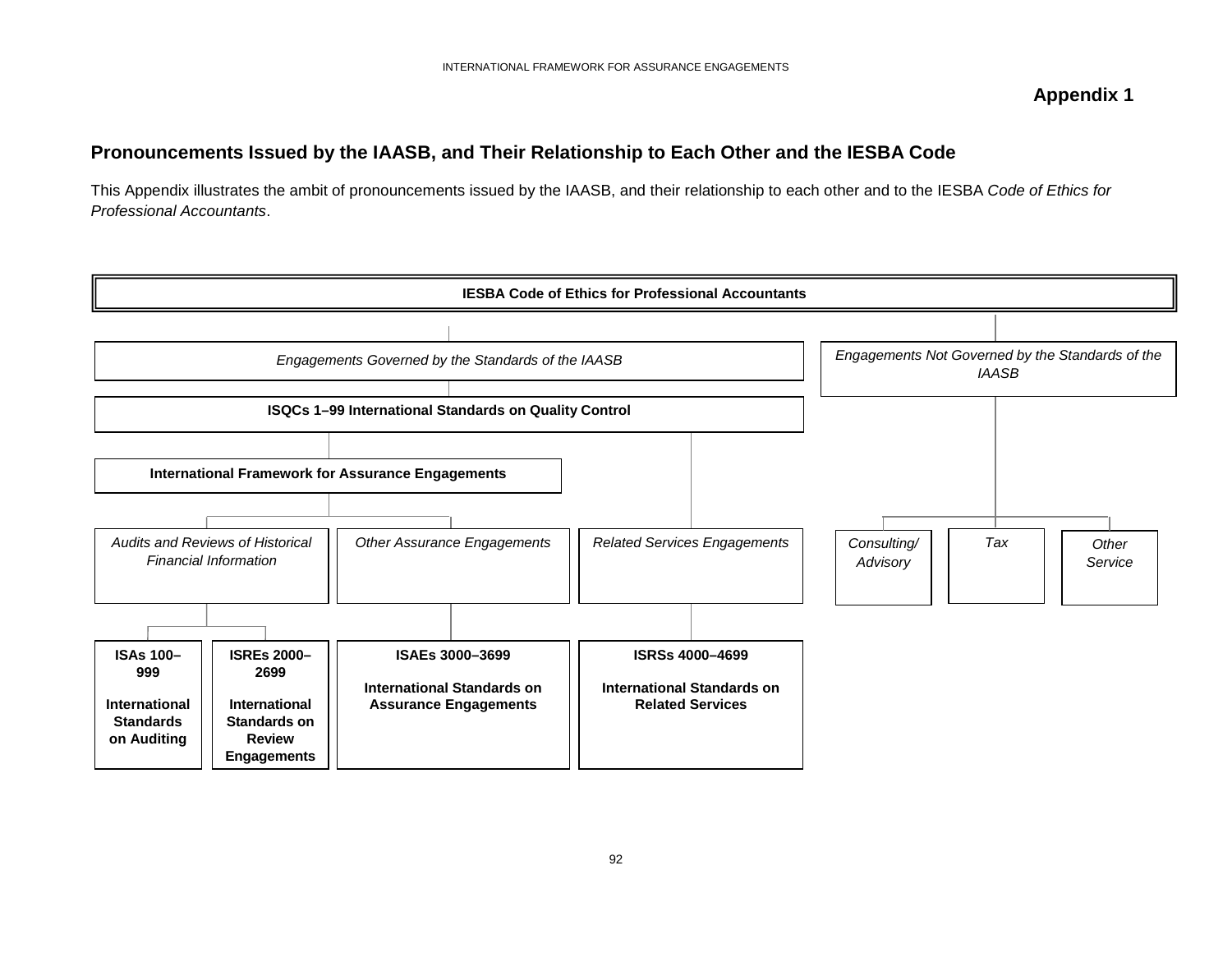# **Attestation Engagements and Direct Engagements**

This Appendix outlines the differences between an attestation engagement and a direct engagement.

- 1. In an attestation engagement, the measurer or evaluator, who is not the practitioner, measures or evaluates the underlying subject matter against the criteria, the outcome of which is the subject matter information. Subject matter information can fail to be properly expressed in the context of the underlying subject matter and the criteria, and can therefore be misstated, potentially to a material extent. The role of the practitioner in an attestation engagement is to obtain sufficient appropriate evidence in order to express a conclusion about whether the subject matter information, as prepared by the measurer or evaluator, is free from material misstatement.
- 2. In a direct engagement, the practitioner measures or evaluates the underlying subject matter against the criteria and presents the resulting subject matter information as part of, or accompanying the assurance report. The practitioner's conclusion in a direct engagement addresses the reported outcome of the measurement or evaluation of the underlying subject matter against the criteria*.* In some direct engagements, the practitioner's conclusion is, or is part of, the subject matter information. Depending on the underlying subject matter:
	- (a) The outcome of the measurement or evaluation in a direct engagement may be similar to a report or statement prepared by the measurer or evaluator in an attestation engagement. In other circumstances, however, the outcome, that is, the subject matter information, may be reflected in the description of the findings and basis for the practitioner's conclusion in a longform assurance report; and
	- (b) The practitioner may use data collected or compiled by others. For example, the data may come from an information system maintained by the responsible party.
- 3. In addition to measuring or evaluating the underlying subject matter, in a direct engagement the practitioner also applies assurance skills and techniques to obtain sufficient appropriate evidence in order to express a conclusion about whether the subject matter information is materially misstated. The practitioner may obtain that evidence simultaneously with the measurement or evaluation of the underlying subject matter, but may also obtain it before or after such measurement or evaluation.
- 4. The value of a direct engagement lies in the combination of:
	- (a) The independence of the practitioner from the underlying subject matter, the engaging party, intended users and the responsible party, notwithstanding that the practitioner is not independent of the subject matter information because the practitioner prepared the subject matter information; and
	- (b) The assurance skills and techniques applied when measuring or evaluating the underlying subject matter, which results in the accumulation of evidence that is of a similar quantity and quality as for an attestation engagement. It is this obtaining of sufficient appropriate evidence that distinguishes a direct engagement from a mere compilation. To illustrate this point, if a practitioner were compiling an entity's greenhouse gas statement, the practitioner would not, for example, test the calibration of monitoring devices. In a direct engagement, however, the practitioner would, where relevant, either calibrate monitoring devices as part of the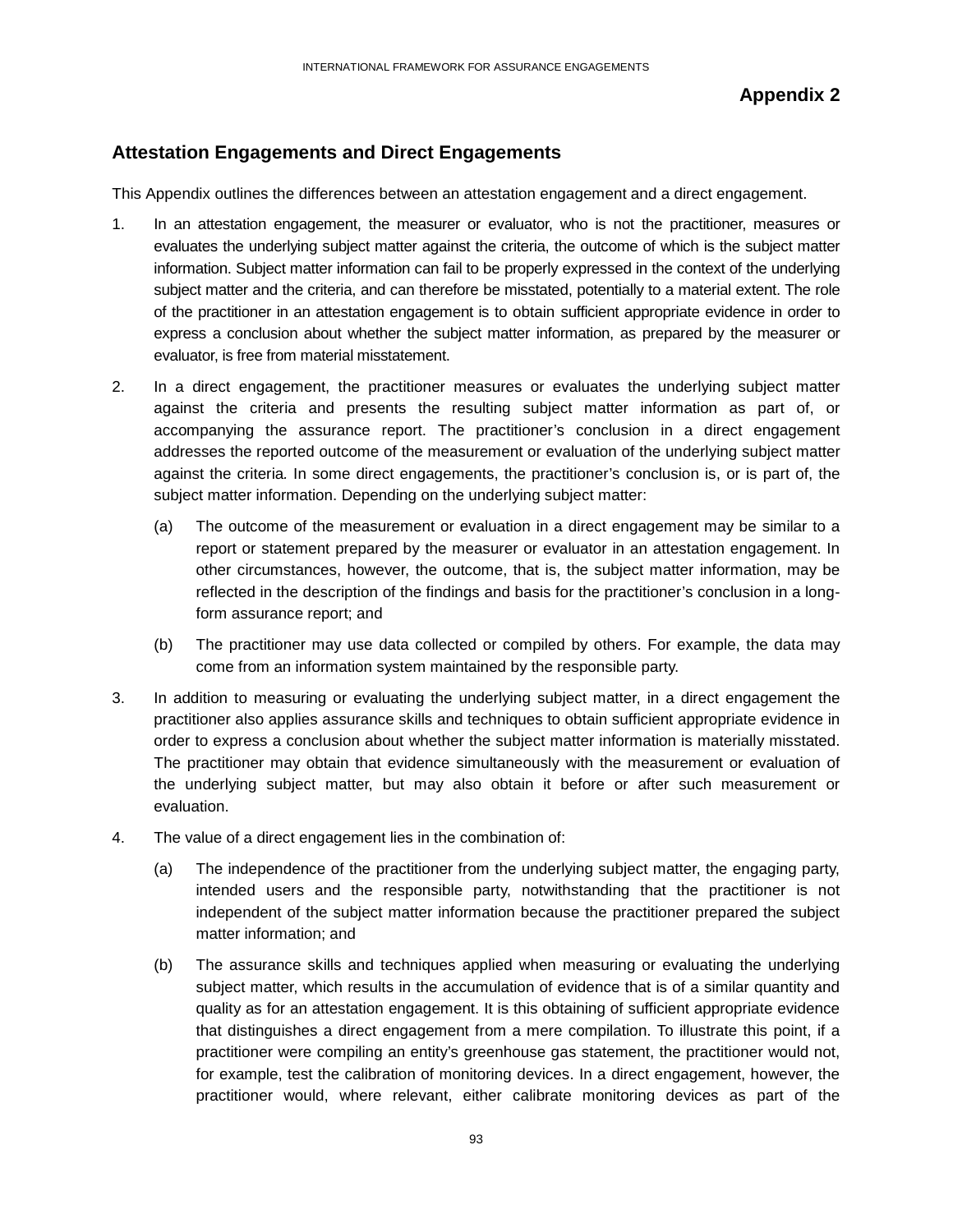measurement process, or test the calibration of monitoring devices performed by others to the same extent as would be the case if the engagement were an attestation engagement.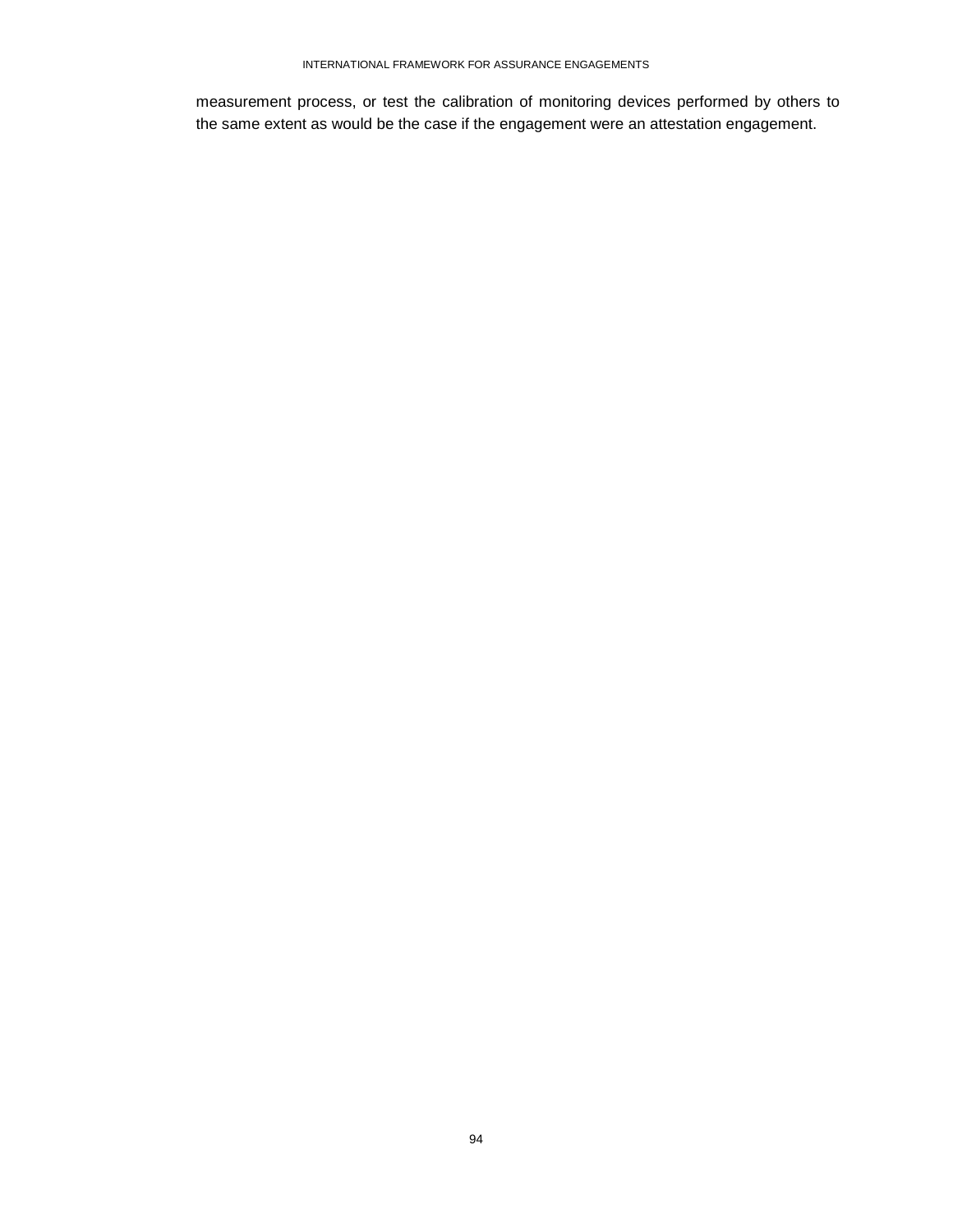

# **The Parties to an Assurance Engagement**

- 1. All assurance engagements have at least three parties: the responsible party, the practitioner, and the intended users. Depending on the engagement circumstances, there may also be a separate role of measurer or evaluator, or engaging party.
- 2. The above diagram illustrates how the following roles relate to an assurance engagement:
	- (a) The responsible party is responsible for the underlying subject matter.
	- (b) The measurer or evaluator uses the criteria to measure or evaluate the underlying subject matter resulting in the subject matter information.
	- (c) The engaging party agrees the terms of the engagement with the practitioner.
	- (d) The practitioner obtains sufficient appropriate evidence in order to express a conclusion designed to enhance the degree of confidence of the intended users other than the responsible party about the subject matter information.
	- (e) The intended users make decisions on the basis of the subject matter information. The intended users are the individual(s) or organization(s), or group(s) thereof that the practitioner expects will use the assurance report. In some cases, there may be intended users other than those to whom the assurance report is addressed.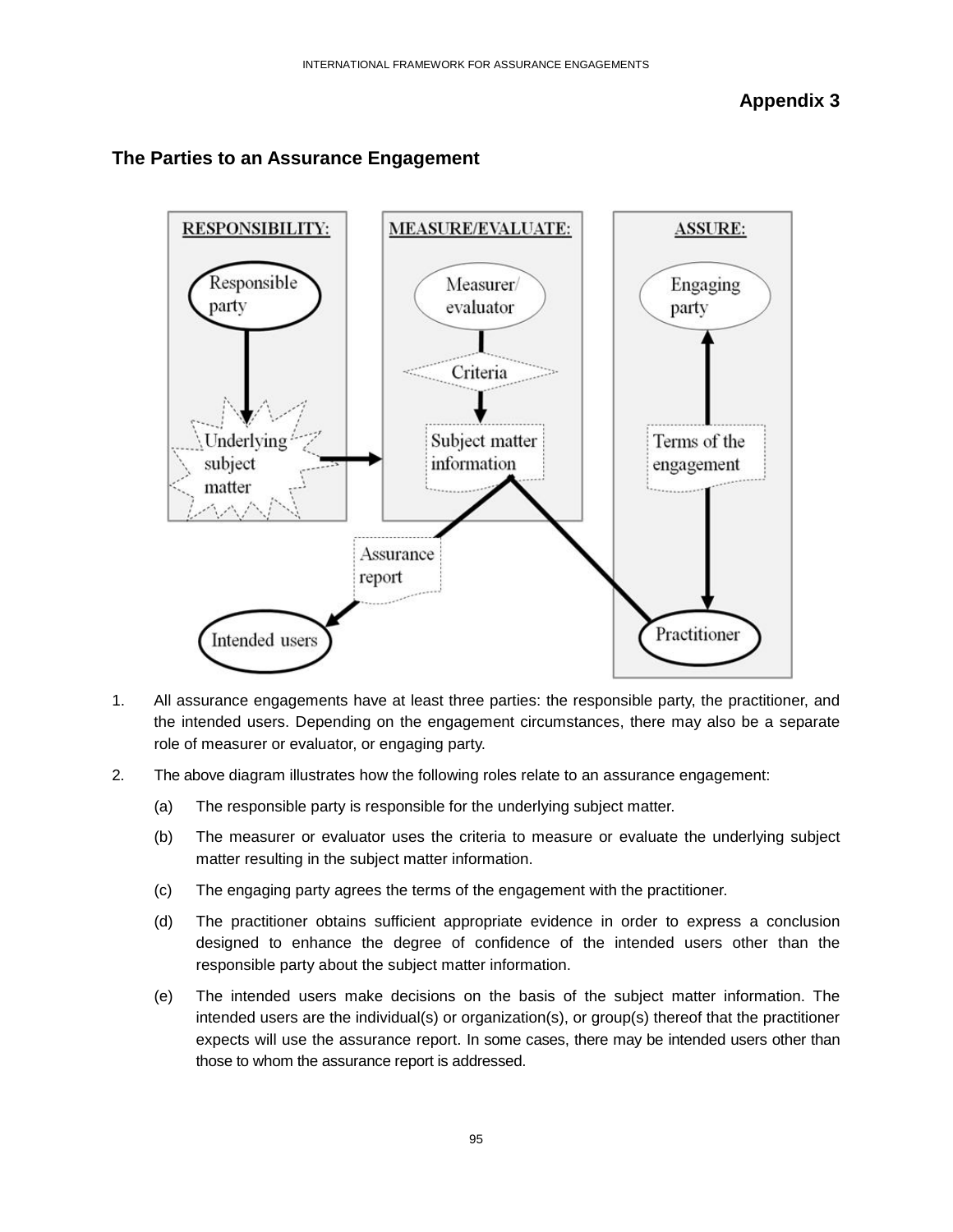- 3. The following observations can be made about these roles:
	- Every assurance engagement has at least a responsible party and intended users, in addition to the practitioner.
	- The practitioner cannot be the responsible party, the engaging party or an intended user.
	- In a direct engagement, the practitioner is also the measurer or evaluator.
	- In an attestation engagement, the responsible party, or someone else, but not the practitioner, can be the measurer or evaluator.
	- Where the practitioner has measured or evaluated the underlying subject matter against the criteria, the engagement is a direct engagement. The character of that engagement cannot be changed to an attestation engagement by another party assuming responsibility for the measurement or evaluation, for example, by the responsible party attaching a statement to the subject matter information accepting responsibility for it.
	- The responsible party can be the engaging party.
	- In many attestation engagements the responsible party may also be the measurer or evaluator, and the engaging party. An example is when an entity engages a practitioner to perform an assurance engagement regarding a report it has prepared about its own sustainability practices. An example of when the responsible party is different from the measurer or evaluator is when the practitioner is engaged to perform an assurance engagement regarding a report prepared by a government organization about a private company's sustainability practices.
	- In an attestation engagement, the measurer or evaluator ordinarily provides the practitioner with a written representation about the subject matter information. In some cases, the practitioner may not be able to obtain such a representation, for example, when the engaging party is not the measurer or evaluator.
	- The responsible party can be one of the intended users, but not the only one.
	- The responsible party, the measurer or evaluator, and the intended users may be from different entities or the same entity. As an example of the latter case, in a two-tier board structure, the supervisory board may seek assurance about information provided by the executive board of that entity. The relationship between the responsible party, the measurer or evaluator, and the intended users needs to be viewed within the context of a specific engagement and may differ from more traditionally defined lines of responsibility. For example, an entity's senior management (an intended user) may engage a practitioner to perform an assurance engagement on a particular aspect of the entity's activities that is the immediate responsibility of a lower level of management (the responsible party), but for which senior management is ultimately responsible.
	- An engaging party that is not also the responsible party can be the intended user.
- 4. The practitioner's conclusion may be phrased either in terms of:
	- $\epsilon$ The underlying subject matter and the applicable criteria;
	- The subject matter information and the applicable criteria; or  $\mathbf{r}$
	- A statement made by the appropriate party. $\mathbf{r}$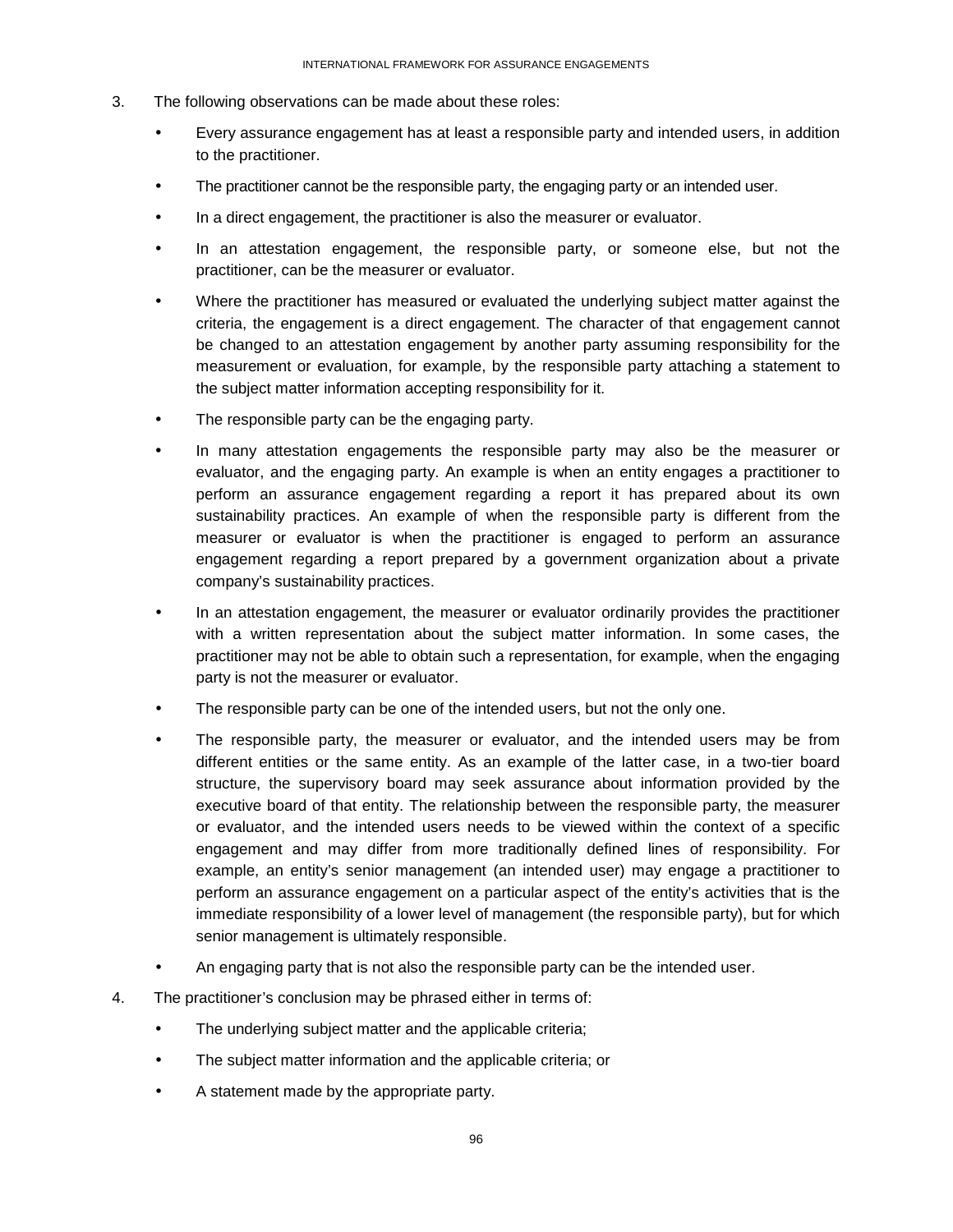5. The practitioner and the responsible party may agree to apply the principles of the Assurance Standards to an engagement when there are no intended users other than the responsible party but where all other requirements of the Assurance Standards are met. In such cases, the practitioner's report includes a statement restricting the use of the report to the responsible party.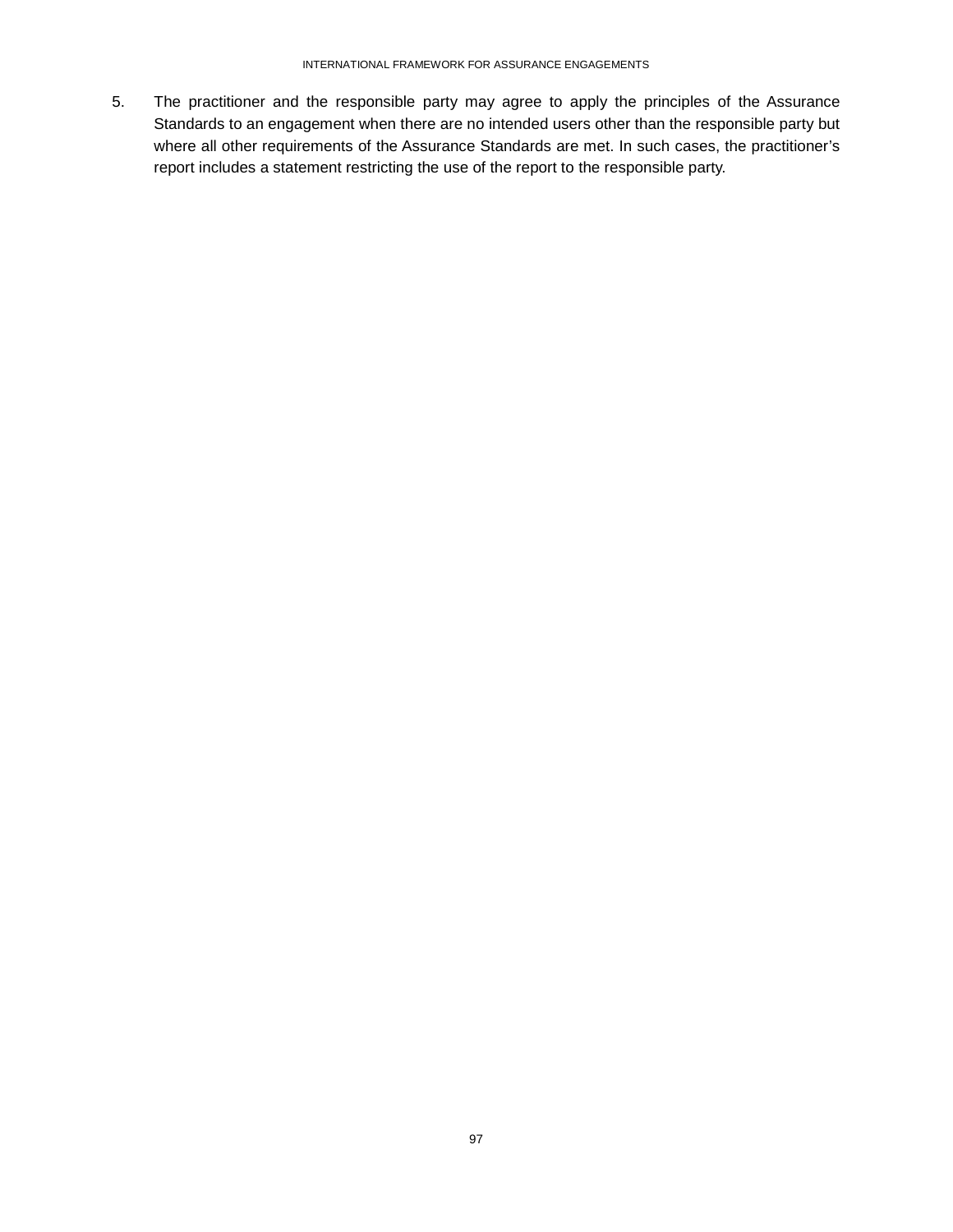# **Categorization of Underlying Subject Matters**

The table below shows a categorization of the range of possible underlying subject matters with some examples. For some categories no example is given because it is unlikely that assurance engagements with respect to information in these categories would be undertaken. The categorization is not necessarily complete, the categories are not necessarily mutually exclusive, and some underlying subject matter or subject matter information may have components in more than one category, for example, integrated reporting and corporate social responsibility reporting will likely have both historical and future-oriented information and both financial and non-financial information. Also, in some cases, the examples are the subject matter information, in other cases they are the underlying subject matter or merely an indication of the type of question that information could assist with, whichever is more meaningful in the circumstances.

| <b>Information about:</b> |                                                                                              | <b>Historical Information</b>                                                                                                                                                                                                                                                                                                                                                                     | <b>Future Oriented Information</b>                                                                                                                                                                        |  |
|---------------------------|----------------------------------------------------------------------------------------------|---------------------------------------------------------------------------------------------------------------------------------------------------------------------------------------------------------------------------------------------------------------------------------------------------------------------------------------------------------------------------------------------------|-----------------------------------------------------------------------------------------------------------------------------------------------------------------------------------------------------------|--|
| <b>Financial</b>          | <b>Performance</b>                                                                           | <b>Financial Statements</b>                                                                                                                                                                                                                                                                                                                                                                       | Forecast/projected cash flow<br>$\blacksquare$                                                                                                                                                            |  |
|                           | <b>Position</b>                                                                              | prepared in accordance with<br>an acceptable financial<br>reporting framework                                                                                                                                                                                                                                                                                                                     | Forecast/projected financial<br>$\blacksquare$<br>position                                                                                                                                                |  |
| Non-<br><b>Financial</b>  | Performance/<br>Use of<br>Resources/<br><b>Value for</b><br><b>Money</b><br><b>Condition</b> | Greenhouse Gas<br>Statement<br><b>Sustainability Report</b><br>$\cdot$<br><b>KPIs</b><br>ä,<br>Statement on effective<br>use of resources<br>Statement on Value for<br>Ĭ.<br>Money<br>Corporate social<br>responsibility reporting<br>Description of a<br>ï<br>system/process as<br>implemented at a point<br>in time<br>Physical characteristics,<br>for example, the size of<br>leased property | Expected emissions reductions<br>×<br>attributable to a new technology,<br>or Greenhouse Gases to be<br>captured by planting trees<br>Statement that a proposed<br>action will provide value for<br>money |  |
| System/<br><b>Process</b> | <b>Description</b>                                                                           | The description of a<br>system of internal<br>control                                                                                                                                                                                                                                                                                                                                             |                                                                                                                                                                                                           |  |
|                           | <b>Design</b>                                                                                | The design of controls<br>at a service organization                                                                                                                                                                                                                                                                                                                                               | The design of proposed controls<br>$\blacksquare$<br>for a forthcoming production<br>process                                                                                                              |  |
|                           | Operation/<br><b>Performance</b>                                                             | The operating<br>effectiveness of<br>procedures for hiring<br>and training staff                                                                                                                                                                                                                                                                                                                  |                                                                                                                                                                                                           |  |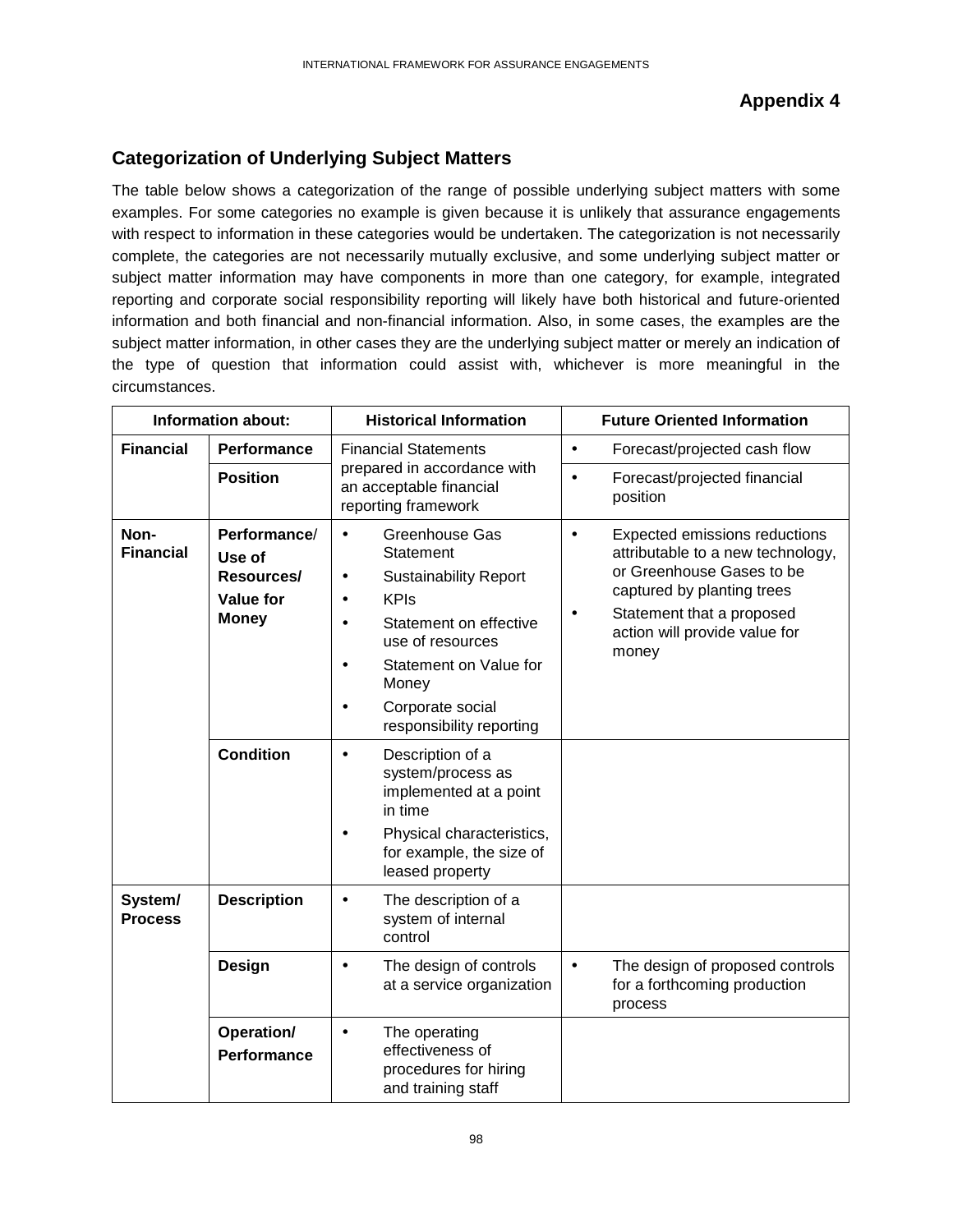| Information about:                      |                          | <b>Historical Information</b>                                                                                   | <b>Future Oriented Information</b> |
|-----------------------------------------|--------------------------|-----------------------------------------------------------------------------------------------------------------|------------------------------------|
| <b>Aspects</b><br>оf<br><b>Behavior</b> | <b>Compliance</b>        | An entity's compliance<br>٠<br>with e.g., loan<br>covenants, or specific<br>legal or regulatory<br>requirements |                                    |
|                                         | Human<br><b>Behavior</b> | Evaluation of audit<br>committee effectiveness                                                                  |                                    |
|                                         | Other                    | The fitness for purpose<br>٠<br>of a software package                                                           |                                    |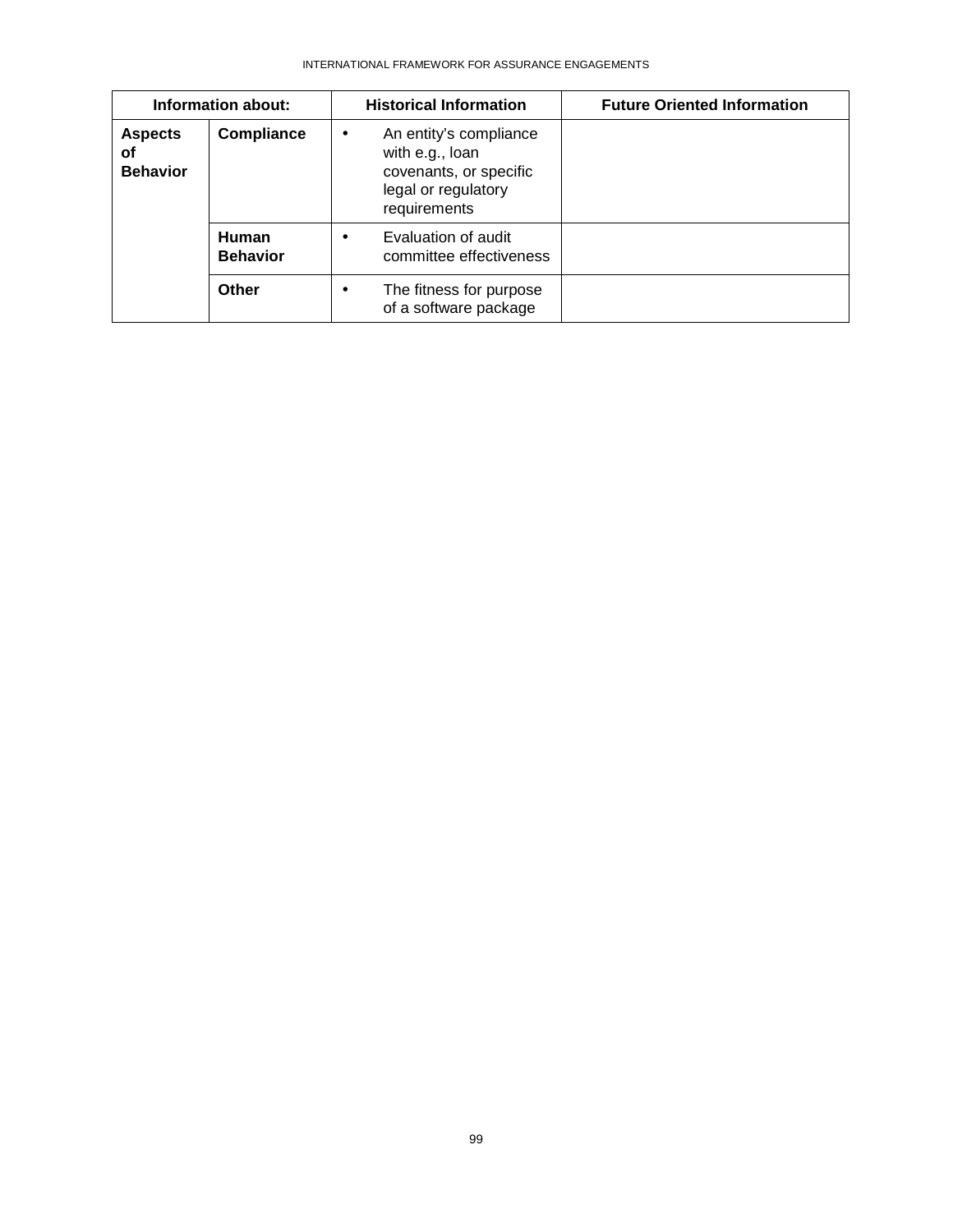# **CONFORMING AMENDMENTS TO OTHER ISAEs**

Note: The following are conforming amendments to other ISAEs as a result of ISAE 3000 (Revised), *Assurance Engagements Other than Audits or Reviews of Historical Financial Information*. These amendments are effective for assurance engagements where the assurance report is dated on or after December 15, 2015. The footnote numbers within these amendments do not align with the ISAEs that will be amended, and reference should be made to those ISAEs. Changes may also be necessary to the Table of Contents of these ISAEs due to changes in headings referred therein.

# **ISAE 3402,** *Assurance Reports on Controls at a Service Organization*

# **Introduction**

# **Scope of this ISAE**

- 1. This International Standard on Assurance Engagements (ISAE) deals with assurance engagements undertaken by a professional accountant in public practicepractitioner<sup>[1](#page-99-0)[2](#page-99-1)</sup> to provide a report for use by user entities and their auditors on the controls at a service organization that provides a service to user entities that is likely to be relevant to user entities' internal control as it relates to financial reporting. It complements ISA 402,<sup>[3](#page-99-2)</sup> in that reports prepared in accordance with this ISAE are capable of providing appropriate evidence under ISA 402. (Ref: Para. A1)
- 2. The *International Framework for Assurance Engagements* (the Assurance Framework) states that an assurance engagement may be a "reasonable assurance" engagement or a "limited assurance" engagement and; that an assurance engagement may be either an "assertion-based"attestation engagement or a "direct-reporting" engagement.; and, that the assurance conclusion for an assertionbased engagement can be worded either in terms of the responsible party's assertion or directly in terms of the subject matter and the criteria.<sup>[4](#page-99-3)</sup> This ISAE only deals with <u>reasonable assurance</u> attestationassertion-based engagements that convey reasonable assurance, with the assurance conclusion worded directly in terms of the subject matter and the criteria. $^{\rm 5}$  $^{\rm 5}$  $^{\rm 5}$
- 3. This ISAE applies only when the service organization is responsible for, or otherwise able to make an assertion statement about, the suitable design of controls. This ISAE does not deal with assurance engagements:
	- (a) To report only on whether controls at a service organization operated as described, or
	- (b) To report on controls at a service organization other than those related to a service that is likely to be relevant to user entities' internal control as it relates to financial reporting (for example, controls that affect user entities' production or quality control).

<span id="page-99-0"></span>l <sup>1</sup> ISAE 3000 (Revised), *Assurance Engagements Other than Audits or Reviews of Historical Financial Information,* paragraph  $12(r)$ 

<span id="page-99-1"></span><sup>2</sup> The *Code of Ethics for Professional Accountants* (IESBA Code), issued by the International Ethics Standards Board for Accountants, defines a professional accountant as "an individual who is a member of an IFAC member body," and a professional accountant in public practice as "a professional accountant, irrespective of functional classification (for example, audit, tax or consulting) in a firm that provides professional services. This term is also used to refer to a firm of professional accountants in public practice."

<span id="page-99-5"></span><span id="page-99-2"></span><sup>3</sup> ISA 402, *Audit Considerations Relating to an Entity Using a Service Organization*

<span id="page-99-3"></span><sup>&</sup>lt;sup>4</sup> Assurance Framework, paragraphs 10, 11 and 57ISAE 3000 (Revised), paragraph 12

<span id="page-99-4"></span> $5$  Paragraphs 13 and 52(k) of this ISAE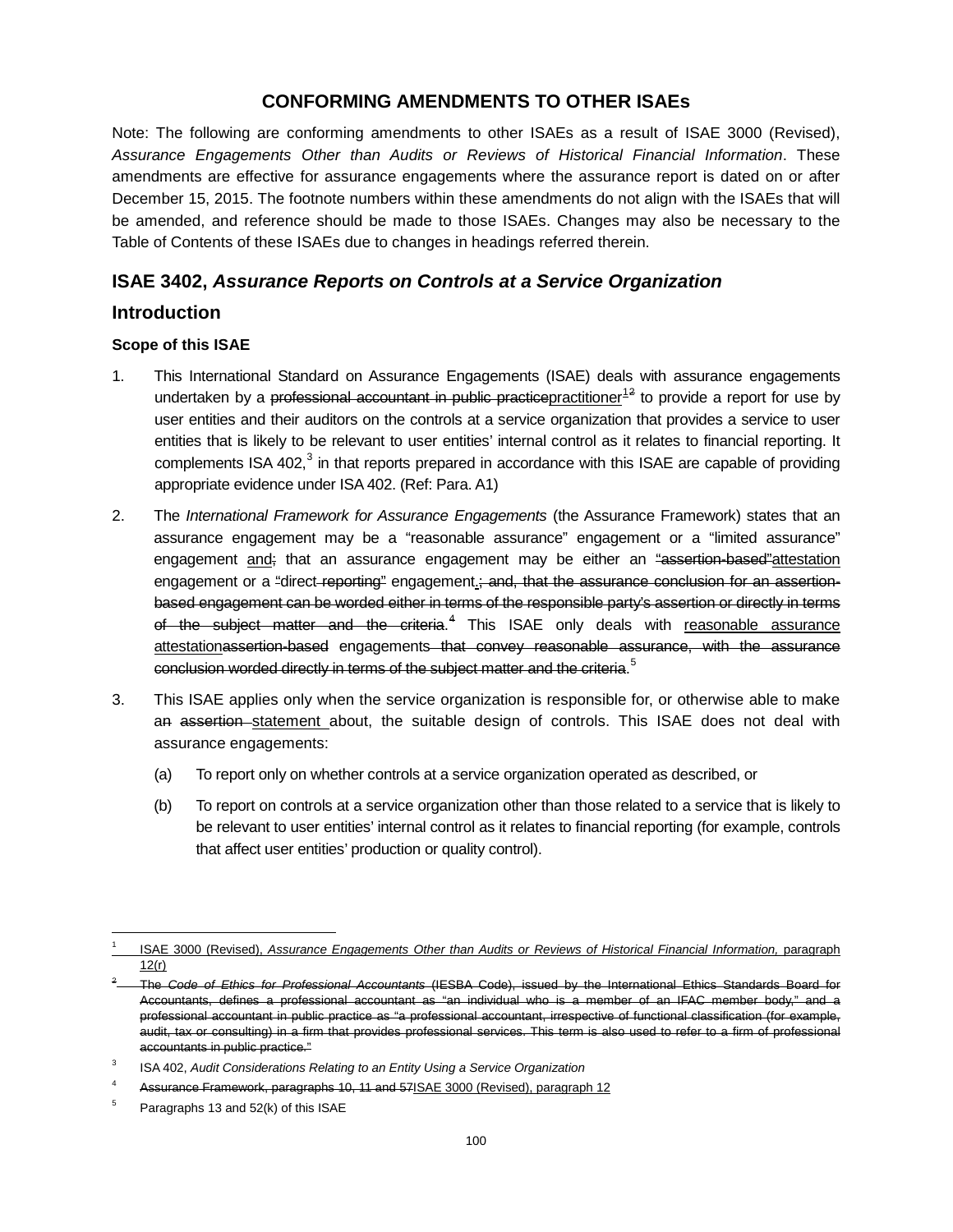This ISAE, however, provides some guidance for such engagements carried out under ISAE 3000 (Revised). [6](#page-99-5) (Ref: Para. A2)

…

*Relationship with ISAE 3000 (Revised), Other Professional Pronouncements and Other Requirements* 

- 5. The service auditor is required to comply with ISAE 3000 (Revised) and this ISA when performing assurance engagements on controls at a service organization. The performance of assurance engagements other than audits or reviews of historical financial information requires the service auditor to comply with ISAE 3000. ISAE 3000 includes requirements in relation to such topics as engagement acceptance, planning, evidence, and documentation that apply to all assurance engagements, including engagements in accordance with this ISAE. This ISAE supplements, but does not replace, ISAE 3000 (Revised), and expands on how ISAE 3000 (Revised) is to be applied in a reasonable assurance engagement to report on controls at a service organization. The Assurance Framework, which defines and describes the elements and objectives of an assurance engagement, provides the context for understanding this ISAE and ISAE 3000.
- 6. Compliance with ISAE 3000 (Revised) requires, among other things, compliance with Parts A and B of the *Code of Ethics for Professional Accountants* issued by the International Ethics Standards Board for Accountants (IESBA Code) related to assurance engagements, or other professional requirements, or requirements imposed by law or regulation, that are at least as demandingthat the service auditor comply with the International Ethics Standards Board for Accountants' *Code of Ethics for Professional Accountants* (IESBA Code), and implement quality control procedures that are applicable to the individual engagement.<sup>[7](#page-100-0)</sup> It also requires the engagement partner to be a member of a firm that applies ISQC  $1$ ,<sup>[8](#page-100-1)</sup> or other professional requirements, or requirements in law or regulation, that are at least as demanding as ISQC 1.

…

# **Definitions**

9. For purposes of this ISAE, the following terms have the meanings attributed below:

…

(f) Criteria – Benchmarks used to evaluate or measure  $a$ -the underlying subject matter-including, where relevant, benchmarks for presentation and disclosure. The "applicable criteria" are the criteria used for the particular engagement.

…

(h) Internal audit function – An appraisal activity established or provided as a service to the service organization. Its functions include, amongst other things, examining, evaluating and monitoring the adequacy and effectiveness of internal control.A function of an entity that performs assurance and consulting activities designed to evaluate and improve the effectiveness of the entity's governance, risk management and internal control processes.

<sup>…</sup>

l <sup>6</sup> ISAE 3000, *Assurance Engagements Other than Audits or Reviews of Historical Financial Information*

<span id="page-100-0"></span>ISAE 3000 (Revised), paragraphs 3(a), 20 and 2134

<span id="page-100-2"></span><span id="page-100-1"></span><sup>8</sup> ISAE 3000 (Revised), paragraphs 3(b) and 31(a). International Standard on Quality Control (ISQC) 1, *Quality Control for Firms that Perform Audits and Reviews of Financial Statements, and Other Assurance and Related Services Engagements*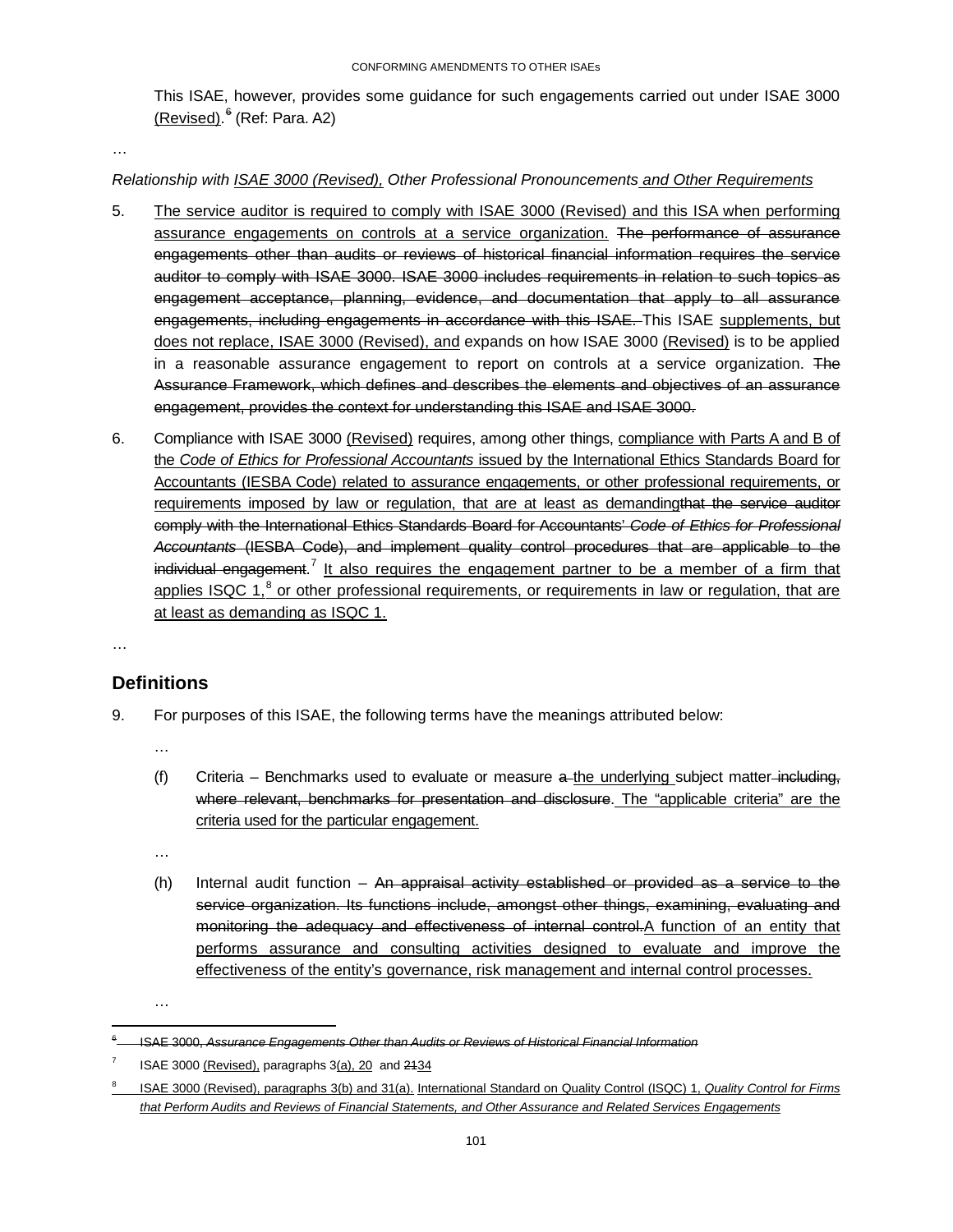- (j) Report on the description and design of controls at a service organization (referred to in this ISAE as a "type 1 report") – A report that comprises:
	- (i) …
	- (ii) A written assertionstatement by the service organization that, in all material respects, and based on suitable criteria:
		- a. …
		- b. …
	- (iii) A service auditor's assurance report that conveys a reasonable assurance conclusion about the matters in (ii)a.–b. above.
- (k) Report on the description, design and operating effectiveness of controls at a service organization (referred to in this ISAE as a "type 2 report") – A report that comprises:
	- (i) …
	- (ii) A written assertion statement by the service organization that, in all material respects, and based on suitable criteria:
		- a. …
		- b. …
		- c. …
	- (iii) A service auditor's assurance report that:
		- a. Conveys a reasonable assurance conclusion about the matters in (ii)a.–c. above; and
		- b. …
- (I) Service auditor A professional accountant in public practice practitioner who, at the request of the service organization, provides an assurance report on controls at a service organization.
- …
- (o) Service organization's assertion statement The written assertionstatement about the matters referred to in paragraph  $9(k)(ii)$  (or paragraph  $9(i)(ii)$  in the case of a type 1 report).
- …

# **Requirements**

### **ISAE 3000 (Revised)**

10. The service auditor shall not represent compliance with this ISAE unless the service auditor has complied with the requirements of this ISAE and ISAE 3000 (Revised).

### **Ethical Requirements**

11. The service auditor shall comply with Parts A and B of the IESBA Code ethical requirements, including those pertaining to independence, relating to assurance engagements, or other professional requirements, or requirements imposed by law or regulation, that are at least as demanding. (Ref: Para. A5)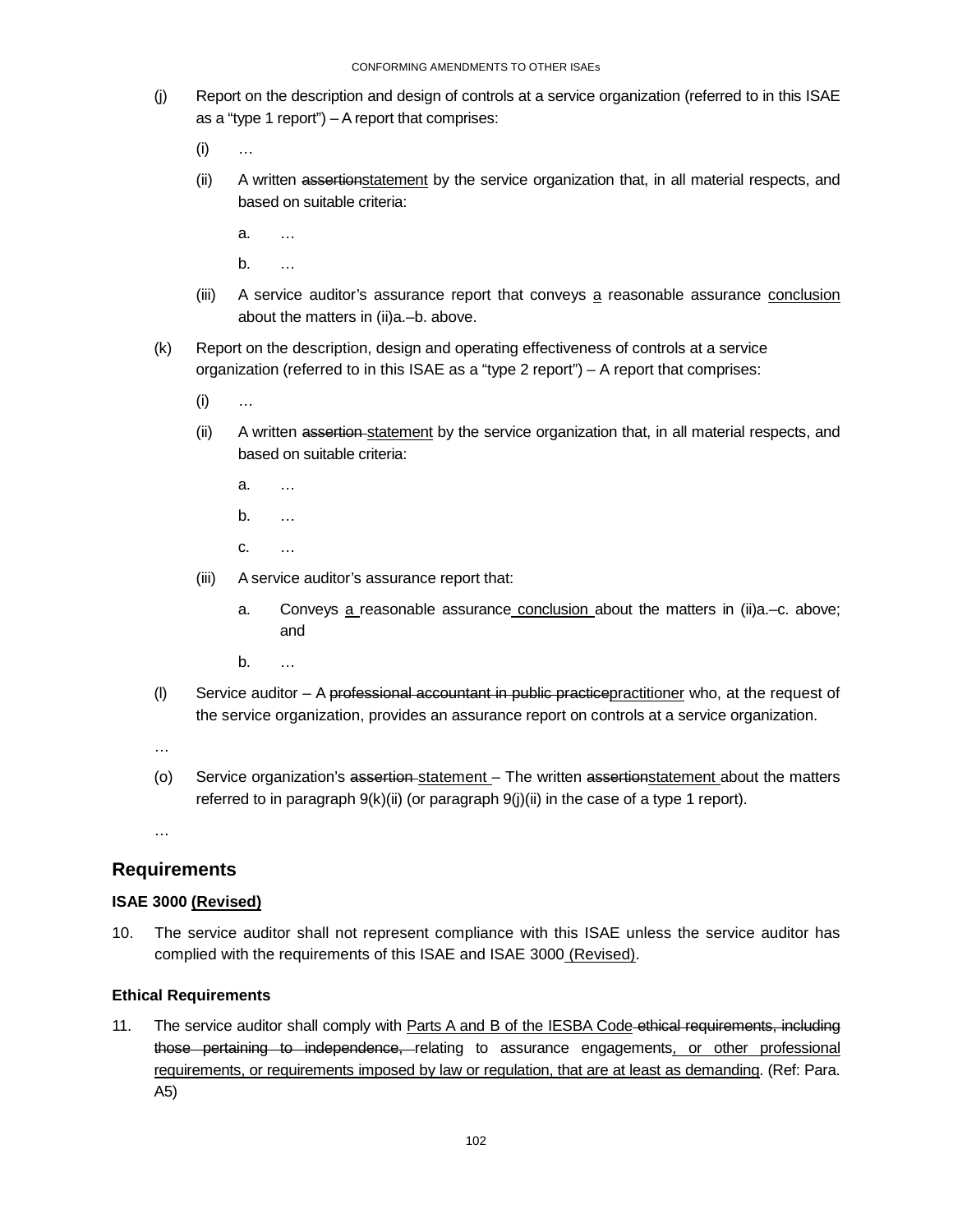# **Acceptance and Continuance**

…

- 13. Before agreeing to accept, or continue, an engagement the service auditor shall:
	- (a) Determine whether:
		- (i) …
		- (ii) The criteria the practitioner expects to be applied by the service organization to prepare the description of its system will beare suitable and will be available to user entities and their auditors; and
		- (iii) …
	- (b) Obtain the agreement of the service organization that it acknowledges and understands its responsibility:
		- (i) For the preparation of the description of its system, and accompanying service organization's assertionstatement, including the completeness, accuracy and method of presentation of that description and assertionstatement; (Ref: Para. A8)
		- (ii) To have a reasonable basis for the service organization's statementassertion accompanying the description of its system; (Ref: Para. A9)
		- (ii) For stating in the service organization's statementassertion the criteria it used to prepare the description of its system;
		- (iv) …
		- (v) To provide the service auditor with:
			- a. Access to all information, such as records, documentation and other matters, including service level agreements, of which the service organization is aware that is relevant to the description of the service organization's system and the accompanying service organization's statementassertion;
			- b. …
			- c. …

…

<span id="page-102-0"></span> $\overline{\phantom{a}}$ 

# **AssessingDetermining the Suitability of the Criteria**

- 15. As required by ISAE 3000, tThe service auditor shall assess determine whether the service organization has used suitable criteria in preparing the description of its system, in evaluating whether controls are suitably designed, and, in the case of a type 2 report, in evaluating whether controls are operating effectively.<sup>[9](#page-100-2)</sup>
- 16. In assessing determining the suitability of the criteria to evaluate the service organization's description of its system, the service auditor shall determine if the criteria encompass, at a minimum:

 $(a) - (c) \dots$ 

ISAE 3000, paragraph 19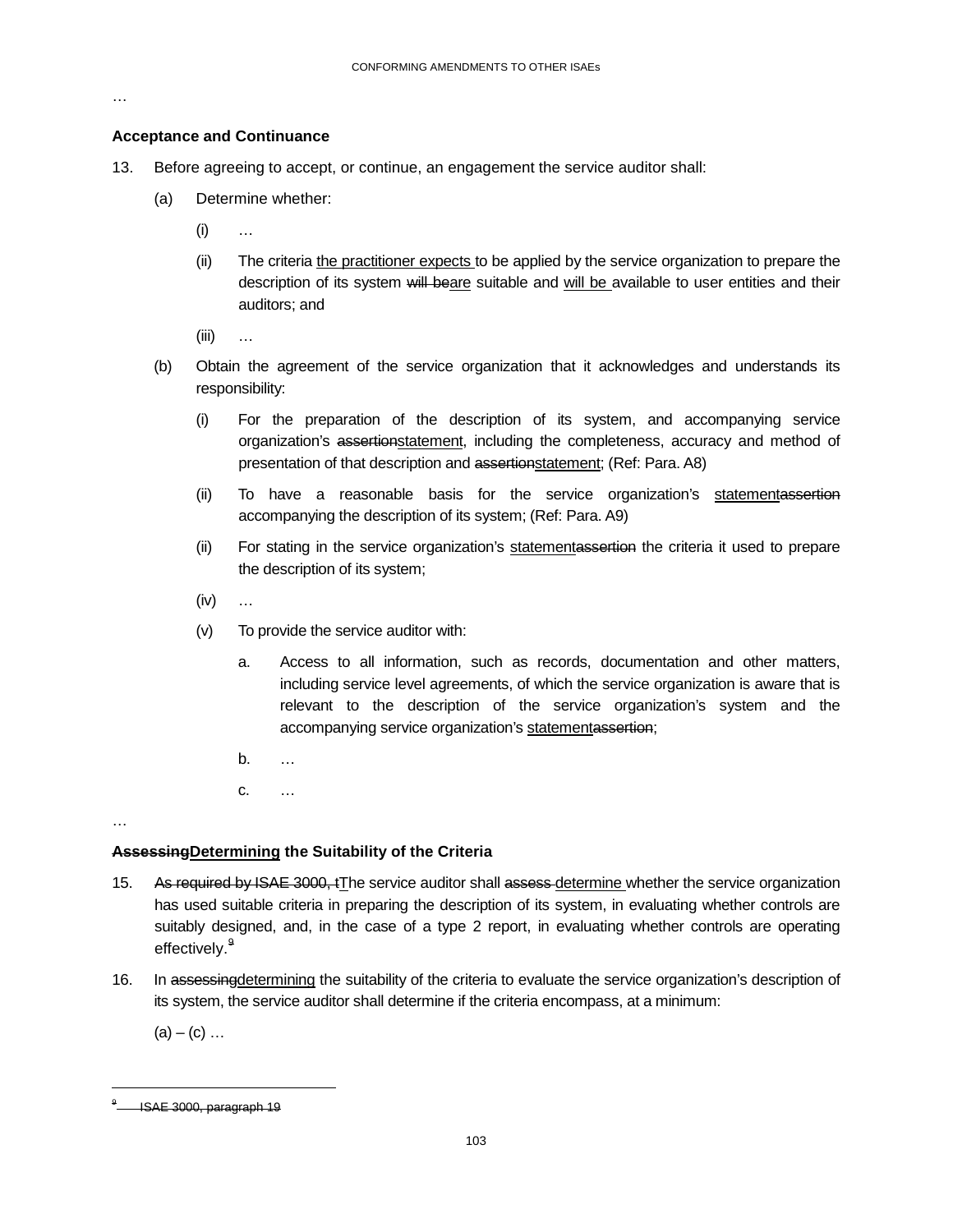17. In assessdetermining the suitability of the criteria to evaluate the design of controls, the service auditor shall determine if the criteria encompass, at a minimum, whether:

 $(a) - (b)$  ...

18. In assessing determining the suitability of the criteria to evaluate the operating effectiveness of controls in providing reasonable assurance that the stated control objectives identified in the description will be achieved, the service auditor shall determine if the criteria encompass, at a minimum, whether the controls were consistently applied as designed throughout the specified period. This includes whether manual controls were applied by individuals who have the appropriate competence and authority. (Ref: Para. A13–A15)

…

### **Written Representations**

- 38. The service auditor shall request the service organization to provide written representations: (Ref: Para. A42)
	- (a) That reaffirm the statementassertion accompanying the description of the system;
	- (b) …
	- (c) That it has disclosed to the service auditor any of the following of which it is aware:
		- (i) Non-compliance with laws and regulations, fraud, or uncorrected deviations attributable to the service organization that may affect one or more user entities;

 $(ii) - (iv) \dots$ 

…

# **Other Information**

…

42. If the service auditor becomes aware of identifies a material inconsistency or becomes aware of an apparent misstatement of fact in the other information, the service auditor shall discuss the matter with the service organization. If the service auditor concludes that there is a material inconsistency or a misstatement of fact in the other information that the service organization refuses to correct, the service auditor shall take further appropriate action. (Ref: Para. A44–A45)

### **Subsequent Events**

43. The service auditor shall inquire whether the service organization is aware of any events subsequent to the period covered by the service organization's description of its system up to the date of the service auditor's assurance report that maycould have caused significant effect on the service auditor's to amend the assurance report. If the service auditor is aware of such an event, and information about that event is not disclosed by the service organization, the service auditor shall disclose it in the service auditor's assurance report.

…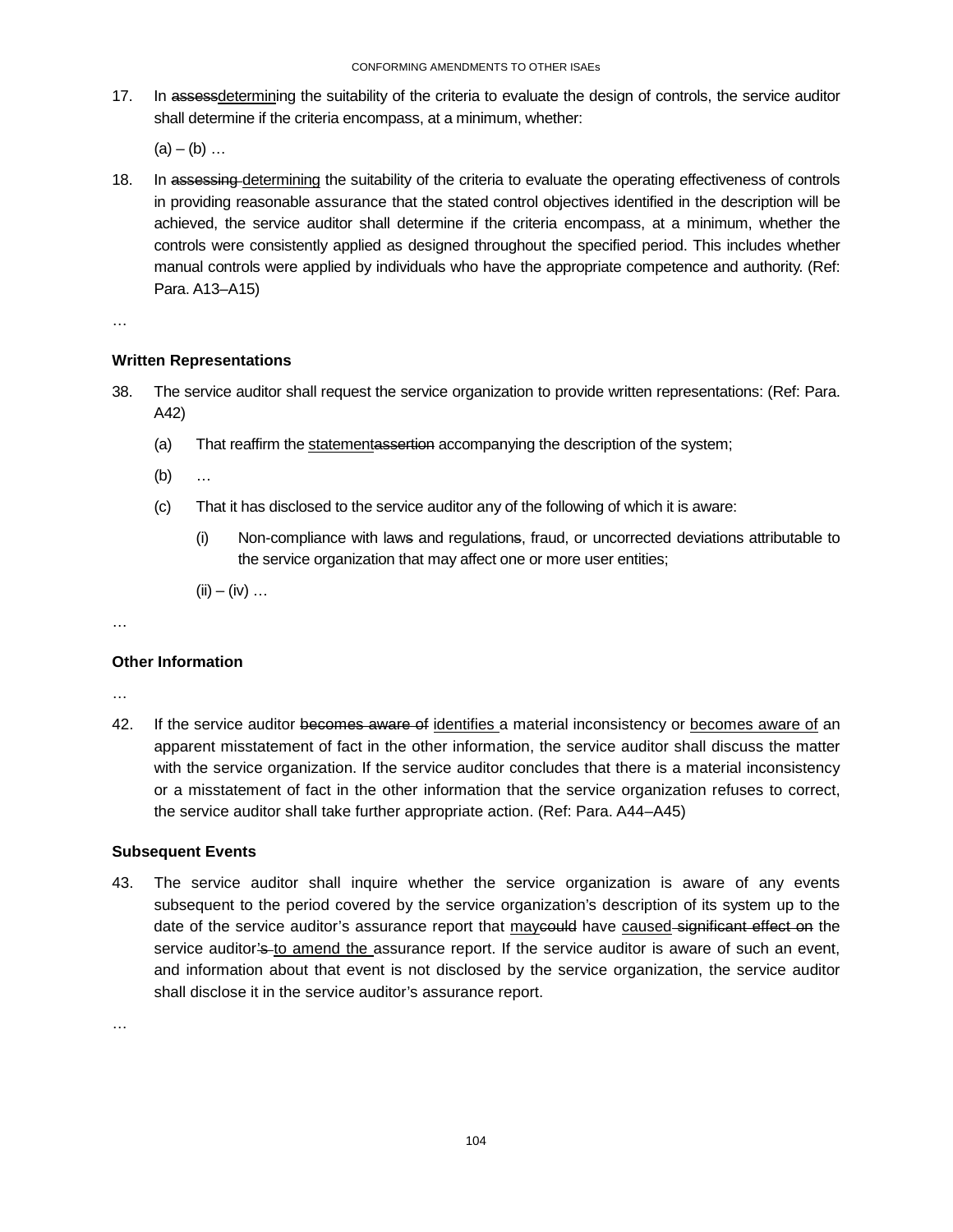### **Documentation**

45. The service auditor shall prepare on a timely basis engagement documentation that provides a record of the basis for the assurance report that is sufficient and appropriate to enable an experienced service auditor, having no previous connection with the engagement, to understand:

 $(a) - (c) \ldots$ 

…

50. The service auditor shall assemble the documentation in an engagement file and complete the administrative process of assembling the final engagement file on a timely basis after the date of the service auditor's assurance report.<sup>[10](#page-102-0)</sup>

…

# **Preparing the Service Auditor's Assurance Report**

*Content of the Service Auditor's Assurance Report*

53. The service auditor's assurance report shall include, at a minimum, the following basic elements: (Ref: Para. A47)

 $(a) - (b) ...$ 

- (c) Identification of:
	- (i) The service organization's description of its system, and the service organization's statementassertion, which includes the matters described in paragraph 9(k)(ii) for a type 2 report, or paragraph 9(j)(ii) for a type 1 report.

 $(ii) - (iv) \dots$ 

(d) Identification of the applicable criteria, and the party specifying the control objectives.

(e) …

- (f) A statement that the service organization is responsible for:
	- (i) Preparing the description of its system, and the accompanying statementassertion, including the completeness, accuracy and method of presentation of that description and that statementassertion;

 $(ii) - (iv) \dots$ 

 $(g)$  ...

<span id="page-104-0"></span> $\overline{\phantom{a}}$ 

- (h) A statement that the firm of which the practitioner is a member applies ISQC 1, or other professional requirements, or requirements in law or regulation, that are at least as demanding as ISQC 1. If the practitioner is not a professional accountant, the statement shall identify the professional requirements, or requirements in law or regulation, applied that are at least as demanding as ISQC 1.
- (i) A statement that the practitioner complies with the independence and other ethical requirements of the IESBA Code, or other professional requirements, or requirements

<sup>&</sup>lt;sup>10</sup> International Standard on Quality Control (ISQC) 1, Quality Control for Firms that Perform Audits and Reviews of Financial Statements, and Other Assurance Related Service Engagements, pParagraphs A54-A55, of ISQC 1 provide further guidance.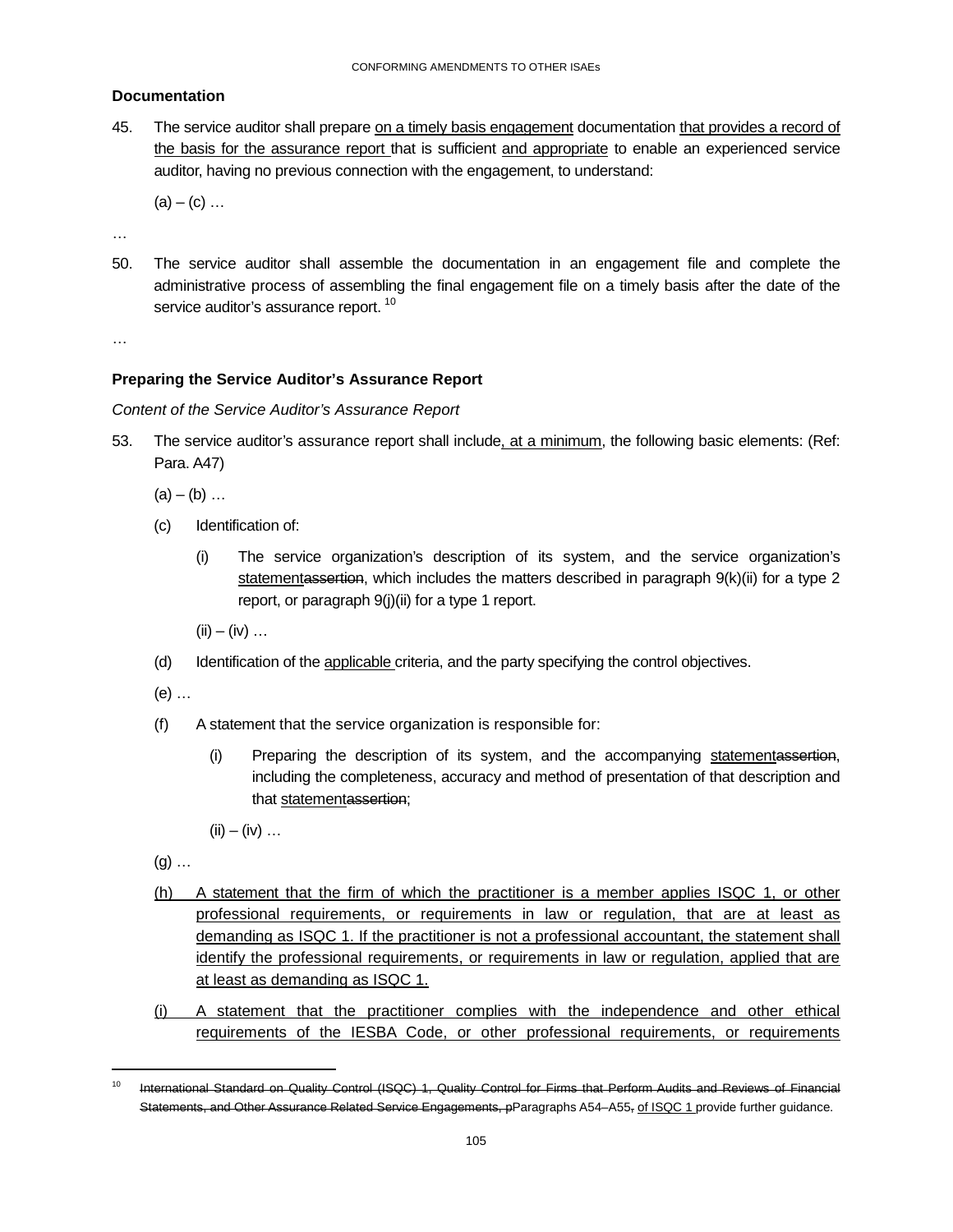imposed by law or regulation, that are at least as demanding as Parts A and B of the IESBA Code related to assurance engagements. If the practitioner is not a professional accountant, the statement shall identify the professional requirements, or requirements imposed by law or regulation, applied that are at least as demanding as Parts A and B of the IESBA Code related to assurance engagements.

(hj) A statement that the engagement was performed in accordance with ISAE 3402, *Assurance Reports on Controls at a Service Organization*, which requires that the service auditor comply with ethical requirements and plan and perform procedures to obtain reasonable assurance about whether, in all material respects, the service organization's description of its system is fairly presented and the controls are suitably designed and, in the case of a type 2 report, are operating effectively.

Paragraphs  $53(i) - (m)$  will be renumbered accordingly.

- (ln) The date of the service auditor's assurance report, which shall be no earlier than the date on which the service auditor has obtained sufficient appropriate the evidence on which to base the service auditor's opinion is based.
- (om) The name of the service auditor, and the location in the jurisdiction where the service auditor practices.

…

### *Modified Opinions*

55. If the service auditor concludes that: (Ref: Para. A50–A52)

 $(a) - (d)$  ...

the service auditor's opinion shall be modified, and the service auditor's assurance report shall include a section with contain a clear description of all the reasons for the modification.

### **Other Communication Responsibilities**

56. If the service auditor becomes aware of non-compliance with laws and regulations, fraud, or uncorrected errors attributable to the service organization that are not clearly trivial and may affect one or more user entities, the service auditor shall determine whether the matter has been communicated appropriately to affected user entities. If the matter has not been so communicated and the service organization is unwilling to do so, the service auditor shall take appropriate action. (Ref: Para. A53)

# **Application and Other Explanatory Material**

**Scope of this ISAE** (Ref: Para. 1, 3)

A1. Internal control is a process designed to provide reasonable assurance regarding the achievement of objectives related to the reliability of financial reporting, effectiveness and efficiency of operations and compliance with applicable laws and regulations. Controls related to a service organization's operations and compliance objectives may be relevant to a user entity's internal control as it relates to financial reporting. Such controls may pertain to assertions about presentation and disclosure relating to account balances, classes of transactions or disclosures, or may pertain to evidence that the user auditor evaluates or uses in applying auditing procedures. For example, a payroll processing service organization's controls related to the timely remittance of payroll deductions to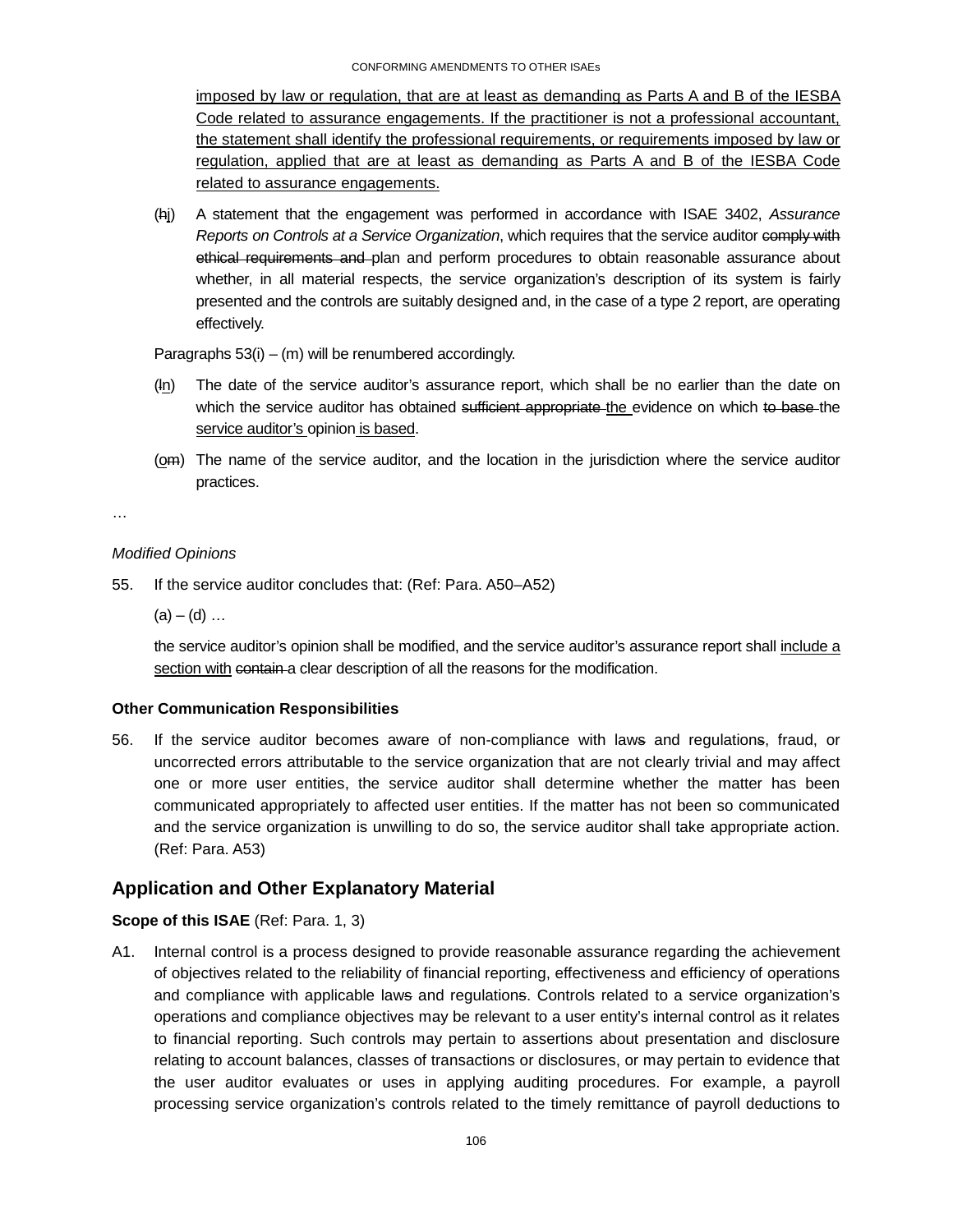government authorities may be relevant to a user entity as late remittances could incur interest and penalties that would result in a liability for the user entity. Similarly, a service organization's controls over the acceptability of investment transactions from a regulatory perspective may be considered relevant to a user entity's presentation and disclosure of transactions and account balances in its financial statements. The determination of whether controls at a service organization related to operations and compliance are likely to be relevant to user entities' internal control as it relates to financial reporting is a matter of professional judgment, having regard to the control objectives set by the service organization and the suitability of the criteria*.*

A2. The service organization may not be able to assert that the system is suitably designed when, for example, the service organization is operating a system that has been designed by a user entity or is stipulated in a contract between a user entity and the service organization. Because of the inextricable link between the suitable design of controls and their operating effectiveness, the absence of an statementassertion with respect to the suitability of design will likely preclude the service auditor from concluding that the controls provide reasonable assurance that the control objectives have been met and thus from opining on the operating effectiveness of controls. As an alternative, the practitioner may choose to accept an agreed-upon procedures engagement to perform tests of controls, or an assurance engagement under ISAE 3000 to conclude on whether, based on tests of controls, the controls have operated as described.

…

…

### **Acceptance and Continuance**

### *Service Organization's Assertion Statement* (Ref: Para. 13(b)(i))

A8. Refusal, by a service organization, to provide a written statementassertion, subsequent to an agreement by the service auditor to accept, or continue, an engagement, represents a scope limitation that causes the service auditor to withdraw from the engagement. If law or regulation does not allow the service auditor to withdraw from the engagement, the service auditor disclaims an opinion.

### *Reasonable Basis for Service Organization's Assertion-Statement* (Ref: Para. 13(b)(ii))

A9. In the case of a type 2 report, the service organization's statementassertion includes a statement that the controls related to the control objectives stated in the service organization's description of its system operated effectively throughout the specified period. This statementassertion may be based on the service organization's monitoring activities. Monitoring of controls is a process to assess the effectiveness of controls over time. It involves assessing the effectiveness of controls on a timely basis, identifying and reporting deficiencies to appropriate individuals within the service organization, and taking necessary corrective actions. The service organization accomplishes monitoring of controls through ongoing activities, separate evaluations, or a combination of both. The greater the degree and effectiveness of ongoing monitoring activities, the less need for separate evaluations. Ongoing monitoring activities are often built into the normal recurring activities of a service organization and include regular management and supervisory activities. Internal auditors or personnel performing similar functions may contribute to the monitoring of a service organization's activities. Monitoring activities may also include using information communicated by external parties, such as customer complaints and regulator comments, which may indicate problems or highlight areas in need of improvement. The fact that the service auditor will report on the operating effectiveness of controls is not a substitute for the service organization's own processes to provide a reasonable basis for its statementassertion.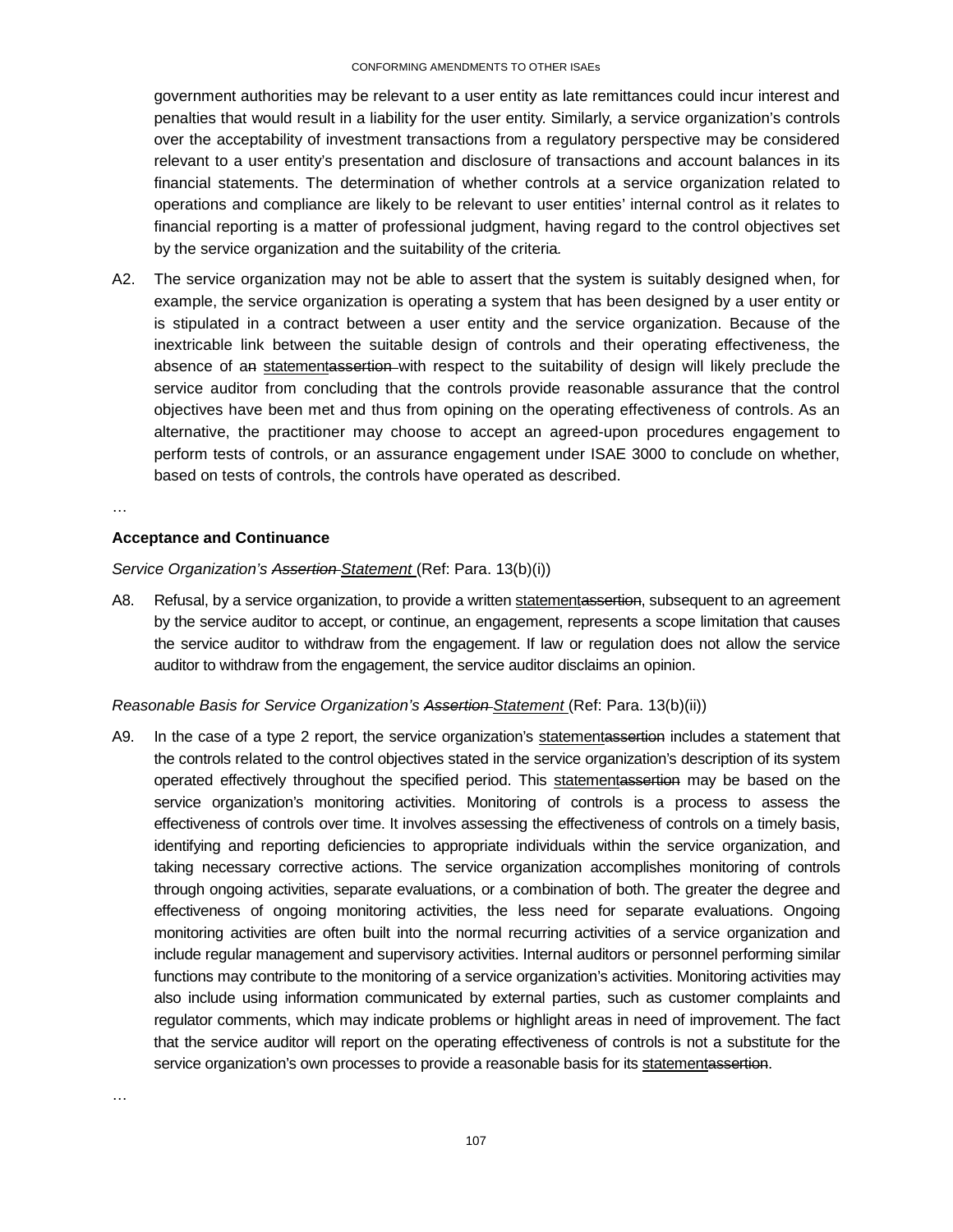*Acceptance of a Change in the Terms of the Engagement* (Ref: Para. 14)

A11. A request to change the scope of the engagement may not have a reasonable justification when, for example, the request is made to exclude certain control objectives from the scope of the engagement because of the likelihood that the service auditor's opinion would be modified; or the service organization will not provide the service auditor with a written statementassertion and the request is made to perform the engagement under ISAE 3000.

…

 $\overline{\phantom{a}}$ 

# **Assessing the Suitability of the Criteria** (Ref: Para. 15–18)

- A13. Criteria need to be available to the intended users to allow them to understand the basis for the service organization's statementassertion about the fair presentation of its description of the system, the suitability of the design of controls and, in the case of a type 2 report, the operating effectiveness of the controls related to the control objectives.
- A14. ISAE 3000 (Revised) requires the service auditor, among other things, to determine whether the criteria to be used are suitableassess the suitablity of criteria, and to determine the appropriateness of the underlying subject matter.<sup>[11](#page-104-0)</sup> The underlying subject matter is the underlying condition of interest to intended users of an assurance report. The following table identifies the subject matter and minimum criteria for each of the opinions in type 2 and type 1 reports.

|                                                                                                                                               | Subject matter                                                                                                                                                                                                               | <b>Criteria</b>                                                                                                                                                                                                                                                                                                                                                                                                                                                                                                                                                                                       | <b>Comment</b>                                                                                                                                                                                                                                                                                                                                                                                                                                                                                                                                                                                                                                                                                                                      |
|-----------------------------------------------------------------------------------------------------------------------------------------------|------------------------------------------------------------------------------------------------------------------------------------------------------------------------------------------------------------------------------|-------------------------------------------------------------------------------------------------------------------------------------------------------------------------------------------------------------------------------------------------------------------------------------------------------------------------------------------------------------------------------------------------------------------------------------------------------------------------------------------------------------------------------------------------------------------------------------------------------|-------------------------------------------------------------------------------------------------------------------------------------------------------------------------------------------------------------------------------------------------------------------------------------------------------------------------------------------------------------------------------------------------------------------------------------------------------------------------------------------------------------------------------------------------------------------------------------------------------------------------------------------------------------------------------------------------------------------------------------|
| <b>Opinion about the fair</b><br>presentation of the<br>description of the<br>service organization's<br>system (type 1 and<br>type 2 reports) | The service<br>organization's<br>system that is likely<br>to be relevant to<br>user entities' internal<br>control as it relates<br>to financial reporting<br>and is covered by<br>the service auditor's<br>assurance report. | The description is fairly<br>presented if it:<br>(a) presents how the<br>service organization's<br>system was designed<br>and implemented<br>including, as<br>appropriate, the matters<br>identified in paragraph<br>$16(a)(i) - (viii);$<br>(b) in the case of a type 2<br>report, includes relevant<br>details of changes to<br>the service<br>organization's system<br>during the period<br>covered by the<br>description; and<br>(c) does not omit or distort<br>information relevant to<br>the scope of the service<br>organization's system<br>being described, while<br>acknowledging that the | The specific wording of the criteria for this<br>opinion may need to be tailored to be<br>consistent with criteria established by, for<br>example, law or regulation, user groups, or a<br>professional body. Examples of criteria for this<br>opinion are provided in the illustrative service<br>organization's statementassertion in Appendix<br>1. Paragraphs A21-A24 offer further guidance<br>on determining whether these criteria are met.<br>(In terms of the requirements of ISAE 3000,<br>the subject matter information <sup>12</sup> for this<br>opinion is the service organization's<br>description of its system and the service<br>organization's statementassertion that the<br>description is fairly presented.) |

<sup>&</sup>lt;sup>11</sup> ISAE 3000 (Revised), paragraphs  $18-1924(b)$  and  $41$ 

<span id="page-107-0"></span><sup>&</sup>lt;sup>12</sup> The "subject matter information" is the outcome of the measurement or evaluation or measurement of the underlying subject matter against the criteria, i.e., the information that results from applying the criteria to the underlying subject matter.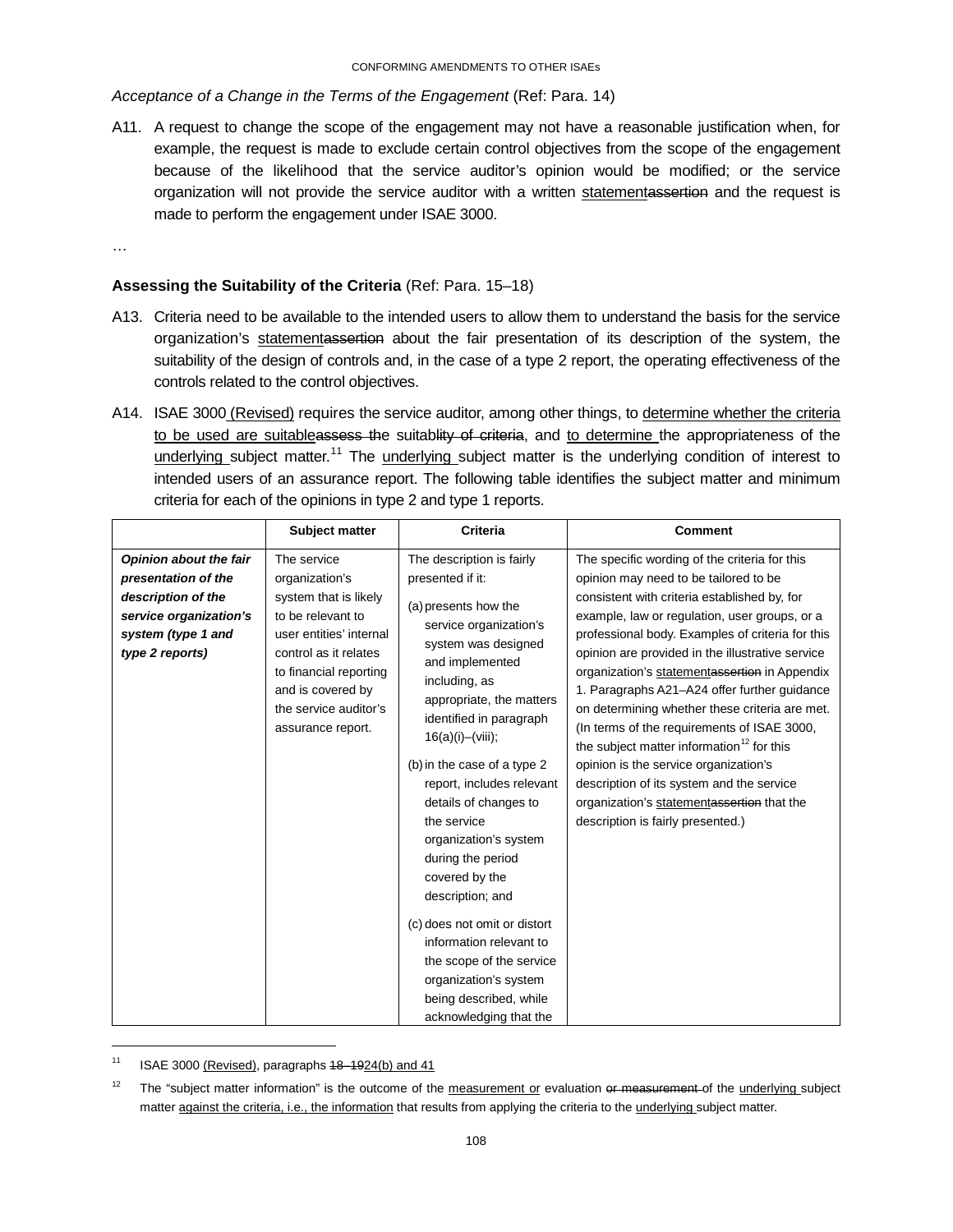#### CONFORMING AMENDMENTS TO OTHER ISAEs

|                                                                                                      | Subject matter                                                                                                                                                                                                                    | <b>Criteria</b>                                                                                                                                                                                                                                                                                                                                                                                                                                                                                                                                                                                                                                                                                                              | <b>Comment</b>                                                                                                                                                                                                                                                                                                                                                                                                                                                                                                                                                                                                                                                                                                                                                                                                                                                                                                                                                                                                                                                                                 |  |
|------------------------------------------------------------------------------------------------------|-----------------------------------------------------------------------------------------------------------------------------------------------------------------------------------------------------------------------------------|------------------------------------------------------------------------------------------------------------------------------------------------------------------------------------------------------------------------------------------------------------------------------------------------------------------------------------------------------------------------------------------------------------------------------------------------------------------------------------------------------------------------------------------------------------------------------------------------------------------------------------------------------------------------------------------------------------------------------|------------------------------------------------------------------------------------------------------------------------------------------------------------------------------------------------------------------------------------------------------------------------------------------------------------------------------------------------------------------------------------------------------------------------------------------------------------------------------------------------------------------------------------------------------------------------------------------------------------------------------------------------------------------------------------------------------------------------------------------------------------------------------------------------------------------------------------------------------------------------------------------------------------------------------------------------------------------------------------------------------------------------------------------------------------------------------------------------|--|
|                                                                                                      |                                                                                                                                                                                                                                   | description is prepared<br>to meet the common<br>needs of a broad range<br>of user entities and may<br>not, therefore, include<br>every aspect of the<br>service organization's<br>system that each<br>individual user entity<br>may consider important<br>in its own particular<br>environment.                                                                                                                                                                                                                                                                                                                                                                                                                             |                                                                                                                                                                                                                                                                                                                                                                                                                                                                                                                                                                                                                                                                                                                                                                                                                                                                                                                                                                                                                                                                                                |  |
| <b>Opinion about</b><br>suitability of design,<br>and operating<br>effectiveness (type 2<br>reports) | The suitability of the<br>design and<br>operating<br>effectiveness of<br>those controls that<br>are necessary to<br>achieve the control<br>objectives stated in<br>the service<br>organization's<br>description of its<br>system. | The controls are suitably<br>designed and operating<br>effectively if:<br>(a) the service organization<br>has identified the risks<br>that threaten<br>achievement of the<br>control objectives<br>stated in the description<br>of its system;<br>(b) the controls identified in<br>that description would,<br>if operated as<br>described, provide<br>reasonable assurance<br>that those risks do not<br>prevent the stated<br>control objectives from<br>being achieved; and<br>(c) the controls were<br>consistently applied as<br>designed throughout<br>the specified period.<br>This includes whether<br>manual controls were<br>applied by individuals<br>who have the<br>appropriate<br>competence and<br>authority. | The control<br>When the criteria for<br>this opinion are met,<br>objectives, which are<br>controls will have<br>stated in the service<br>provided reasonable<br>organization's<br>assurance that the<br>description of its<br>related control<br>system, are part of<br>the criteria for these<br>objectives were<br>achieved throughout<br>opinions. The stated<br>the specified period.<br>control objectives will<br>(In terms of the<br>differ from<br>requirements of ISAE<br>engagement to<br>3000, the subject<br>engagement. If, as<br>matter information for<br>part of forming the<br>this opinion is the<br>opinion on the<br>service<br>description, the<br>organization's<br>service auditor<br>statementassertion<br>concludes the stated<br>that controls are<br>control objectives are<br>suitably designed<br>not fairly presented<br>and that they are<br>then those control<br>operating effectively.)<br>objectives would not<br>be suitable as part of<br>the criteria for<br>forming an opinion<br>on either the design<br>or operating<br>effectiveness of<br>controls. |  |
| <b>Opinion about</b><br>suitability of design<br>(type 1 reports)                                    | The suitability of the<br>design of those<br>controls that are<br>necessary to<br>achieve the control<br>objectives stated in<br>the service<br>organization's<br>description of its                                              | The controls are suitably<br>designed if:<br>(a) the service organization<br>has identified the risks<br>that threaten<br>achievement of the<br>control objectives<br>stated in the description                                                                                                                                                                                                                                                                                                                                                                                                                                                                                                                              | Meeting these criteria does not, of itself,<br>provide any assurance that the related control<br>objectives were achieved because no<br>assurance has been obtained about the<br>operation of controls. (In terms of the<br>requirements of ISAE 3000, the subject<br>matter information for this opinion is the<br>service organization's statementassertion that                                                                                                                                                                                                                                                                                                                                                                                                                                                                                                                                                                                                                                                                                                                             |  |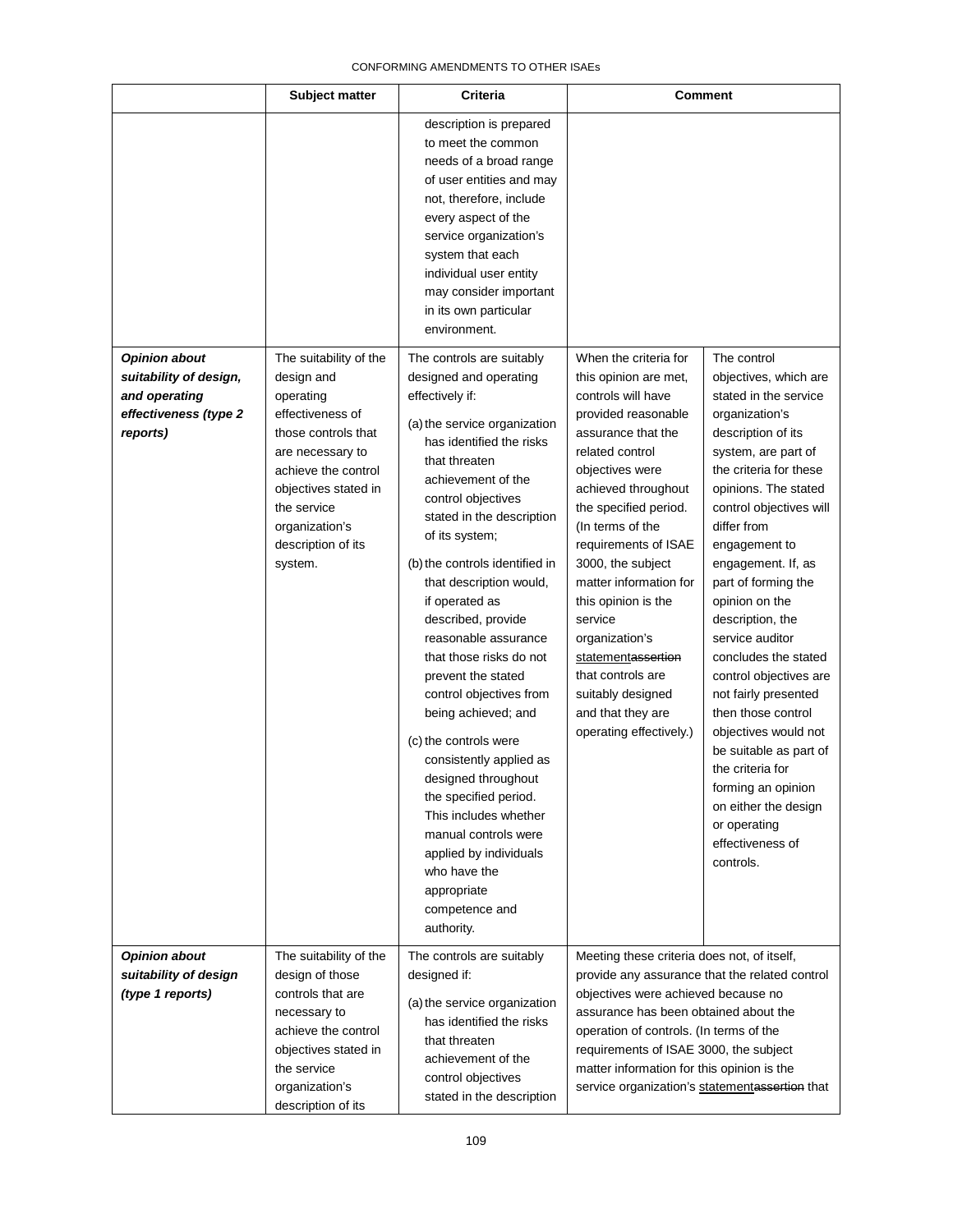| Subject matter | <b>Criteria</b>                | <b>Comment</b>                   |
|----------------|--------------------------------|----------------------------------|
| system.        | of its system; and             | controls are suitably designed.) |
|                | (b) the controls identified in |                                  |
|                | that description would,        |                                  |
|                | if operated as                 |                                  |
|                | described, provide             |                                  |
|                | reasonable assurance           |                                  |
|                | that those risks do not        |                                  |
|                | prevent the stated             |                                  |
|                | control objectives from        |                                  |
|                | being achieved.                |                                  |

…

# **Obtaining an Understanding of the Service Organization's System** (Ref: Para. 20)

- A19. Obtaining an understanding of the service organization's system, including controls, included in the scope of the engagement, assists the service auditor in:
	- Identifying the boundaries of that system, and how it interfaces with other systems.
	- Assessing whether the service organization's description fairly presents the system that has been designed and implemented.
	- Obtaining an understanding of internal control over the preparation of the service organization's statement.

…

# **Obtaining Evidence Regarding the Description** (Ref: Para. 21–22)

A21. Considering the following questions may assist the service auditor in determining whether those aspects of the description included in the scope of the engagement are fairly presented in all material respects:

…

Is the description prepared at a level of detail that could reasonably be expected to provide a broad range of user auditors with sufficient information to obtain an understanding of internal control in accordance with ISA 315 (Revised)?<sup>[13](#page-107-0)</sup> The description need not address every aspect of the service organization's processing or the services provided to user entities, and need not be so detailed as to potentially allow a reader to compromise security or other controls at the service organization.

### **Written Representations** (Ref: Para. 38, 40)

A42. The written representations required by paragraph 38 are separate from, and in addition to, the service organization's statementassertion, as defined at paragraph 9(o).

…

 $\overline{\phantom{a}}$ 

# **Documentation** (Ref: Para. 51)

<span id="page-109-0"></span><sup>&</sup>lt;sup>13</sup> ISA 315 (Revised), *Identifying and Assessing Risks of Material Misstatement through Understanding the Entity and Its Environment*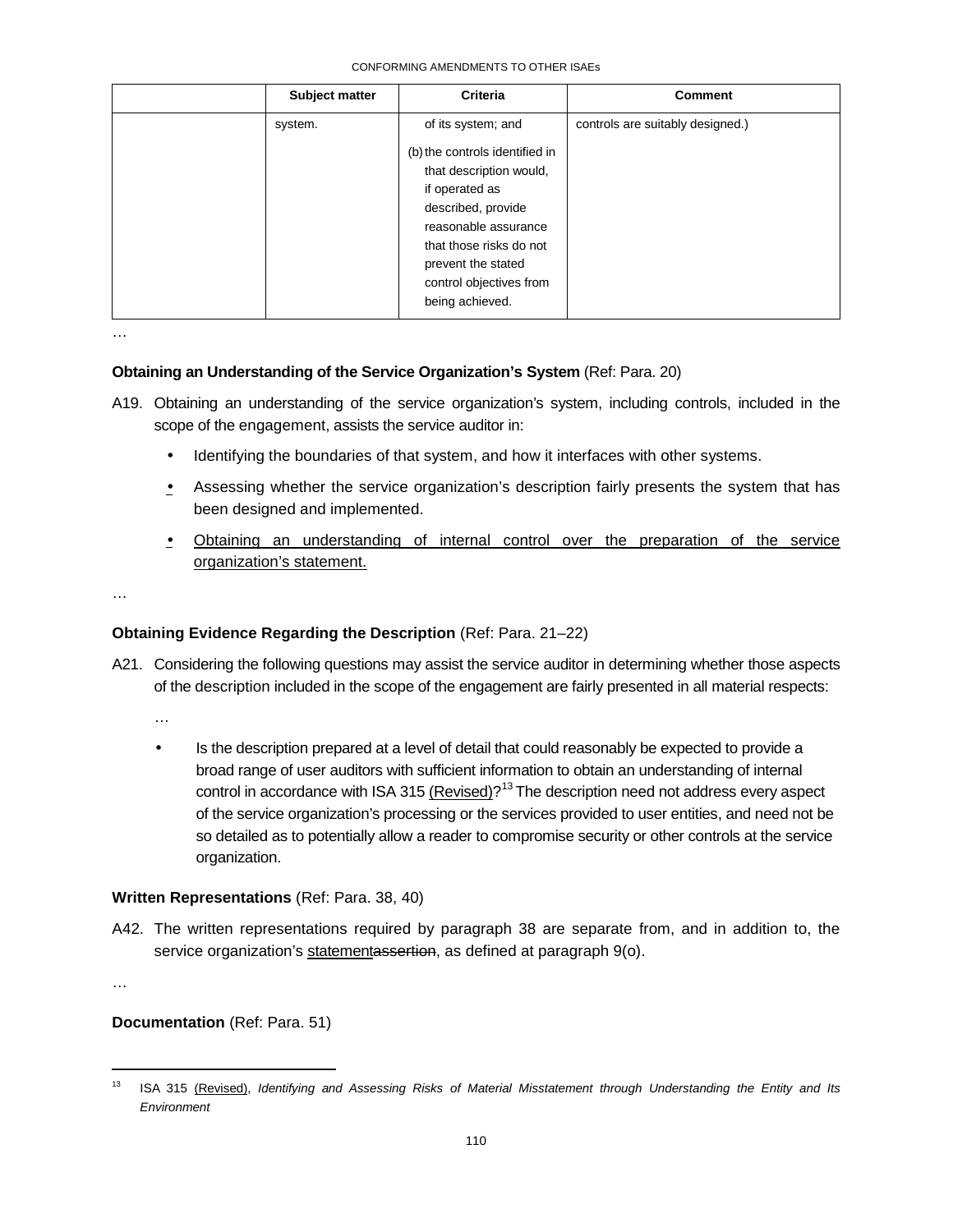A46. ISQC 1 (or other professionalnational requirements, or requirements in law or regulation that are at least as demanding as ISQC 1) requires firms to establish policies and procedures for the timely completion of the assembly of engagement files.<sup>[14](#page-109-0)</sup> An appropriate time limit within which to complete the assembly of the final engagement file is ordinarily not more than 60 days after the date of the service auditor's report.<sup>[15](#page-110-0)</sup>

### **Preparing the Service Auditor's Assurance Report**

*Content of the Service Auditor's Assurance Report* (Ref: Para. 53)

A47. Illustrative examples of service auditors' assurance reports and related service organizations' statementsassertions are contained in Appendices 1 and 2.

…

# **Appendix 1**

(Ref. Para. A47)

# **Example Service Organization's AssertionsStatements**

The following examples of service organization's statementsassertions are for guidance only and are not intended to be exhaustive or applicable to all situations.

### **Example 1: Type 2 Service Organization's StatementAssertion**

### StatementAssertion by the Service Organization

The accompanying description has been prepared for customers who have used *[the type or name of]* system and their auditors who have a sufficient understanding to consider the description, along with other information including information about controls operated by customers themselves, when assessing the risks of material misstatements of customers' financial statements. *[Entity's name]* confirms that:

(a) The accompanying description at pages *[bb–cc]* fairly presents *[the type or name of]* system for processing customers' transactions throughout the period *[date]* to *[date]*. The criteria used in making this statementassertion were that the accompanying description:

 $(i) - (iii) \dots$ 

(b) The controls related to the control objectives stated in the accompanying description were suitably designed and operated effectively throughout the period *[date]* to *[date]*. The criteria used in making this statementassertion were that:

 $(i) - (iii) \ldots$ 

# **Example 2: Type 1 Service Organization's AssertionStatement**

The accompanying description has been prepared for customers who have used *[the type or name of]* system and their auditors who have a sufficient understanding to consider the description, along with other information including information about controls operated by customers themselves, when obtaining an understanding of customers' information systems relevant to financial reporting. *[Entity's name]* confirms that:

<span id="page-110-1"></span><sup>14</sup> ISQC 1, paragraph 45

<span id="page-110-0"></span><sup>15</sup> ISQC 1, paragraph A54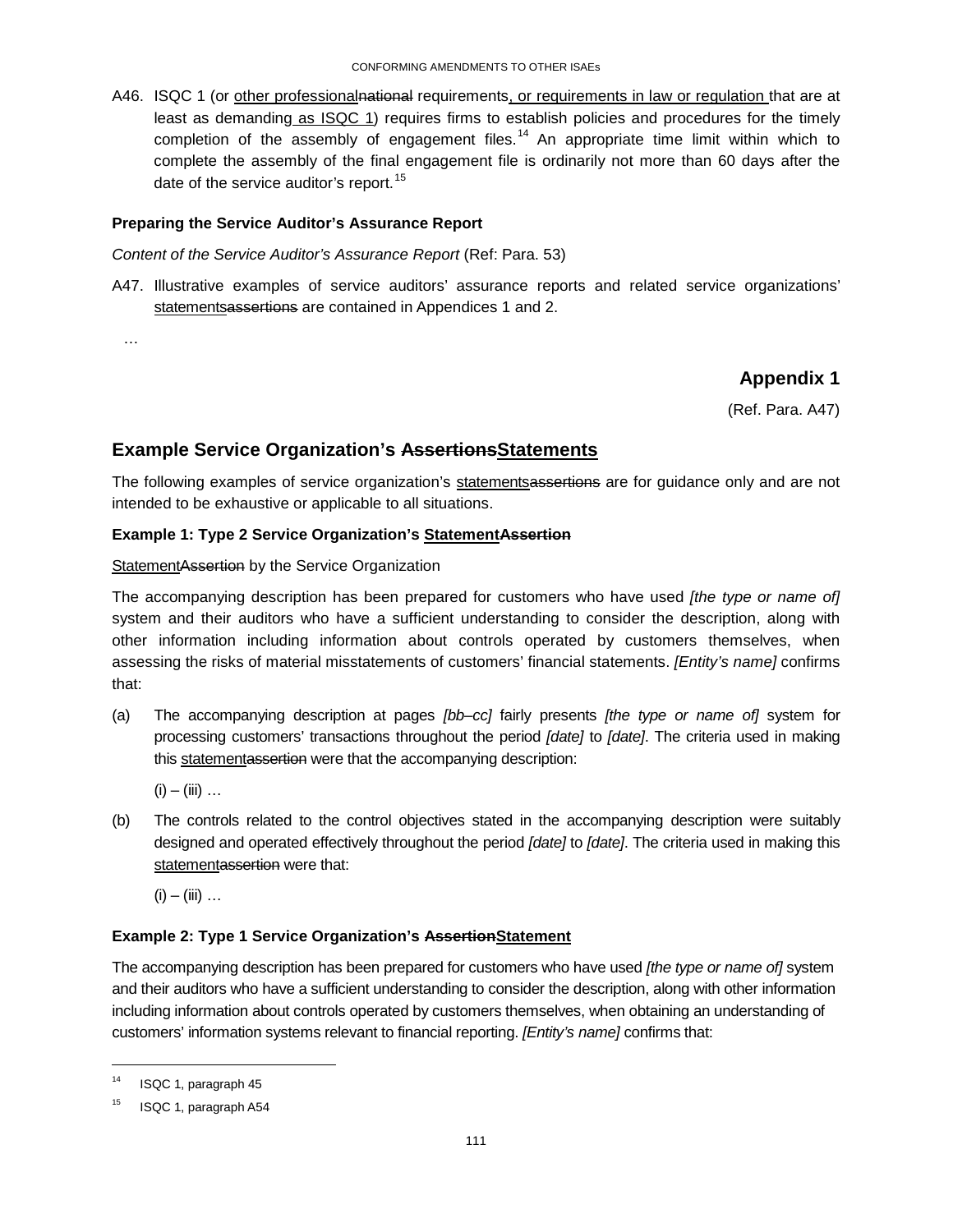(a) The accompanying description at pages *[bb–cc]* fairly presents *[the type or name of]* system for processing customers' transactions as at *[date]*. The criteria used in making this statementassertion were that the accompanying description:

 $(i) - (ii) \ldots$ 

(b) The controls related to the control objectives stated in the accompanying description were suitably designed as at *[date]*. The criteria used in making this statementassertion were that:

 $(i) - (ii) \ldots$ 

# **Appendix 2**

(Ref. Para. A47)

# **Illustrations of Service Auditor's Assurance Reports**

The following illustrations of reports are for guidance only and are not intended to be exhaustive or applicable to all situations.

### **Illustration 1: Type 2 Service Auditor's Assurance Report**

# **Independent Service Auditor's Assurance Report on the Description of Controls, their Design and Operating Effectiveness**

…

 $\overline{\phantom{a}}$ 

### *XYZ Service Organization's Responsibilities*

XYZ Service Organization is responsible for: preparing the description and accompanying statementassertion at page *[aa]*, including the completeness, accuracy and method of presentation of the description and statementassertion; providing the services covered by the description; stating the control objectives; and designing, implementing and effectively operating controls to achieve the stated control objectives.

### *Our Independence and Quality Control*

We have complied with the independence and other ethical requirements of the *Code of Ethics for Professional Accountants* issued by the International Ethics Standards Board for Accountants, which is founded on fundamental principles of integrity, objectivity, professional competence and due care, confidentiality and professional behavior.

The firm applies International Standard on Quality Control 1<sup>[16](#page-110-1)</sup> and accordingly maintains a comprehensive system of quality control including documented policies and procedures regarding compliance with ethical requirements, professional standards and applicable legal and regulatory requirements.

# *Service Auditor's Responsibilities*

Our responsibility is to express an opinion on XYZ Service Organization's description and on the design and operation of controls related to the control objectives stated in that description, based on our procedures. We conducted our engagement in accordance with International Standard on Assurance Engagements 3402, *Assurance Reports on Controls at a Service Organization*, issued by the International Auditing and Assurance Standards Board. That standard requires that we comply with ethical requirements and plan and perform our

<span id="page-111-0"></span><sup>16</sup> ISQC 1, *Quality Control for Firms that Perform Audits and Reviews of Financial Statements, and Other Assurance and Related Services Engagements*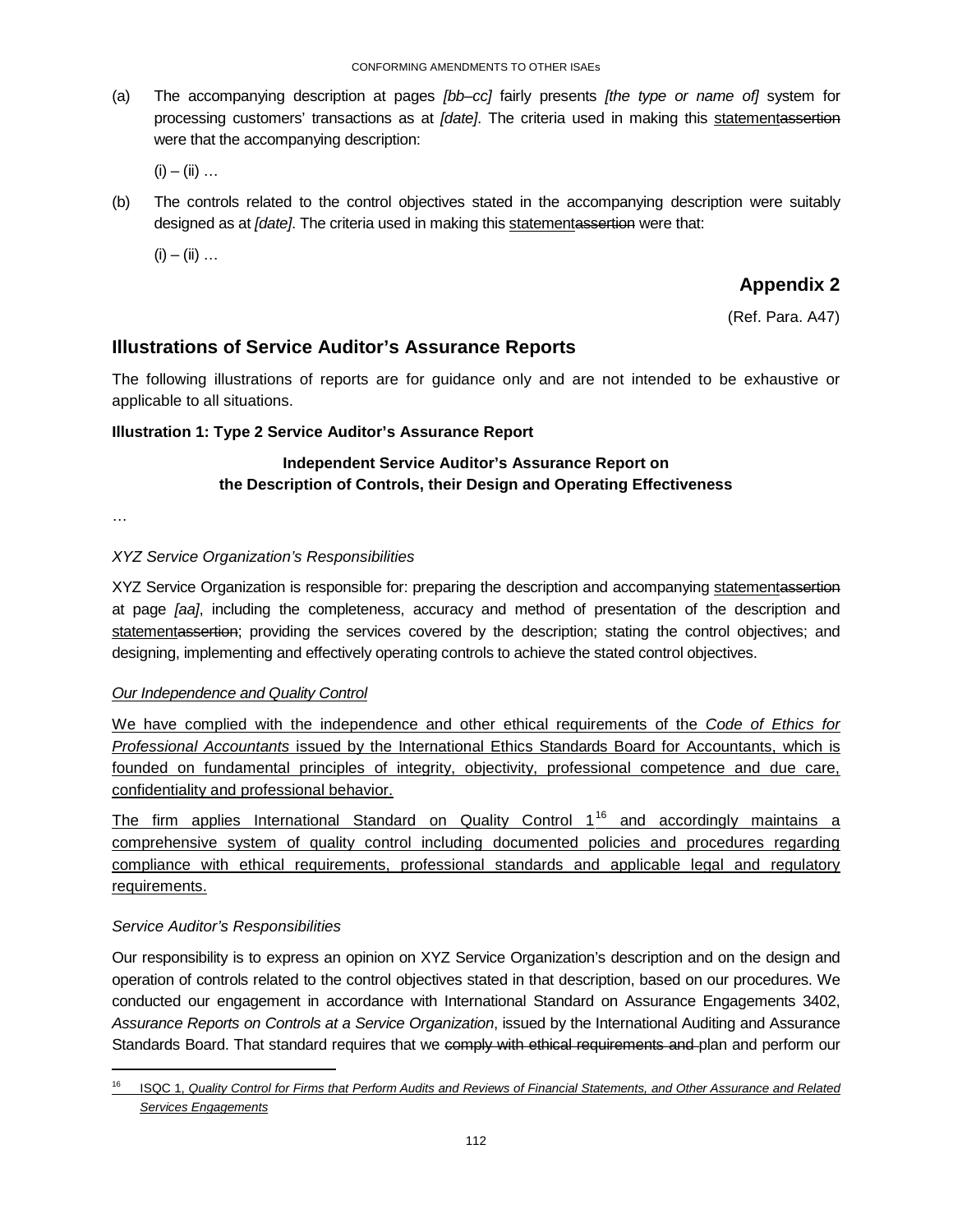procedures to obtain reasonable assurance about whether, in all material respects, the description is fairly presented and the controls are suitably designed and operating effectively.

…

### **Illustration 2: Type 1 Service Auditor's Assurance Report**

# **Independent Service Auditor's Assurance Report on the Description of Controls and their Design**

*…*

### *XYZ Service Organization's Responsibilities*

XYZ Service Organization is responsible for: preparing the description and accompanying statementassertion at page *[aa]*, including the completeness, accuracy and method of presentation of the description and the statementassertion; providing the services covered by the description; stating the control objectives; and designing, implementing and effectively operating controls to achieve the stated control objectives.

### *Our Independence and Quality Control*

We have complied with the independence and other ethical requirements of the *Code of Ethics for Professional Accountants* issued by the International Ethics Standards Board for Accountants, which is founded on fundamental principles of integrity, objectivity, professional competence and due care, confidentiality and professional behavior.

The firm applies International Standard on Quality Control  $1^{17}$  $1^{17}$  $1^{17}$  and accordingly maintains a comprehensive system of quality control including documented policies and procedures regarding compliance with ethical requirements, professional standards and applicable legal and regulatory requirements.

# *Service Auditor's Responsibilities*

Our responsibility is to express an opinion on XYZ Service Organization's description and on the design of controls related to the control objectives stated in that description, based on our procedures. We conducted our engagement in accordance with International Standard on Assurance Engagements 3402, *Assurance Reports on Controls at a Service Organization*, issued by the International Auditing and Assurance Standards Board. That standard requires that we comply with ethical requirements and plan and perform our procedures to obtain reasonable assurance about whether, in all material respects, the description is fairly presented and the controls are suitably designed in all material respects.

…

 $\overline{\phantom{a}}$ 

# **Appendix 3**

(Ref. Para. A50)

# <span id="page-112-0"></span>**Illustrations of Modified Service Auditor's Assurance Reports**

The following illustrations of modified reports are for guidance only and are not intended to be exhaustive or applicable to all situations. They are based on the illustrations of reports in Appendix 2.

<sup>17</sup> ISQC 1, *Quality Control for Firms that Perform Audits and Reviews of Financial Statements, and Other Assurance and Related Services Engagements*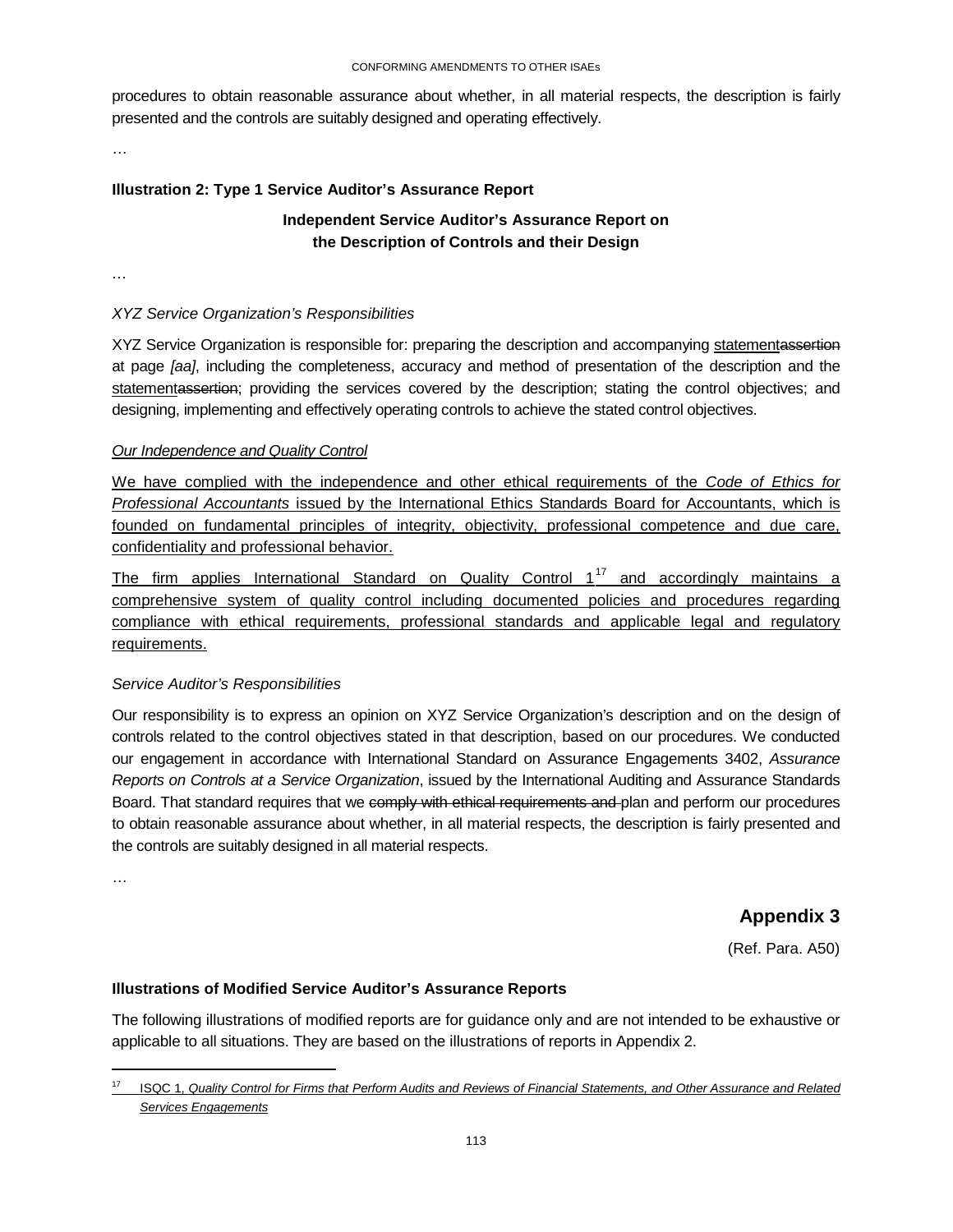# **Illustration 1: Qualified opinion – the service organization's description of the system is not fairly presented in all material respects**

…

### *Qualified Opinion*

Our opinion has been formed on the basis of the matters outlined in this report. The criteria we used in forming our opinion were those described in XYZ Service Organization's statementassertion at page *[aa]*. In our opinion, except for the matter described in the Basis for Qualified Opinion paragraph:

…

**Illustration 2: Qualified opinion – the controls are not suitably designed to provide reasonable assurance that the control objectives stated in the service organization's description of its system will be achieved if the controls operate effectively**

…

# *Qualified Opinion*

Our opinion has been formed on the basis of the matters outlined in this report. The criteria we used in forming our opinion were those described in XYZ Service Organization's statementassertion at page *[aa]*. In our opinion, except for the matter described in the Basis for Qualified Opinion paragraph:

…

# **Illustration 3: Qualified opinion – the controls did not operate effectively throughout the specified period (type 2 report only)**

…

# *Qualified Opinion*

Our opinion has been formed on the basis of the matters outlined in this report. The criteria we used in forming our opinion were those described in XYZ Service Organization's statementassertion at page *[aa]*. In our opinion, except for the matter described in the Basis for Qualified Opinion paragraph:

…

# **Example 4: Qualified opinion – the service auditor is unable to obtain sufficient appropriate evidence**

…

# *Qualified Opinion*

Our opinion has been formed on the basis of the matters outlined in this report. The criteria we used in forming our opinion were those described in XYZ Service Organization's statementassertion at page *[aa]*. In our opinion, except for the matter described in the Basis for Qualified Opinion paragraph:

…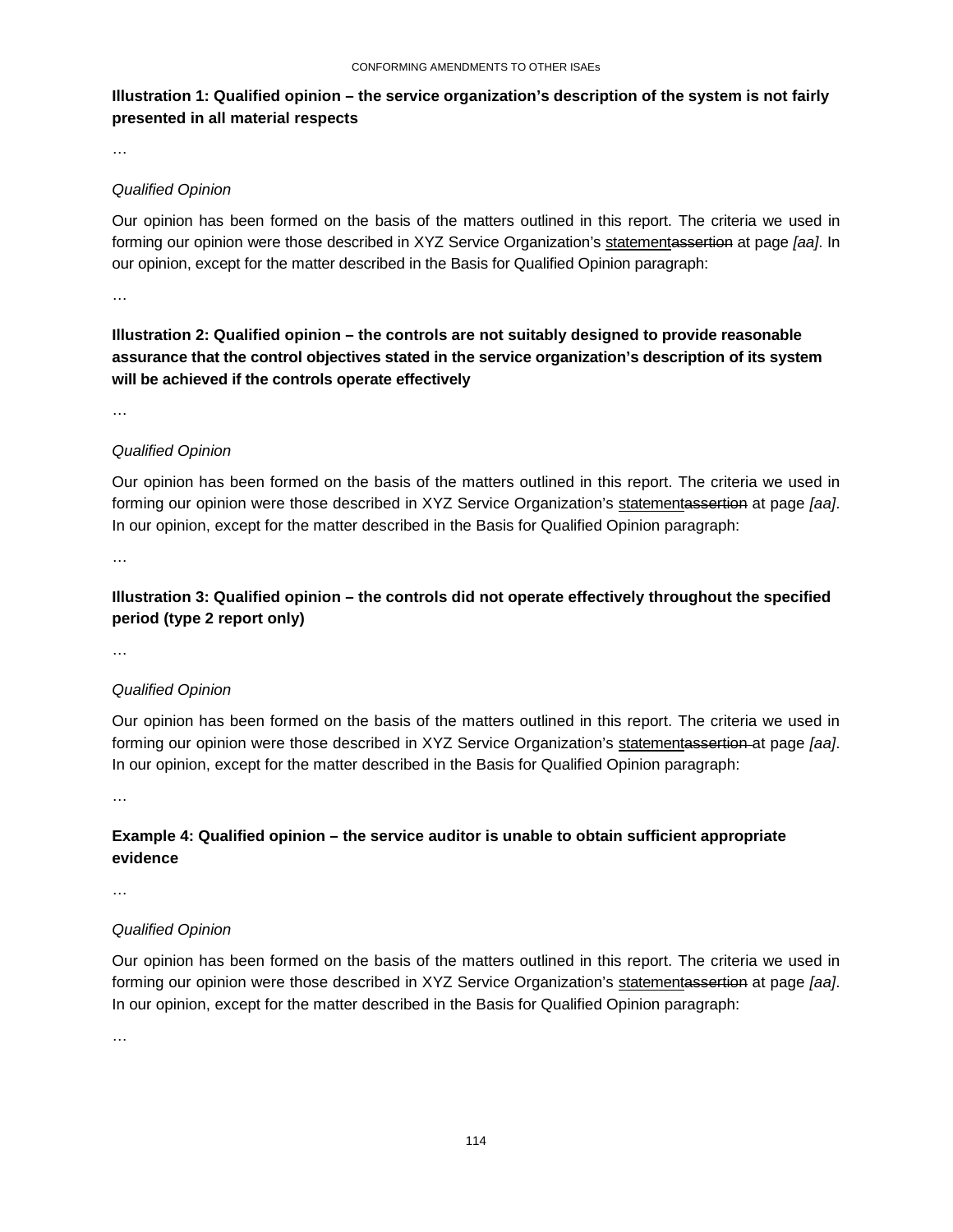# **ISAE 3410,** *Assurance Engagements on Greenhouse Gas Statements* **Introduction**

…

### **Scope of this ISAE**

…

- 3. The practitioner's conclusion in an assurance engagement may cover information in addition to a GHG statement, for example, when the practitioner is engaged to report on a sustainability report of which a GHG statement is only one part. In such cases: (Ref: Para. A1–A2)
	- $(a)$
	- (b) ISAE 3000 (Revised)<sup>[18](#page-112-0)</sup> (or another ISAE dealing with a specific underlying subject matter) applies to assurance procedures performed with respect to the remainder of the information covered by the practitioner's conclusion.

…

### *Assertion-BasedAttestation and DirectReporting Engagements*

5. The *International Framework for Assurance Engagements* (the Assurance Framework) notes that an assurance engagement may be either an attestationassertion-based engagement or a direct reporting engagement. This ISAE deals only with assertion-basedattestation engagements.<sup>[19](#page-114-0)</sup>

### *Procedures for Reasonable Assurance and Limited Assurance Engagements*

6. The Assurance FrameworkISAE 3000 (Revised) notes that an assurance engagement may be either a reasonable assurance engagement or a limited assurance engagement.<sup>[20](#page-114-1)</sup> This ISAE deals with both reasonable and limited assurance engagements.

…

 $\overline{\phantom{a}}$ 

8. Unless otherwise stated, each requirement of this ISAE applies to both reasonable and limited assurance engagements. Because the level of assurance obtained in a limited assurance engagement is lower than in a reasonable assurance engagement, the procedures the practitioner will perform in a limited assurance engagement will vary in nature and timing from, and are less in extent than for, a reasonable assurance engagement.<sup>[21](#page-114-2)</sup> Requirements that apply to only one or the other type of engagement have been presented in a columnar format with the letter "L" (limited assurance) or "R" (reasonable assurance) after the paragraph number. Although some procedures are required only for reasonable assurance engagements, they may nonetheless be appropriate in some limited assurance engagements (see also paragraph A90, which outlines the primary differences between the practitioner's further procedures for a reasonable assurance engagement and a limited assurance engagement on a GHG statement). (Ref: Para. A4, A90)

<sup>&</sup>lt;sup>18</sup> ISAE 3000 (Revised), Assurance Engagements Other than Audits or Reviews of Historical Financial Information. ISAE 3000 is currently being revised by the IAASB. There may be conforming amendments to this ISAE as a result of changes to ISAE 3000.

<span id="page-114-3"></span><span id="page-114-0"></span><sup>&</sup>lt;sup>19</sup> Assurance Framework, paragraph 10ISAE 3000 (Revised), paragraph 12(a)(ii)

<span id="page-114-1"></span><sup>&</sup>lt;sup>20</sup> Assurance Framework, paragraph 11ISAE 3000 (Revised), paragraph 12(a)(i)(b)

<span id="page-114-2"></span><sup>&</sup>lt;sup>21</sup> Assurance Framework, paragraph 53, and ISAE 3000 (Revised), paragraph 12(a)(iii)37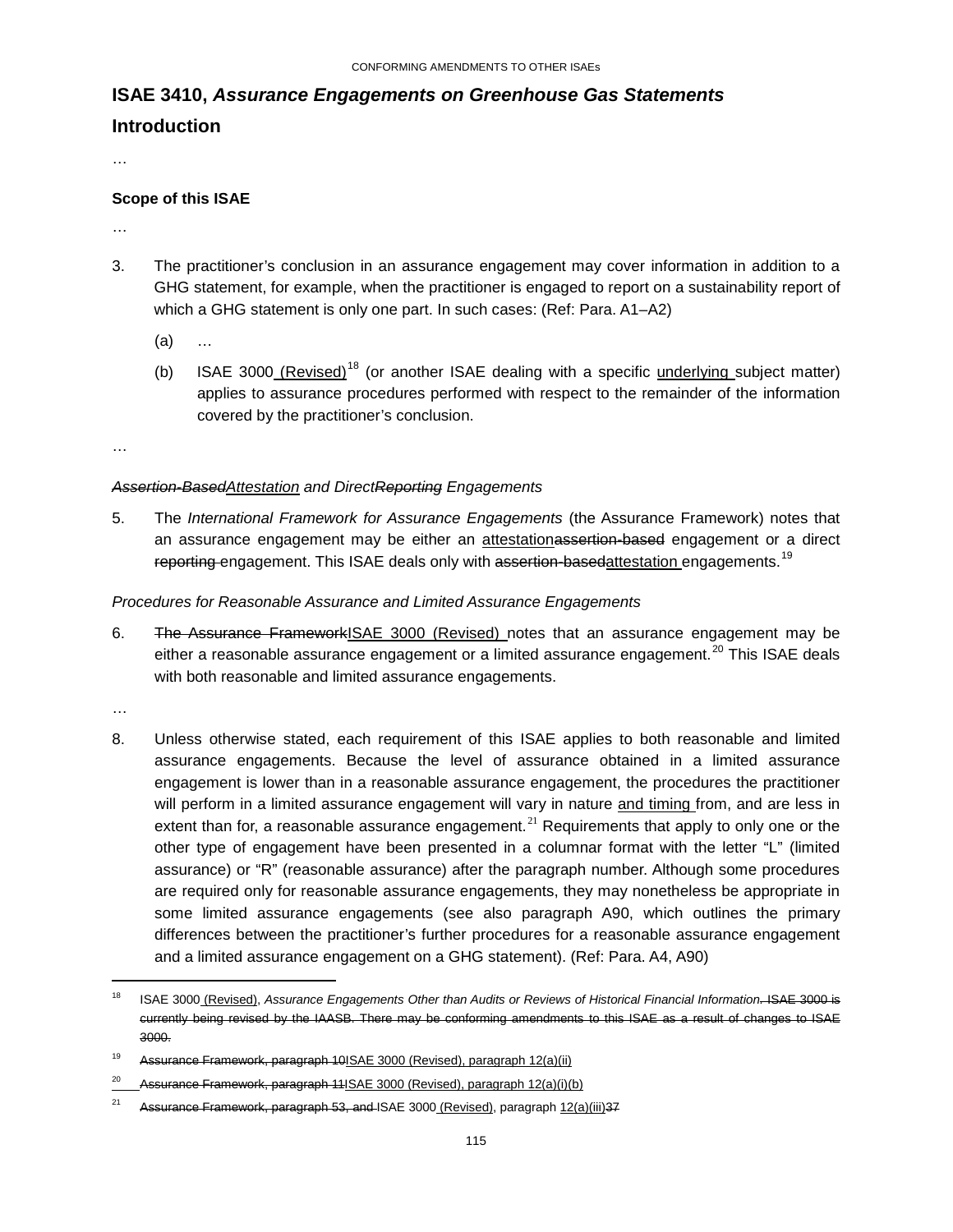*Relationship with ISAE 3000 (Revised), Other Professional Pronouncements, and Other Requirements*

- 9. The practitioner is required to comply with ISAE 3000 (Revised) and this ISAE when performing an assurance engagement to report on an entity's GHG statement.The performance of assurance engagements other than audits or reviews of historical financial information requires the practitioner to comply with ISAE 3000. ISAE 3000 includes requirements in relation to such topics as engagement acceptance, planning, evidence, and documentation that apply to all assurance engagements, including engagements in accordance with this ISAE. This ISAE supplements, but does not replace, ISAE 3000 (Revised), and expands on how ISAE 3000 (Revised) is to be applied in an assurance engagement to report on an entity's GHG statement. The Assurance Framework, which defines and describes the elements and objectives of an assurance engagement, provides context for understanding this ISAE and ISAE 3000. (Ref: Para. A17)
- 10. Compliance with ISAE 3000 (Revised) requires, among other things, compliance with Parts A and B of the *Code of Ethics for Professional Accountants* issued by the International Ethics Standards Board for Accountants (IESBA Code) related to assurance engagements, or other professional requirements, or requirements imposed by law or regulation, that are at least as demanding that the practitioner comply with the independence and other requirements of the *Code of Ethics for Professional Accountants* issued by the International Ethics Standards Board for Accountants (IESBA Code) and implement quality control procedures that are applicable to the individual engagement.<sup>[22](#page-114-3)</sup> It also requires the engagement partner to be a member of a firm that applies ISQC  $1,^{23}$  $1,^{23}$  $1,^{23}$  or other professional requirements, or requirements in law or regulation, that are at least as demanding as ISQC 1. (Ref: Para. A5–A6)
- 11. Where the engagement is subject to local law or regulation or the provisions of an emissions trading scheme, this ISAE does not override thatthose laws, regulations or provisions. In the event that local laws or regulation or the provisions of an emissions trading scheme differ from this ISAE, an engagement conducted in accordance with local laws or regulations or the provisions of a particular scheme will not automatically comply with this ISAE. The practitioner is entitled to represent compliance with this ISAE in addition to compliance with local laws or regulations or the provisions of the emissions trading scheme only when all applicable requirements of this ISAE have been met. (Ref: Para. A7)

…

 $\overline{\phantom{a}}$ 

# **Objectives**

- 13. The objectives of the practitioner are:
	- (a) To obtain either reasonable assurance or limited assurance, as appropriate, about whether the GHG statement is free from material misstatement, whether due to fraud or error, thereby enabling the practitioner to express a reasonable assurance or limited assurance conclusion conveying that level of assurance;

 $(b) - (c)$  ...

<sup>&</sup>lt;sup>22</sup> ISAE 3000 (Revised), paragraphs  $4$  and  $63(a)$ , 20 and 34

<span id="page-115-1"></span><span id="page-115-0"></span><sup>23</sup> ISAE 3000 (Revised), paragraphs 3(b) and 31(a). International Standard on Quality Control (ISQC) 1, *Quality Control for Firms that Perform Audits and Reviews of Financial Statements, and Other Assurance and Related Services Engagements*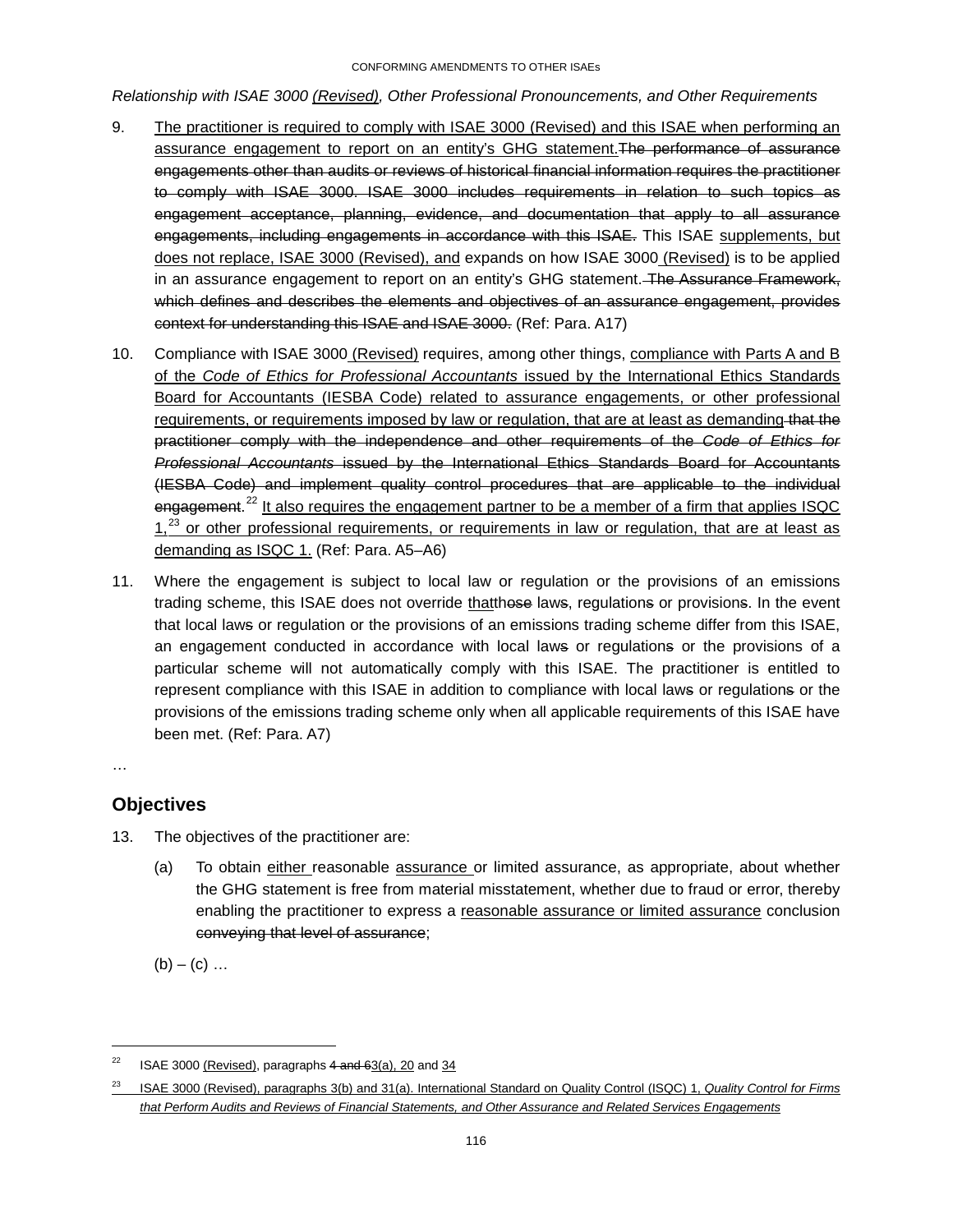# **Definitions**

- 14. For purposes of this ISAE, the following terms have the meanings attributed below:  $24$ 
	- $(a) (1)$  ...
	- (m) GHG statement A statement setting out constituent elements and quantifying an entity's GHG emissions for a period (sometimes known as an emissions inventory) and, where applicable, comparative information and explanatory notes including a summary of significant quantification and reporting policies. An entity's GHG statement may also include a categorized listing of removals or emissions deductions. Where the engagement does not cover the entire GHG statement, the term "GHG statement" is to be read as that portion that is covered by the engagement. The GHG statement is the "subject matter information" of the engagement.<sup>[25](#page-116-0)</sup>
	- $(n) (w)$  ...

# **Requirements**

# **ISAE 3000 (Revised)**

15. The practitioner shall not represent compliance with this ISAE unless the practitioner has complied with the requirements of both this ISAE and ISAE 3000 (Revised). (Ref: Para. A5–A6, A17, A21–A22, A37, A127)

…

# **Acceptance and Continuance of the Engagement**

### *Skills, Knowledge and Experience*

- 16. The engagement partner shall:
	- (a) Have competence in assurance skills and techniques developed through extensive training and practical applicationsufficient assurance skills, knowledge and experience, and sufficient competence in the quantification and reporting of emissions, to accept responsibility for the assurance conclusion; and
	- (b) Be satisfied that those persons who are to perform the engagement the engagement team and any practitioner's external experts collectively possess the necessary professional competencieshave the appropriate competence and capabilities, including in the quantification and reporting of emissions and in assurance, to perform the assurance engagement in accordance with this ISAE. (Ref: Para. A18–A19)

# *Preconditions for the Engagement*

- 17. In order to establish whether the preconditions for the engagement are present:
	- (a) …

<span id="page-116-1"></span>The definitions in ISAE 3000 (Revised) also apply to this ISAE.

<span id="page-116-0"></span><sup>&</sup>lt;sup>25</sup> Assurance Framework, paragraph 8ISAE 3000 (Revised), paragraph  $12(x)$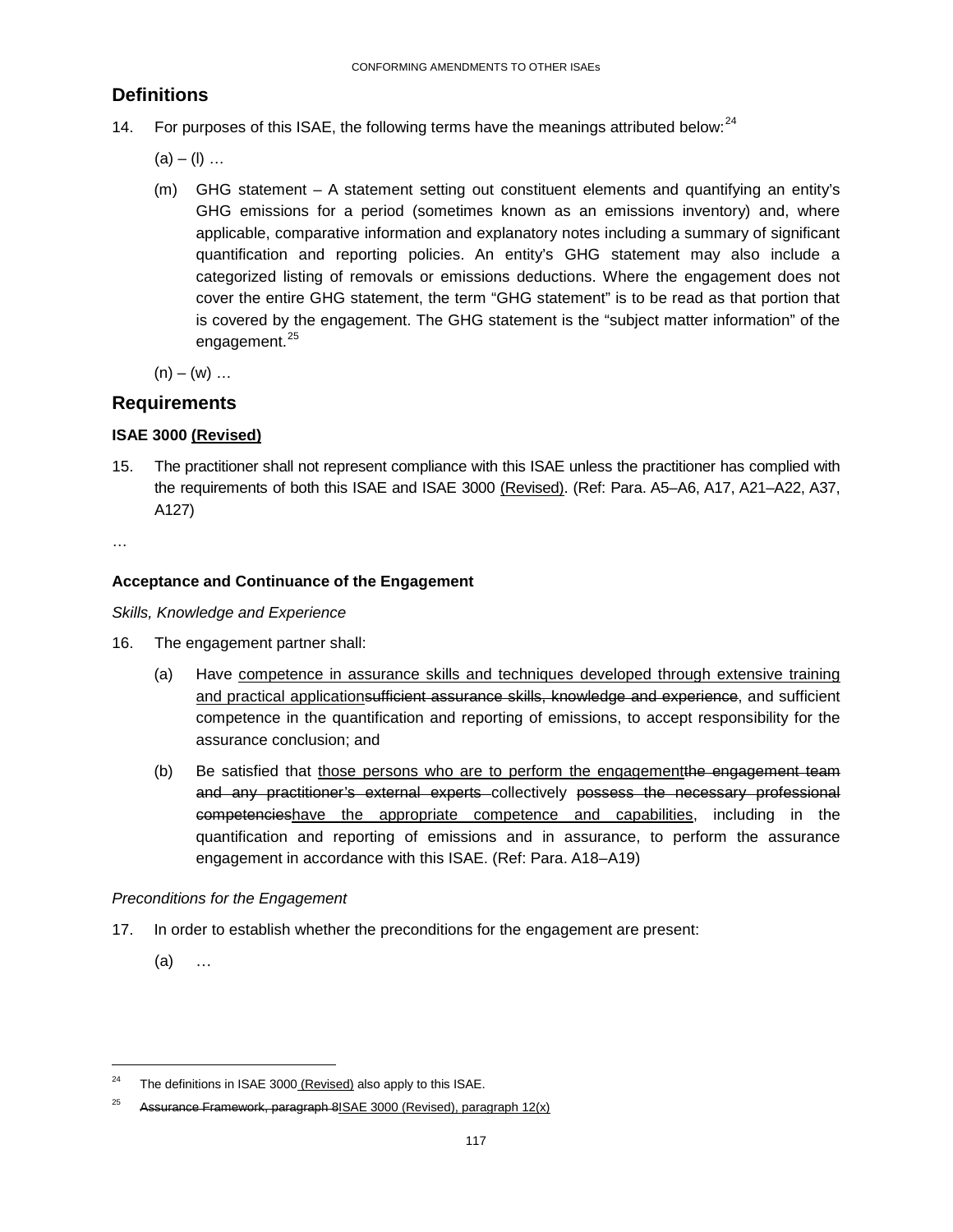- (b) When assessing determining the suitability of the applicable criteria, as required by ISAE 3000 (Revised),<sup>[26](#page-116-1)</sup> the practitioner shall determine whether the criteria encompass at a minimum: (Ref: Para. A23–A26)
- $(c)$  ...

### *Agreement on the Terms of the Engagement Terms*

18. The agreed terms of the engagement required to be agreed by ISAE 3000 (Revised)<sup>[27](#page-117-0)</sup> shall include: (Ref: Para. A37)

 $(a) - (f) \dots$ 

### **Planning**

19. When planning the engagement as required by ISAE 3000 (Revised),<sup>[28](#page-117-1)</sup> the practitioner shall: (Ref: Para. A38–A41)

…

# **Understanding the Entity and Its Environment, Including the Entity's Internal Control, and Identifying and Assessing Risks of Material Misstatement**

*…*

#### *Obtaining an Understanding of the Entity's Internal Control*

| <b>Limited Assurance</b> | <b>Reasonable Assurance</b>                                                                                                                                                                                                                                                                                                  |
|--------------------------|------------------------------------------------------------------------------------------------------------------------------------------------------------------------------------------------------------------------------------------------------------------------------------------------------------------------------|
|                          | .                                                                                                                                                                                                                                                                                                                            |
|                          | 26R. When obtaining the understanding required by<br>paragraph 25R, the practitioner shall evaluate<br>the design of controls and determine whether<br>they have been implemented by performing<br>procedures in addition to inquiry of the entity's<br>personnel responsible for the GHG statement.<br>(Ref: Para. A52-A53) |

*Other Procedures to Obtain an Understanding and to Identify and Assess Risks of Material Misstatement* 

…

28. The practitioner shall make inquiries of management, and others within the entity as appropriate, to determine whether they have knowledge of any actual, suspected or alleged fraud or noncompliance with laws and or regulations affecting the GHG statement. (Ref: Para. A84*–*A86)

<sup>…</sup>

<sup>&</sup>lt;sup>26</sup> ISAE 3000(Revised), paragraphs  $24(b)$ (ii)<sup>19</sup> and 41

<span id="page-117-0"></span> $27$  ISAE 3000 (Revised), paragraph 2740

<span id="page-117-1"></span> $28$  ISAE 3000 (Revised), paragraph  $4012$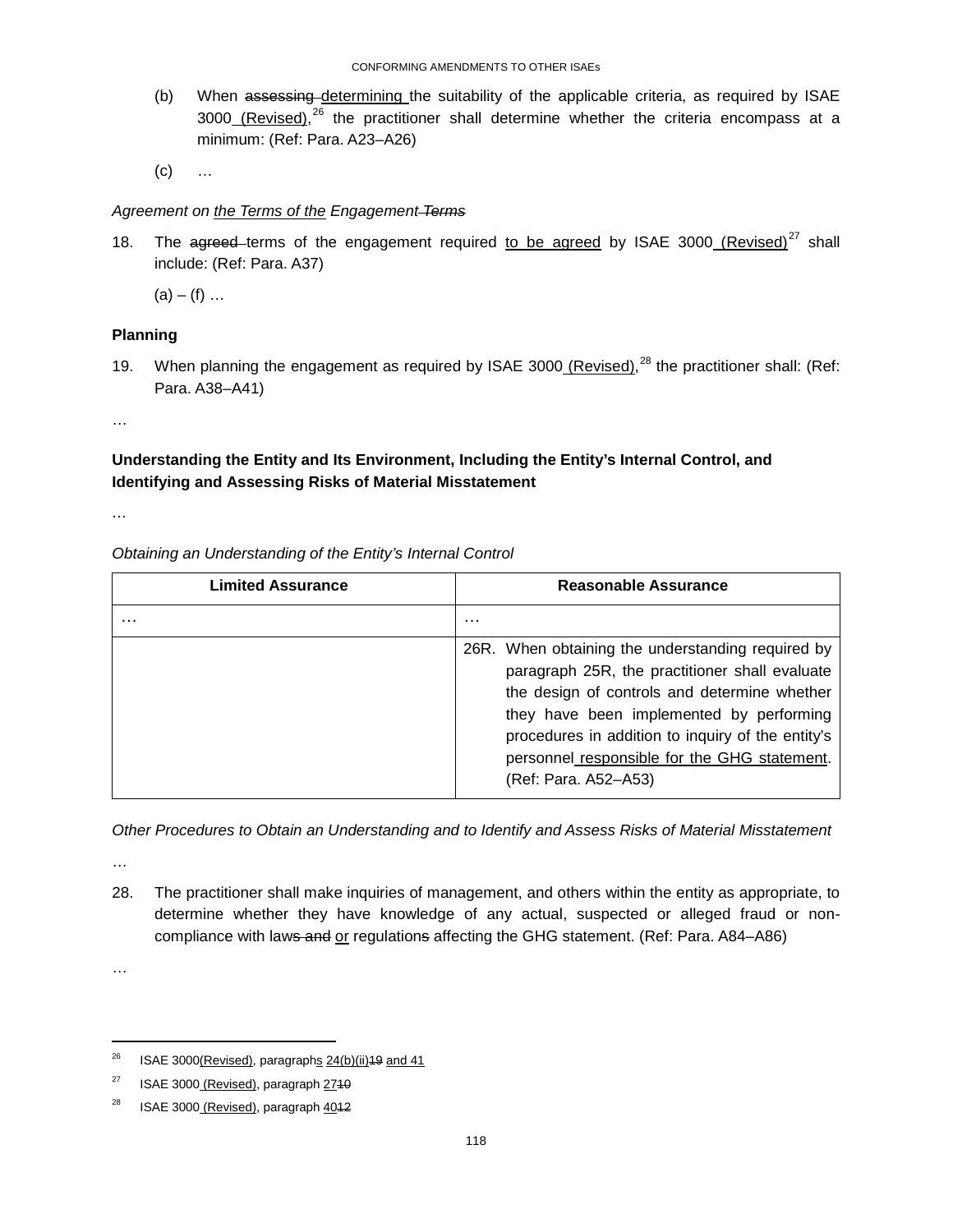### **Overall Responses to Assessed Risks of Material Misstatement and Further Procedures**

*…*

#### *Fraud, Laws and Regulations*

47. The practitioner shall respond appropriately to fraud or suspected fraud and non-compliance or suspected non-compliance with laws andor regulations identified during the engagement. (Ref: Para. A106–A107)

<sup>…</sup>

| <b>Limited Assurance</b>                                                                                                                                                                                                                                                                                                                                                                                                                                                                                                                                             | <b>Reasonable Assurance</b>                                                                                                                                                                                                                                                                                                                                                                                                                                                                                                                                                                                                                                                                              |
|----------------------------------------------------------------------------------------------------------------------------------------------------------------------------------------------------------------------------------------------------------------------------------------------------------------------------------------------------------------------------------------------------------------------------------------------------------------------------------------------------------------------------------------------------------------------|----------------------------------------------------------------------------------------------------------------------------------------------------------------------------------------------------------------------------------------------------------------------------------------------------------------------------------------------------------------------------------------------------------------------------------------------------------------------------------------------------------------------------------------------------------------------------------------------------------------------------------------------------------------------------------------------------------|
| .                                                                                                                                                                                                                                                                                                                                                                                                                                                                                                                                                                    | $\cdots$                                                                                                                                                                                                                                                                                                                                                                                                                                                                                                                                                                                                                                                                                                 |
| Determining Whether Additional<br>Procedures Are Necessary in a Limited<br>Assurance Engagement<br>49L. If the practitioner becomes aware of a<br>matter(s) that causes the practitioner to<br>believe the GHG statement may be<br>materially misstated, the practitioner<br>shall design and perform additional<br>procedures to obtain further evidence<br>until sufficient to enable the practitioner<br>is able to: $(Ref: Para. A109–A110)$<br>Conclude that the matter(s) is not<br>(a)<br>likely to cause the GHG statement<br>to be materially misstated; or | Revision of Risk Assessment in a Reasonable<br>Assurance Engagement<br>49R. The practitioner's assessment of the risks of<br>material misstatement at the assertion level<br>may change during the course of<br>the<br>additional<br>evidence<br>engagement<br>as<br>is<br>obtained.<br>$\ln$<br>circumstances<br>the<br>where<br>practitioner obtains evidence from performing<br>further procedures, or if new information is<br>obtained, either of which is inconsistent with<br>which the practitioner<br>the evidence<br>on<br>originally<br>based<br>the<br>assessment.<br>the<br>practitioner shall revise the assessment and<br>modify the planned procedures accordingly.<br>(Ref: Para. A109) |
| (b)<br>Determine<br>that the<br>matter(s)<br>causes the GHG statement to be<br>materially misstated. (Ref: Para.<br>A111)                                                                                                                                                                                                                                                                                                                                                                                                                                            |                                                                                                                                                                                                                                                                                                                                                                                                                                                                                                                                                                                                                                                                                                          |

…

### **Using the Work of AnotherOther Practitioners**

57. When the practitioner intends usingto use the work of another practitioners, the practitioner shall:

- (a) Communicate clearly with those the other practitioners about the scope and timing of their work and their findings of the other practitioner; and (Ref: Para. A113-A114)
- (b) …

### **Written Representations**

58. The practitioner shall request written representations from a person(s) within the entity with appropriate responsibilities for, and knowledge of, the matters concerned: (Ref: Para. A116)

 $(a) - (e)$  ...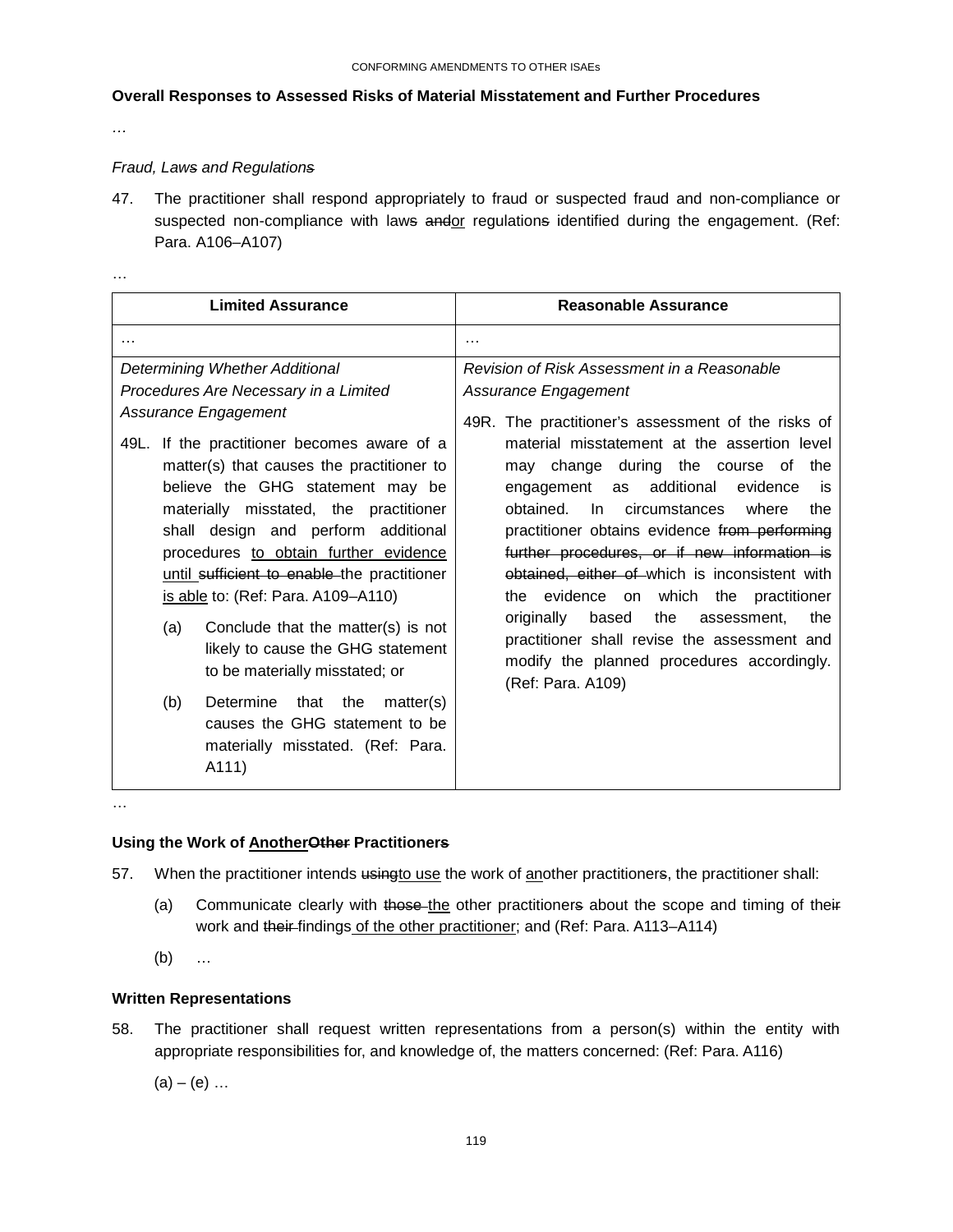(f) Whether they have disclosed to the practitioner their knowledge of actual, suspected or alleged fraud or non-compliance with laws and or regulations where the fraud or non-compliance could have a material effect on the GHG statement.

…

60. The practitioner shall disclaim a conclusion on the GHG statement or withdraw from the engagement, where withdrawal is possible under applicable laws or regulations, if:

 $(a) - (b) ...$ 

…

# **Other Information**

- 64. The practitioner shall read other information included in documents containing the GHG statement and the assurance report thereon and, if, in the practitioner's judgment, that other information could undermine the credibility of the GHG statement and the assurance report, to identify material inconsistencies, if any, with the GHG statement or the assurance report and, if on reading that other information, the practitioner: (Ref: Para. A139)
	- (a) Identifies a material inconsistency between that other information and the GHG statement or the assurance report; or
	- (b) Becomes aware of a material misstatement of fact in that other information that is unrelated to matters appearing in the GHG statement or the assurance report,

the practitioner shall discuss the matter with the entity and take further action as appropriate. (Ref: Para. A124*–*A126)

…

### **Engagement Quality Control Review**

- 71. For those engagements, if any, for which a quality control review is required by laws or regulations or for which the firm has determined that an engagement quality control review is required, the engagement quality control reviewer shall perform an objective evaluation of the significant judgments made by the engagement team, and the conclusions reached in formulating the assurance report. This evaluation shall involve: (Ref: Para. A130)
	- $(a) (d) ...$

### **Forming the Assurance Conclusion**

72. The practitioner shall form a conclusion about conclude as to whether the practitioner has obtained reasonable or limited assurance, as appropriate, about the GHG statement. That conclusion shall take into account the requirements of paragraphs 56 and 73–75 of this ISAE.

…

### **Assurance Report Content**

- 76. The assurance report shall include, at a minimum, the following basic elements: (Ref: Para. A134)
	- (a) A title that clearly indicates the report is an independent limited assurance or reasonable assurance report.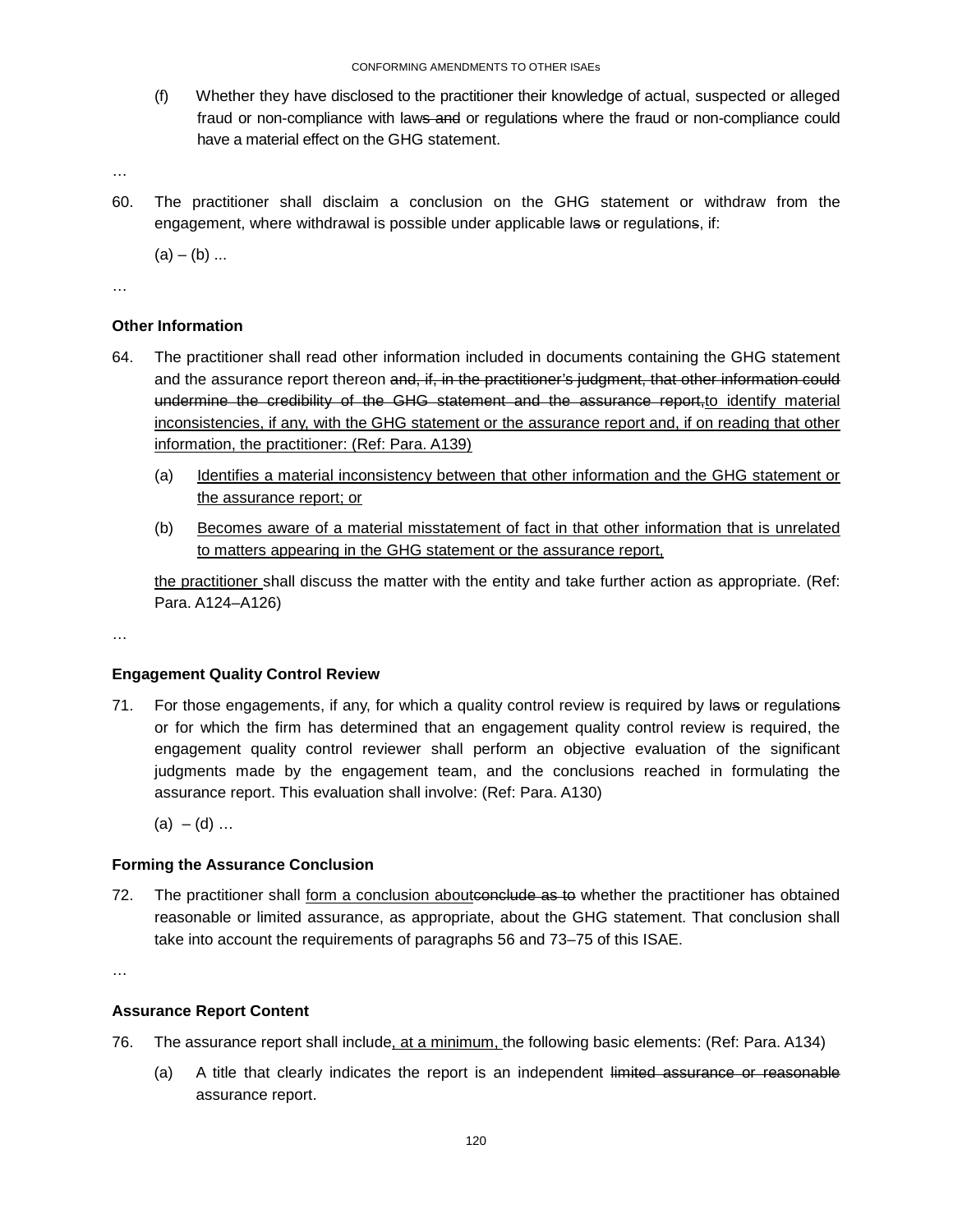- (b) TheAn addressee of the assurance report.
- (c) An identification or description of the level of assurance, either reasonable or limited, obtained by the practitioner.

Paragraphs  $76(d) - (f)$  will be renumbered accordingly.

 $(g)(h)$  Identification of the applicable criteria;

- $(i)$  …
- (ii) If those criteria are available only to specific intended users, or are relevant only to a specific purpose, a statement alerting readers to this fact and that, as a result, the GHG statement may not be suitable for another purpose. The statement shall also restricting the use of the assurance report to those intended users or that purpose; and (Ref: Para. A140–A141)
- (iii) …
- (i) A statement that the firm of which the practitioner is a member applies ISQC 1, or other professional requirements, or requirements in law or regulation, that are at least as demanding as ISQC 1. If the practitioner is not a professional accountant, the statement shall identify the professional requirements, or requirements in law or regulation, applied that are at least as demanding as ISQC 1.
- (j) A statement that the practitioner complies with the independence and other ethical requirements of the IESBA Code, or other professional requirements, or requirements imposed by law or regulation, that are at least as demanding as Parts A and B of the IESBA Code related to assurance engagements. If the practitioner is not a professional accountant, the statement shall identify the professional requirements, or requirements imposed by law or regulation, applied that are at least as demanding as Parts A and B of the IESBA Code related to assurance engagements.

(h)(k) A description of the practitioner's responsibility, including:

 $(i)$  ...

- (ii) An informative summary of the work performed as the basis for the practitioner's proceduresconclusion. In the case of a limited assurance engagement, an appreciation of the nature, timing, and extent of procedures performed is essential to understanding the practitioner's conclusion. In the case of a limited assurance engagement, this the summary of the work performed shall state shall include a statement that:
	- tThe procedures performed in a limited assurance engagement vary in nature  $\mathbf{L}$ and timing from, and are less in extent than for, a reasonable assurance engagement; and
	- As a result Consequently, the level of assurance obtained in a limited assurance engagement is substantially lower than the assurance that would have been obtained had a reasonable assurance engagement been performed. (Ref: Para. A142*–*A144)
- (l) The practitioner's conclusion, expressed:
	- (i) In a reasonable assurance engagement, the conclusion shall be expressed in thea positive form in the case of a reasonable assurance engagement; or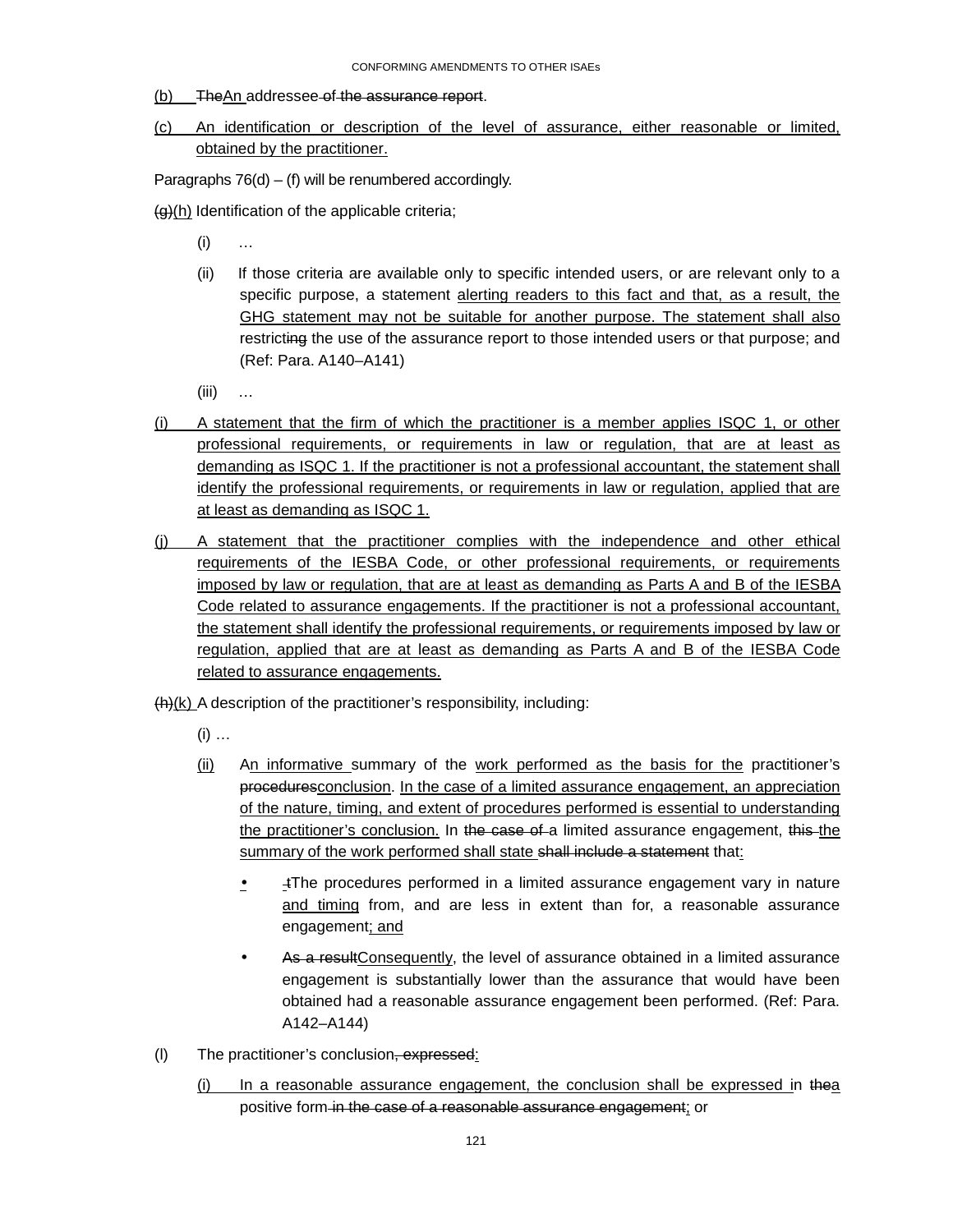- (ii) in the negative form in the case of a limited assurance engagement, about whether the GHG statement is prepared, in all material respects, in accordance with the applicable criteria In a limited assurance engagement, the conclusion shall be expressed in a form that conveys whether, based on the procedures performed and evidence obtained, a matter(s) has come to the practitioner's attention to cause the practitioner to believe that the GHG statement is not prepared, in all material respects, in accordance with the applicable criteria.
- (iii) When the practitioner expresses a modified conclusion, the assurance report shall contain:
	- a. A section that provides a description of the matter(s) giving rise to the modification; and
	- b. A section that contains the practitioner's modified conclusion.
- (j) If the practitioner expresses a conclusion that is modified, a clear description of all the reasons therefore.
- (k)(m)The practitioner's signature. (Ref: Para. A145)
- $\frac{\mu_{n}}{\ln n}$ The date of the assurance report. The assurance report shall be dated no earlier than the date on which the practitioner has obtained the evidence on which the practitioner's conclusion is based, including evidence that those with the recognized authority have asserted that they have taken responsibility for the GHG statement.

 $(m)(o)$ The location in the jurisdiction where the practitioner practices.

# *Emphasis of Matter Paragraphs and Other Matter Paragraphs*

77. If the practitioner considers it necessary to: (Ref: Para. A146–A152)

 $(a) - (b) \dots$ 

and this is not prohibited by laws or regulations, the practitioner shall do so in a paragraph in the assurance report, with an appropriate heading, that clearly indicates the practitioner's conclusion is not modified in respect of the matter.

# **Other Communication Requirements**

78. The practitioner shall communicate to those person(s) with oversight responsibilities for the GHG statement the following matters that come to the practitioner's attention during the course of the engagement, and shall determine whether there is a responsibility to report them to another party within or outside the entity:

 $(a) - (b) \dots$ 

(c) Matters involving non-compliance with laws and or regulations, other than when the matters are clearly trivial. (Ref: Para. A87)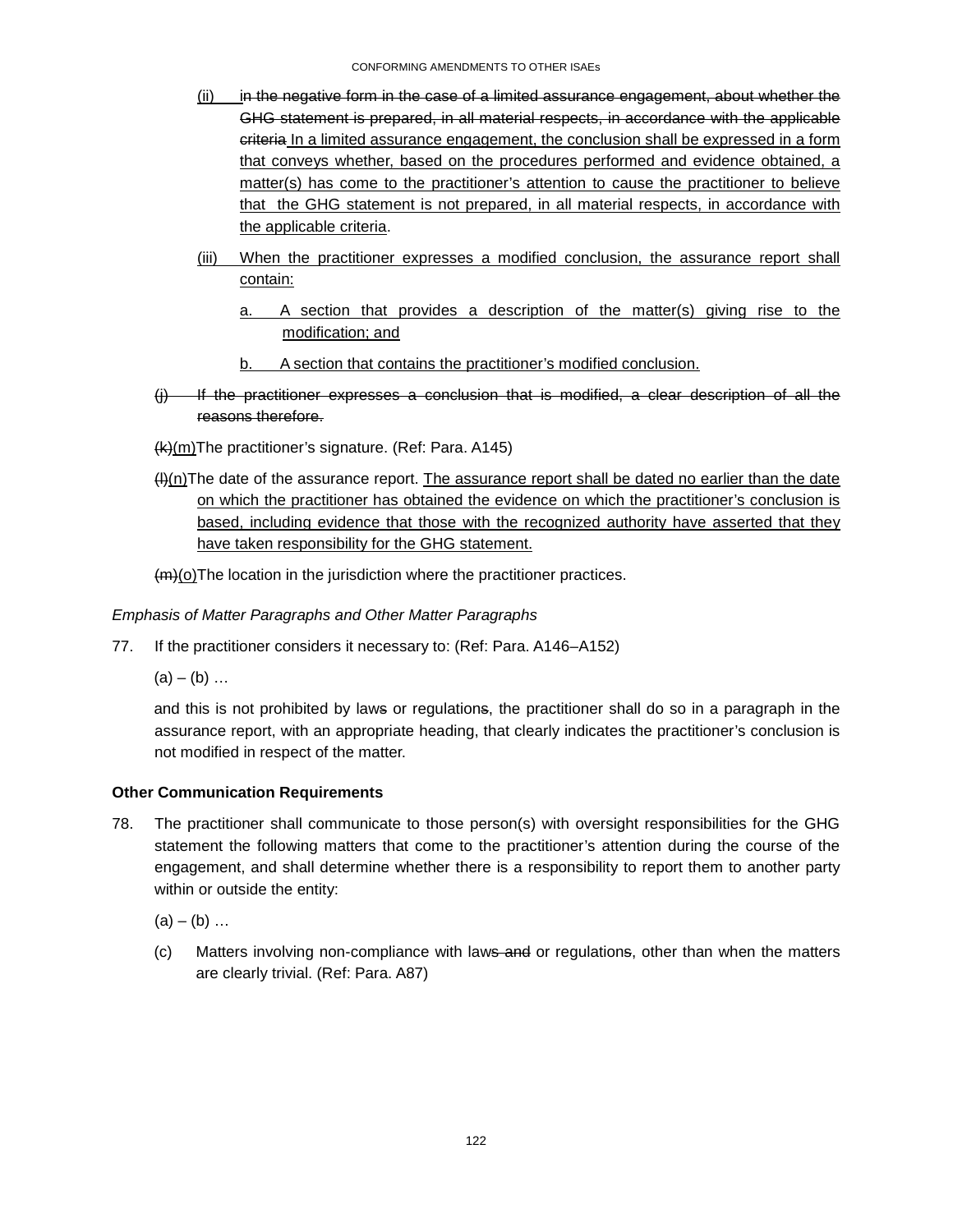# **Application and Other Explanatory Material**

# **Introduction**

…

*Key Performance Indicators Based on GHG Data* (Ref: Para. 4(b))

A3. An example of a key performance indicator based on GHG data is the weighted average of emissions per kilometer of vehicles manufactured by an entity during a period, which is required to be calculated and disclosed by laws or regulations in some jurisdictions.

…

A6. Safeguards created by the profession, laws or regulations, or safeguards in the work environment, may eliminate or reduce such threats to an acceptable level.

*Local Laws andor Regulations and the Provisions of an Emissions Trading Scheme* (Ref: Para. 11)

A7. Local laws or regulations or the provisions of an emissions trading scheme may: include requirements in addition to the requirements of this ISAE; require that specific procedures be undertaken on all engagements; or require that procedures be undertaken in a particular way. For example, local laws or regulations or the provisions of an emissions trading scheme may require the practitioner to report in a format that is not in compliance with this ISAE. When the law or regulation prescribes the layout or wording of the assurance report in a form or in terms that are significantly different from this ISAE, and the practitioner concludes that additional explanation in the assurance report cannot mitigate possible misunderstanding, the practitioner may consider including a statement in the report that the engagement is not conducted in accordance with this ISAE.

…

# **ISAE 3000 (Revised)** (Ref: Para. 9, 15)

A17. ISAE 3000 (Revised) includes a number of requirements that apply to all assurance engagements (other than audits or reviews of historical financial information), including engagements in accordance with this ISAE. In some cases, this ISAE may include additional requirements or application material in relation to those topics.

…

# *AssessingDetermining the Appropriateness of the Subject Matter* (Ref: Para. 15)

A21. ISAE 3000 (Revised) requires the practitioner to assess the appropriateness of determine whether the underlying subject matter is appropriate.<sup>[29](#page-117-0)</sup> In the case of a GHG statement, the entity's emissions (and removals and emissions deductions if applicable) are the underlying subject matter of the engagement. That underlying subject matter will be appropriate if, among other things, the entity's emissions are capable of consistent quantification using suitable criteria. $30$ 

…

<sup>&</sup>lt;sup>29</sup> ISAE 3000 (Revised), paragraph  $24(b)(i)48$ 

<span id="page-122-0"></span><sup>&</sup>lt;sup>30</sup> Assurance Framework, paragraphs 34-38, and ISAE 3000 (Revised), paragraphs 19-2124(b)(ii)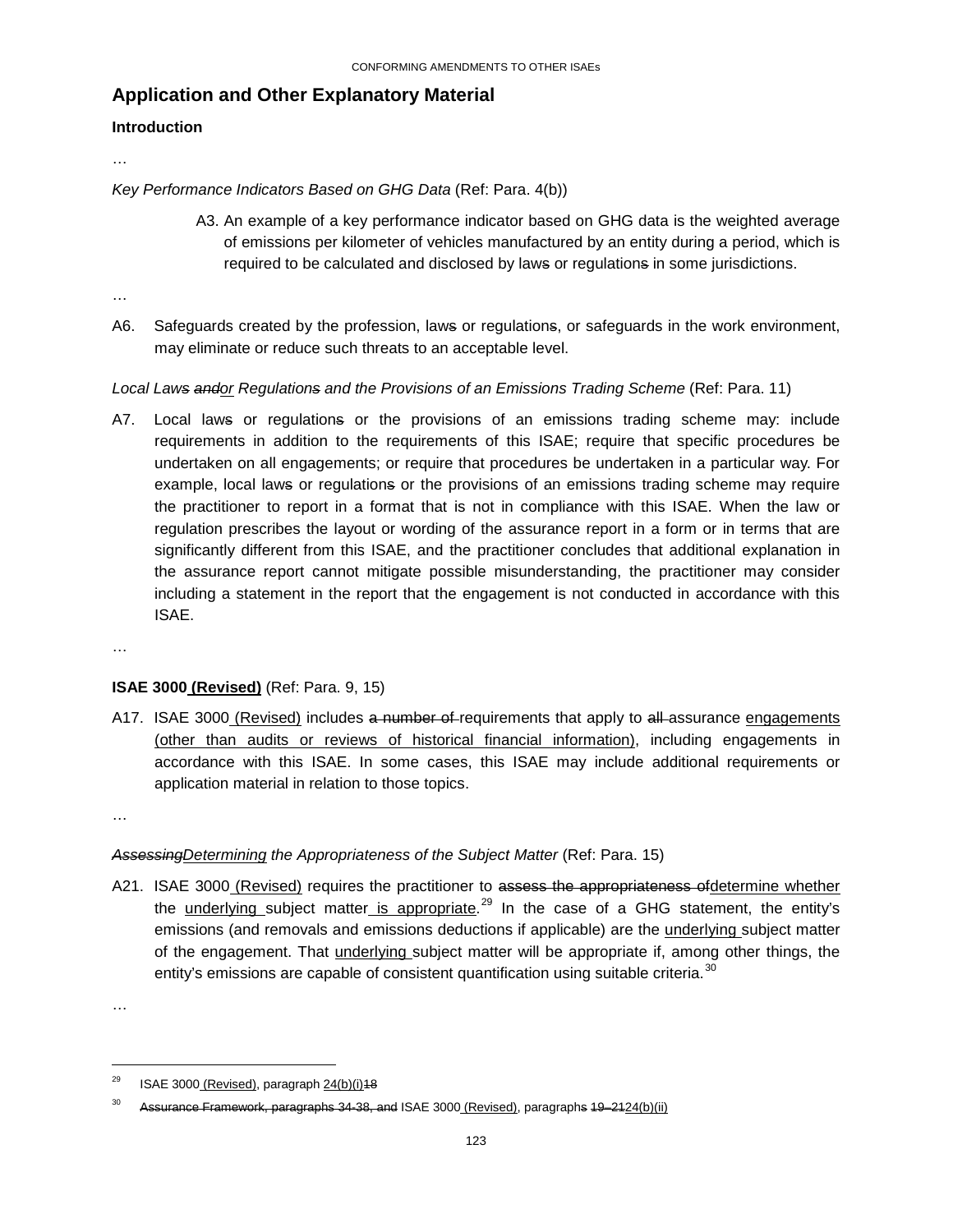### *AssessingDetermining the Suitability of the Criteria*

Specifically Developed and Established Criteria (Ref: Para. 17(b))

- A23. Suitable criteria exhibit the following characteristics: relevance, completeness, reliability, neutrality, and understandability. Criteria may be "specifically developed" or they may be "established," that isfor example, embodied in laws or regulations, or issued by authorized or recognized bodies of experts that follow a transparent due process. $31$  Although criteria established by a regulator can be presumed to be relevant when that regulator is the intended user, some established criteria may be developed for a special purpose and be unsuitable for application in other circumstances. For example, criteria developed by a regulator that include emissions factors for a particular region may render misleading information if used for emissions in another region; or criteria that are designed to report only on particular regulatory aspects of emissions may be unsuitable for reporting to intended users other than the regulator that established the criteria.
- …
- A25. The applicable criteria may comprise established criteria supplemented by disclosures, in the explanatory notes to the GHG statement, of specific boundaries, methods, assumptions, emissions factors, etc. In some cases, established criteria may not be suitable, even when supplemented by disclosures in the explanatory notes to the GHG statement, for example, when they do not encompass the matters noted in paragraph 17(b).
	- A26. It should be noted that the suitability of the applicable-criteria is not affected by the level of assurance, that is, if they are not suitable for a reasonable assurance engagement, they are also not suitable for a limited assurance engagement, and vice versa.
	- A27. Determining which operations owned or controlled by the entity to include in the entity's GHG statement is known as determining the entity's organizational boundary. In some cases, laws and or regulations define the boundaries of the entity for reporting GHG emissions for regulatory purposes. In other cases, the applicable criteria may allow a choice between different methods for determining the entity's organizational boundary, for example, the criteria may allow a choice between an approach that aligns the entity's GHG statement with its financial statements and another approach that treats, for example, joint ventures or associates differently. Determining the entity's organizational boundary may require the analysis of complex organizational structures such as joint ventures, partnerships, and trusts, and complex or unusual contractual relationships. For example, a facility may be owned by one party, operated by another, and process materials solely for another party.

…

 $\overline{\phantom{a}}$ 

*Adequate Disclosures* (Ref: Para. 17(b)(iv), 74(d))

A29. In regulatory disclosure regimes, disclosures specified in the relevant laws or regulations are adequate for reporting to the regulator. Disclosure in the GHG statement of such matters as the following may be necessary in voluntary reporting situations for intended users to understand the significant judgments made in preparing the GHG statement:

<span id="page-123-0"></span><sup>&</sup>lt;sup>31</sup> ISAE 3000 (Revised), paragraphs A45–A48Assurance Framework, paragraphs 36–37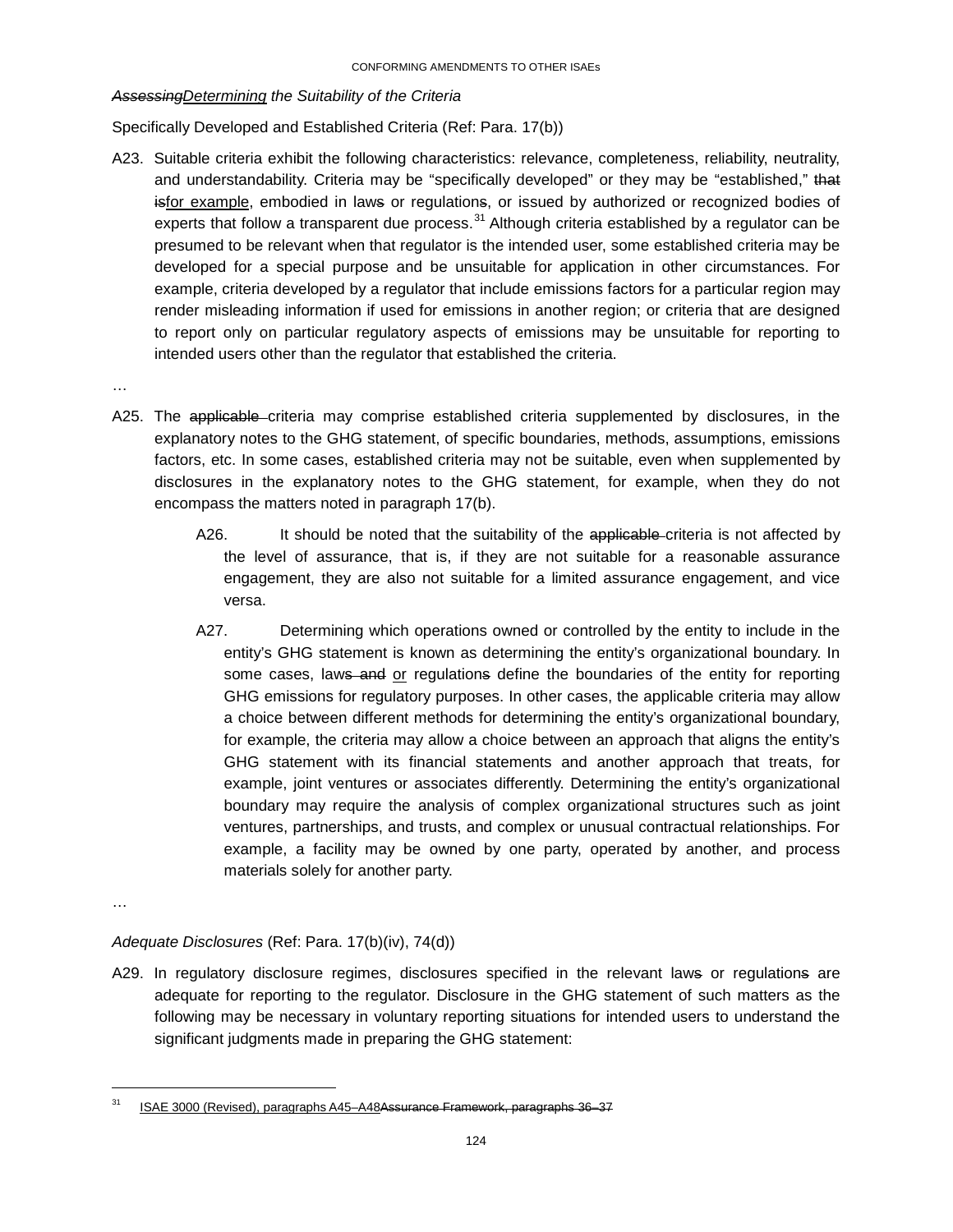$(a) - (e)$  ...

…

# *Changing the Terms of the Engagement* (Ref: Para. 15, 18)

A37. ISAE 3000 (Revised) requires that the practitioner not agree to a change in the terms of the engagement where there is no reasonable justification for doing so.<sup>[32](#page-123-0)</sup> A request to change the scope of the engagement may not have a reasonable justification when, for example, the request is made to exclude certain emissions sources from the scope of the engagement because of the likelihood that the practitioner's conclusion would be modified.

…

*Planning to Use a Practitioner's the Work of Expert or of OtherAnother Practitioners* (Ref: Para. 19(e))

A42. The engagement may be performed by a multidisciplinary team that includes one or more experts, particularly on relatively complex engagements when specialist competence in the quantification and reporting of emissions is likely to be required (see paragraph A19). ISAE 3000 (Revised) contains a number of requirements with respect to using the work of an expert that may need to be considered at the planning stage when ascertaining the nature, timing and extent of resources necessary to perform the engagement.<sup>[33](#page-124-0)</sup>

…

# **Materiality in Planning and Performing the Engagement**

*Determining Materiality When Planning the Engagement* (Ref: Para. 20–21)

A44. The criteria may discuss the concept of materiality in the context of the preparation and presentation of the GHG statement. Although criteria may discuss materiality in different terms, the concept of materiality generally includes that:

…

Judgments about matters that are material to intended users of the GHG statement are based on a consideration of the common information needs of intended users as a group. The possible effect of misstatements on specific individual users, whose needs may vary widely, is not considered. Unless the engagement has been designed to meet the particular information needs of specific users, the possible effect of misstatements on specific users, whose information needs may vary widely, is not ordinarily considered.

…

 $\overline{\phantom{a}}$ 

A47. Intended users and their information needs may include, for example:

…

The practitioner may not be able to identify all those who will read the assurance report, particularly where there are a large number of people who have access to it. In such cases, particularly where possible readers users are likely to have a broad range of interests with respect to emissions, intended users may be limited to major stakeholders with significant and common interests. Intended users may

 $32$  ISAE 3000 (Revised), paragraph 2944

<span id="page-124-0"></span><sup>33</sup> ISAE 3000 (Revised), paragraphs 26*–*3245(c), 52, and 54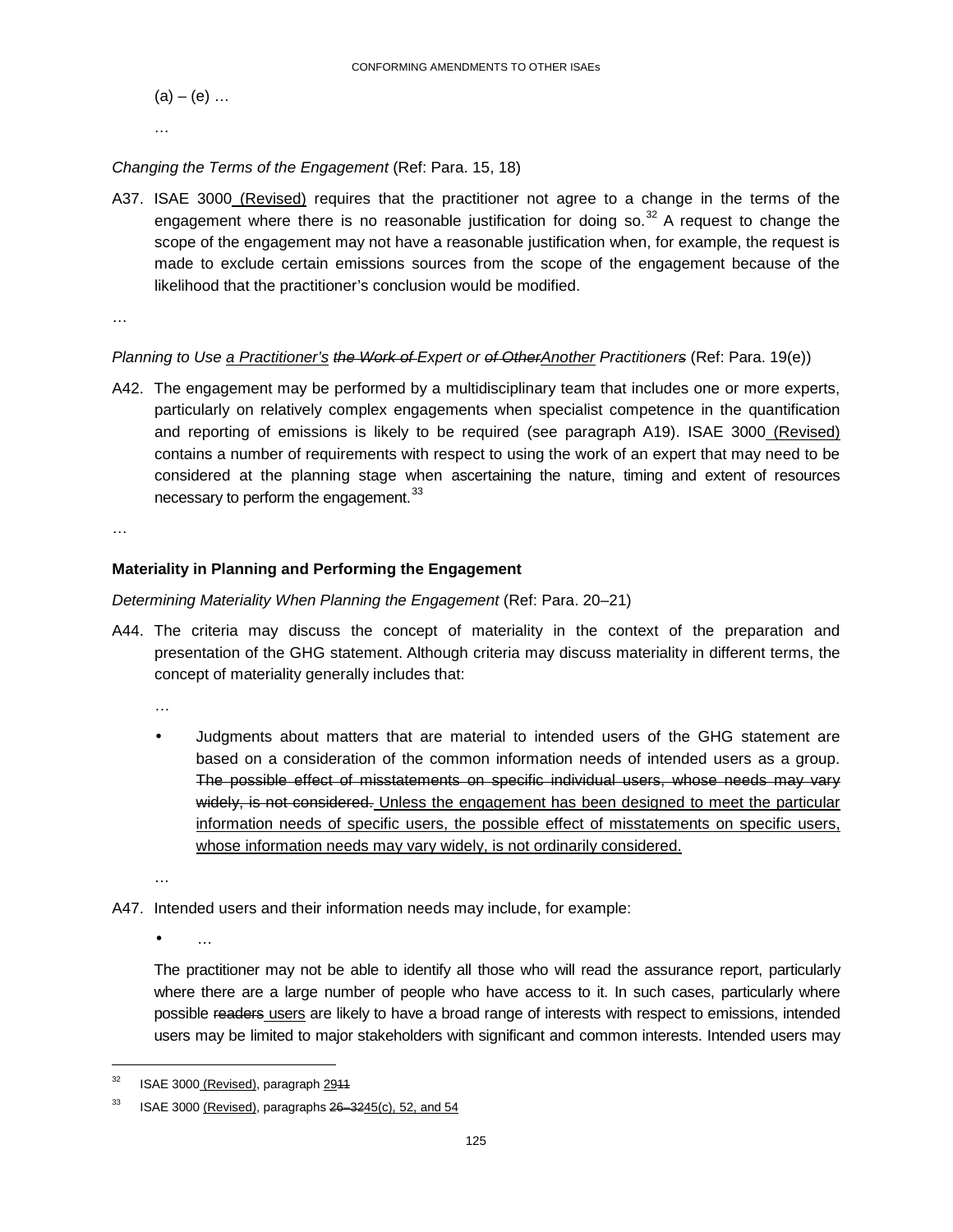be identified in different ways, for example, by agreement between the practitioner and the engaging party, or by laws or regulations.

**Understanding the Entity and Its Environment, Including the Entity's Internal Control, and Identifying and Assessing the Risks of Material Misstatement** (Ref: Para. 23–26)

…

…

*Uncertainty* (Ref: Para. 23(b)(i)c, 76(e))

…

- A55. The fact that quantifying an entity's emissions is subject to uncertainty does not mean that an entity's emissions are inappropriate as a subject matter. For example, the applicable criteria may require Scope 2 emissions from electricity to be calculated by applying a prescribed emissions factor to the number of kilowatt hours consumed. The prescribed emissions factor will be based on assumptions and models that may not hold true in all circumstances. However, as long as the assumptions and models are reasonable in the circumstances and adequately disclosed, information in the GHG statement will ordinarily be capable of being assuredsubjected to an assurance engagement.
- A56. The situation in paragraph A55 can be contrasted with quantification in accordance with criteria that use models and assumptions based on an entity's individual circumstances. Using entity-specific models and assumptions will likely result in more accurate quantification than using, for example, average emissions factors for an industry; it will also likely introduce additional risks of material misstatement with respect to how the entity-specific models and assumptions were arrived at. As noted in paragraph A55, as long as the assumptions and models are reasonable in the circumstances and adequately disclosed, information in the GHG statement will ordinarily be capable of being subjected to an assurance engagementassured.

…

…

- A58. A discussion in the explanatory notes to the GHG statement of the nature, causes, and effects of the uncertainties that affect the entity's GHG statement alerts intended users to the uncertainties associated with the quantification of emissions. This may be particularly important where the intended users did not determine the criteria to be used. For example, a GHG statement may be available to a broad range of intended-users even though the criteria used were developed for a particular regulatory purpose.
	- A59. Because uncertainty is a significant characteristic of all GHG statements, paragraph 76(e) requires it to be mentioned in the assurance report regardless of what, if any, disclosures are included in the explanatory notes to the GHG statement.  $34$

<span id="page-125-0"></span>See also ISAE 3000 (Revised), paragraph 69(e)49(e).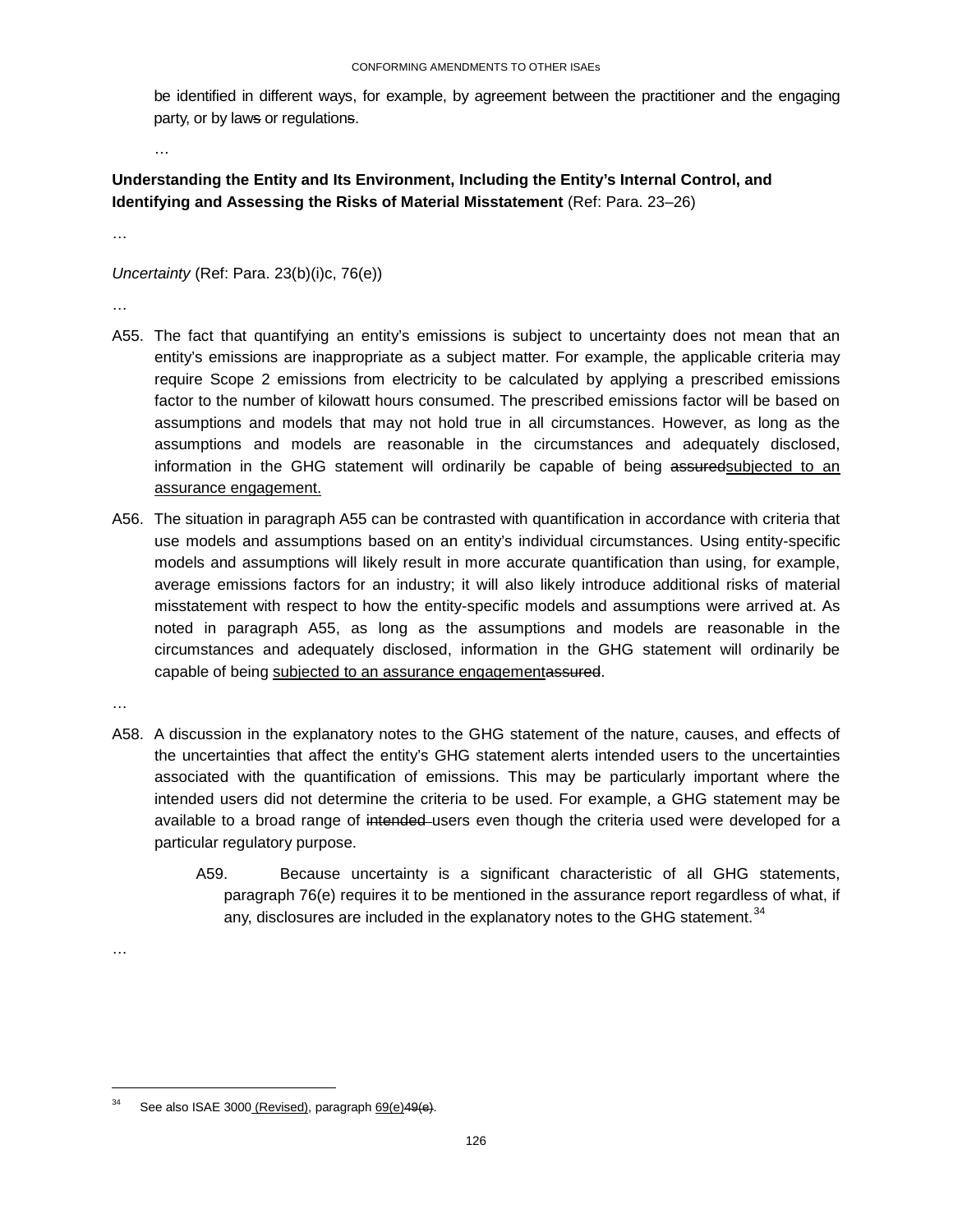*Causes of Material Misstatement* (Ref: Para. 34)

…

Non-Compliance with Laws and Regulations (Ref: Para. 34(b), 78(c))

- A87. This ISAE distinguishes the practitioner's responsibilities in relation to compliance with two different categories of laws and regulations as follows:
	- (a) The provisions of those-laws and regulations generally recognized to have a direct effect on the determination of material amounts and disclosures in the GHG statement in that they determine the reported quantities and disclosures in an entity's GHG statement. Paragraph 34(b) requires the practitioner to consider the likelihood of material misstatement due to noncompliance with the provisions of such laws andor regulations when performing the procedures required by paragraphs 33L or 33R; and
	- (b) Other laws andor regulations that do not have a direct effect on the determination of the quantities and disclosures in the GHG statement, but compliance with which may be fundamental to the operating aspects of the business, to an entity's ability to continue its business, or to avoid material penalties (for example, compliance with the terms of an operating license, or compliance with environmental regulations). Maintaining Planning and performing an engagement with professional skepticism-throughout the engagement, as required by ISAE 3000, $35$  is important in the context of remaining alert to the possibility that procedures applied for the purpose of forming a conclusion on the GHG statement may bring instances of identified or suspected non-compliance with such laws orand regulations to the practitioner's attention.

…

<span id="page-126-0"></span> $\overline{\phantom{a}}$ 

# **Overall Responses to Assessed Risks of Material Misstatement and Further Procedures**

Limited and Reasonable Assurance Engagements *(Ref: Para. 8, 35–41R, 42L–43R, 46)*

- A90. Because the level of assurance obtained in a limited assurance engagement is lower than in a reasonable assurance engagement, the procedures the practitioner will performs in a limited assurance engagement will vary in nature and timing from, and are less in extent than for, a reasonable assurance engagement. The primary differences between the practitioner's overall responses to address the assessed risks of material misstatement and further procedures for a reasonable assurance engagement and a limited assurance engagement on a GHG statement are as followsinclude:
	- (a) *The emphasis placed on the nature of various procedures*: The emphasis placed on the nature of various procedures as a source of evidence will likely differ, depending on the engagement circumstances. For example:
		- The practitioner may judge it to be appropriate in the circumstances of a particular limited assurance engagement to place relatively greater emphasis on inquiries of the entity's personnel and analytical procedures, and relatively less emphasis, if any, on tests of controls and obtaining evidence from external sources than would may be the case for a reasonable assurance engagement.

<sup>35</sup> ISAE 3000 (Revised), paragraph 3714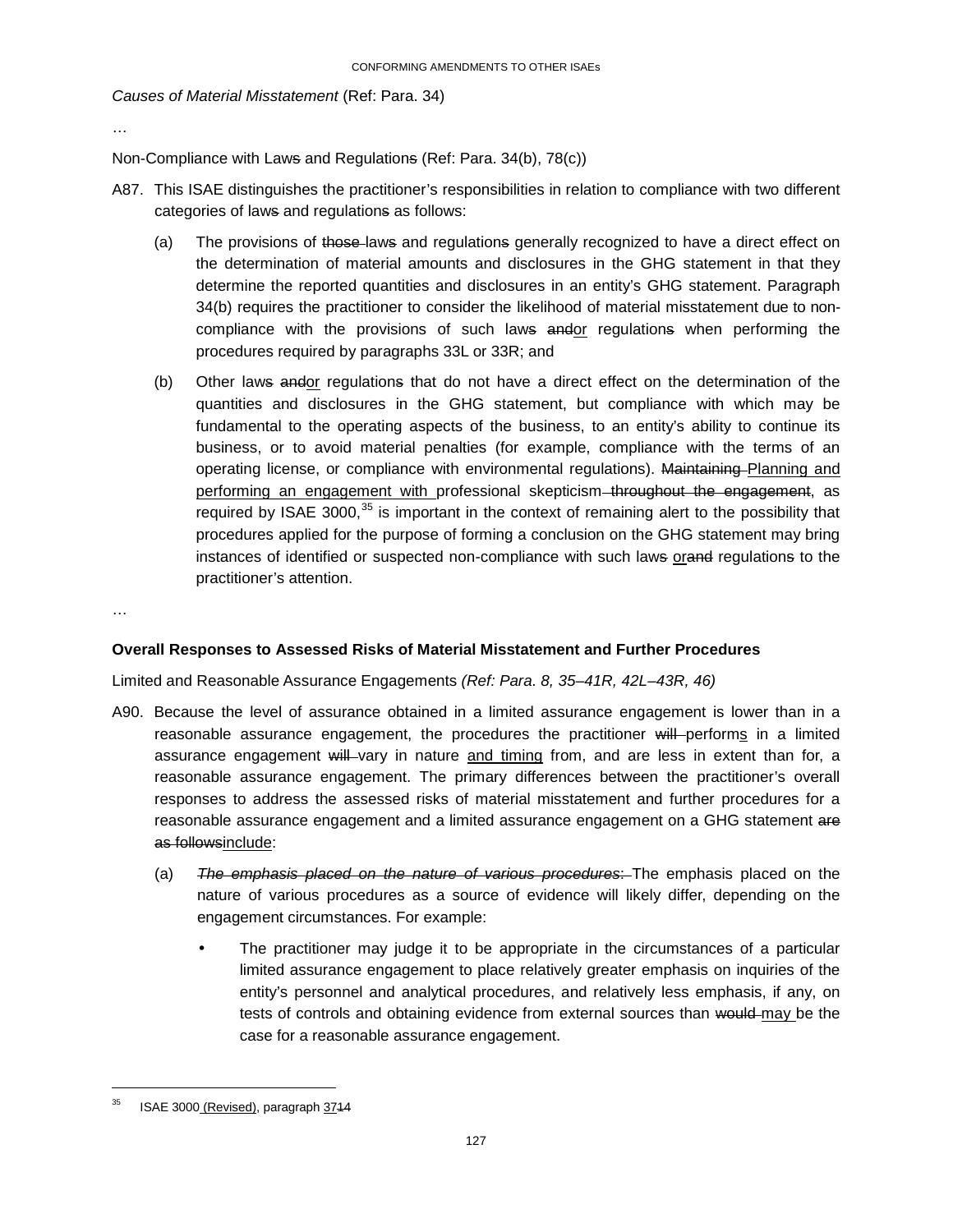…

- (b) *The extent of further procedures*: In a limited assurance engagement, The extent of the further procedures performed in a limited assurance engagement areis less than in a reasonable assurance engagement. This may involve:
	- Selecting less items for examinationReducing the number of items to be examined, for example, reducing sample sizes for tests of details;
	- …
- (c) *The nature of analytical procedures*: In a reasonable assurance engagement, analytical procedures performed in response to assessed risks of material misstatement involve developing expectations of quantities or ratios that are sufficiently precise to identify material misstatements. In a limited assurance engagement, on the other hand, analytical procedures may be are often designed to support expectations regarding the direction of trends, relationships and ratios rather than to identify misstatements with the level of precision expected in a reasonable assurance engagement.<sup>[36](#page-126-0)</sup>

…

*Fraud, Laws and Regulations* (Ref: Para. 47)

…

A107.The actions noted in the paragraph A106 may be appropriate in responding to non-compliance or suspected non-compliance with laws and regulations identified during the engagement. It may also be appropriate to describe the matter in an Other Matter paragraph in the assurance report in accordance with paragraph 77 of this ISAE, unless the practitioner:

…

(b) Is precluded by the entity from obtaining sufficient appropriate evidence to evaluate whether non-compliance that may be material to the GHG statement has, or is likely to have, occurred, in which case paragraph 51 66 of ISAE 3000 (Revised) applies.

…

 $\overline{\phantom{a}}$ 

# **Using the Work of AnotherOther Practitioners**

# *Communication to AnotherOther Practitioners* (Ref: Para. 57(a))

A113. Relevant matters that the engagement team may communicate to another practitioner in respect of the work to be performed, the use to be made of that work, and the form and content of the other practitioner's communication with the engagement team may include:

…

# *Communication from AnotherOther Practitioners* (Ref: Para. 57(a))

A114. Relevant matters that the engagement team may request the another practitioner to communicate include:

<span id="page-127-0"></span>This may not always be the case; for example, in some circumstances the practitioner may develop a precise expectation based on fixed physical or chemical relationships even in a limited assurance engagement.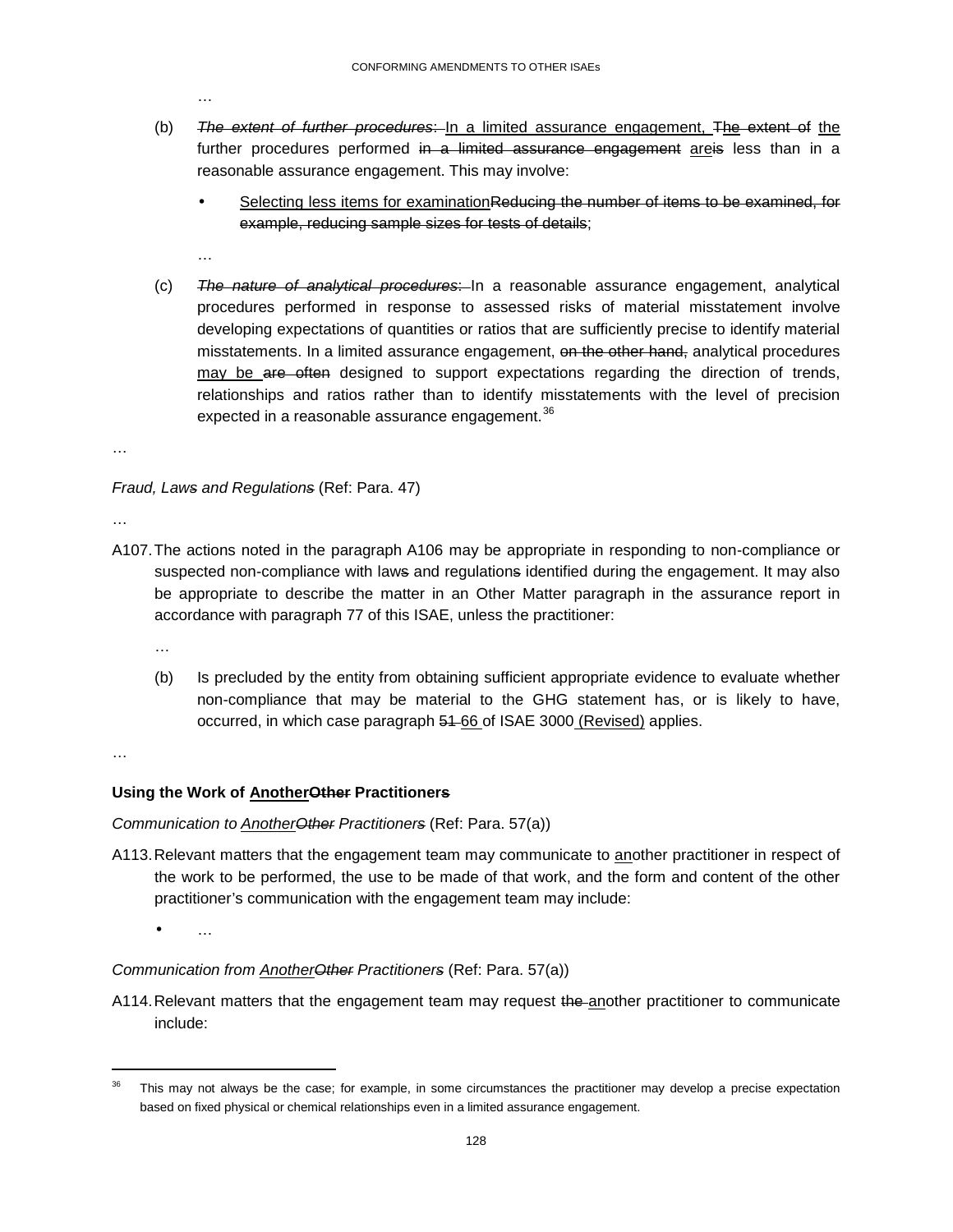… ×

Information on instances of non-compliance with laws or regulations that could give rise to a material misstatement of the GHG statement.

*Evidence* (Ref: Para. 57(b))

A115. Relevant considerations when obtaining evidence regarding the work of the another practitioner may include:

 $\mathbf{r}$ …

…

*Restatements* (Ref: Para. 62(a))

A121.The GHG quantities reported in a prior period may need to be restated in accordance with laws or regulations or the applicable criteria because of, for example, improved scientific knowledge, significant structural changes in the entity, the availability of more accurate quantification methods, or the discovery of a significant error.

…

*Other Information* (Ref: Para. 64)

…

A126.Further actions that may be appropriate when other information could undermine the credibility of the GHG statement and the assurance report include, for example:

…

 $\mathbf{r}$ 

Withdrawing from the engagement, where withdrawal is possible under applicable laws or regulations.

# **Documentation**

*Documentation of the Procedures Performed and Evidence Obtained* (Ref: Para. 15, 65–66)

A127. ISAE 3000 (Revised) requires the practitioner to document matters that are significant prepare on a timely basis engagement documentation that provides a record of the basis of in providing evidence that supports the assurance report and that the engagement was performed in accordance with **ISAEs.**<sup>[37](#page-127-0)</sup> The following are examples of matters that may be appropriate to include in the engagement documentation:

…

Laws andor Regulations: Identified or suspected non-compliance with laws andor regulations and the results of discussions with the entity and other parties outside the entity.

…

<span id="page-128-0"></span> $37$  ISAE 3000 (Revised), paragraph 7942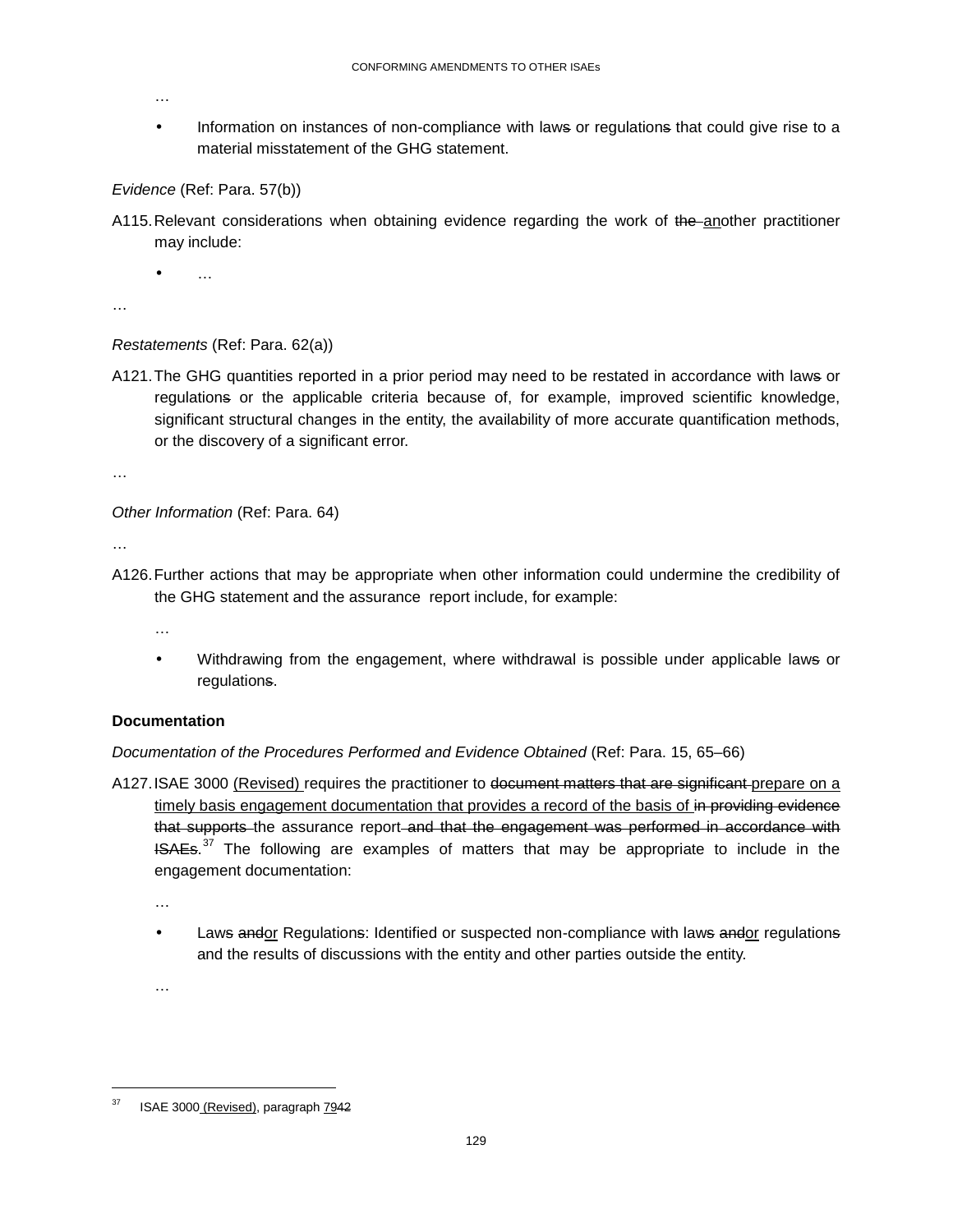### *Assembly of the Final Engagement File* (Ref: Para. 69)

A129. ISQC 1 (or other professional national-requirements, or requirements in law or regulation, that are at least as demanding as ISQC 1) requires firms to establish policies and procedures for the timely completion of the assembly of engagement files. $38$  An appropriate time limit within which to complete the assembly of the final engagement file is ordinarily not more than 60 days after the date of the assurance report.<sup>[39](#page-129-0)</sup>

…

### **Assurance Report Content**

*Information Not Covered by the Practitioner's Conclusion* (Ref: Para. 76(c))

Emissions Deductions (Ref: Para. 76(f))

…

A139.A statement of the practitioner's responsibility with respect to emissions deductions may be worded as follows when the emissions deductions are comprised of offsets: "The GHG statement includes a deduction from ABC's emissions for the year of yyy tonnes of  $CO<sub>2-e</sub>$  relating to offsets. We have performed procedures as to whether these offsets were acquired during the year, and whether the description of them in the GHG statement is a reasonable summary of the relevant contracts and related documentation. We have not, however, performed any procedures regarding the external providers of these offsets, and express no opinion conclusion about whether the offsets have resulted, or will result, in a reduction of yyy tonnes of  $CO_{2-e}$ ."

…

# *Summary of the Practitioner's Procedures* (Ref: Para. 76(h)(ii))

…

A143.In a limited assurance engagement, an appreciation of the nature, timing and extent of procedures performed is essential for the intended users to understand the conclusion expressed in a limited assurance report. The description of the practitioner's procedures in a limited assurance engagement is therefore ordinarily more detailed than in a reasonable assurance engagement. It also may be appropriate to include a description of procedures that were not performed that would ordinarily be performed in a reasonable assurance engagement. However, a complete identification of all such procedures may not be possible because the practitioner's required understanding and assessment of risks of material misstatement are less than in a reasonable assurance engagement.

Factors to consider in making that determination and the level of detail to be provided include:

…

The intended users' expectations of the level of detail to be provided in the report, based on t. market practice, or applicable laws or regulations

…

<span id="page-129-1"></span>ISQC 1, paragraph 45

<span id="page-129-0"></span> $39$  ISQC 1, paragraph A54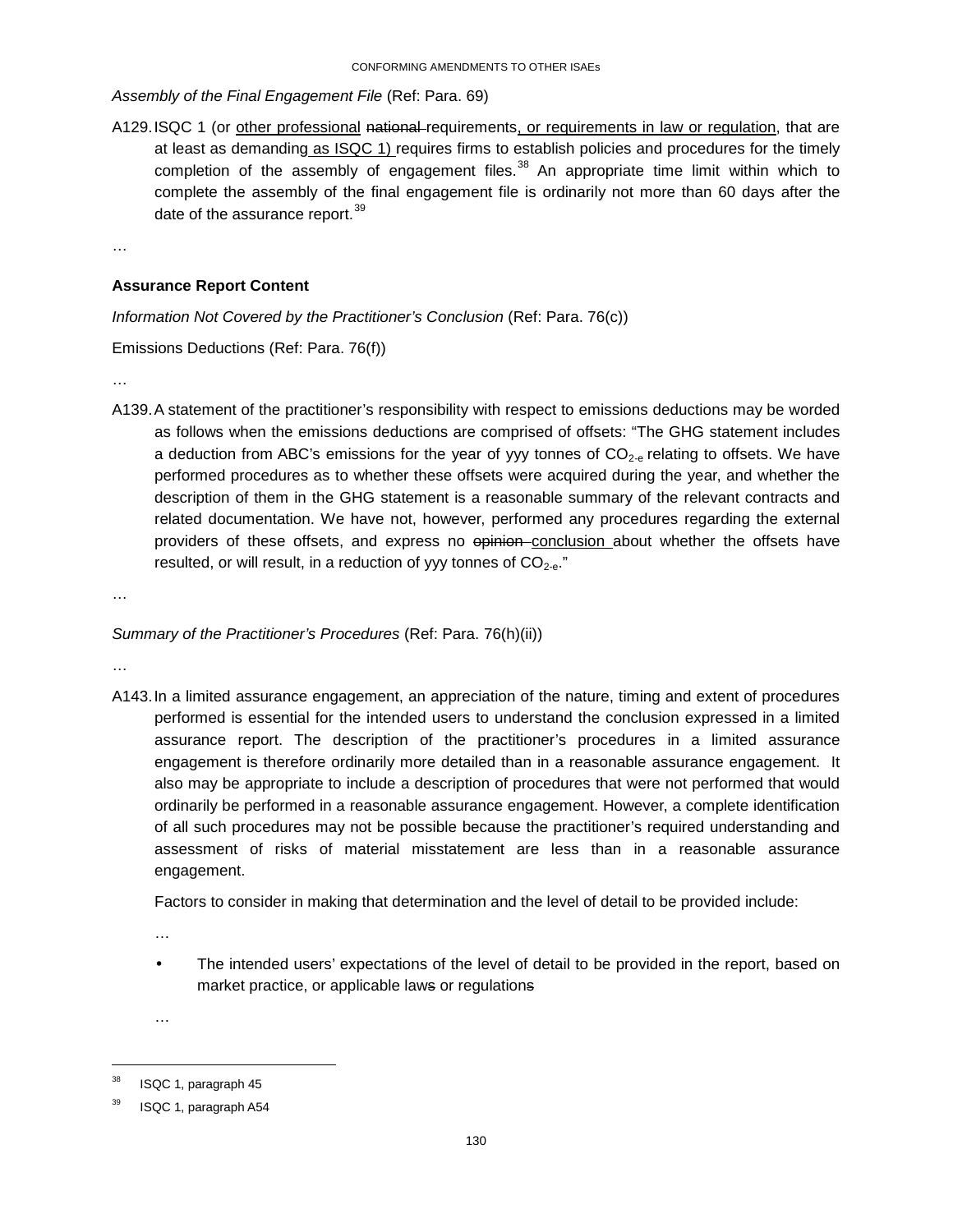*Emphasis of Matter Paragraphs and Other Matter Paragraphs* (Ref: Para. 77)

…

A152.An Other Matter paragraph does not include information that the practitioner is prohibited from providing by laws, regulations or other professional standards, for example, ethical standards relating to confidentiality of information. An Other Matter paragraph also does not include information that is required to be provided by management.

# **Appendix 2**

(Ref: Para. A134)

# **Illustrations of Assurance Reports on GHG Statements**

# **Illustration 1:**

**Circumstances include the following:**

- **Reasonable assurance engagement.**
- **The entity's GHG statement contains no Scope 3 emissions.**
- **The entity's GHG statement contains no emissions deductions.**
- **The GHG statement contains no comparative information**.

*The following illustrative report is for guidance only and is not intended to be exhaustive or applicable to all situations.*

INDEPENDENT PRACTITIONER'S REASONABLE ASSURANCE REPORT ON ABC'S GREENHOUSE GAS (GHG) STATEMENT

…

 $\overline{\phantom{a}}$ 

### *Our Independence and Quality Control*

We have complied with the independence and other ethical requirements of the *Code of Ethics for Professional Accountants* issued by the International Ethics Standards Board for Accountants, which includes independence and other requirementsis founded on fundamental principles of integrity, objectivity, professional competence and due care, confidentiality and professional behavior.

The firm applies International Standard on Quality Control  $1^{40}$  $1^{40}$  $1^{40}$  and accordingly maintains a comprehensive system of quality control including documented policies and procedures regarding compliance with ethical requirements, professional standards and applicable legal and regulatory requirements. In accordance with International Standard on Quality Control 1,<sup>[41](#page-130-0)</sup> [*name of firm*] maintains a comprehensive system of quality control including documented policies and procedures regarding compliance with ethical requirements, professional standards and applicable legal and regulatory requirements.

<span id="page-130-1"></span><sup>40</sup> ISQC 1, *Quality Control for Firms that Perform Audits and Reviews of Financial Statements, and Other Assurance and Related Services Engagements*

<span id="page-130-0"></span><sup>41</sup> ISQC 1, *Quality Control for Firms that Perform Audits and Reviews of Financial Statements, and Other Assurance and Related Services Engagements*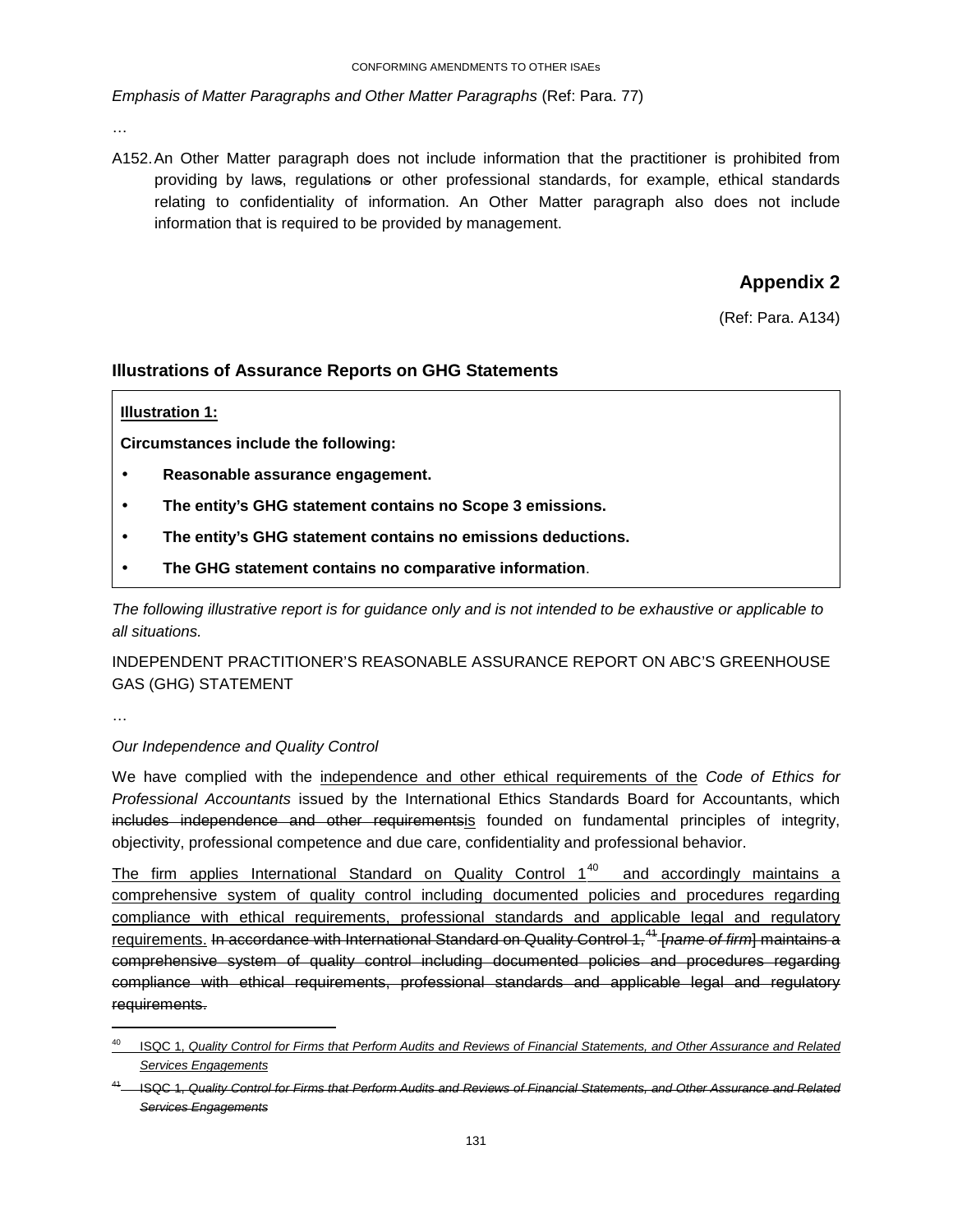### **Illustration 2:**

…

### **Circumstances include the following:**

- Limited assurance engagement.
- The entity's GHG statement contains no Scope 3 emissions.
- The entity's GHG statement contains no emissions deductions.
- The GHG statement contains no comparative information

*The following illustrative report is for guidance only and is not intended to be exhaustive or applicable to all situations.*

INDEPENDENT PRACTITIONER'S LIMITED ASSURANCE REPORT ON ABC'S GREENHOUSE GAS (GHG) STATEMENT

…

#### *Our Independence and Quality Control*

We have complied with the independence and other ethical requirements of the *Code of Ethics for Professional Accountants* issued by the International Ethics Standards Board for Accountants, which includes independence and other requirementsis founded on fundamental principles of integrity, objectivity, professional competence and due care, confidentiality and professional behavior.

The firm applies International Standard on Quality Control  $1^{42}$  $1^{42}$  $1^{42}$  and accordingly maintains a comprehensive system of quality control including documented policies and procedures regarding compliance with ethical requirements, professional standards and applicable legal and regulatory requirements. In accordance with International Standard on Quality Control 1,[43](#page-131-0) [*name of firm*] maintains a comprehensive system of quality control including documented policies and procedures regarding compliance with ethical requirements, professional standards and applicable legal and regulatory requirements.

…

### *Our Responsibility*

…

 $\overline{\phantom{a}}$ 

<span id="page-131-1"></span>The procedures performed in a limited assurance engagement vary in nature and timing from, and are less in extent than for, a reasonable assurance engagement. As a result Consequently, the level of assurance obtained in a limited assurance engagement is substantially lower than the assurance that would have been obtained had we performed a reasonable assurance engagement. Accordingly, we do not express a reasonable assurance opinion about whether ABC's GHG statement has been prepared, in

<sup>42</sup> ISQC 1, *Quality Control for Firms that Perform Audits and Reviews of Financial Statements, and Other Assurance and Related Services Engagements*

<span id="page-131-0"></span><sup>43</sup> ISQC 1, *Quality Control for Firms that Perform Audits and Reviews of Financial Statements, and Other Assurance and Related Services Engagements*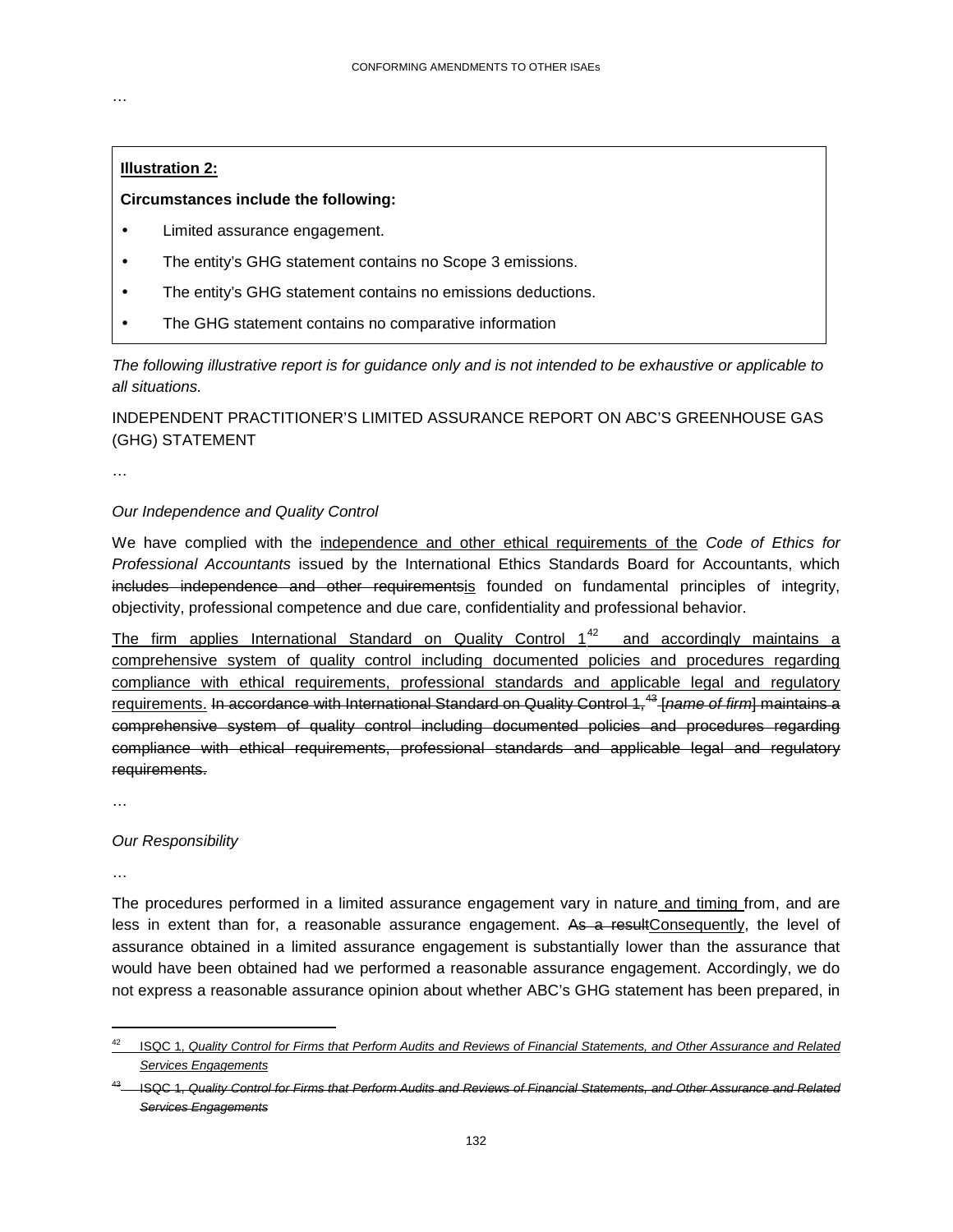all material respects, in accordance with the [*applicable criteria*] applied as explained in Note 1 to the GHG statement.

…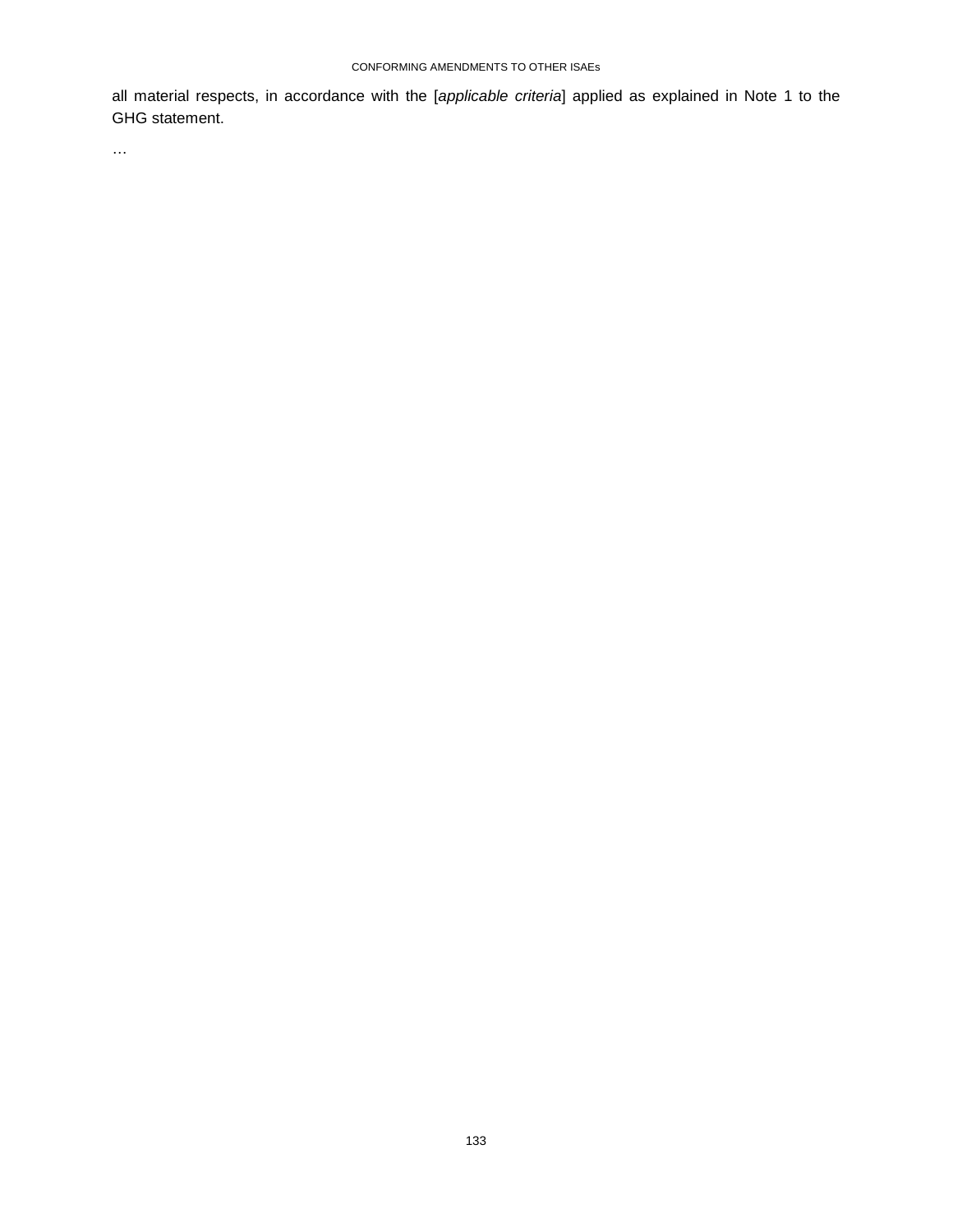# **ISAE 3420,** *Assurance Engagements to Report on the Compilation of Pro Forma Financial Information Included in a Prospectus*

# **Introduction**

# **Scope of this ISAE**

1. This International Standard on Assurance Engagements (ISAE) deals with reasonable assurance attestation engagements undertaken by a practitioner<sup>[44](#page-131-1)</sup> to report on the responsible party's<sup>[45](#page-133-0)</sup> compilation of pro forma financial information included in a prospectus. The ISAE applies where:

…

# *Relationship with ISAE 3000 (Revised), Other Professional Pronouncements, and Other Requirements*

- 7. The practitioner is required to comply with ISAE 3000 (Revised) and this ISAE when performing an assurance engagement to report on the compilation of pro forma financial information included in a prospectus. The performance of assurance engagements other than audits or reviews of historical financial information requires the practitioner to comply with ISAE 3000. ISAE 3000 includes requirements in relation to such topics as engagement acceptance, planning, evidence, and documentation that apply to all assurance engagements, including engagements in accordance with this ISAE. This ISAE supplements, but does not replace, ISAE 3000 (Revised), and expands on how ISAE 3000 (Revised) is to be applied in a reasonable assurance engagement to report on the compilation of pro forma financial information included in a prospectus. The *International Framework for Assurance Engagements* (Assurance Framework), which defines and describes the elements and objectives of an assurance engagement, provides context for understanding this ISAE and ISAE 3000.
- 8. Compliance with ISAE 3000 (Revised) requires, among other things, that the practitioner: compliance with Parts A and B of the *Code of Ethics for Professional Accountants* issued by the International Ethics Standards Board for Accountants (IESBA Code) related to assurance engagements, or other professional requirements, or requirements imposed by law or regulation, that are at least as demanding.<sup>[46](#page-133-1)</sup> It also requires the engagement partner to be a member of a firm that applies ISQC  $1,47$  $1,47$  or other professional requirements, or requirements in law or regulation, that are at least as demanding as ISQC 1.

Comply with the independence and other requirements of the *Code of Ethics for Professional Accountants* issued by the International Ethics Standards Board for Accountants (IESBA Code); and

Implement quality control procedures that are applicable to the individual engagement.<sup>[48](#page-133-3)</sup>

…

<sup>44</sup> The term "practitioner" is described in ISAE 3000 (Revised), *Assurance Engagements Other than Audits or Reviews of Historical Financial Information*, paragraph 12(r)paragraph 1.

<span id="page-133-0"></span><sup>45</sup> The *International Framework for Assurance Engagements* (the Assurance Framework), paragraphs 25–26, describes the meaning of the term "responsible party." SAE 3000 (Revised), paragraph 12(v)

<span id="page-133-1"></span>ISAE 3000 (Revised), paragraphs 3(a), 20 and 34

<span id="page-133-2"></span><sup>47</sup> ISAE 3000 (Revised), paragraphs 3(b) and 31(a). International Standard on Quality Control (ISQC) 1, *Quality Control for Firms that Perform Audits and Reviews of Financial Statements, and Other Assurance and Related Services Engagements*

<span id="page-133-3"></span> $48$  ISAE 3000, paragraphs 4 and 6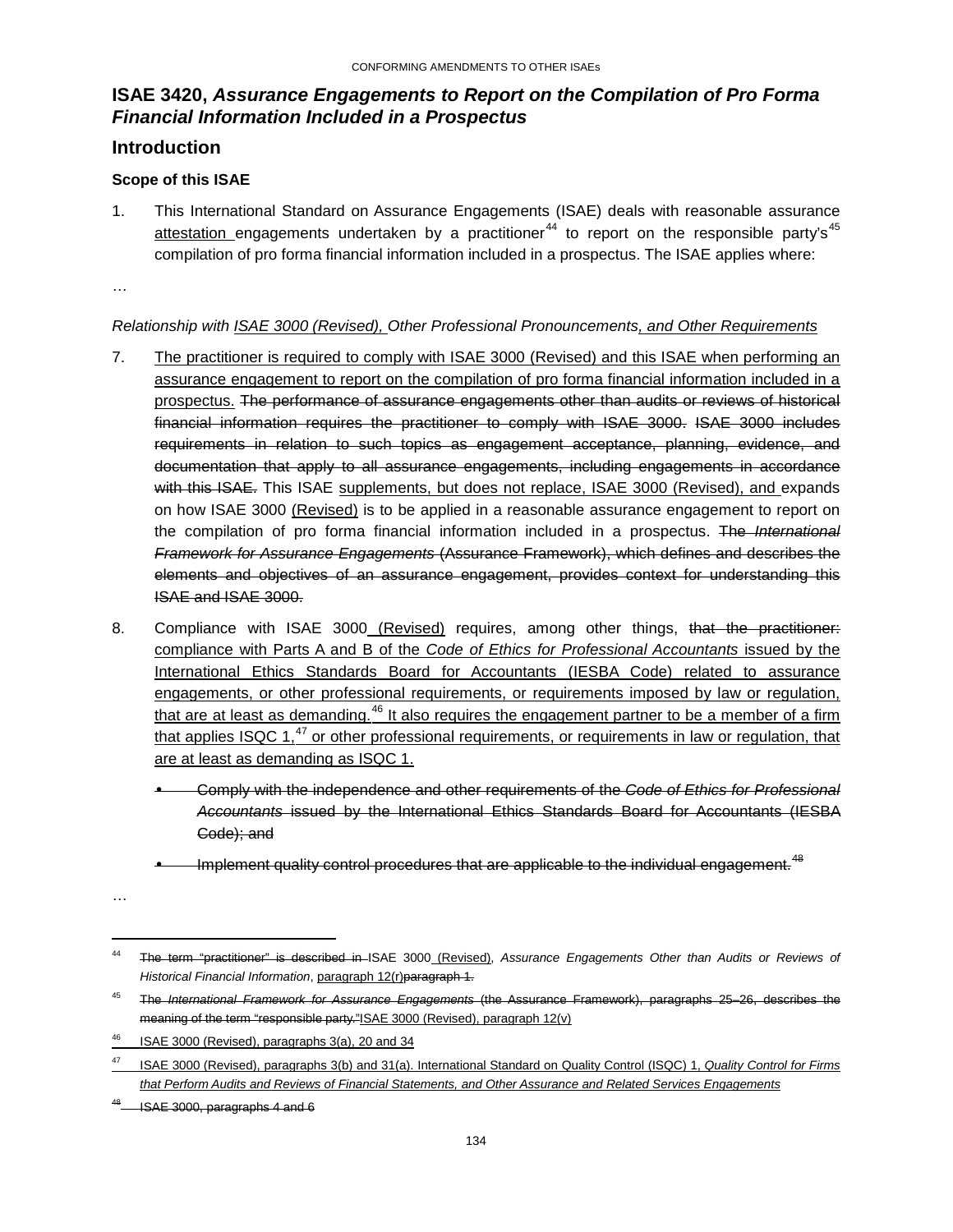# **Requirements**

# **ISAE 3000 (Revised)**

12. The practitioner shall not represent compliance with this ISAE unless the practitioner has complied with the requirements of both this ISAE and ISAE 3000 (Revised).

# **Engagement Acceptance**

- 13. Before agreeing to accept an engagement to report on whether pro forma financial information included in a prospectus has been compiled, in all material respects, on the basis of the applicable criteria, the practitioner shall:
	- (a) Determine that the practitioner those persons who are to perform the engagement collectively have has the appropriate competence and capabilities and competence to perform the engagement; (Ref: Para. A10)
	- (b) On the basis of a preliminary knowledge of the engagement circumstances and discussion with the responsible party, determine that the applicable-criteria that the practitioner expects to be applied are suitable and that it is unlikely that the pro forma financial information will be misleading for the purpose for which it is intended;

…

# **Planning and Performing the Engagement**

# *AssessingDetermining the Suitability of the Applicable Criteria*

14. The practitioner shall assess-determine whether the applicable criteria are suitable, as required by ISAE 3000 (Revised),<sup>[49](#page-133-3)</sup> and in particular shall determine that they include, at a minimum, that:

 $(a) - (c)$  ...

…

# *Evaluating the Presentation of the Pro Forma Financial Information*

…

27. The practitioner shall read the other information included in the prospectus containing the pro forma financial information to identify material inconsistencies, if any, with the pro forma financial information or the assurance report. If, on reading the other information, the practitioner identifies a material inconsistency or becomes aware of a material misstatement of fact in that other information, the practitioner shall discuss the matter with the responsible party. If correction of the matter is necessary and the responsible party refuses to do so, the practitioner shall take further appropriate action. (Ref: Para. A44)

…

<span id="page-134-0"></span>ISAE 3000 (Revised), paragraphs  $4924(b)(ii)$  and A45<sup>50</sup> ISAE 3000 (Revised), paragraphs  $54$ – $5274$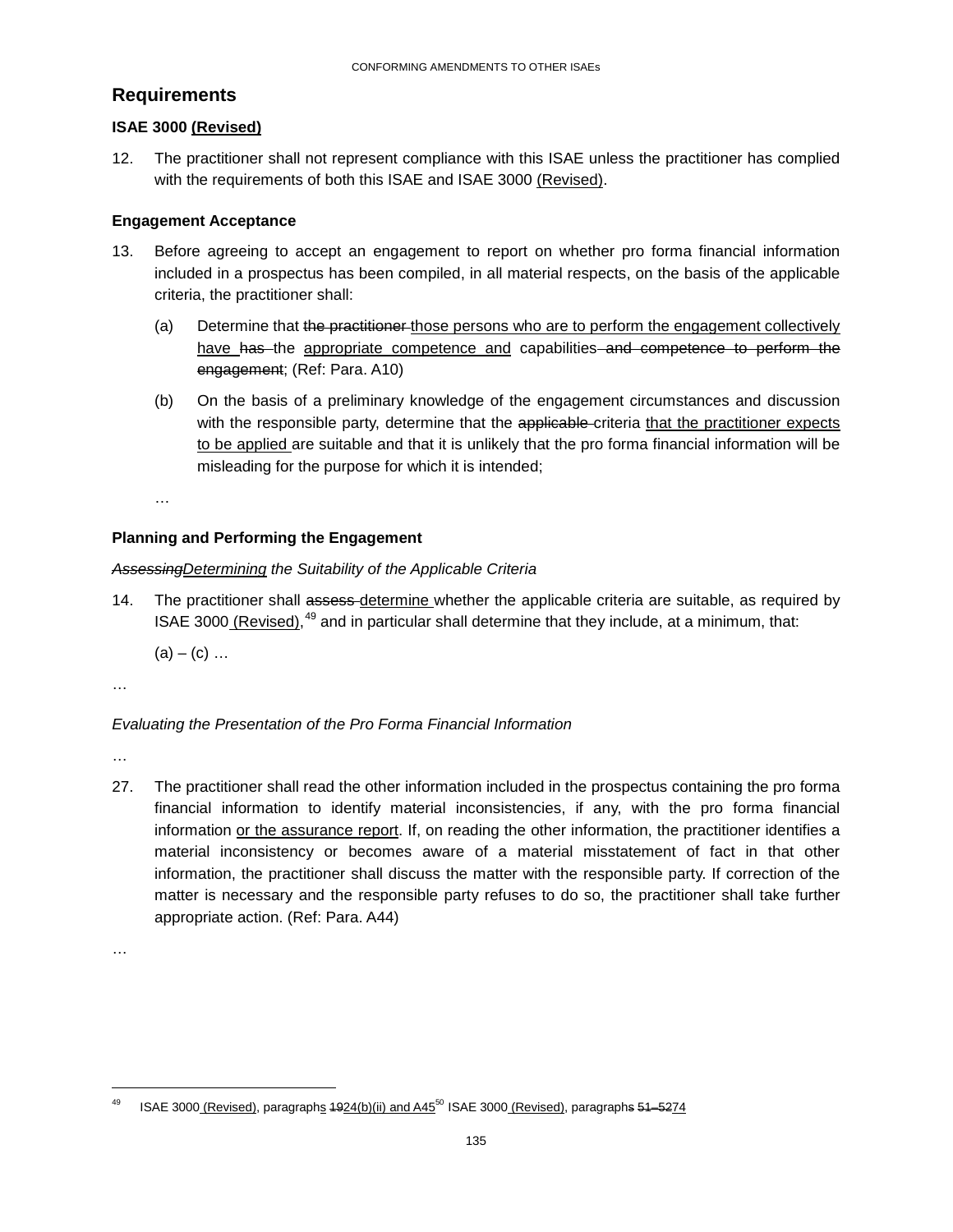### **Form of Opinion**

*…*

# *Modified Opinion*

- 32. In many jurisdictions, the relevant law or regulation precludes publication of a prospectus that contains a modified opinion with regard to whether the pro forma financial information has been compiled, in all material respects, on the basis of the applicable criteria. Where this is the case and the practitioner concludes that a modified opinion is nevertheless appropriate in accordance with ISAE 3000 (Revised), the practitioner shall discuss the matter with the responsible party. If the responsible party does not agree to make the necessary changes, the practitioner shall:
- 33. In some jurisdictions, the relevant law or regulation may not preclude publication of a prospectus that contains a modified opinion with regard to whether the pro forma financial information has been compiled, in all material respects, on the basis of the applicable criteria. In such jurisdictions, if the practitioner determines that a modified opinion is appropriate in accordance with ISAE 3000 (Revised), the practitioner shall apply the requirements in ISAE 3000 (Revised)<sup>[50](#page-134-0)</sup> regarding modified opinions.

…

<span id="page-135-0"></span> $\overline{\phantom{a}}$ 

# **Preparing the Assurance Report**

- 35. The practitioner's report shall include, at a minimum, the following basic elements: (Ref: Para. A57)
	- $(a) (e)$  ...
	- (f) A statement that the engagement was performed in accordance with ISAE 3420, *Assurance Engagements to Report on the Compilation of Pro Forma Financial Information Included in a Prospectus*, which requires that the practitioner-comply with ethical requirements and plan and perform procedures to obtain reasonable assurance about whether the responsible party has compiled, in all material respects, the pro forma financial information on the basis of the applicable criteria;
	- (g) A statement that the firm of which the practitioner is a member applies ISQC 1, or other professional requirements, or requirements in law or regulation, that are at least as demanding as ISQC 1. If the practitioner is not a professional accountant, the statement shall identify the professional requirements, or requirements in law or regulation, applied that are at least as demanding as ISQC 1.
	- (h) A statement that the practitioner complies with the independence and other ethical requirements of the IESBA Code, or other professional requirements, or requirements imposed by law or regulation, that are at least as demanding as Parts A and B of the IESBA Code related to assurance engagements. If the practitioner is not a professional accountant, the statement shall identify the professional requirements, or requirements imposed by law or regulation, applied that are at least as demanding as Parts A and B of the IESBA Code related to assurance engagements.

Paragraphs  $35(g) - (k)$  will be renumbered accordingly.

ISAE 3000 (Revised), paragraphs 51–5274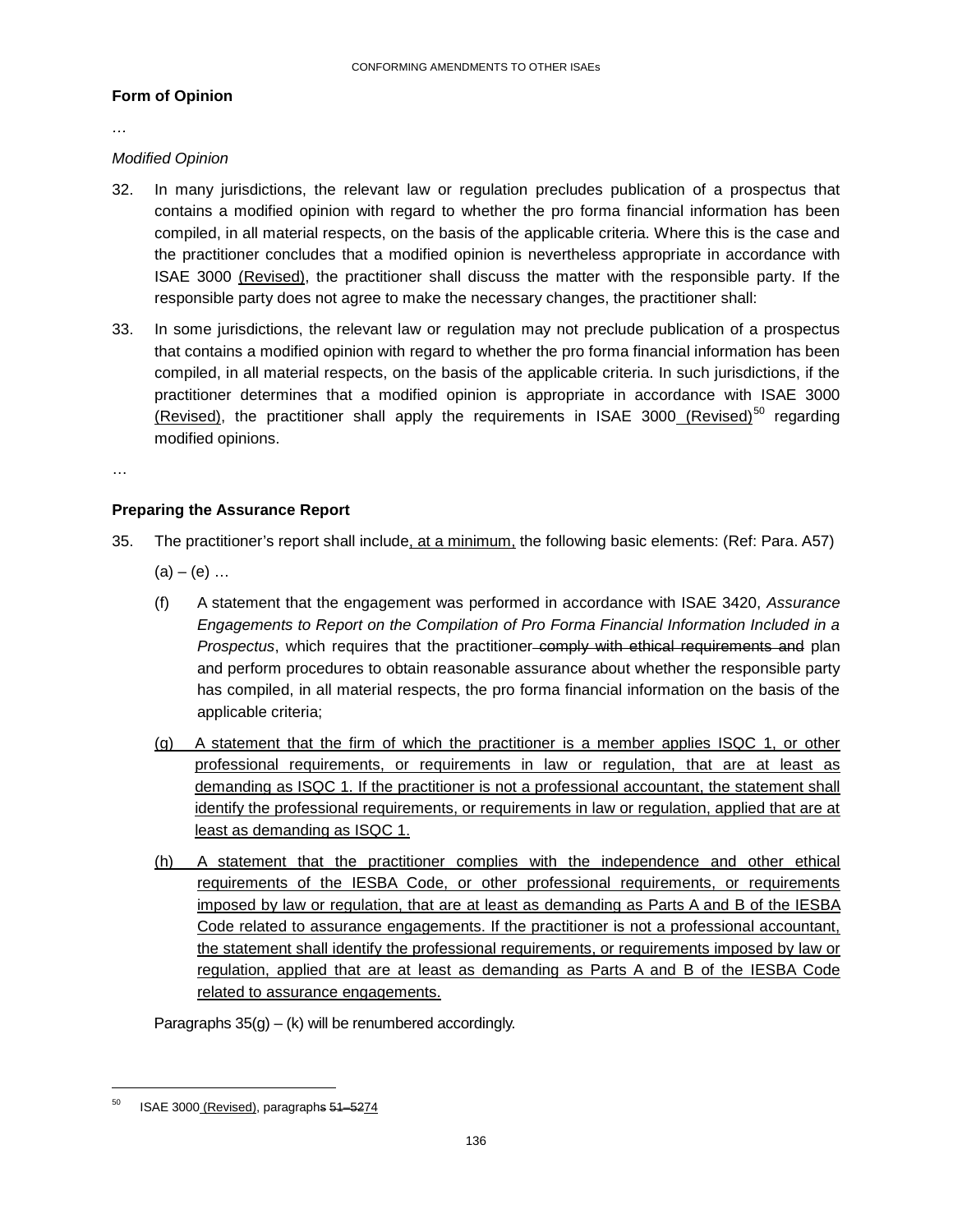# **Application and Other Explanatory Material**

### **Definitions**

*Applicable Criteria* (Ref: Para. 11(a))

…

A8. The applicable criteria for compiling the pro forma financial information will be suitable in the circumstances if they meet the benchmarksrequirements set out in paragraph 14.

*…*

# **Engagement Acceptance**

…

# *The Responsible Party's Responsibilities* (Ref: Para. 13(g))

A11. An engagement in accordance with this ISAE is conducted on the premise that the responsible party has acknowledged and understands that it has the responsibilities set out in paragraph 13(g). In some jurisdictions, such responsibilities may be specified in the relevant law or regulation. In others, there may be little or no legal or regulatory definition of such responsibilities. An assurance engagement to report on whether pro forma financial information has been compiled, in all material respects, on the basis of the applicable criteria is based on the assumption that:

 $(a - b)$  ...

Accordingly, this premise is fundamental to the conduct of the engagement. To avoid misunderstanding, agreement is reached with the responsible party that it acknowledges and understands that it has such responsibilities as part of agreeing and recording the terms of the engagement as required by ISAE 3000 (Revised).<sup>[51](#page-135-0)</sup>

…

# **Preparing the Assurance Report**

*Title* (Ref: Para. 35(a))

A51. A title indicating that the report is the report of an independent practitioner, for example, "Independent Practitioner's Assurance Report on the Compilation of Pro Forma Financial Information Included in a Prospectus," affirms that the practitioner has met all of the relevant ethical requirements regarding independence as required by ISAE 3000 (Revised).<sup>[52](#page-136-0)</sup> This distinguishes the report of the independent practitioner from reports issued by others.

…

 $\overline{\phantom{a}}$ 

# **Appendix**

# **Illustrative Practitioner's Report with an Unmodified Opinion**

INDEPENDENT PRACTITIONER'S ASSURANCE REPORT ON THE COMPILATION OF PRO FORMA FINANCIAL INFORMATION INCLUDED IN A PROSPECTUS

<span id="page-136-1"></span> $51$  ISAE 3000 (Revised), paragraph  $2740$ 

<span id="page-136-0"></span><sup>&</sup>lt;sup>52</sup> ISAE 3000 (Revised), paragraph 2044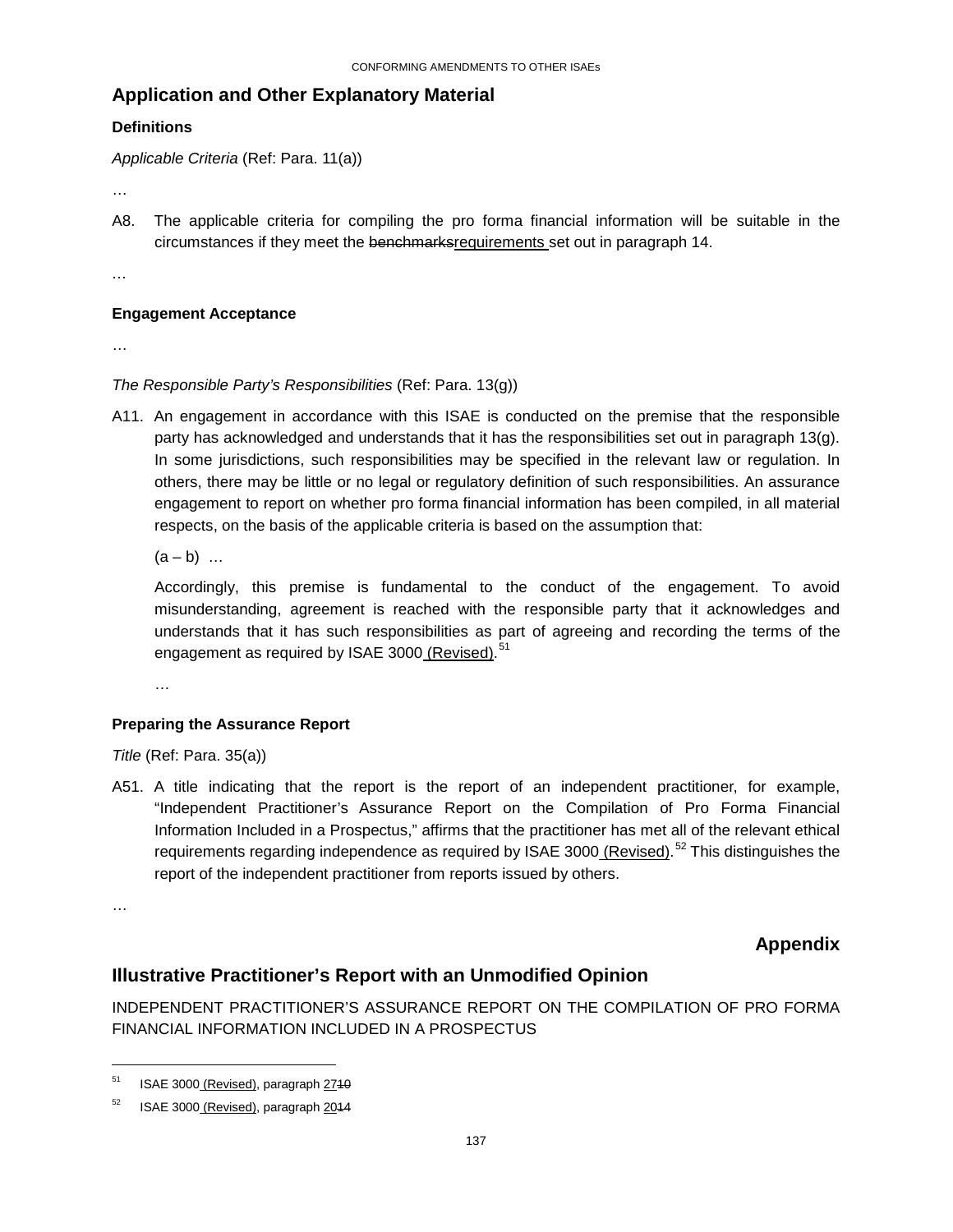### [Appropriate Addressee(s)]

# **Report on the Compilation of Pro Forma Financial Information Included in a Prospectus**

…

### *Our Independence and Quality Control*

We have complied with the independence and other ethical requirement of the *Code of Ethics for Professional Accountants* issued by the International Ethics Standards Board for Accountants, which is founded on fundamental principles of integrity, objectivity, professional competence and due care, confidentiality and professional behavior.

The firm applies International Standard on Quality Control  $1^{53}$  $1^{53}$  $1^{53}$  and accordingly maintains a comprehensive system of quality control including documented policies and procedures regarding compliance with ethical requirements, professional standards and applicable legal and regulatory requirements.

### *Practitioner's Responsibilities*

…

We conducted our engagement in accordance with International Standard on Assurance Engagements (ISAE) 3420, *Assurance Engagements to Report on the Compilation of Pro Forma Financial Information Included in a Prospectus*, issued by the International Auditing and Assurance Standards Board. This standard requires that the practitioner comply with ethical requirements and plan and perform procedures to obtain reasonable assurance about whether [*the responsible party*] has compiled, in all material respects, the pro forma financial information on the basis of the [*applicable criteria*].

…

<sup>53</sup> ISQC 1, *Quality Control for Firms that Perform Audits and Reviews of Financial Statements, and Other Assurance and Related Services Engagements*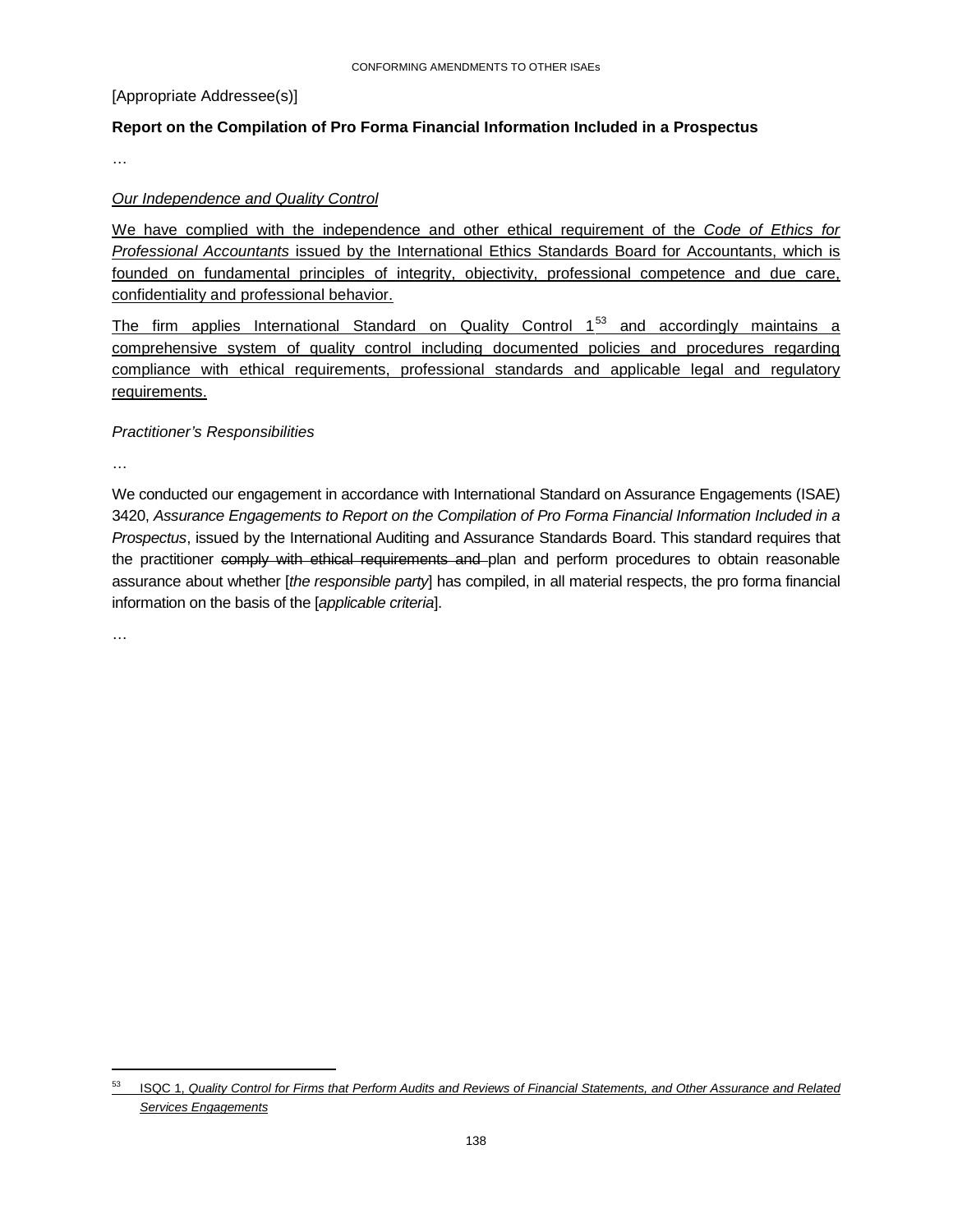International Standards on Auditing, International Standards on Assurance Engagements, International Standards on Review Engagements, International Standards on Related Services, International Standards on Quality Control, International Auditing Practice Notes, Exposure Drafts, Consultation Papers, and other IAASB publications are published by, and copyright of, IFAC.

The IAASB and IFAC do not accept responsibility for loss caused to any person who acts or refrains from acting in reliance on the material in this publication, whether such loss is caused by negligence or otherwise.

The IAASB logo, 'International Auditing and Assurance Standards Board', 'IAASB', 'International Standard on Auditing', 'ISA', 'International Standard on Assurance Engagements', 'ISAE', 'International Standards on Review Engagements', 'ISRE', 'International Standards on Related Services', 'ISRS', 'International Standards on Quality Control', 'ISQC', 'International Auditing Practice Note', 'IAPN', the IFAC logo, 'International Federation of Accountants', and 'IFAC' are trademarks and service marks of IFAC.

Copyright © December 2013 by the International Federation of Accountants (IFAC). All rights reserved. Permission is granted to make copies of this work provided that such copies are for use in academic classrooms or for personal use and are not sold or disseminated and provided that each copy bears the following credit line: *"Copyright © December 2013 by the International Federation of Accountants (IFAC). All rights reserved. Used with permission of IFAC. Contact permissions@ifac.org for permission to reproduce, store or transmit this document."* Otherwise, written permission from IFAC is required to reproduce, store, transmit, or make other similar uses of this document, except as permitted by law. Contact [permissions@ifac.org.](mailto:permissions@ifac.org)

ISBN: 978-1-60815-167-7